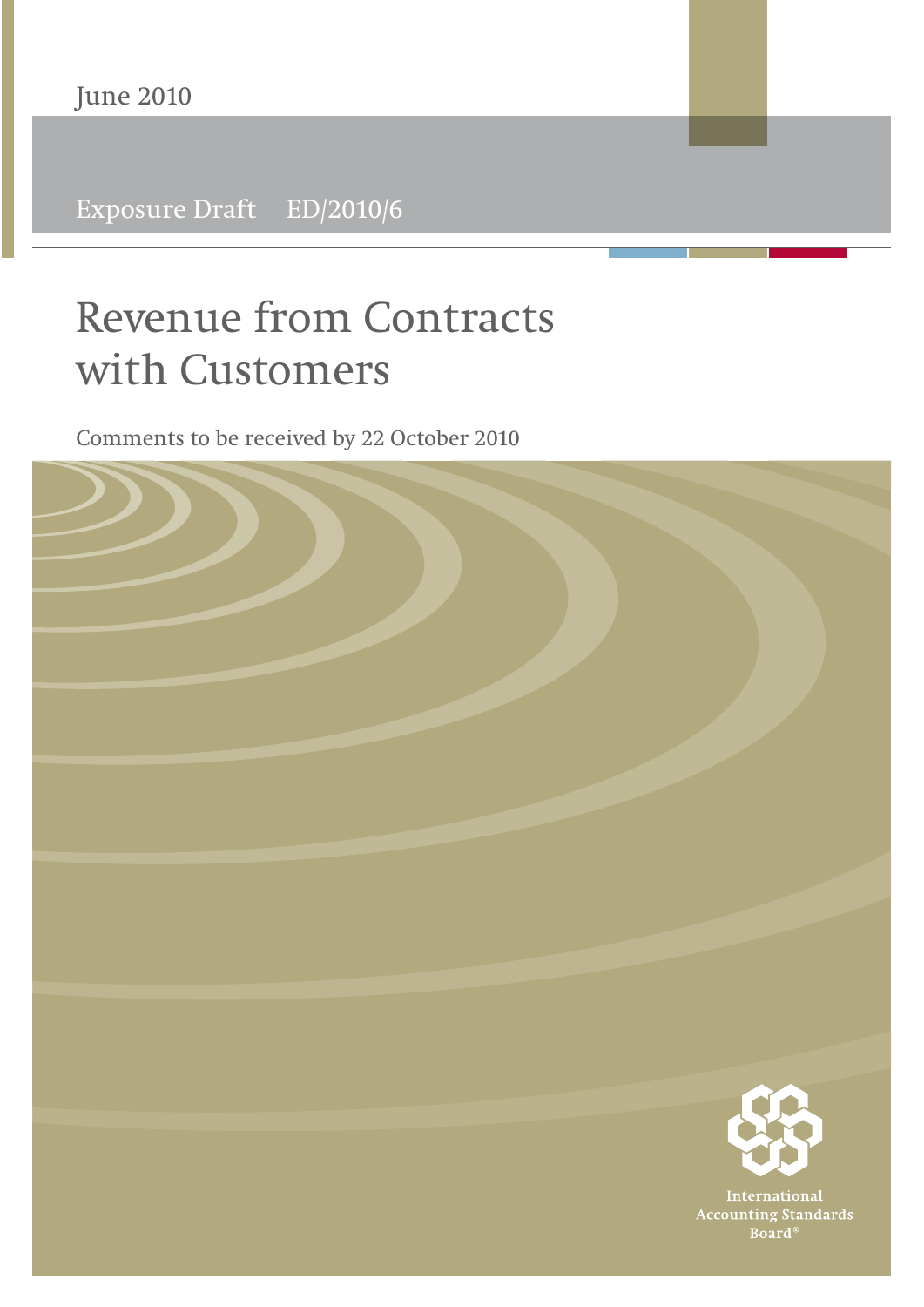## **Exposure Draft Revenue from Contracts with Customers**

Comments to be received by 22 October 2010

**ED/2010/6**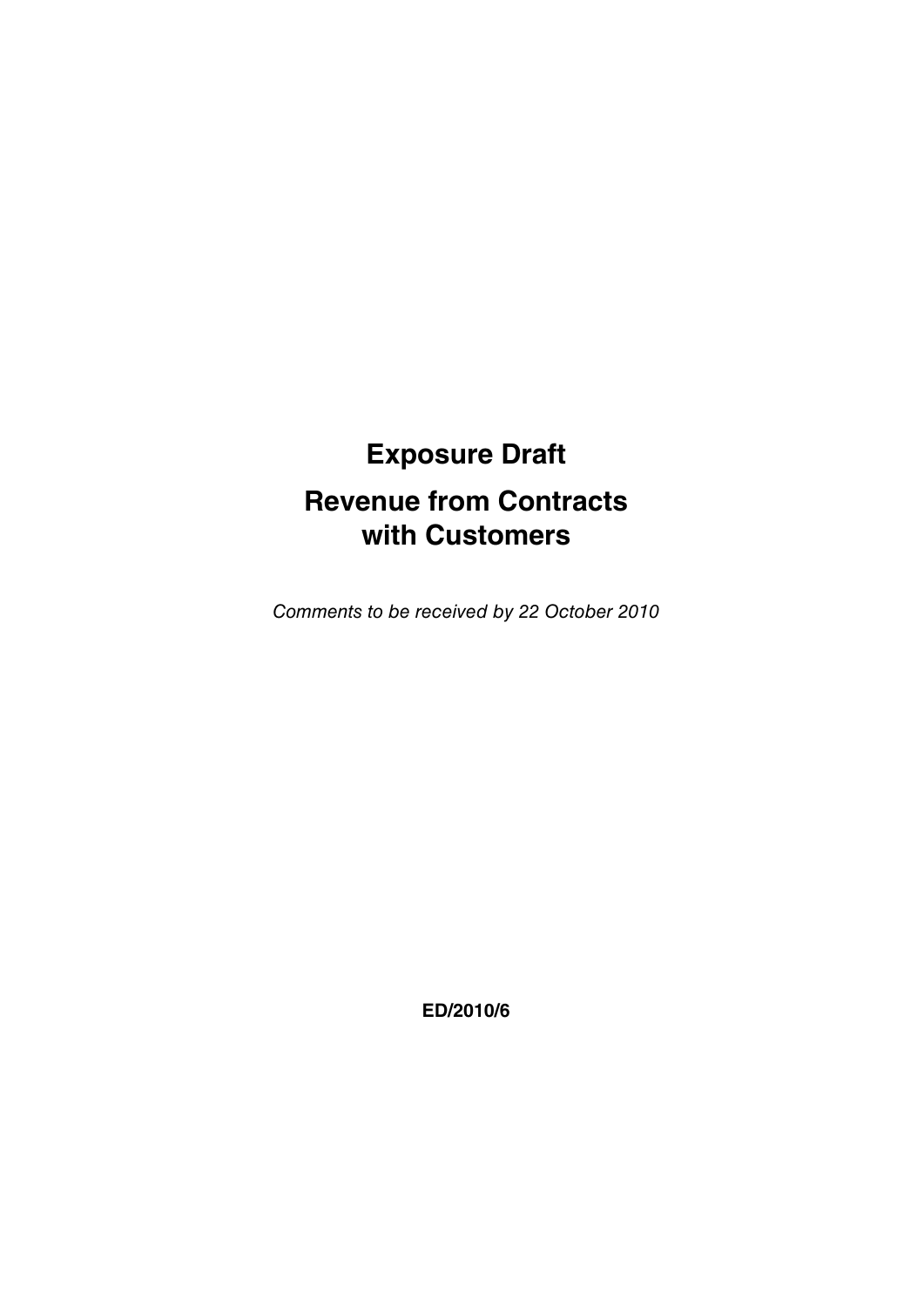This exposure draft *Revenue from Contracts with Customers* is published by the International Accounting Standards Board (IASB) for comment only. Comments on the exposure draft and the Basis for Conclusions should be submitted in writing so as to be received by **22 October 2010.** Respondents are asked to send their comments electronically to the IASB website (www.iasb.org), using the 'Open to Comment' page.

All responses will be put on the public record unless the respondent requests confidentiality. However, such requests will not normally be granted unless supported by good reason, such as commercial confidence.

The IASB, the International Accounting Standards Committee Foundation (IASCF), the authors and the publishers do not accept responsibility for loss caused to any person who acts or refrains from acting in reliance on the material in this publication, whether such loss is caused by negligence or otherwise.

Copyright © 2010 IASCF®

ISBN for this part: 978-1-907026-77-5

ISBN for complete publication (set of two parts): 978-1-907026-76-8

All rights reserved. Copies of the draft IFRS and its accompanying documents may be made for the purpose of preparing comments to be submitted to the IASB, provided such copies are for personal or intra-organisational use only and are not sold or disseminated and provided each copy acknowledges the IASCF's copyright and sets out the IASB's address in full. Otherwise, no part of this publication may be translated, reprinted or reproduced or utilised in any form either in whole or in part or by any electronic, mechanical or other means, now known or hereafter invented, including photocopying and recording, or in any information storage and retrieval system, without prior permission in writing from the IASCF.



The IASB logo/the IASCF logo/'Hexagon Device', the IASC Foundation Education logo, 'IASC Foundation', '*e*IFRS', 'IAS', 'IASB', 'IASC', 'IASCF', 'IASs', 'IFRIC', 'IFRS', 'IFRSs', 'International Accounting Standards', 'International Financial Reporting Standards' and 'SIC' are Trade Marks of the IASCF.

**Additional copies of this publication may be obtained from: IASC Foundation Publications Department, 1st Floor, 30 Cannon Street, London EC4M 6XH, United Kingdom. Tel: +44 (0)20 7332 2730 Fax: +44 (0)20 7332 2749 Email: publications@iasb.org Web: www.iasb.org**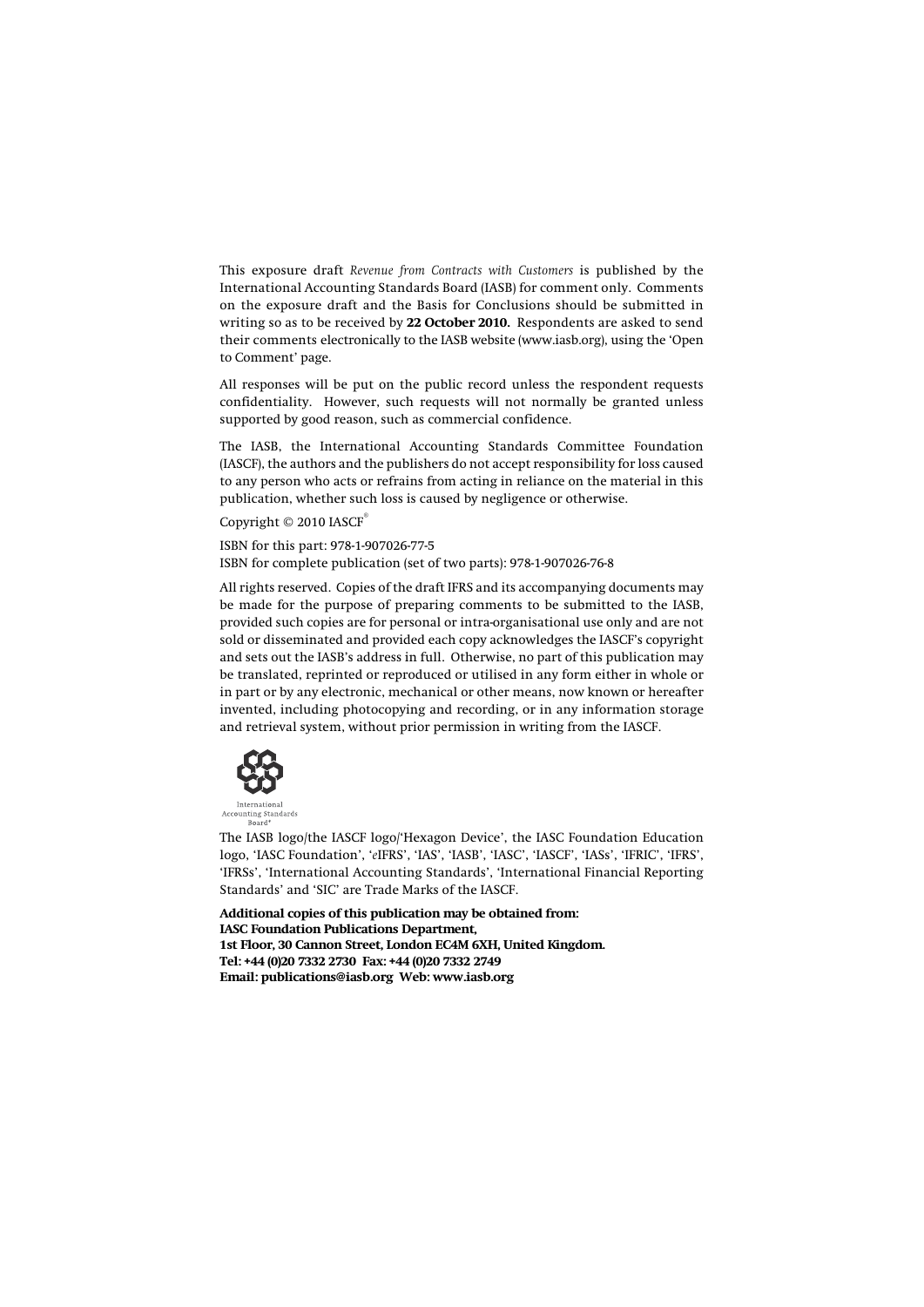| <b>CONTENTS</b>                                                                                                                                                 |                                           |  |
|-----------------------------------------------------------------------------------------------------------------------------------------------------------------|-------------------------------------------|--|
|                                                                                                                                                                 | paragraph                                 |  |
| INTRODUCTION AND QUESTIONS FOR RESPONDENTS                                                                                                                      | <b>IN1-IN29</b>                           |  |
| [DRAFT] INTERNATIONAL FINANCIAL REPORTING STANDARD X<br><b>REVENUE FROM CONTRACTS WITH CUSTOMERS</b>                                                            |                                           |  |
| <b>INTRODUCTION</b>                                                                                                                                             | $1 - 3$                                   |  |
| <b>OBJECTIVE</b>                                                                                                                                                | 5                                         |  |
| <b>SCOPE</b>                                                                                                                                                    | $6 - 7$                                   |  |
| <b>RECOGNITION OF REVENUE</b>                                                                                                                                   | $8 - 33$                                  |  |
| Identifying the contract                                                                                                                                        | $8 - 11$                                  |  |
| Combination and segmentation of contracts                                                                                                                       | 12-16                                     |  |
| <b>Contract modifications</b>                                                                                                                                   | $17 - 19$                                 |  |
| Identifying separate performance obligations                                                                                                                    | $20 - 24$                                 |  |
| Satisfaction of performance obligations                                                                                                                         | $25 - 33$                                 |  |
| Continuous transfer of goods or services                                                                                                                        | $32 - 33$                                 |  |
| <b>MEASUREMENT OF REVENUE</b>                                                                                                                                   | $34 - 53$                                 |  |
| Determining the transaction price                                                                                                                               | 35-49                                     |  |
| Collectibility<br>The time value of money<br>Non-cash consideration<br>Consideration payable to the customer                                                    | 43<br>$44 - 45$<br>$46 - 47$<br>$48 - 49$ |  |
| Allocating the transaction price to separate performance obligations                                                                                            | $50 - 53$                                 |  |
| Allocating subsequent changes in the transaction price                                                                                                          | 53                                        |  |
| <b>ONEROUS PERFORMANCE OBLIGATIONS</b>                                                                                                                          | 54-56                                     |  |
| <b>CONTRACT COSTS</b>                                                                                                                                           | $57 - 63$                                 |  |
| <b>PRESENTATION</b>                                                                                                                                             | 64-68                                     |  |
| <b>DISCLOSURE</b>                                                                                                                                               | 69-83                                     |  |
| <b>Contracts with customers</b>                                                                                                                                 | $73 - 80$                                 |  |
| Disaggregation of revenue<br>Reconciliation of contract balances<br>Performance obligations<br>Onerous performance obligations                                  | 74<br>$75 - 76$<br>$77 - 78$<br>79-80     |  |
| Significant judgements in the application of the [draft] IFRS<br>$81 - 83$                                                                                      |                                           |  |
| Determining the timing of satisfaction of performance obligations<br>82<br>Determining the transaction price and allocating it to performance obligations<br>83 |                                           |  |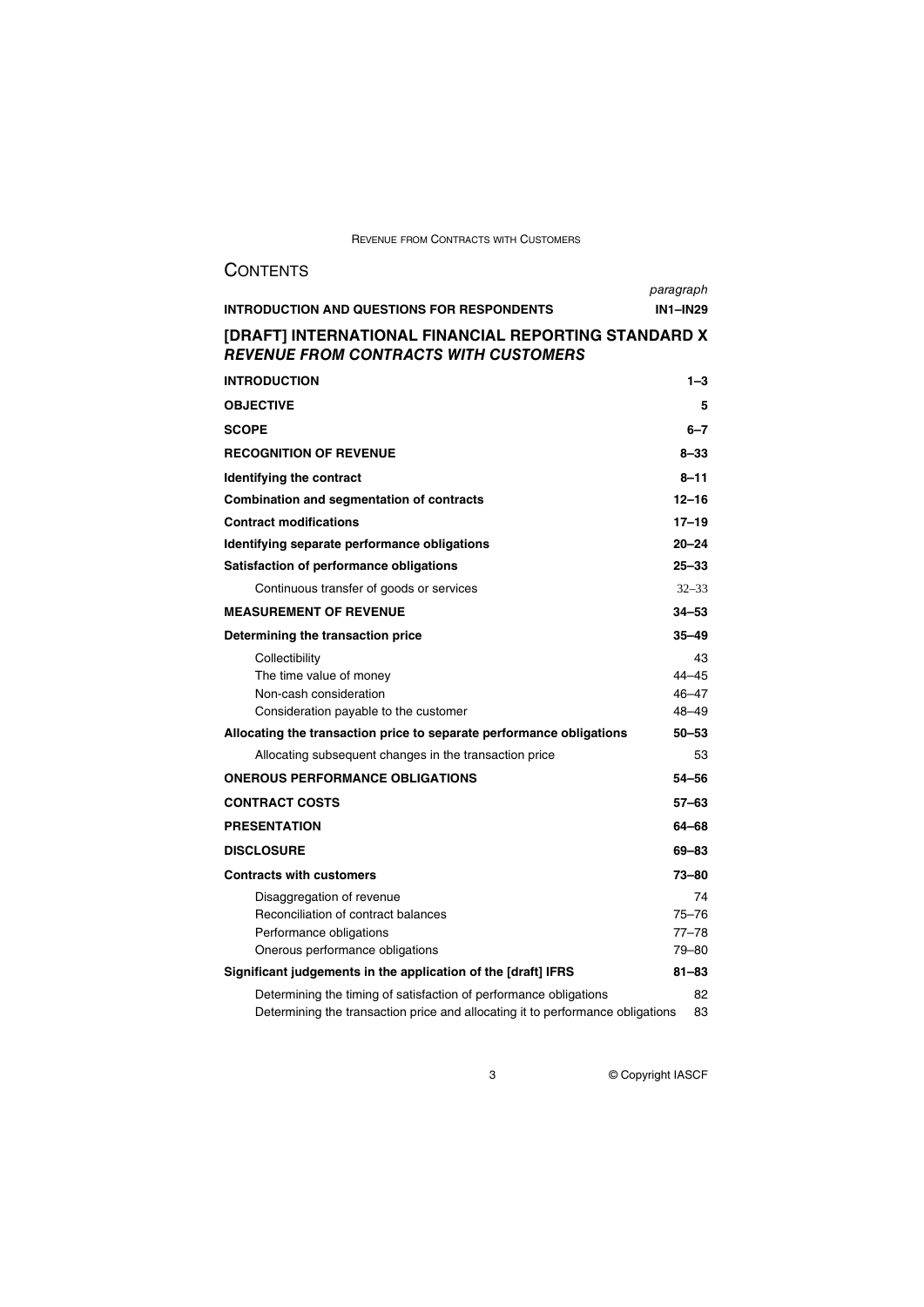| <b>EFFECTIVE DATE AND TRANSITION</b>                                                                                                                                                                                                                  | 84-85                                                                                  |
|-------------------------------------------------------------------------------------------------------------------------------------------------------------------------------------------------------------------------------------------------------|----------------------------------------------------------------------------------------|
| <b>WITHDRAWAL OF OTHER IFRSs</b>                                                                                                                                                                                                                      | 86                                                                                     |
| <b>APPENDIX A</b><br><b>Defined terms</b>                                                                                                                                                                                                             |                                                                                        |
| <b>APPENDIX B</b><br><b>Application guidance</b>                                                                                                                                                                                                      |                                                                                        |
| Segmentation of a contract                                                                                                                                                                                                                            | Β2                                                                                     |
| Contract modifications                                                                                                                                                                                                                                | B <sub>3</sub>                                                                         |
| Identifying performance obligations                                                                                                                                                                                                                   | B4-B39                                                                                 |
| Sale of a product with a right of return<br>Product warranties and product liabilities<br>Principal versus agent considerations<br>Customer options for additional goods or services<br>Non-refundable upfront fees<br>Licensing and rights to use    | B5-B12<br>B13-B19<br>B <sub>20</sub> -B <sub>23</sub><br>B24-B26<br>B27-B30<br>B31-B39 |
| Determining whether a good or service is distinct                                                                                                                                                                                                     | B40-B43                                                                                |
| Satisfaction of performance obligations                                                                                                                                                                                                               | B44-B73                                                                                |
| Software licence<br>Shipment of a product with risk of loss<br>Sale and repurchase of an asset<br>Consignment arrangements<br>Bill-and-hold arrangements<br>Determining whether goods or services are transferred continuously<br>Customer acceptance | <b>B45</b><br><b>B46</b><br>B47-B53<br>B54-B57<br>B58-B62<br>B63-B68<br>B69-B73        |
| Determining the transaction price                                                                                                                                                                                                                     | B74-B85                                                                                |
| Variable consideration<br>Collectibility<br>The time value of money<br>Consideration payable to the customer                                                                                                                                          | B75-B77<br>B78-B80<br>B81-B84<br><b>B85</b>                                            |
| Allocating the transaction price to separate performance obligations                                                                                                                                                                                  | B86-B88                                                                                |
| Contract costs                                                                                                                                                                                                                                        | B89-B90                                                                                |
| Presentation                                                                                                                                                                                                                                          | <b>B91</b>                                                                             |
| <b>Disclosure</b>                                                                                                                                                                                                                                     | B92-B96                                                                                |
| <b>APPENDIX C</b><br><b>Amendments to other IFRSs</b>                                                                                                                                                                                                 |                                                                                        |

**APPROVAL BY THE BOARD OF** *REVENUE FROM CONTRACTS WITH CUSTOMERS* **BASIS FOR CONCLUSIONS** (see separate booklet)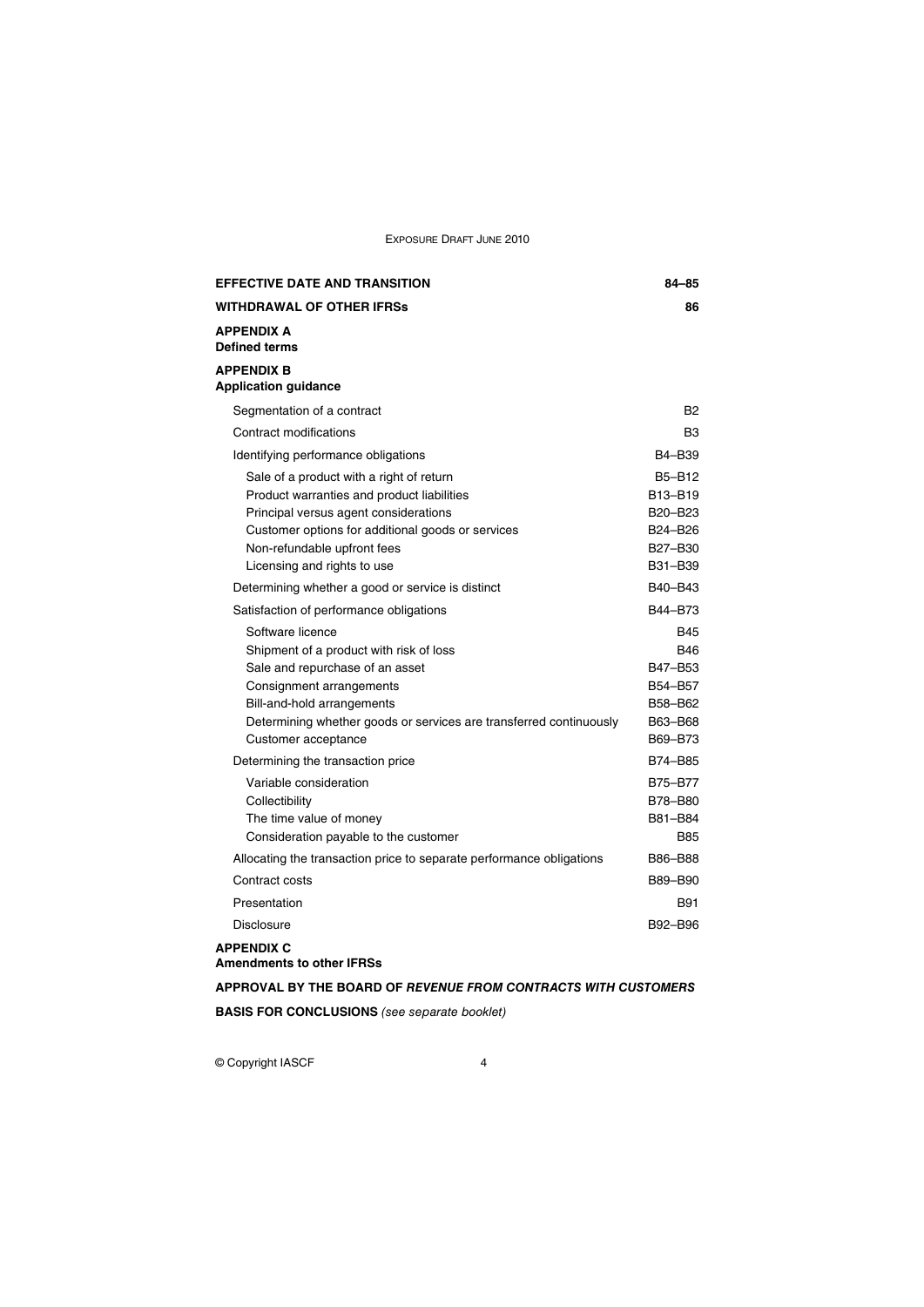## **Introduction and questions for respondents**

## **Why are the IASB and the FASB publishing this exposure draft?**

- IN1 Revenue is a crucial number to users of financial statements in assessing a company's performance and prospects. However, revenue recognition requirements in US generally accepted accounting principles (GAAP) differ from those in International Financial Reporting Standards (IFRSs), and both sets of requirements are considered to be in need of improvement. US GAAP comprises broad revenue recognition concepts and numerous requirements for particular industries or transactions that can result in different accounting for economically similar transactions. Although IFRSs provide less guidance on revenue recognition, the two main revenue recognition standards, IAS 18 *Revenue* and IAS 11 *Construction Contracts*, can be difficult to understand and apply to transactions beyond simple transactions. In addition, those standards have limited guidance on important topics such as revenue recognition for multiple-element arrangements.
- IN2 Accordingly, the International Accounting Standards Board (IASB) and the US Financial Accounting Standards Board (FASB) initiated a joint project to clarify the principles for recognising revenue and to develop a common revenue standard for IFRSs and US GAAP that would:
	- (a) remove inconsistencies and weaknesses in existing revenue recognition standards and practices;
	- (b) provide a more robust framework for addressing revenue recognition issues;
	- (c) improve comparability of revenue recognition practices across entities, industries, jurisdictions and capital markets; and
	- (d) simplify the preparation of financial statements by reducing the number of requirements to which entities must refer.
- IN3 To meet those objectives, the IASB and the FASB have jointly developed a draft standard on revenue and, hence, are proposing amendments to IFRSs and to the *FASB Accounting Standards Codification*TM (ASC).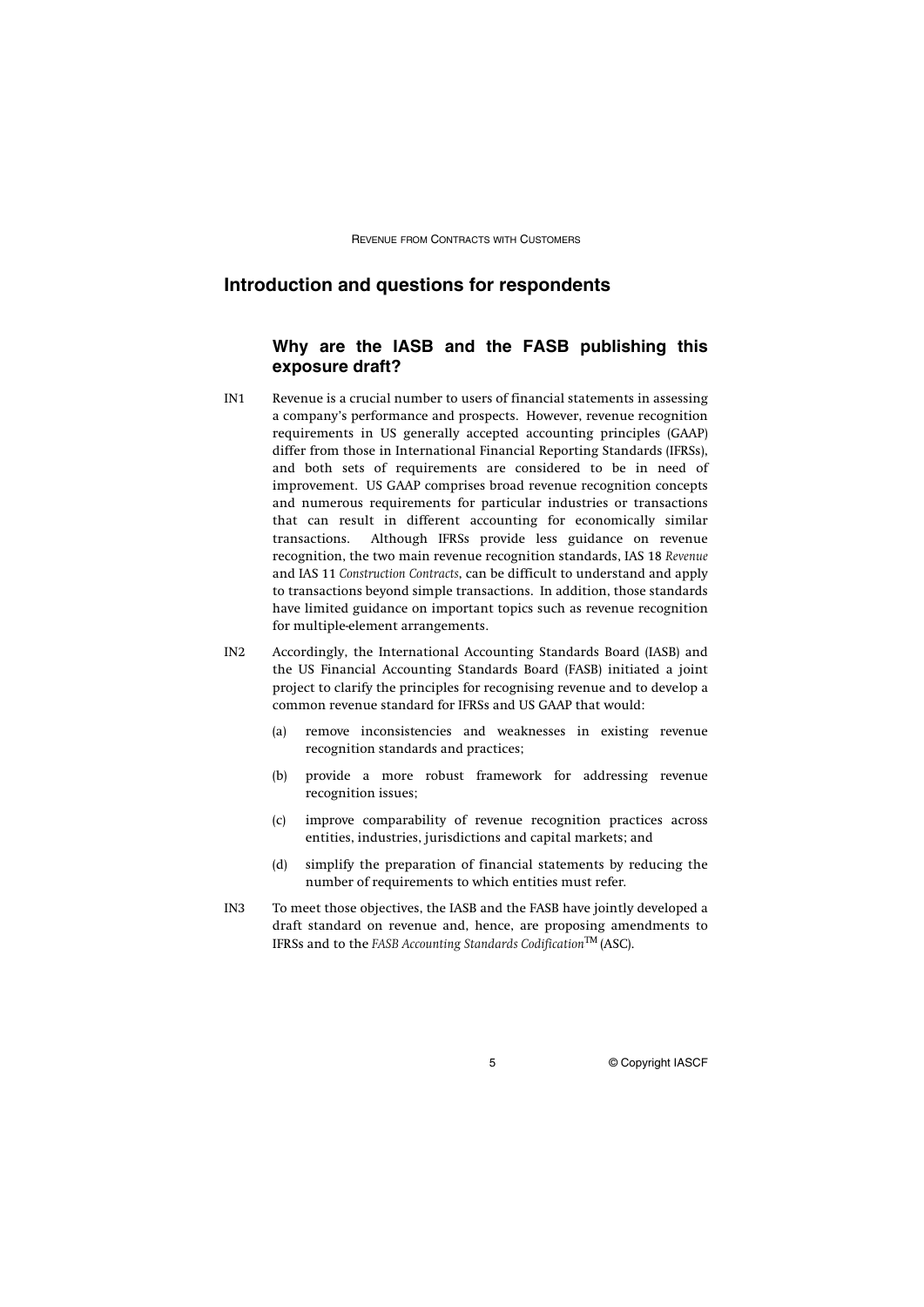## **Who would be affected by the proposals?**

- IN4 The proposed requirements would affect any entity that enters into contracts to provide goods or services that are an output of the entity's ordinary activities, unless those contracts are within the scope of other IFRSs or other requirements of US GAAP.
- IN5 In IFRSs, the proposed requirements would supersede IAS 18 and IAS 11 and related Interpretations. In US GAAP, the proposed requirements would supersede most of the requirements on revenue recognition in ASC Topic 605.
- IN6 In addition, the existing requirements for the recognition of a gain or loss on the sale of some non-financial assets that are not an output of the entity's ordinary activities (for example, property, plant and equipment within the scope of IAS 16 *Property, Plant and Equipment* or IAS 40 *Investment Property* or ASC Topic 360) would be amended to be consistent with the proposed revenue recognition and measurement requirements.
- IN7 Appendix C contains additional information on proposed consequential amendments to other IFRSs.

## **What are the main proposals?**

- IN8 The proposed requirements specify the principles that an entity would apply to report useful information about the amount, timing and uncertainty of revenue and cash flows arising from its contracts to provide goods or services to customers. In summary, the core principle would require an entity to recognise revenue to depict the transfer of goods or services to customers in an amount that reflects the consideration that it receives, or expects to receive, in exchange for those goods or services.
- IN9 To apply that principle, an entity would:
	- (a) identify the contract(s) with a customer;
	- (b) identify the separate performance obligations in the contract;
	- (c) determine the transaction price;
	- (d) allocate the transaction price to the separate performance obligations; and
	- (e) recognise revenue when the entity satisfies each performance obligation.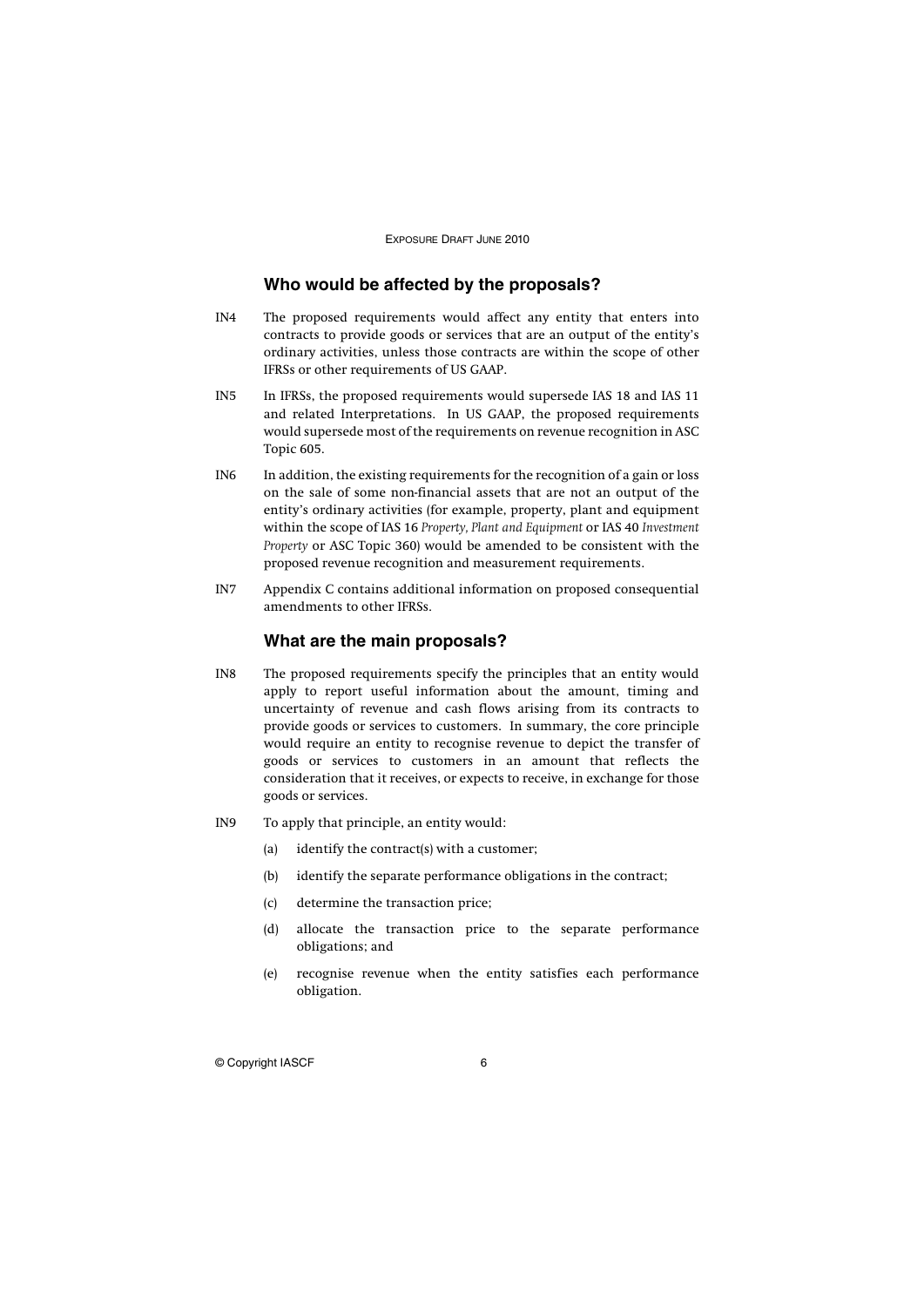- IN10 The proposed requirements also specify the accounting for some costs. An entity would recognise the costs of obtaining a contract as expenses when incurred. If the costs incurred in fulfilling a contract are not eligible for capitalisation in accordance with other standards (for example, IAS 2 *Inventories* or ASC Topic 330 on inventory), an entity would recognise an asset only if those costs:
	- (a) relate directly to a contract (or a specific contract under negotiation);
	- (b) generate or enhance resources of the entity that will be used in satisfying performance obligations in the future; and
	- (c) are expected to be recovered.

## **Identify the contract(s) with a customer**

IN11 In most cases, an entity would apply the proposed requirements to a single contract. However, the proposals specify when an entity would combine two or more contracts and account for them as a single contract or segment a single contract and account for it as two or more contracts.

## **Identify the separate performance obligations in the contract**

- IN12 A performance obligation is an enforceable promise (whether explicit or implicit) in a contract with a customer to transfer a good or service to the customer.
- IN13 If an entity promises to provide more than one good or service, it would account for each promised good or service as a separate performance obligation if the good or service is distinct.
- IN14 A good or service is distinct if either:
	- (a) the entity, or another entity, sells an identical or similar good or service separately; or
	- (b) the entity could sell the good or service separately because the good or service has a distinct function and a distinct profit margin.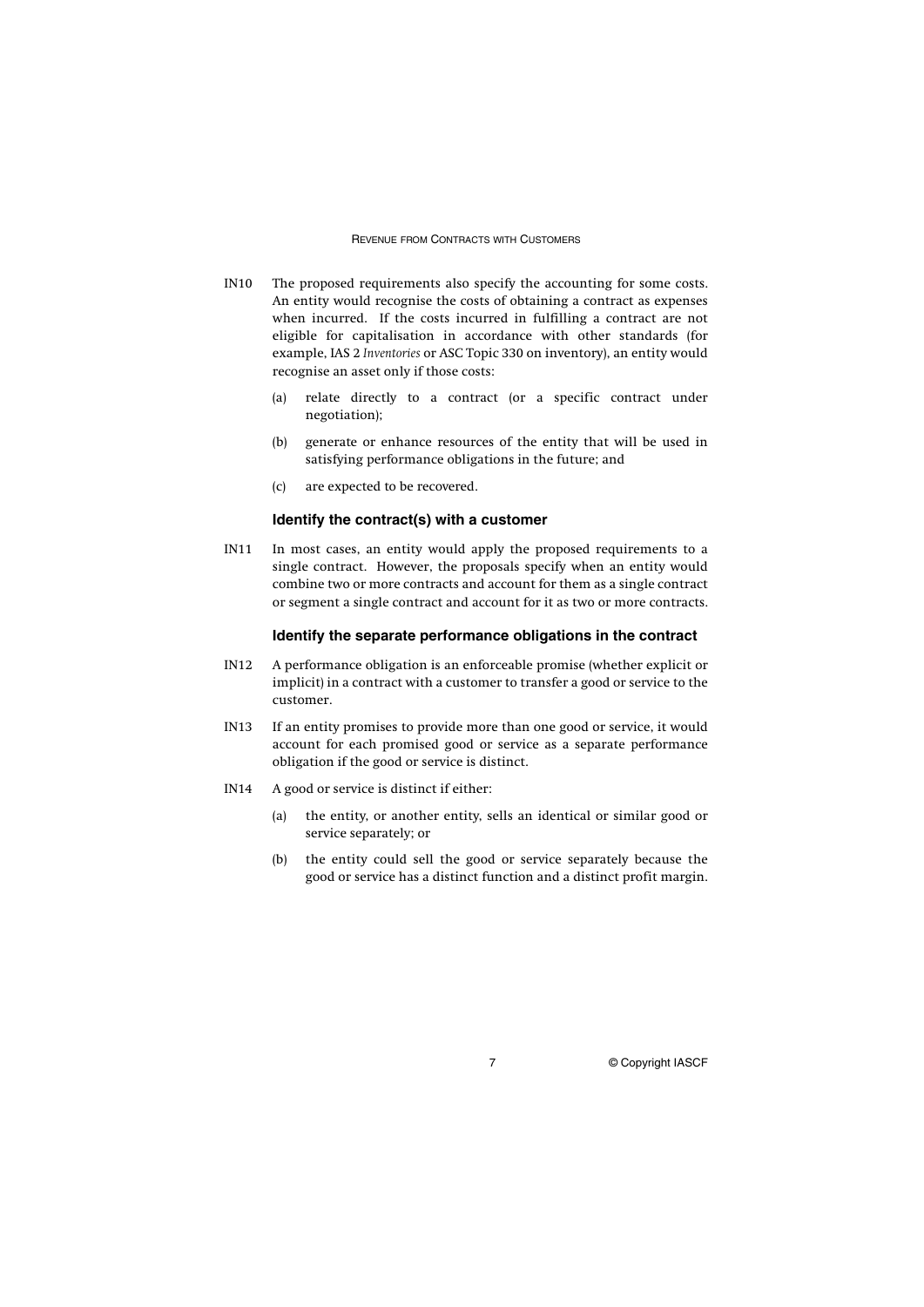## **Determine the transaction price**

- IN15 The transaction price is the amount of consideration that an entity receives, or expects to receive, from a customer in exchange for transferring goods or services promised in the contract. In many contracts, the transaction price is readily determinable because the customer promises to pay a fixed amount of consideration and that payment is made at or near the time of the transfer of the promised goods or services.
- IN16 If the amount of consideration is variable (for instance, because of rebates, bonuses, penalties or the customer's credit risk), an entity would recognise revenue from satisfying a performance obligation if the transaction price can be reasonably estimated. The transaction price can be reasonably estimated only if both of the following conditions are met:
	- (a) the entity has experience with similar types of contracts (or access to the experience of other entities if it has no experience of its own); and
	- (b) the entity's experience is relevant to the contract because the entity does not expect significant changes in circumstances.
- IN17 When determining the transaction price, an entity would consider the effects of the following:
	- (a) collectibility;
	- (b) the time value of money;
	- (c) non-cash consideration; and
	- (d) consideration payable to the customer.

## **Allocate the transaction price to the separate performance obligations**

- IN18 An entity would allocate the transaction price to all separate performance obligations in proportion to the stand-alone selling prices of the goods or services underlying each of those performance obligations at contract inception. If a stand-alone selling price is not directly observable, the entity would estimate it.
- IN19 The entity would update the transaction price over the life of the contract to reflect changes in circumstances and allocate changes in the transaction price to the separate performance obligations (see paragraph IN22).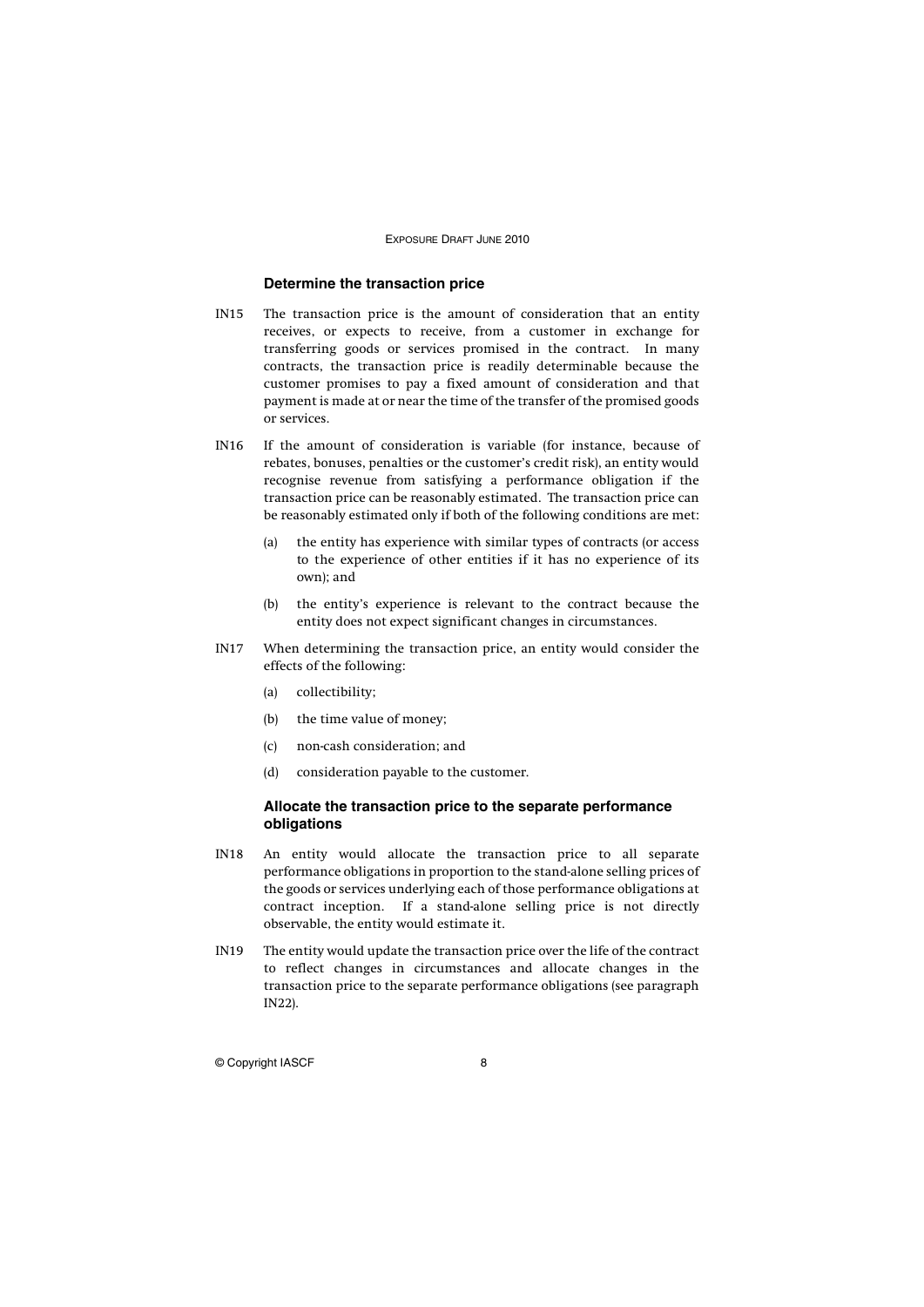## **Recognise revenue when a performance obligation is satisfied**

- IN20 An entity would recognise revenue when it satisfies a performance obligation by transferring a promised good or service to a customer. A good or service is transferred when the customer obtains control of that good or service.
- IN21 A customer obtains control of a good or service when the customer has the ability to direct the use of, and receive the benefit from, the good or service. The proposed requirements include indicators to assist an entity in determining when a customer has obtained control of a good or service.
- IN22 When an entity satisfies a performance obligation, an entity would recognise revenue in the amount of the transaction price allocated to the satisfied performance obligation. If the transaction price changes after contract inception, the amount of the change allocated to performance obligations already satisfied at the time the transaction price changes would be recognised as revenue in the period in which the transaction price changes.
- IN23 When the promised goods or services underlying a separate performance obligation are transferred to a customer continuously, an entity would apply to that performance obligation one revenue recognition method that best depicts the transfer of goods or services to the customer. Acceptable methods include methods based on an entity's outputs or inputs and methods based on the passage of time.

## **How would the proposals affect IFRSs and US GAAP?**

- IN24 The boards envisage that the accounting for revenue (and some costs) arising from contracts within the scope of the proposed requirements would be the same in both IFRSs and US GAAP. However, differences might exist between IFRSs and US GAAP in the profit margin reported in those contracts because of differences in other standards relating to accounting for the costs of fulfilling a contract (for example, IAS 2 or ASC Topic 330).
- IN25 For some contracts (for example, many retail transactions), the proposed requirements would have little, if any, effect on current practice. However, the proposed requirements would differ from current practice in the following ways:
	- (a) *recognition of revenue only from the transfer of goods or services*—contracts for the development of an asset (for example, construction,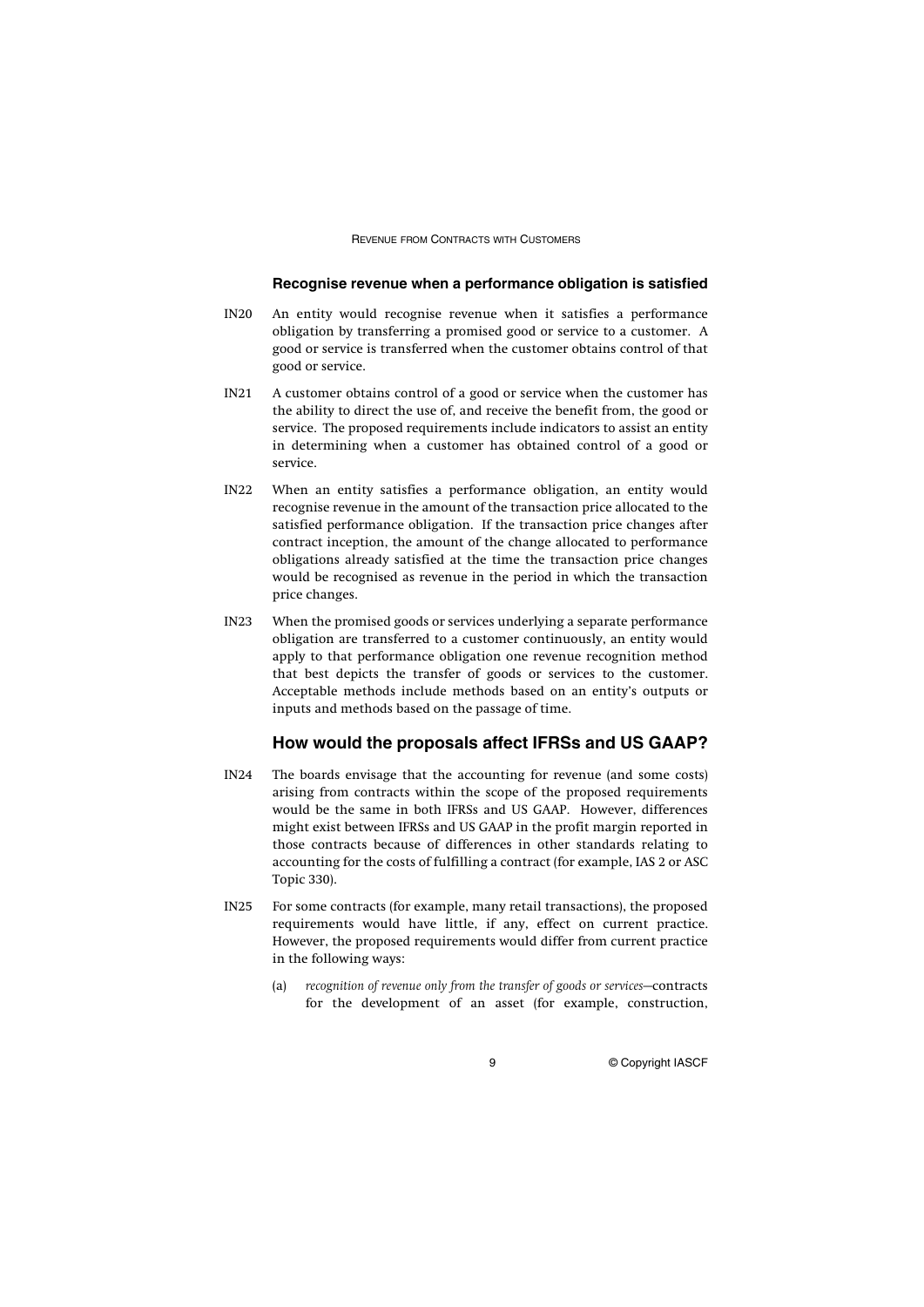manufacturing and customised software) would result in continuous revenue recognition only if the customer controls the asset as it is developed.

- (b) *identification of separate performance obligations*—an entity would be required to divide a contract into separate performance obligations for goods or services that are distinct. As a result of those requirements, an entity might separate a contract into units of accounting that differ from those identified in current practice.
- (c) *licensing and rights to use—*an entity would be required to evaluate whether a licence to use the entity's intellectual property (for less than the property's economic life) is granted on an exclusive or non-exclusive basis. If a licence is granted on an exclusive basis, an entity would be required to recognise revenue over the term of the licence. That pattern of revenue recognition might differ from current practice.
- (d) *effect of credit risk*—in contrast to some existing standards and practices, the effect of a customer's credit risk (ie collectibility) would affect *how much* revenue an entity recognises rather than *whether* an entity recognises revenue.
- (e) *use of estimates*—in determining the transaction price (for example, estimating variable consideration) and allocating the transaction price on the basis of stand-alone selling prices, an entity would be required to use estimates more extensively than in applying existing standards.
- (f) *accounting for costs*—the proposed requirements specify which contract costs an entity would recognise as expenses when incurred and which costs would be capitalised because they give rise to an asset. Applying that cost guidance might change how an entity would account for some costs.
- (g) *disclosure*—the proposed requirements specify disclosures to help users of financial statements understand the amount, timing and uncertainty of revenue and cash flows arising from contracts with customers. An entity would be required to disclose more information about its contracts with customers than is currently required, including more disaggregated information about recognised revenue and more information about its performance obligations remaining at the end of the reporting period.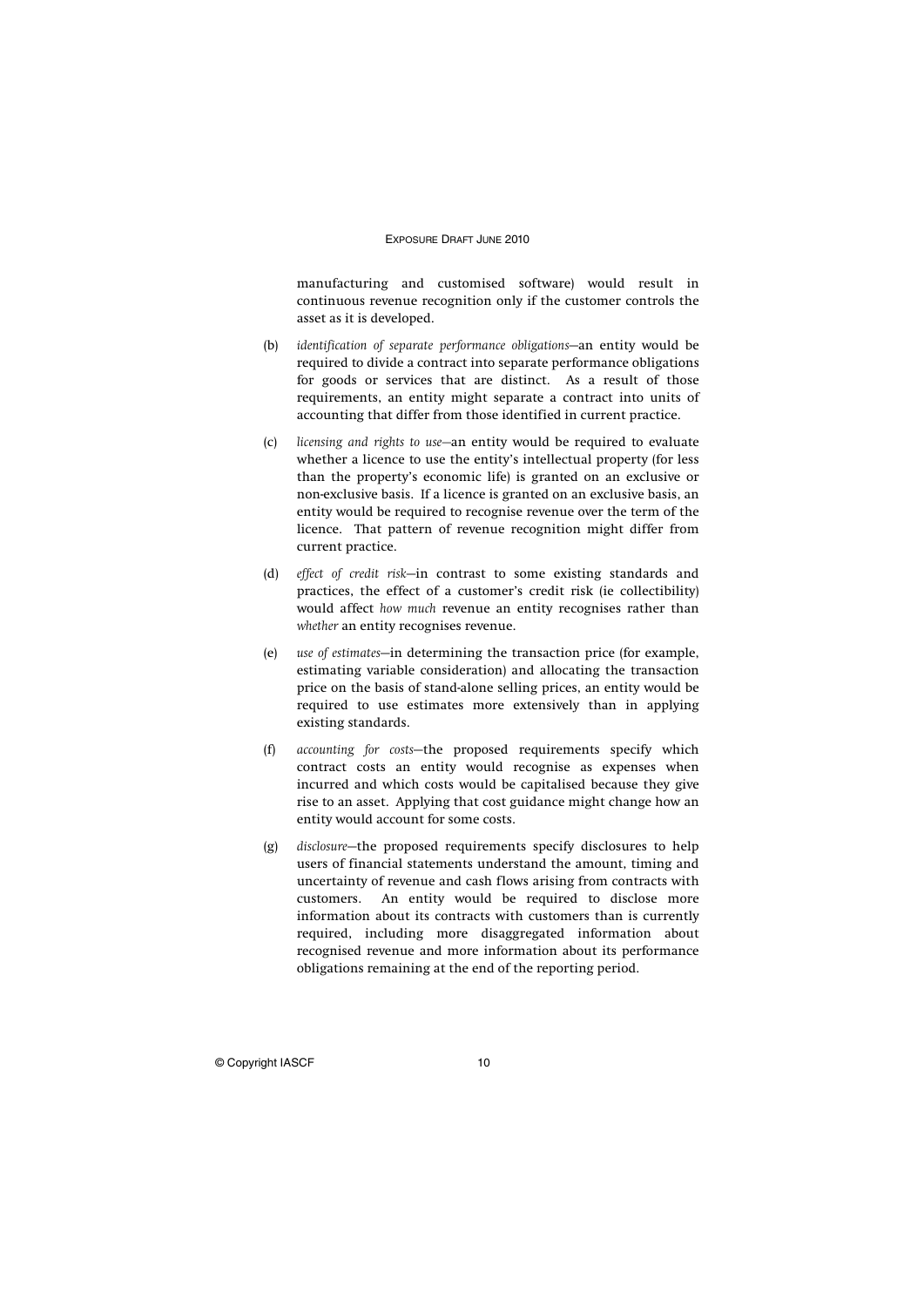## **When would the proposals be effective?**

IN26 The IASB and the FASB are working on various projects, including this project, as part of their commitment under the updated Memorandum of Understanding *A Roadmap for Convergence between IFRSs and US GAAP— 2006–2008*. Because the boards expect to issue several standards in 2011, they plan to invite additional comment through a separate consultation on how best to change to the new requirements.

## **Questions for respondents**

- IN27 The boards invite individuals and organisations to comment on all matters in this exposure draft, particularly on the issues and questions below. Comments are requested from those who agree with the proposals as well as from those who do not agree. Comments are most helpful if they identify and clearly explain the issue or question to which they relate. Those who disagree with the proposals are asked to describe their suggested alternatives, supported by specific reasoning.
- IN28 Respondents should submit one comment letter to either the FASB or the IASB. The boards will share and jointly consider all comment letters received.

## **Recognition of revenue (paragraphs 8–33)**

**Question 1**: Paragraphs 12–19 propose a principle (price interdependence) to help an entity determine whether:

- (a) to combine two or more contracts and account for them as a single contract;
- (b) to segment a single contract and account for it as two or more contracts; and
- (c) to account for a contract modification as a separate contract or as part of the original contract.

Do you agree with that principle? If not, what principle would you recommend, and why, for determining whether (a) to combine or segment contracts and (b) to account for a contract modification as a separate contract?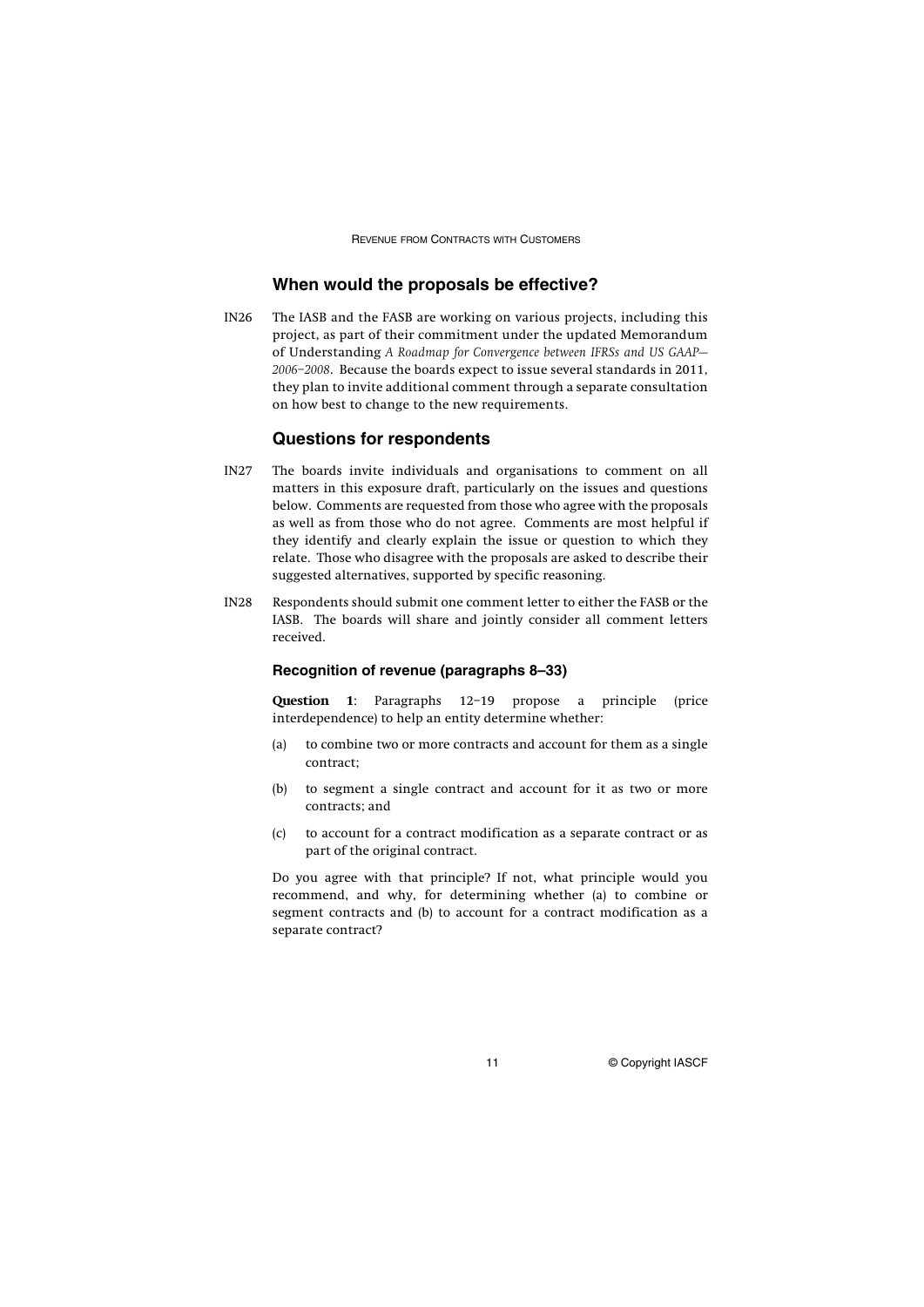**Question 2**: The boards propose that an entity should identify the performance obligations to be accounted for separately on the basis of whether the promised good or service is distinct. Paragraph 23 proposes a principle for determining when a good or service is distinct. Do you agree with that principle? If not, what principle would you specify for identifying separate performance obligations and why?

**Question 3**: Do you think that the proposed guidance in paragraphs 25– 31 and related application guidance are sufficient for determining when control of a promised good or service has been transferred to a customer? If not, why? What additional guidance would you propose and why?

## **Measurement of revenue (paragraphs 34–53)**

**Question 4**: The boards propose that if the amount of consideration is variable, an entity should recognise revenue from satisfying a performance obligation only if the transaction price can be reasonably estimated. Paragraph 38 proposes criteria that an entity should meet to be able to reasonably estimate the transaction price.

Do you agree that an entity should recognise revenue on the basis of an estimated transaction price? If so, do you agree with the proposed criteria in paragraph 38? If not, what approach do you suggest for recognising revenue when the transaction price is variable and why?

**Question 5**: Paragraph 43 proposes that the transaction price should reflect the customer's credit risk if its effects on the transaction price can be reasonably estimated. Do you agree that the customer's credit risk should affect *how much* revenue an entity recognises when it satisfies a performance obligation rather than *whether* the entity recognises revenue? If not, why?

**Question 6**: Paragraphs 44 and 45 propose that an entity should adjust the amount of promised consideration to reflect the time value of money if the contract includes a material financing component (whether explicit or implicit). Do you agree? If not, why?

**Question 7**: Paragraph 50 proposes that an entity should allocate the transaction price to all separate performance obligations in a contract in proportion to the stand-alone selling price (estimated if necessary) of the good or service underlying each of those performance obligations. Do you agree? If not, when and why would that approach not be appropriate, and how should the transaction price be allocated in such cases?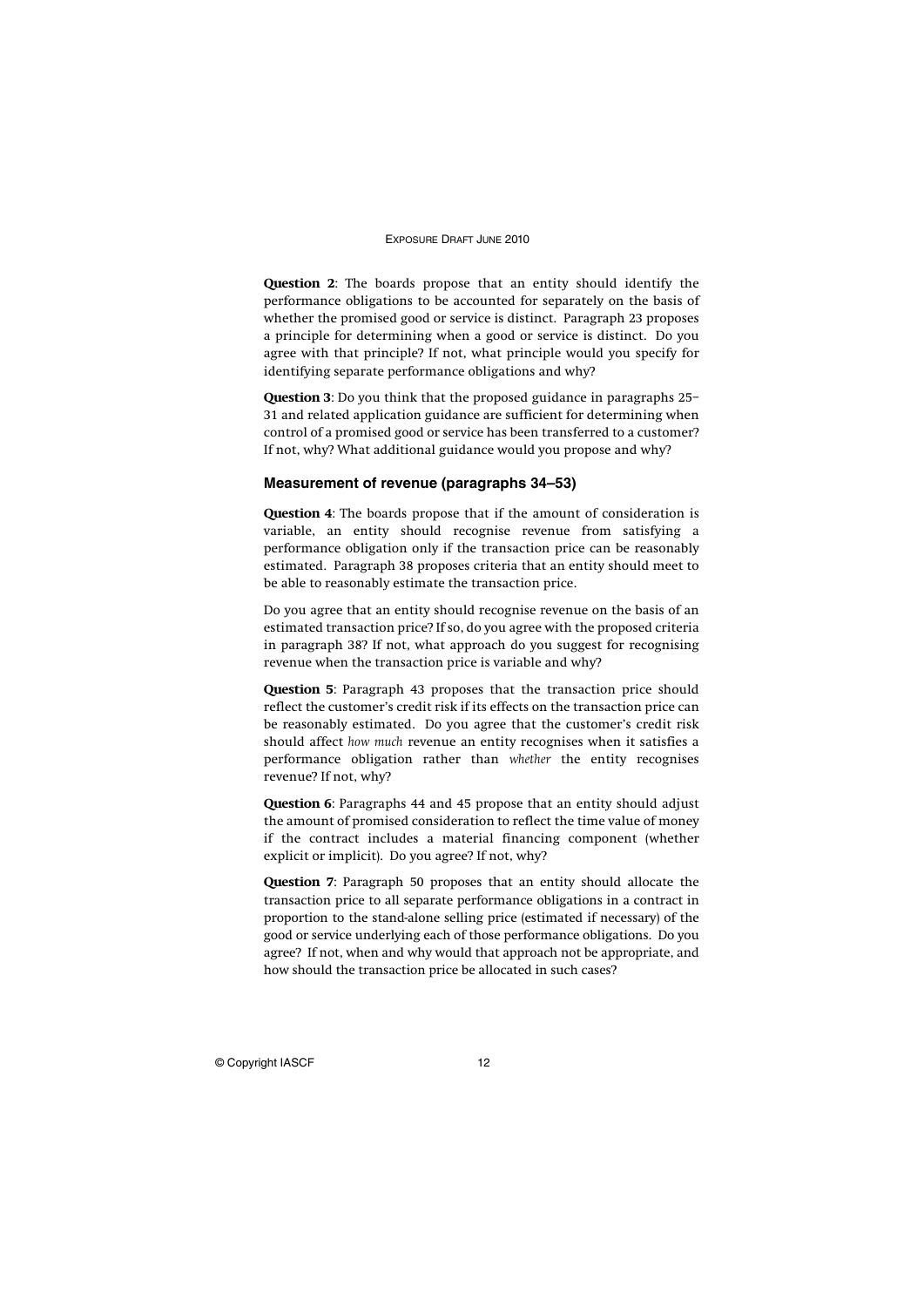## **Contract costs (paragraphs 57–63)**

**Question 8**: Paragraph 57 proposes that if costs incurred in fulfilling a contract do not give rise to an asset eligible for recognition in accordance with other standards (for example, IAS 2 or ASC Topic 330; IAS 16 or ASC Topic 360; and IAS 38 *Intangible Assets* or ASC Topic 985 on software), an entity should recognise an asset only if those costs meet specified criteria.

Do you think that the proposed requirements on accounting for the costs of fulfilling a contract are operational and sufficient? If not, why?

**Question 9**: Paragraph 58 proposes the costs that relate directly to a contract for the purposes of (a) recognising an asset for resources that the entity would use to satisfy performance obligations in a contract and (b) any additional liability recognised for an onerous performance obligation.

Do you agree with the costs specified? If not, what costs would you include or exclude and why?

## **Disclosure (paragraphs 69–83)**

**Question 10:** The objective of the boards' proposed disclosure requirements is to help users of financial statements understand the amount, timing and uncertainty of revenue and cash flows arising from contracts with customers. Do you think the proposed disclosure requirements will meet that objective? If not, why?

**Question 11**: The boards propose that an entity should disclose the amount of its remaining performance obligations and the expected timing of their satisfaction for contracts with an original duration expected to exceed one year.

Do you agree with that proposed disclosure requirement? If not, what, if any, information do you think an entity should disclose about its remaining performance obligations?

**Question 12**: Do you agree that an entity should disaggregate revenue into the categories that best depict how the amount, timing and uncertainty of revenue and cash flows are affected by economic factors? If not, why?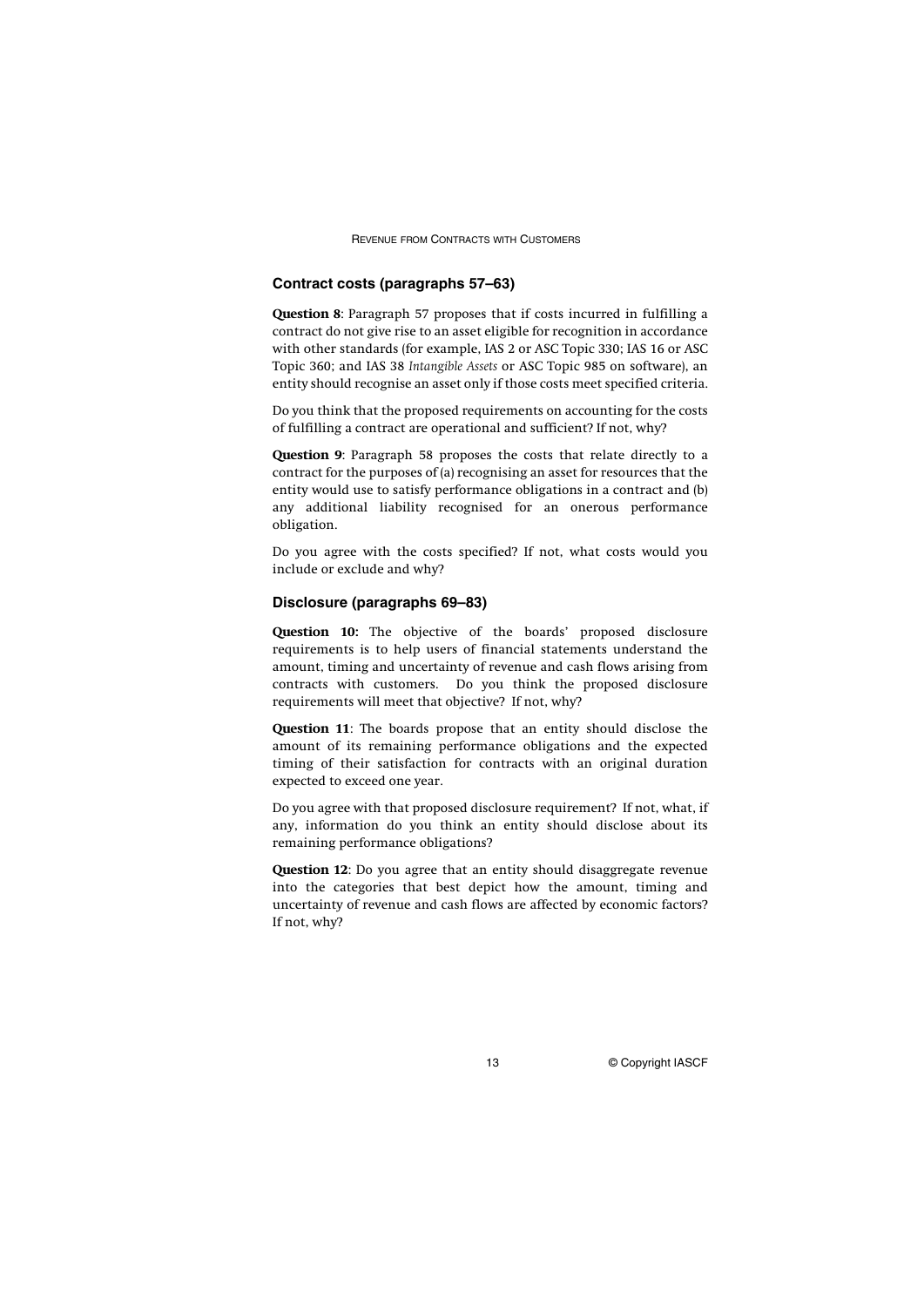## **Effective date and transition (paragraphs 84 and 85)**

**Question 13**: Do you agree that an entity should apply the proposed requirements retrospectively (ie as if the entity had always applied the proposed requirements to all contracts in existence during any reporting periods presented)? If not, why?

Is there an alternative transition method that would preserve trend information about revenue but at a lower cost? If so, please explain the alternative and why you think it is better.

#### **Application guidance (paragraphs B1–B96)**

**Question 14**: The proposed application guidance is intended to assist an entity in applying the principles in the proposed requirements. Do you think that the application guidance is sufficient to make the proposals operational? If not, what additional guidance do you suggest?

**Question 15**: The boards propose that an entity should distinguish between the following types of product warranties:

- (a) a warranty that provides a customer with coverage for latent defects in the product. This does not give rise to a performance obligation but requires an evaluation of whether the entity has satisfied its performance obligation to transfer the product specified in the contract.
- (b) a warranty that provides a customer with coverage for faults that arise after the product is transferred to the customer. This gives rise to a performance obligation in addition to the performance obligation to transfer the product specified in the contract.

Do you agree with the proposed distinction between the types of product warranties? Do you agree with the proposed accounting for each type of product warranty? If not, how do you think an entity should account for product warranties and why?

**Question 16**: The boards propose the following if a licence is not considered to be a sale of intellectual property:

- (a) if an entity grants a customer an exclusive licence to use its intellectual property, it has a performance obligation to permit the use of its intellectual property and it satisfies that obligation over the term of the licence; and
- (b) if an entity grants a customer a non-exclusive licence to use its intellectual property, it has a performance obligation to transfer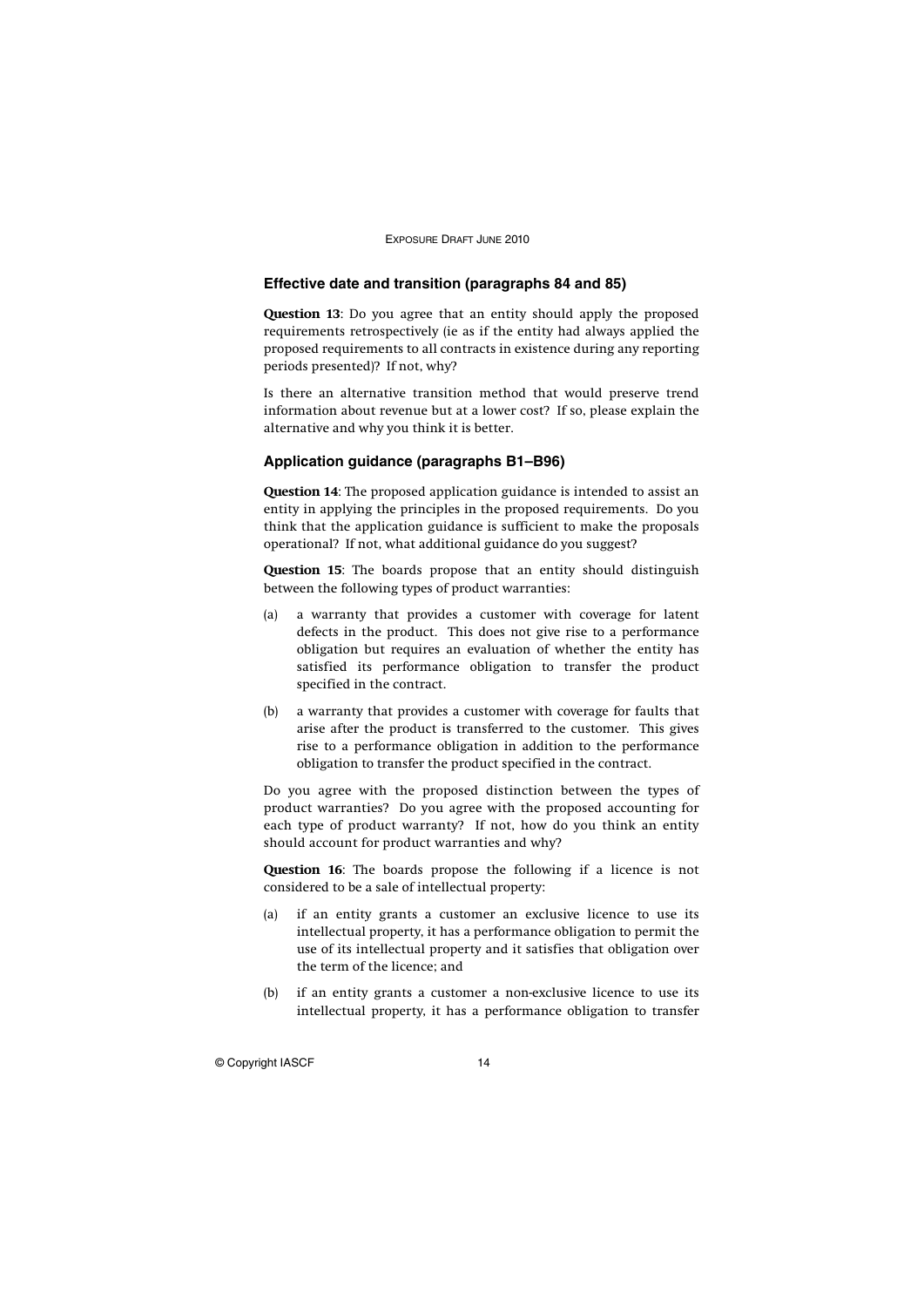the licence and it satisfies that obligation when the customer is able to use and benefit from the licence.

Do you agree that the pattern of revenue recognition should depend on whether the licence is exclusive? Do you agree with the patterns of revenue recognition proposed by the boards? Why or why not?

#### **Consequential amendments**

**Question 17**: The boards propose that in accounting for the gain or loss on the sale of some non-financial assets (for example, intangible assets and property, plant and equipment), an entity should apply the recognition and measurement principles of the proposed revenue model. Do you agree? If not, why?

#### **Non-public entities**

**Question 18** [FASB only]: Should any of the proposed requirements be different for non-public entities (private companies and not-for-profit organisations)? If so, which requirement(s) and why?

## **Public round-table meetings**

IN29 The boards plan to hold public round-table meetings after the end of the comment period. The purpose of such meetings is to listen to the views of, and obtain information from, interested parties about the proposed requirements. The boards plan to seek participants for the meetings that represent a wide variety of constituents (including users, preparers, auditors and others) to ensure that they receive broad input. Any individual or organisation wishing to take part must notify the IASB by sending an email by 1 October 2010 to Jennifer Wilson, Outreach Co-ordinator, at jwilson@iasb.org, containing a description of the issues suggested for discussion at the meetings. Any interested party must also submit its comments on the proposals in writing by 22 October 2010. Round-table meetings can accommodate a limited number of participants. Depending on the number of responses received, the boards may not be able to accommodate all requests to participate.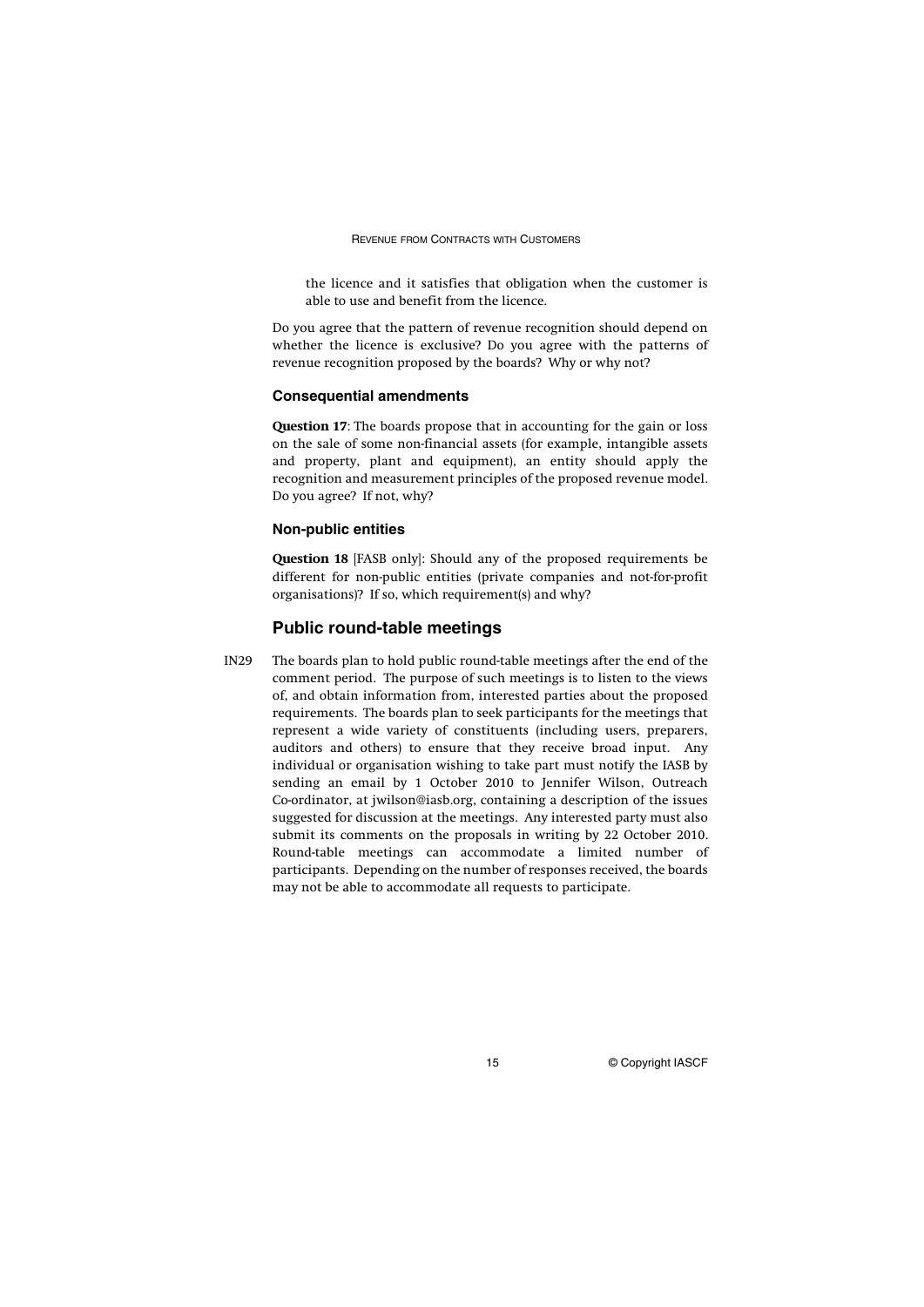[Draft] International Financial Reporting Standard X *Revenue from Contracts with Customers* ([draft] IFRS X) is set out in paragraphs 1–86 and Appendices A–C. All the paragraphs have equal authority. Paragraphs in **bold type** state the main principles. Terms defined in Appendix A are in *italics* the first time they appear in the [draft] IFRS. Definitions of other terms are given in the Glossary for International Financial Reporting Standards. [Draft] IFRS X should be read in the context of its objective and the Basis for Conclusions, the *Preface to International Financial Reporting Standards* and the *Framework for the Preparation and Presentation of Financial Statements*. IAS 8 *Accounting Policies, Changes in Accounting Estimates and Errors* provides a basis for selecting and applying accounting policies in the absence of explicit guidance.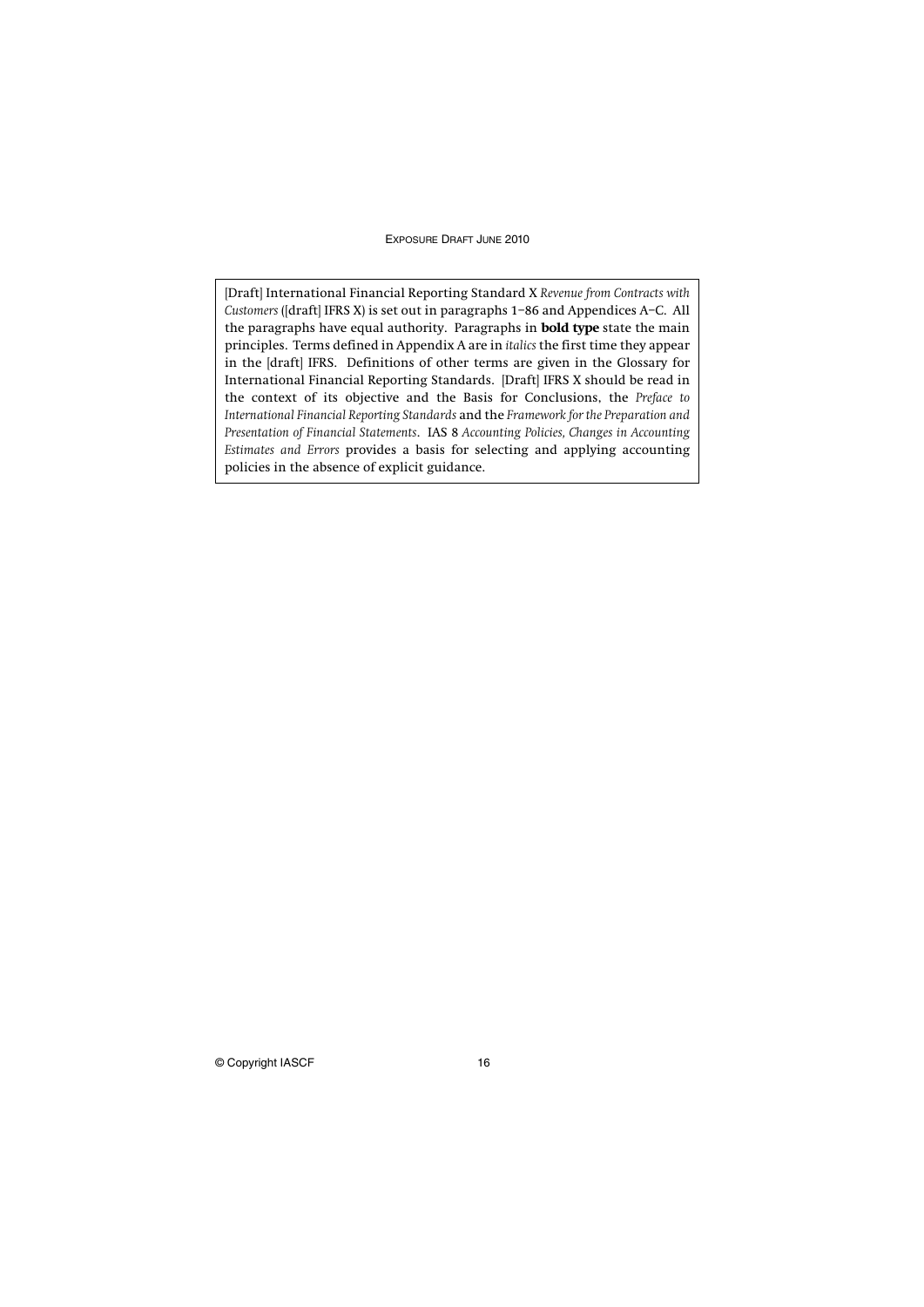## **[Draft] International Financial Reporting Standard X**  *Revenue from Contracts with Customers*

## **Introduction**

- 1 This [draft] IFRS specifies the accounting for revenue (and some costs) arising from contracts with customers. It does not address revenue arising from other transactions or activities (for example, revenues arising from changes in the value of some mineral, biological or agricultural assets).
- 2 The core principle in this [draft] IFRS is that an entity shall recognise revenue to depict the transfer of goods or services to customers in an amount that reflects the consideration the entity receives, or expects to receive, in exchange for those goods or services. To apply this [draft] IFRS, an entity shall:
	- (a) identify the contract(s) with a customer;
	- (b) identify the separate performance obligations in the contract;
	- (c) determine the transaction price;
	- (d) allocate the transaction price to the separate performance obligations; and
	- (e) recognise revenue when the entity satisfies each performance obligation.
- 3 An entity shall consider the terms of the contract and all related facts and circumstances when using judgement in the application of this [draft] IFRS. An entity shall apply this [draft] IFRS consistently to contracts with similar characteristics and in similar circumstances.
- 4 [This paragraph in the FASB exposure draft is not used in the IASB exposure draft]

## **Objective**

5 The objective of this [draft] IFRS is to establish the principles that an entity shall apply to report useful information to users of its financial statements about the amount, timing and uncertainty of *revenue* and cash flows arising from a *contract* with a *customer*.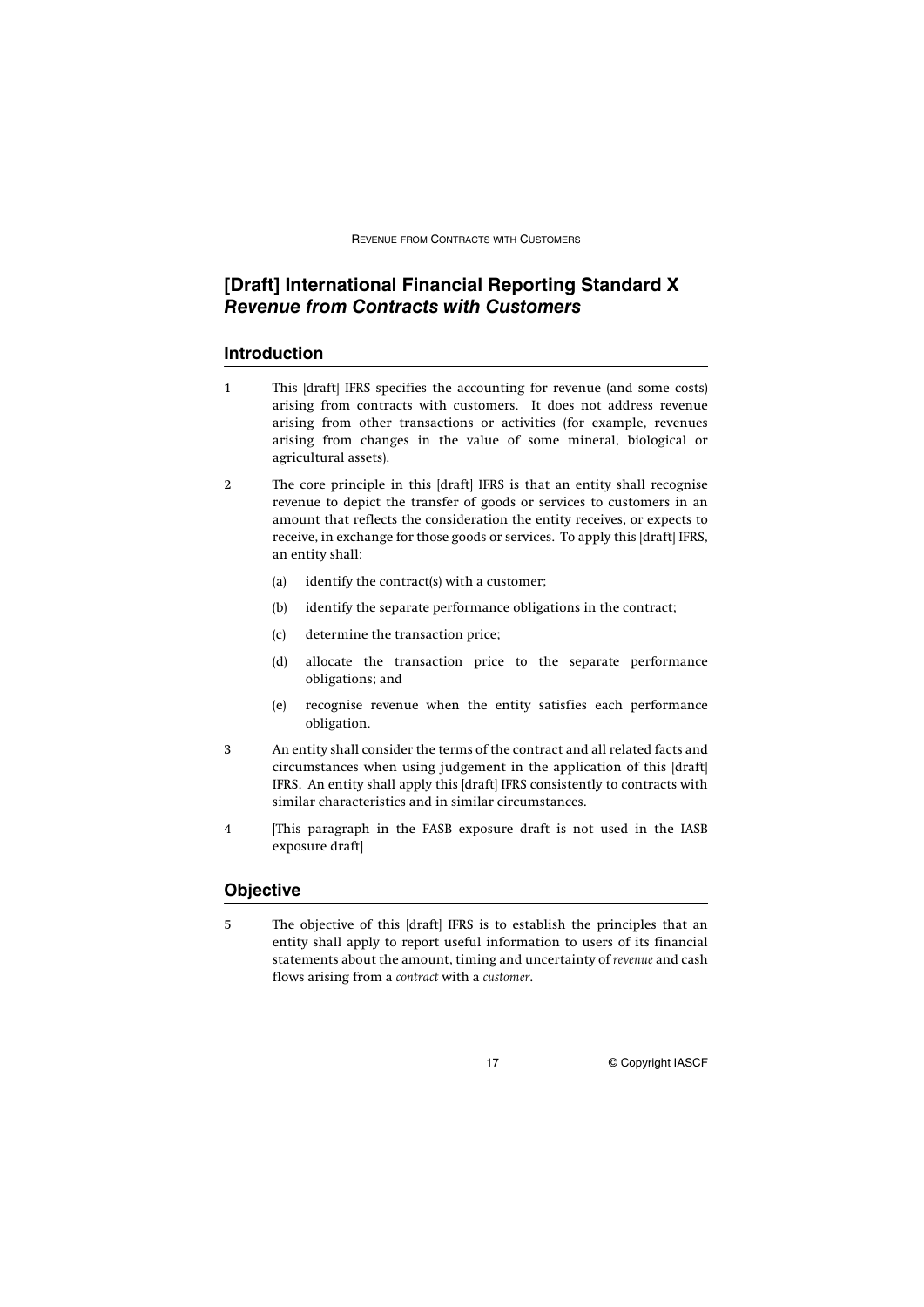## **Scope**

- 6 This [draft] IFRS applies to all contracts with customers except:
	- (a) lease contracts within the scope of IAS 17 *Leases*;
	- (b) insurance contracts within the scope of IFRS 4 *Insurance Contracts*;
	- (c) contractual rights or obligations within the scope of IFRS 9 *Financial Instruments* or IAS 39 *Financial Instruments: Recognition and Measurement*; and
	- (d) [this paragraph in the FASB exposure draft is not used in the IASB exposure draft]
	- (e) non-monetary exchanges between entities in the same line of business to facilitate sales to customers other than the parties to the exchange (for example, an exchange of oil to fulfil demand on a timely basis in a specified location).
- 7 A contract with a customer may be partially within the scope of this [draft] IFRS and partially within the scope of other IFRSs. If the other IFRSs specify how to separate and/or initially measure any parts of the contract, an entity shall first apply those separation and/or measurement requirements. If the other IFRSs do not specify how to separate and/or initially measure any parts of the contract, the entity shall apply this [draft] IFRS to separate and/or initially measure those parts of the contract.

## **Recognition of revenue**

## **Identifying the contract**

- **8 An entity shall apply this [draft] IFRS to each contract identified in accordance with paragraphs 9–19.**
- 9 Contracts can be written, oral or implied by the entity's customary business practice. The practices and processes for establishing contracts with customers vary across legal jurisdictions, industries and entities, and they may also vary within an entity (for example, they may depend on the class of customer or the nature of the promised goods or services). An entity shall consider those practices and processes in determining whether a contract exists.
- 10 A contract exists for the purpose of applying the revenue requirements of this [draft] IFRS only if: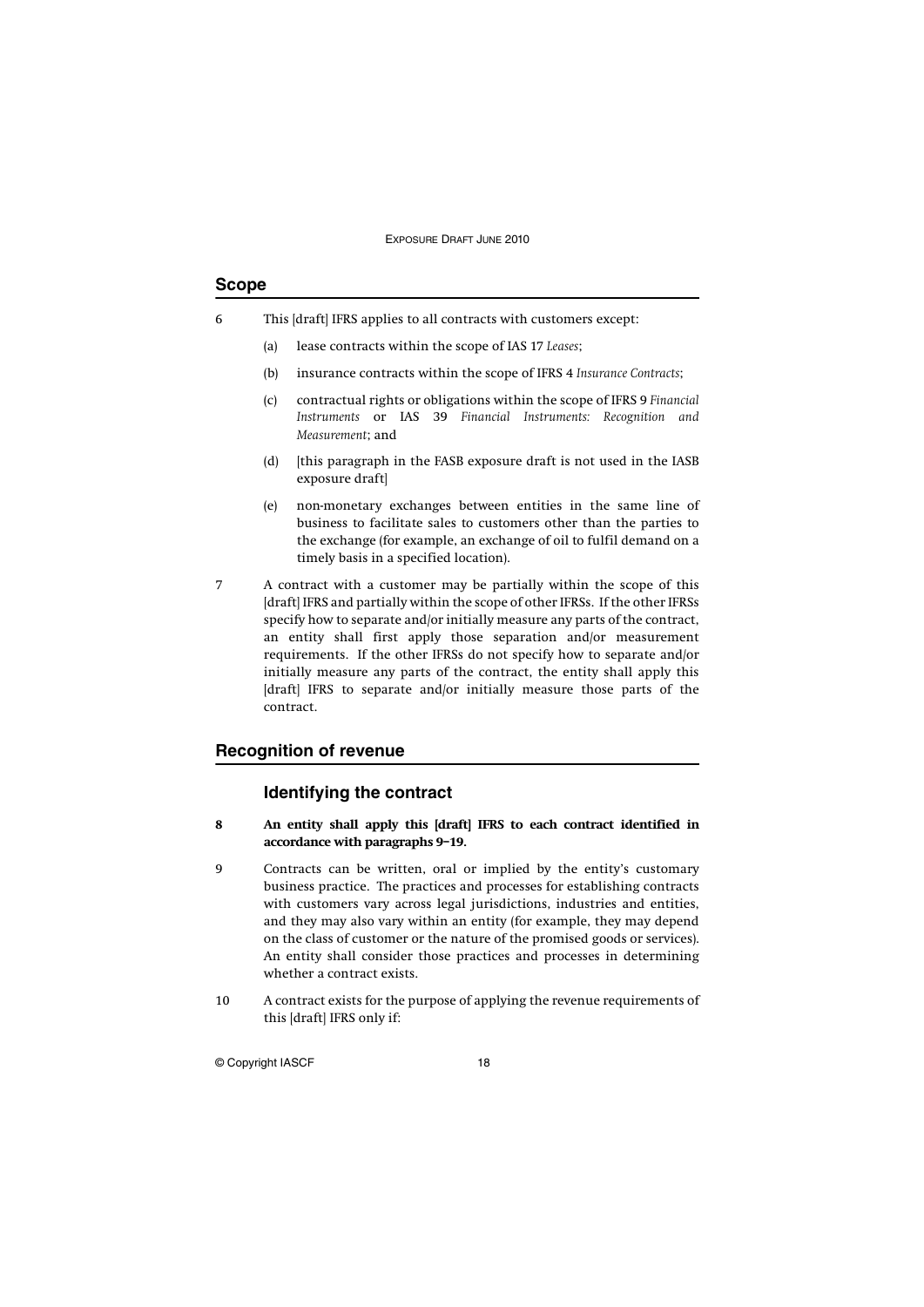- (a) the contract has commercial substance (ie the entity's future cash flows are expected to change as a result of the contract);
- (b) the parties to the contract have approved the contract and are committed to satisfying their respective obligations;
- (c) the entity can identify each party's enforceable rights regarding the goods or services to be transferred; and
- (d) the entity can identify the terms and manner of payment for those goods or services.
- 11 A contract does not exist for the purpose of applying this [draft] IFRS if either party can terminate a wholly unperformed contract without penalty. A wholly unperformed contract is a contract under which the entity has not transferred any goods or services and the customer has not paid any consideration.

## **Combination and segmentation of contracts (see paragraph B2)**

- 12 In most cases, an entity applies this [draft] IFRS to a single contract with a customer. However, in some cases, the amount and timing of revenue might depend on whether an entity combines contracts or segments a contract.
- 13 An entity shall combine two or more contracts and account for them as a single contract if the amount of consideration for goods or services in one contract is dependent on the amount of consideration for goods or services in another contract—in other words, the prices of the contracts are interdependent. Indicators that two or more contracts have interdependent prices include the following:
	- (a) the contracts are entered into at or near the same time;
	- (b) the contracts are negotiated as a package with a single commercial objective; and
	- (c) the contracts are performed either concurrently or consecutively.
- 14 The price of a contract is not interdependent with the price of another contract solely because the customer receives a discount on goods or services in the contract as a result of an existing customer relationship arising from previous contracts.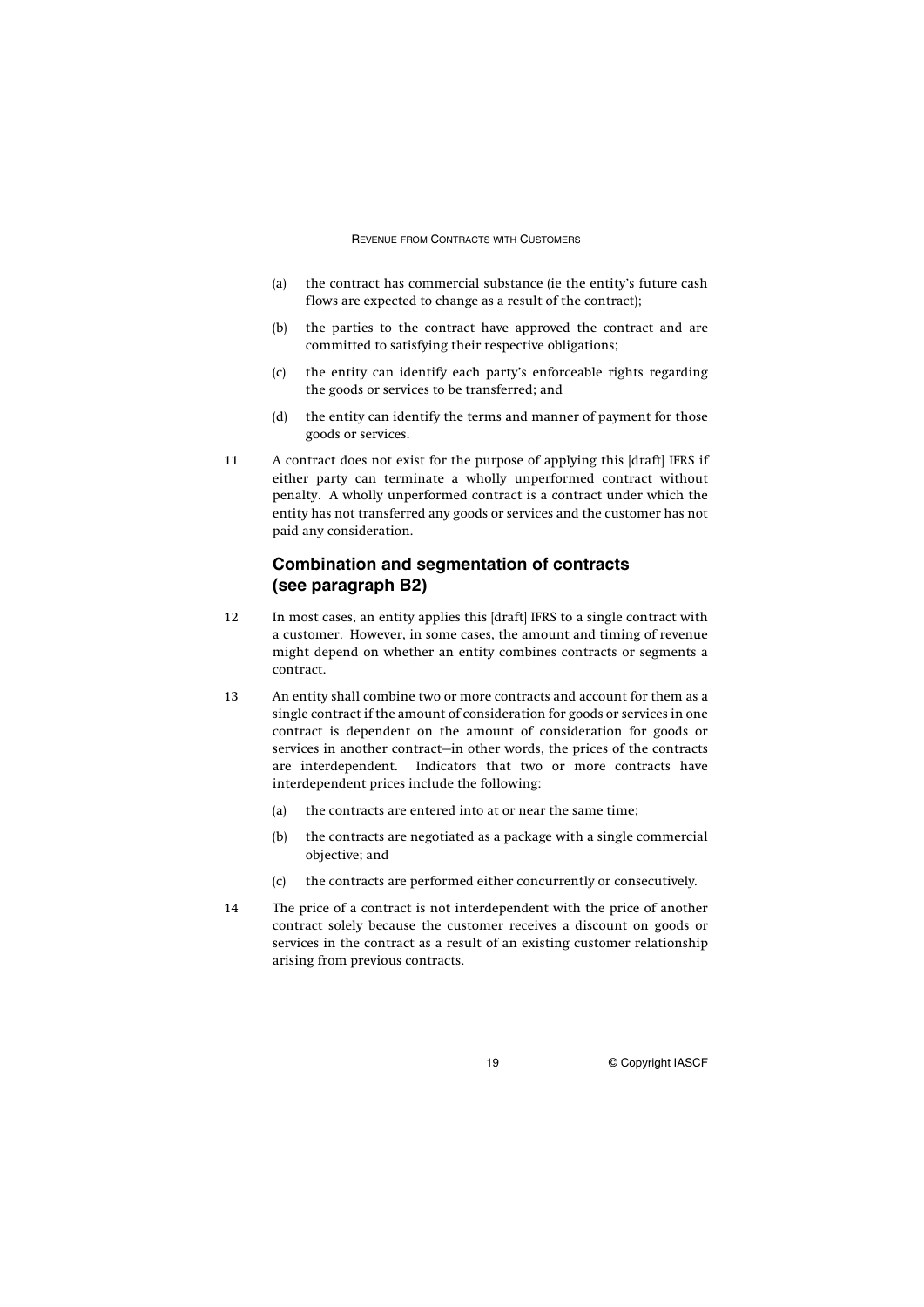- 15 Conversely, an entity shall segment a single contract and account for it as two or more contracts if the price of some goods or services in the contract is independent of the price of other goods or services in the contract. Goods or services are priced independently of other goods or services in the same contract only if both of the following conditions are met:
	- (a) the entity, or another entity, regularly sells identical or similar goods or services separately; and
	- (b) the customer does not receive a significant discount for buying some goods or services together with other goods or services in the contract.
- 16 If an entity segments a contract in accordance with paragraph 15, the entity shall allocate the total amount of consideration to each identified contract in proportion to the *stand-alone selling prices* of the goods or services in each identified contract (ie on a relative stand-alone selling price basis). An entity shall allocate subsequent changes in the amount of consideration only to the identified contract to which those changes relate (for example, changes arising because the amount of consideration is variable as described in paragraphs 35 and 36).

## **Contract modifications (see paragraph B3)**

- 17 A contract modification is any change in the scope or price of a contract. Examples include changes in the nature or amount of the goods or services to be transferred, changes in the method or timing of performance, and changes in the previously agreed pricing in the contract. A contract modification may be initiated by either the customer or the entity.
- 18 An entity shall apply the revenue requirements of this [draft] IFRS to a contract modification only if the conditions in paragraph 10 are met.
- 19 An entity shall account for a contract modification together with the existing contract if the prices of the modification and the existing contract are interdependent (as described in paragraph 13). In that case, the entity shall recognise the cumulative effect of the contract modification in the period in which the modification occurs. Hence, the cumulative accounting after the contract modification shall be the same as it would have been if the modification had been included in the existing contract. If the prices of the contract modification and the existing contract are not interdependent, the entity shall account for the contract modification as a separate contract.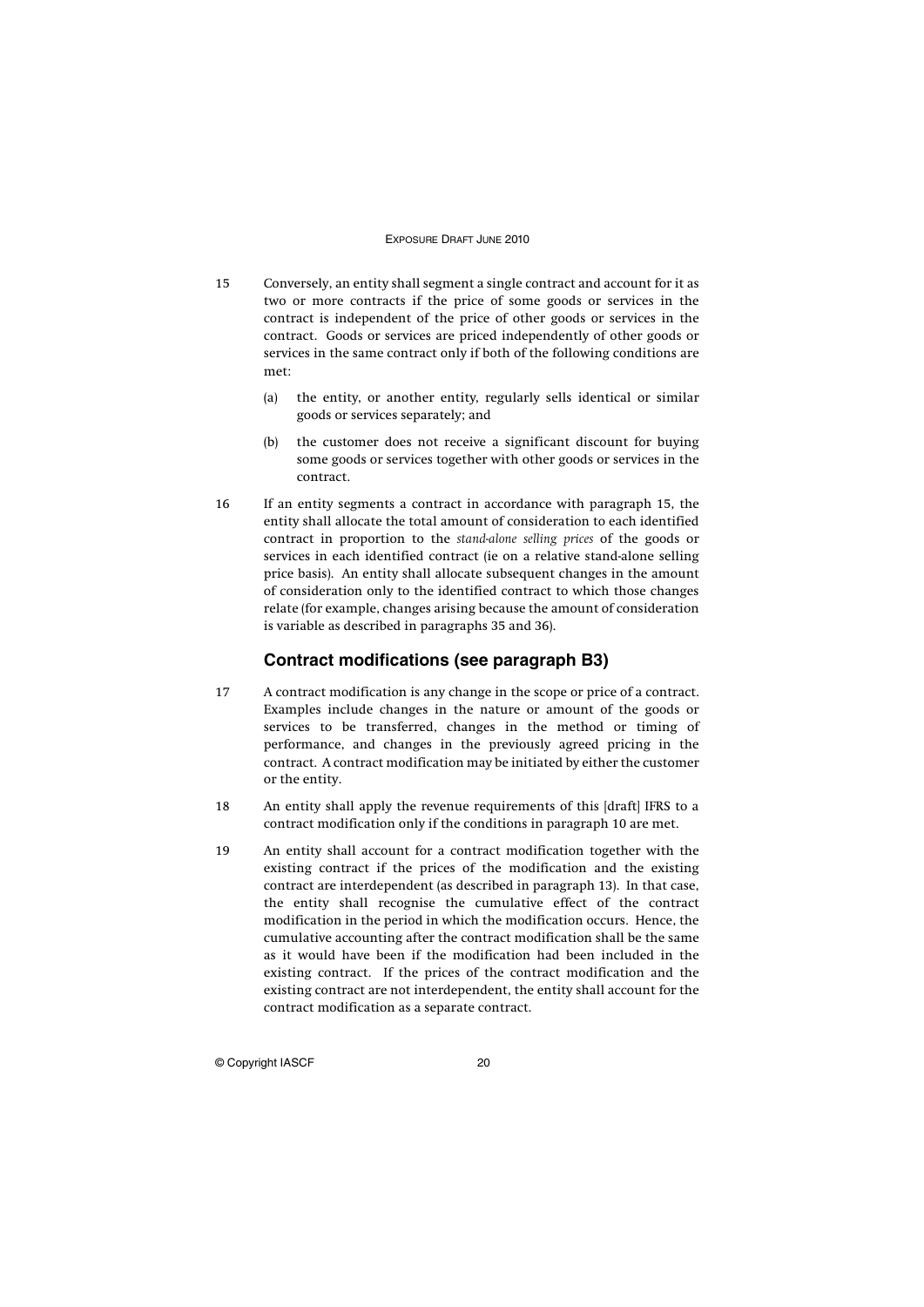## **Identifying separate performance obligations (see paragraphs B4–B43)**

- **20 An entity shall evaluate the terms of the contract and its customary business practice to identify all promised goods or services and determine whether to account for each promised good or service as a separate** *performance obligation***.**
- 21 Contracts with customers oblige an entity to provide goods or services in exchange for consideration. Goods or services include the following:
	- (a) goods produced by an entity for sale (for example, inventory of a manufacturer);
	- (b) goods purchased by an entity for resale (for example, merchandise of a retailer);
	- (c) arranging for another party to transfer goods or services (for example, acting as an agent of another party);
	- (d) standing ready to provide goods or services (for example, when-andif available software products);
	- (e) constructing or developing an asset on behalf of a customer;
	- (f) granting licences, rights to use and options; and
	- (g) performing a contractually agreed task (or tasks).
- 22 If an entity promises to transfer more than one good or service, the entity shall account for each promised good or service as a separate performance obligation only if it is distinct. If a good or service is not distinct, an entity shall combine that good or service with other promised goods or services until the entity identifies a bundle of goods or services that is distinct. In some cases, that would result in an entity accounting for all the goods or services promised in the contract as a single performance obligation.
- 23 A good or service, or a bundle of goods or services, is distinct if either:
	- (a) the entity, or another entity, sells an identical or similar good or service separately; or
	- (b) the entity could sell the good or service separately because the good or service meets both of the following conditions:
		- (i) it has a distinct function—a good or service has a distinct function if it has utility either on its own or together with other goods or services that the customer has acquired from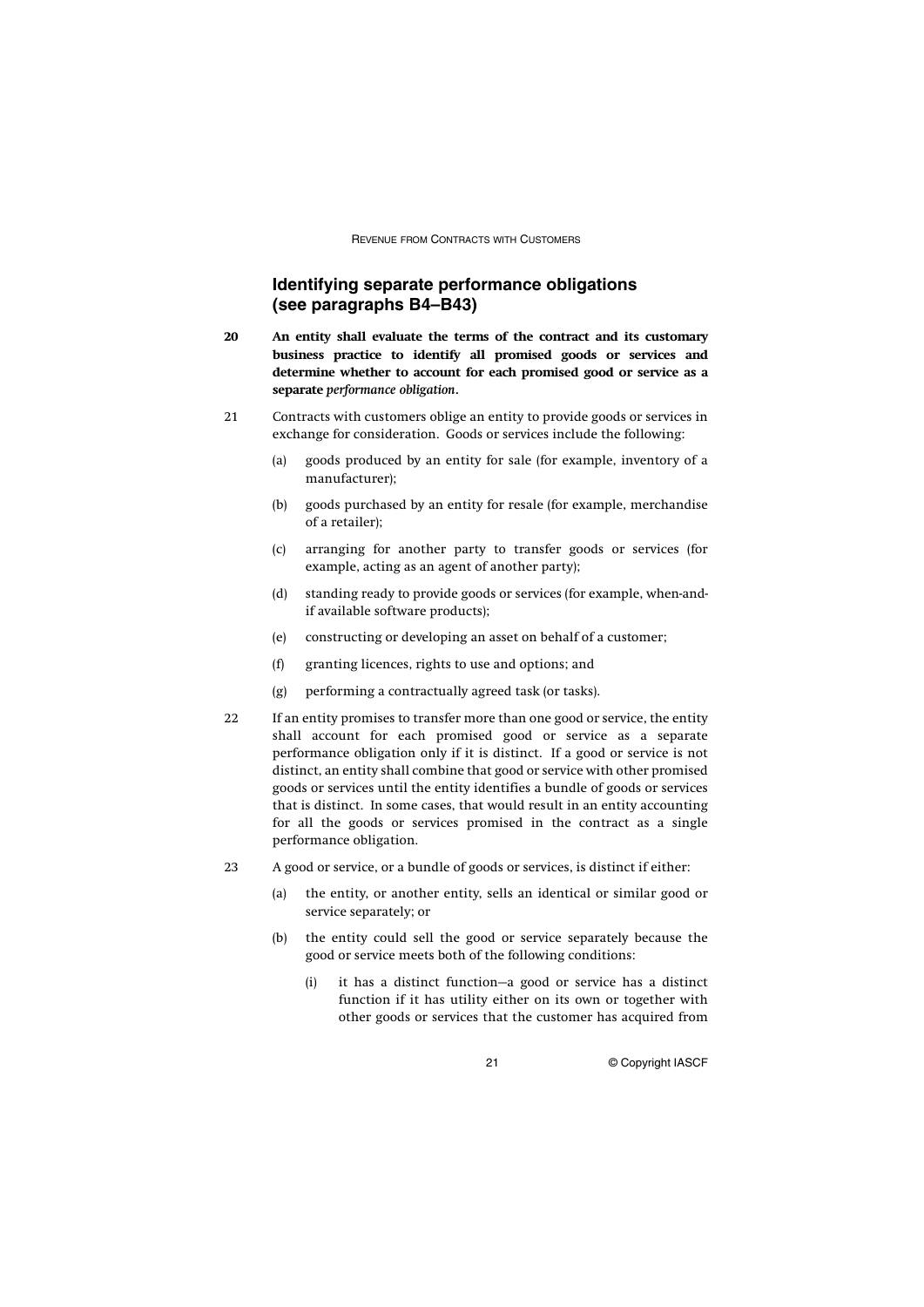the entity or are sold separately by the entity or by another entity; and

- (ii) it has a distinct profit margin—a good or service has a distinct profit margin if it is subject to distinct risks and the entity can separately identify the resources needed to provide the good or service.
- 24 When an entity transfers promised goods or services to a customer at the same time, it is not necessary to apply the recognition and measurement requirements of this [draft] IFRS to each performance obligation separately if accounting for those performance obligations together would result in the same amount and timing of revenue recognition as if they were accounted for separately. For example, if an entity transfers two distinct services to a customer over the same time period, it could account for the promises to transfer those services as a single performance obligation if applying the same revenue recognition method to both services would faithfully depict the transfer of services to the customer (as described in paragraph 32).

## **Satisfaction of performance obligations (see paragraphs B44–B73)**

- **25 An entity shall recognise revenue when it satisfies a performance obligation identified in accordance with paragraphs 20–24 by transferring a promised good or service to a customer. A good or service is transferred when the customer obtains** *control* **of that good or service.**
- 26 A customer obtains control of a good or service when the customer has the ability to direct the use of, and receive the benefit from, the good or service. Control includes the ability to prevent other entities from directing the use of, and receiving the benefit from, a good or service.
- 27 The customer's ability to direct the use of a good or service (ie an asset) refers to the present right to use the asset for its remaining economic life or to consume the asset in the customer's activities. The customer's ability to receive the benefit from an asset refers to its present right to obtain substantially all of the potential cash flows from that asset (either an increase in cash inflows or a decrease in cash outflows). The customer can obtain cash flows from an asset directly or indirectly in many ways such as by using, consuming, selling, exchanging, pledging or holding the asset.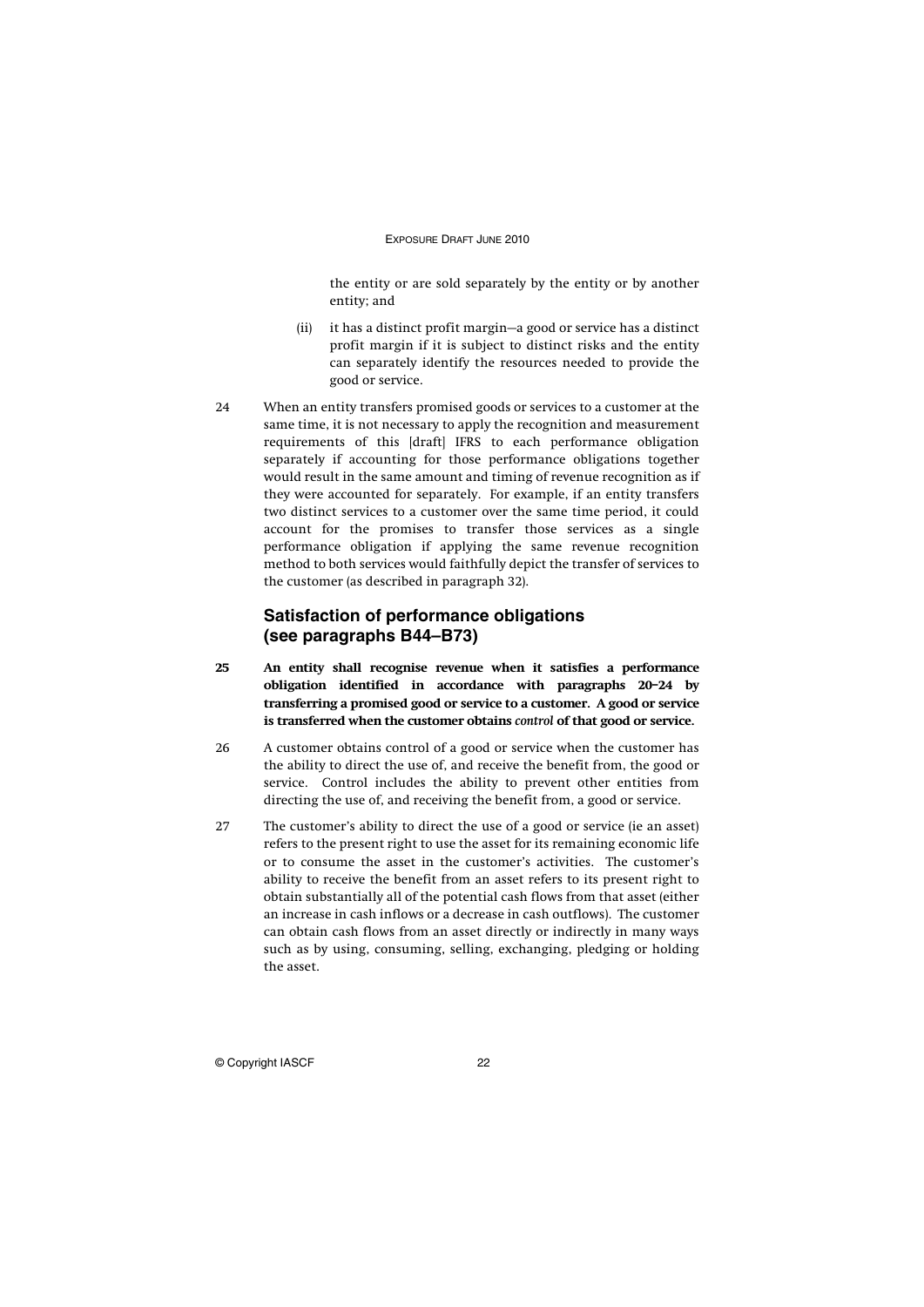- 28 If an entity retains some rights to an asset solely as protection against the customer's failure to comply with the terms of the contract (for example, when an entity retains legal title as protection against the customer's failure to pay), those rights are protective rights and do not preclude a customer from obtaining control of an asset.
- 29 When assessing whether a customer obtains control of an asset, an entity shall consider any related arrangements entered into at or near the same time as, or in contemplation of, the contract (for example, repurchase agreements).
- 30 An entity shall assess the transfer of control of goods or services for each separate performance obligation. Indicators that the customer has obtained control of a good or service include the following:
	- (a) The customer has an unconditional obligation to pay—if a customer is unconditionally obliged to pay for a good or service, typically that is because the customer has obtained control of the good or service in exchange. An obligation to pay is unconditional when nothing other than the passage of time is required before the payment is due.
	- (b) The customer has legal title—legal title often indicates which party has the ability to direct the use of, and receive the benefit from, a good. Benefits of legal title include the ability to sell a good, exchange it for another asset, or use it to secure or settle debt. Hence, the transfer of legal title often coincides with the transfer of control. However, in some cases, possession of legal title is a protective right and may not coincide with the transfer of control to a customer.
	- (c) The customer has physical possession—in many cases, the customer's physical possession of a good gives the customer the ability to direct the use of that good. In some cases, however, physical possession does not coincide with control of a good. For example, in some consignment and in some sale and repurchase arrangements, an entity may have transferred physical possession but retained control of a good. Conversely, in some bill-and-hold arrangements, the entity may have physical possession of a good that the customer controls.
	- (d) The design or function of the good or service is customer-specific—a good or service with a customer-specific design or function might be of little value to an entity because the good or service lacks an alternative use. For instance, if an entity cannot sell a customer-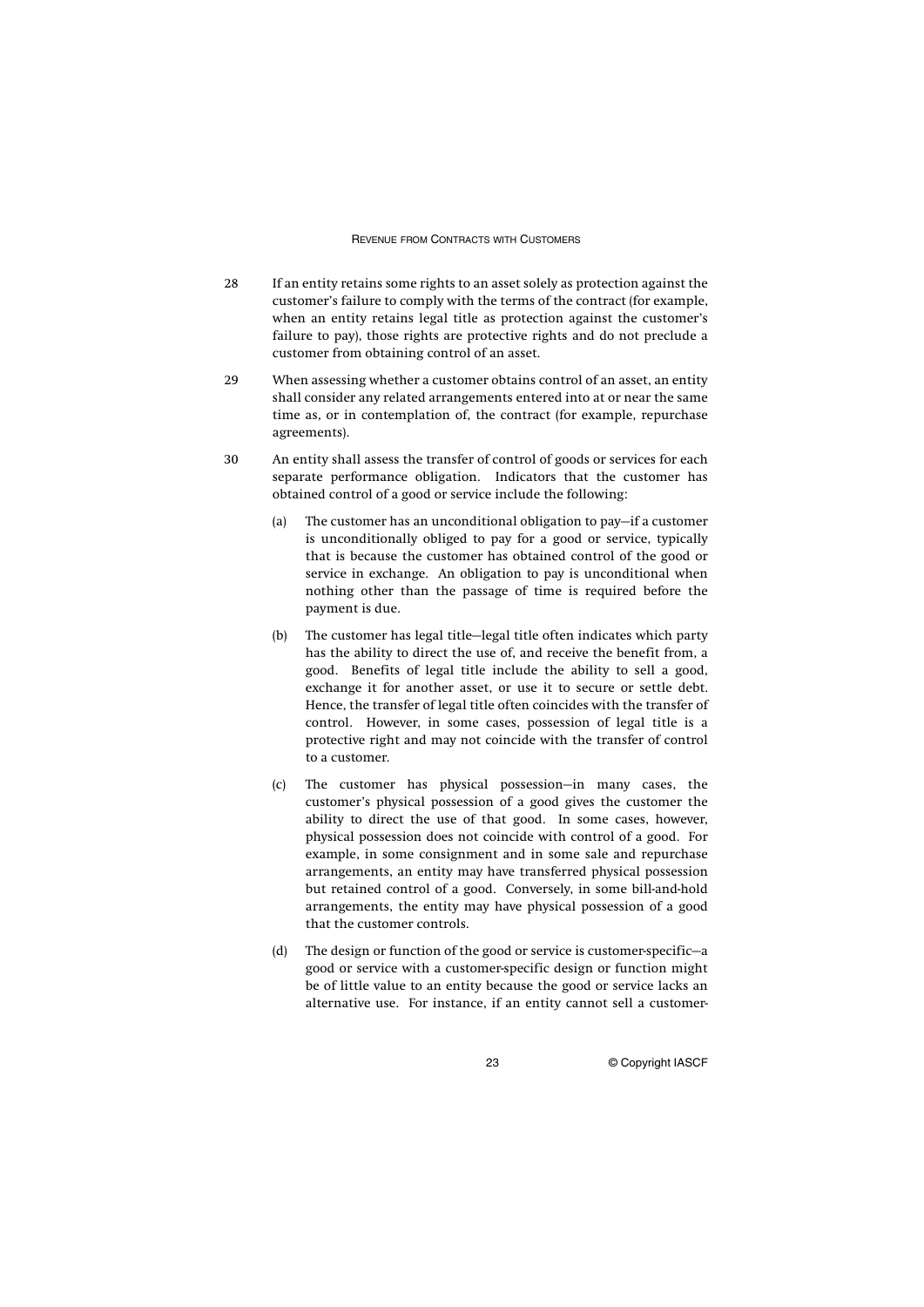specific asset to another customer, it is likely that the entity would require the customer to obtain control of the asset (and pay for any work completed to date) as it is created. A customer's ability to specify only minor changes to the design or function of a good or service or to choose from a range of standardised options specified by the entity typically would not indicate a customer-specific good or service. However, a customer's ability to specify major changes to the design or function of the good or service would indicate that a customer obtains control of the asset as it is created.

31 Not one of the preceding indicators determines by itself whether the customer has obtained control of the good or service. Moreover, some indicators may not be relevant to a particular contract (for example, physical possession and legal title would not be relevant to services).

## **Continuous transfer of goods or services**

- 32 When the promised goods or services underlying a separate performance obligation are transferred to a customer continuously, an entity shall apply to that performance obligation one revenue recognition method that best depicts the transfer of goods or services to the customer. The entity shall apply that method consistently to similar performance obligations and in similar circumstances.
- 33 Suitable methods of recognising revenue to depict the continuous transfer of goods or services to the customer include the following:
	- (a) output methods that recognise revenue on the basis of units produced or delivered, contract milestones, or surveys of goods or services transferred to date relative to the total goods or services to be transferred. Output methods often result in the most faithful depiction of the transfer of goods or services. However, other methods may also provide a faithful depiction but at a lower cost.
	- (b) input methods that recognise revenue on the basis of efforts expended to date (for example, costs of resources consumed, labour hours expended and machine hours used) relative to total efforts expected to be expended. Inputs often are more directly observable than outputs. However, a significant drawback of input methods is that there may not be a direct relationship between the efforts expended and the transfer of goods or services because of deficiencies in the entity's performance or other factors. When using an input method, an entity shall exclude the effects of any inputs that do not depict the transfer of goods or services to the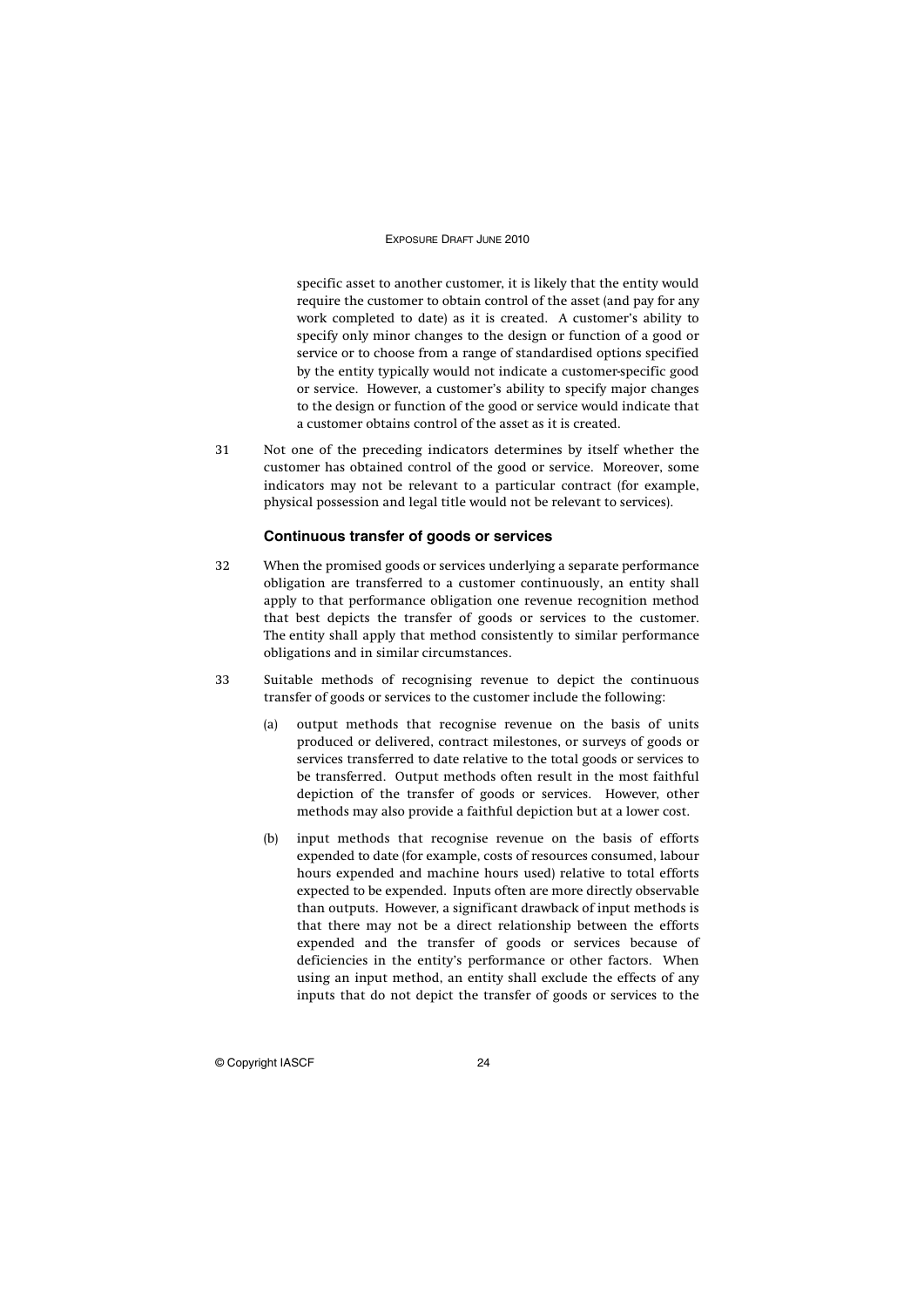customer (for example, the costs of abnormal amounts of wasted materials, labour or other resources to fulfil the contract).

(c) methods based on the passage of time. An entity would recognise revenue on a straight-line basis over the expected duration of the contract if services are transferred evenly over time (for example, as in some licences).

## **Measurement of revenue**

**34 When an entity satisfies a performance obligation, it shall recognise as revenue the amount of the** *transaction price* **allocated to that performance obligation.**

## **Determining the transaction price (see paragraphs B74–B85)**

- 35 An entity shall consider the terms of the contract and its customary business practice to determine the transaction price for the contract with the customer. The transaction price reflects the probability-weighted amount of consideration that an entity expects to receive from the customer in exchange for transferring goods or services.
- 36 In many contracts, the transaction price is readily determinable because the customer promises to pay a fixed amount of consideration and that payment is made at or near the time of the transfer of the promised goods or services. In other contracts, the amount of consideration is variable, and the transaction price must be estimated at each reporting period to represent faithfully the circumstances present at the reporting date and the changes in circumstances during the reporting period. The amount of consideration could vary because of discounts, rebates, refunds, credits, incentives, performance bonuses/penalties, contingencies, price concessions, the customer's credit risk or other similar items.
- 37 If an entity receives consideration from a customer and expects to refund some or all of that consideration to the customer, the entity shall recognise a refund liability. The entity shall measure that liability at the probability-weighted amount of consideration that the entity expects to refund to the customer (ie the difference between the amount of consideration received and the transaction price). The refund liability shall be updated at each reporting period for changes in circumstances.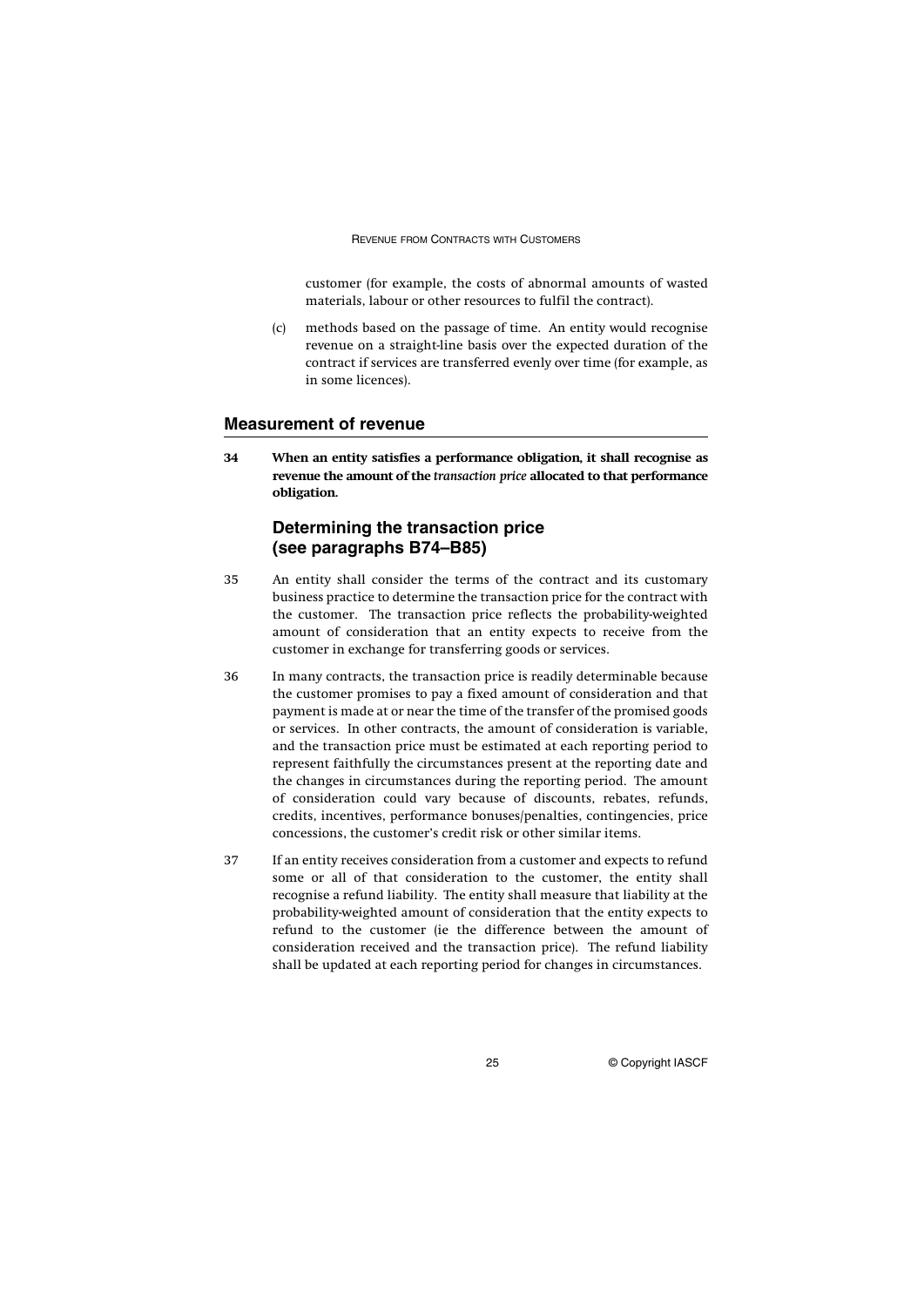- 38 An entity shall recognise revenue from satisfying a performance obligation only if the transaction price can be reasonably estimated. The transaction price can be reasonably estimated only if both of the following conditions are met:
	- (a) the entity has experience with similar types of contracts (or access to the experience of other entities if it has no experience of its own); and
	- (b) the entity's experience is relevant to the contract because the entity does not expect significant changes in circumstances.
- 39 Factors that reduce the relevance of an entity's experience include the following:
	- (a) the consideration amount is highly susceptible to external factors (for example, volatility in the market, judgement of third parties and risk of obsolescence of the promised good or service);
	- (b) the uncertainty about the amount of consideration is not expected to be resolved for a long time;
	- (c) the entity's experience with similar types of contracts is limited; and
	- (d) the contract has a large number of possible consideration amounts.
- 40 The existence of one or more of the above factors, in the light of the significance of other factors, may not be sufficient to prevent an entity's making a reasonable estimate of the transaction price; likewise, other factors may preclude a reasonable estimate.
- 41 If the transaction price cannot be reasonably estimated, an entity shall not recognise revenue from satisfying a performance obligation. If circumstances change, the entity shall recognise revenue from satisfied performance obligations when the transaction price can be reasonably estimated. If an entity can reasonably estimate some, but not all, of the consideration amount (for example, if part of the total consideration is a fixed amount), the transaction price includes only the amount that the entity can reasonably estimate.
- 42 When determining the transaction price, an entity shall consider the effects of:
	- (a) collectibility;
	- (b) the time value of money;
	- (c) non-cash consideration; and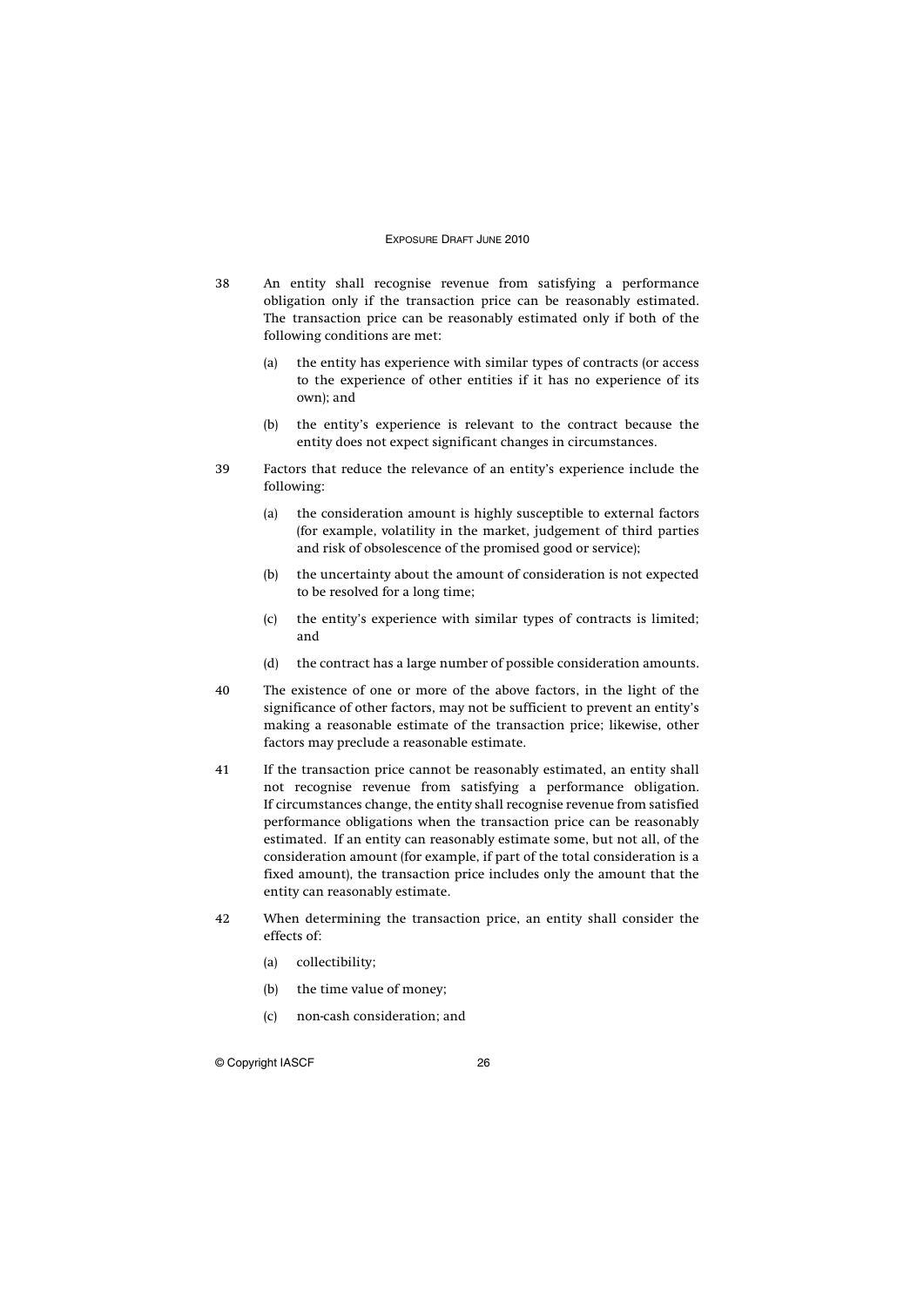(d) consideration payable to the customer.

#### **Collectibility**

43 Collectibility refers to the customer's credit risk—the customer's ability to pay the amount of promised consideration. In determining the transaction price, an entity shall reduce the amount of promised consideration to reflect the customer's credit risk. Hence, when an entity satisfies a performance obligation, the entity shall recognise revenue at the probability-weighted amount of consideration that the entity expects to receive. Once an entity has an unconditional right to consideration (ie a receivable as described in paragraph 66), the effects of changes in the assessment of credit risk associated with that right to consideration shall be recognised as income or expense rather than as revenue.

## **The time value of money**

- 44 In determining the transaction price, an entity shall adjust the amount of promised consideration to reflect the time value of money if the contract includes a material financing component (whether explicitly or implicitly).
- 45 The effect of the time value of money is not material to many contracts. However, the effect is material to some contracts because payment from the customer is due either significantly before or significantly after the transfer of goods or services to the customer. In those contracts, the entity shall reflect the time value of money in the transaction price by discounting the amount of promised consideration using the rate that would be used in a separate financing transaction between the entity and its customer. That rate shall reflect both the time value of money and credit risk (hence, an entity shall not also adjust the amount of the promised consideration in accordance with paragraph 43). The entity shall present the effect of financing separately from the revenue from goods or services.

## **Non-cash consideration**

46 In some contracts, an entity receives, or expects to receive, non-cash consideration. To determine the transaction price for those contracts, an entity shall measure non-cash consideration (or promise of non-cash consideration) at fair value. If an entity cannot reasonably estimate the fair value of the non-cash consideration, it shall measure the consideration indirectly by reference to the stand-alone selling price of the goods or services transferred in exchange for the consideration.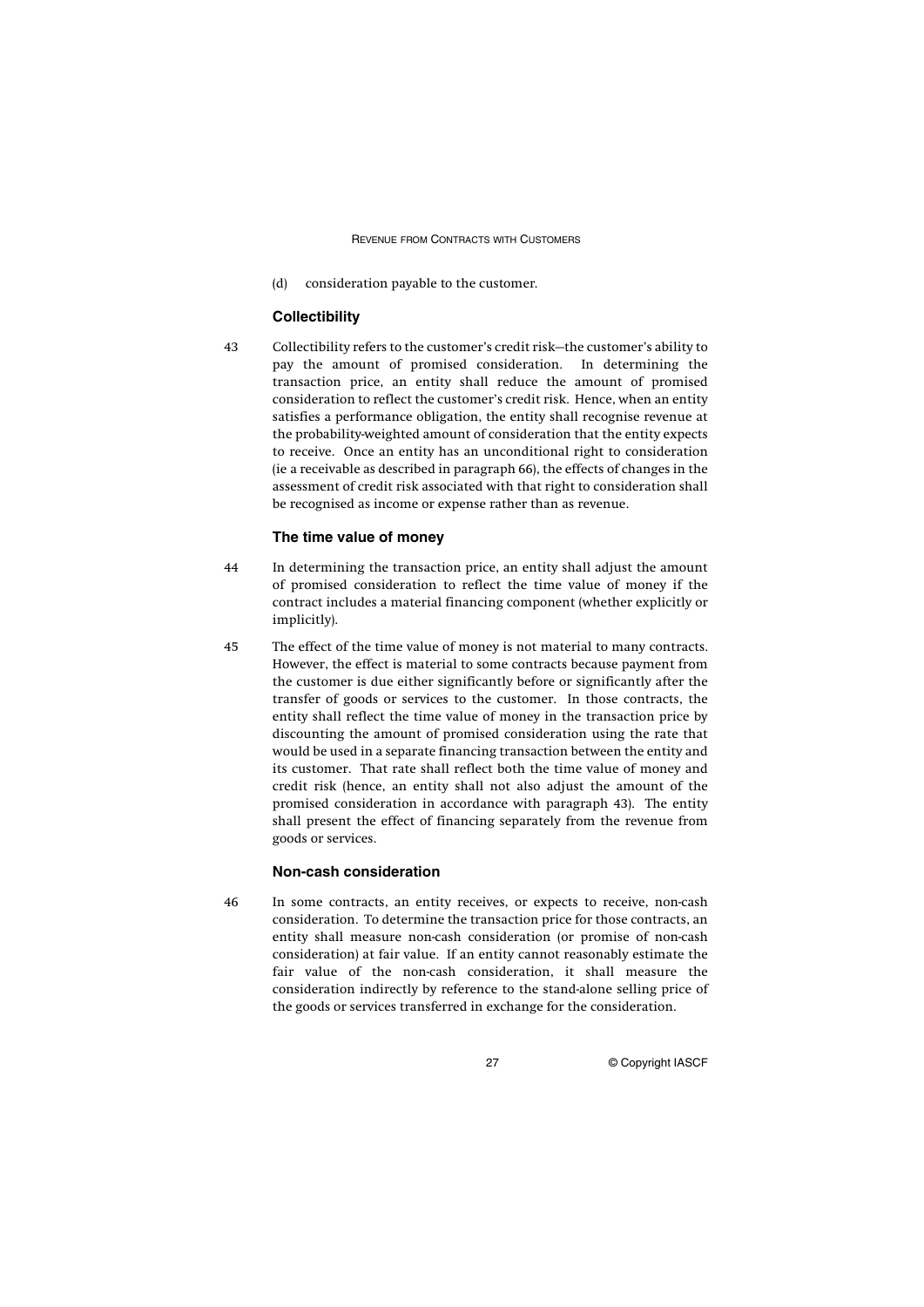47 If a customer contributes goods or services (for example, materials, equipment or labour) to facilitate the fulfilment of the contract, an entity shall assess whether it obtains control of the contributed goods or services. If so, the entity shall account for the contributed goods or services as non-cash consideration.

#### **Consideration payable to the customer**

- 48 If an entity pays, or expects to pay, consideration to the customer (or to other parties that purchase the entity's goods or services from the customer) in the form of cash or credit, or other items that the customer can apply against amounts owed to the entity, the entity shall determine whether that amount is:
	- (a) a reduction of the transaction price and, hence, of revenue (ie the customer receives a discount on the entity's goods or services);
	- (b) a payment for a distinct good or service (as described in paragraph 23) that the customer supplies to the entity, in which case the entity shall account for the purchase of the good or service in the same way it accounts for other purchases from suppliers; or
	- (c) a combination of items (a) and (b), in which case the entity shall reduce the transaction price by the excess, if any, of consideration payable to the customer over the fair value of the good or service the entity receives from the customer. If the entity cannot reasonably estimate the fair value of the good or service received from the customer, the entity shall account for the entirety of the consideration payable to the customer as a reduction of the transaction price.
- 49 If consideration paid (or expected to be paid) to a customer is a reduction of the transaction price, an entity shall recognise the reduction of revenue when the later of the following occurs:
	- (a) the entity transfers the promised goods or services to the customer; and
	- (b) the entity promises to pay the consideration (even if the payment is conditional on a future event). That promise might be implied by the entity's customary business practice.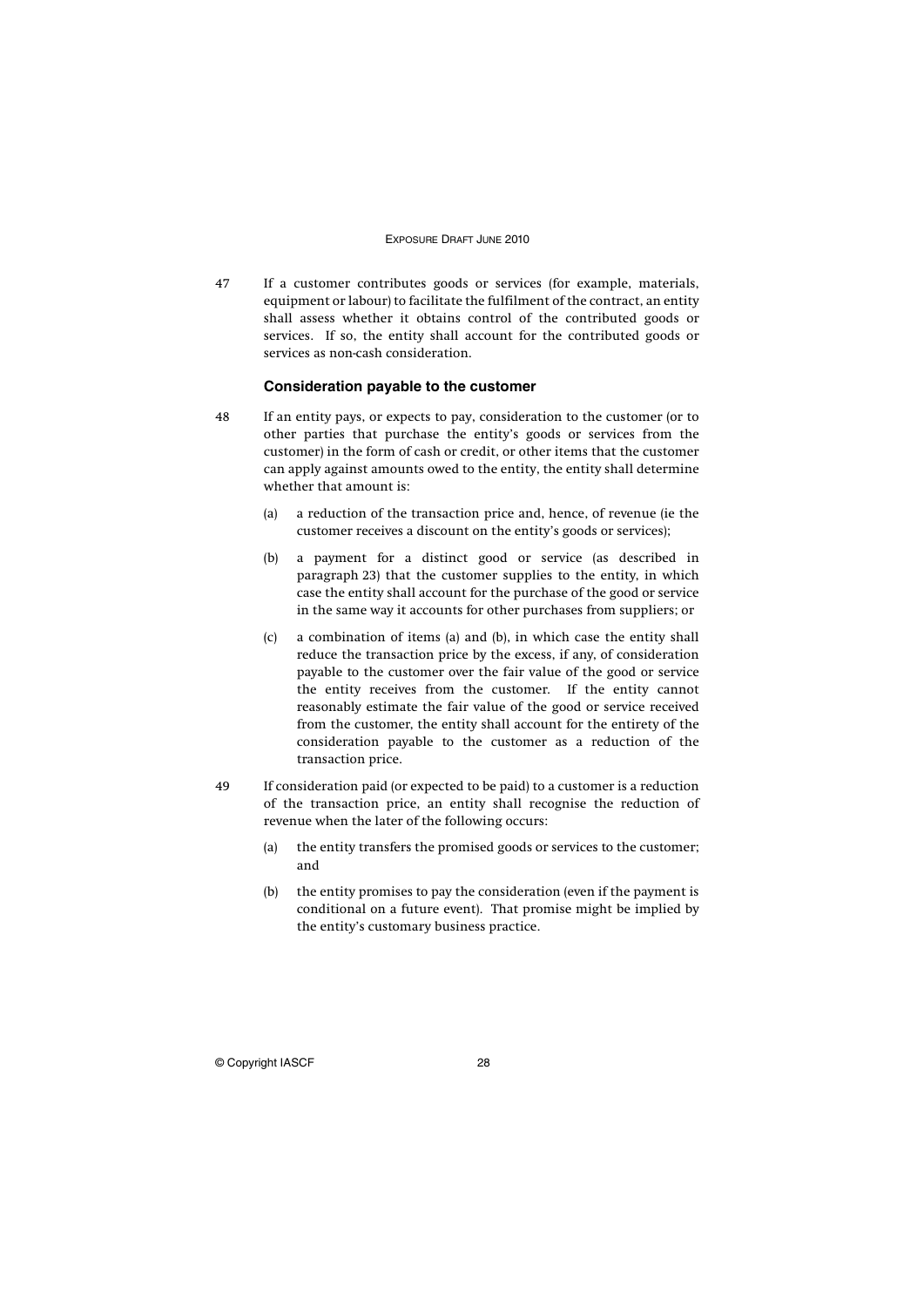## **Allocating the transaction price to separate performance obligations (see paragraphs B86–B88)**

- 50 An entity shall allocate the transaction price to all separate performance obligations in proportion to the stand-alone selling price of the good or service underlying each of those performance obligations at contract inception (ie on a relative stand-alone selling price basis).
- 51 The best evidence of a stand-alone selling price is the observable price of a good or service when the entity sells that good or service separately. A contractually stated price or a list price for a good or service shall not be presumed to represent the stand-alone selling price of that good or service. If a stand-alone selling price is not directly observable, an entity shall estimate it.
- 52 When estimating stand-alone selling prices, an entity shall maximise the use of observable inputs and shall apply estimation methods consistently for goods or services and customers with similar characteristics. Suitable estimation methods include the following:
	- (a) expected cost plus a margin approach—an entity could forecast its expected costs of satisfying a performance obligation and then add the margin that the entity would require for that good or service; and
	- (b) adjusted market assessment approach—an entity could evaluate the market in which it sells goods or services and estimate the price that customers in that market would be willing to pay for those goods or services. That approach might also include referring to prices from the entity's competitors for similar goods or services and adjusting those prices as necessary to reflect the entity's costs and margins.

## **Allocating subsequent changes in the transaction price**

53 After contract inception, an entity shall allocate any changes in the transaction price to all performance obligations on the same basis as at contract inception. Amounts allocated to satisfied performance obligations shall be recognised as revenue, or a reduction of revenue, in the period in which the transaction price changes. An entity shall not reallocate the transaction price to reflect changes in stand-alone selling prices after contract inception.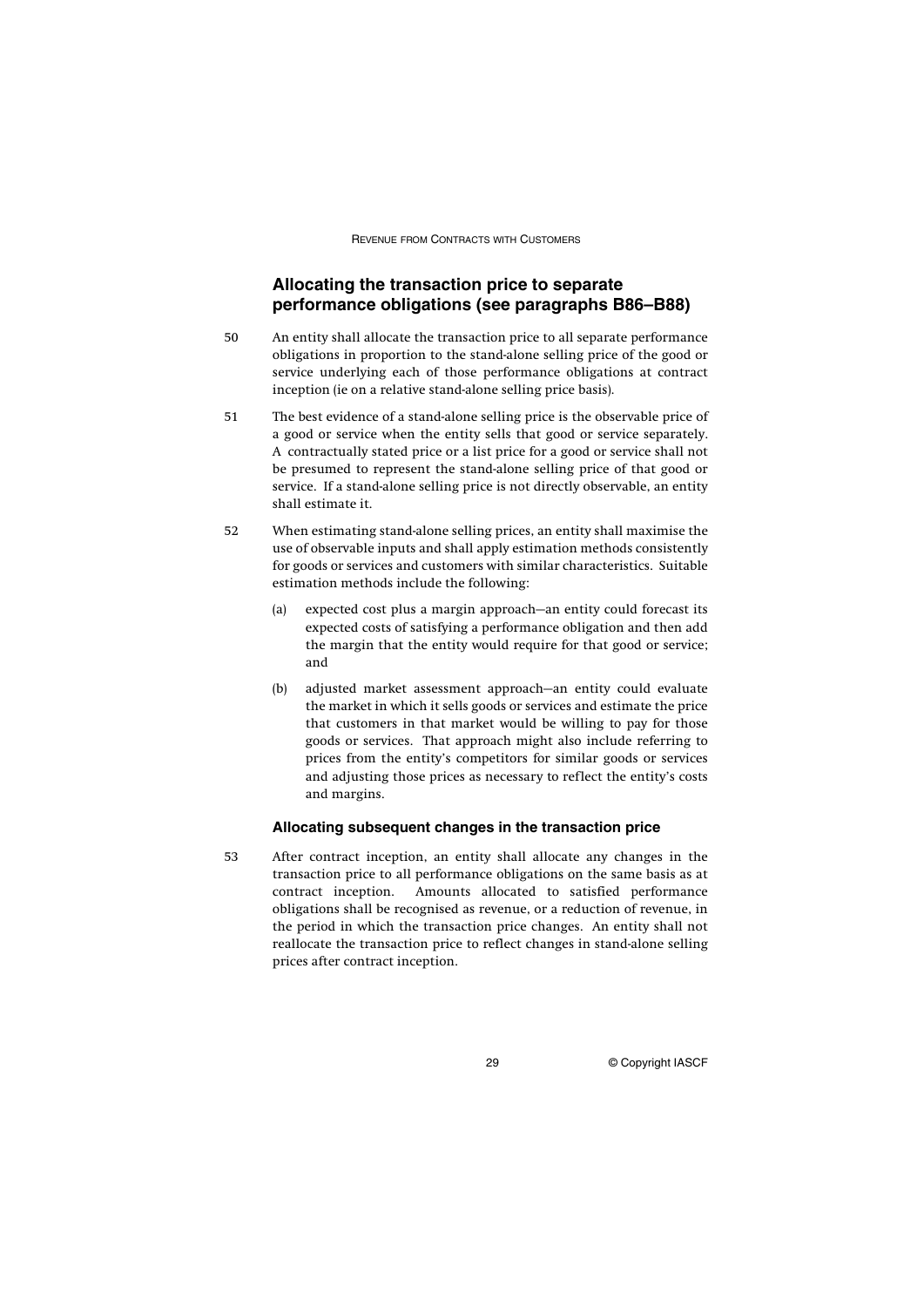## **Onerous performance obligations**

## **54 An entity shall recognise a liability and a corresponding expense if a performance obligation is onerous.**

- 55 A performance obligation is onerous if the present value of the probability-weighted costs that relate directly to satisfying that performance obligation (as described in paragraph 58) exceeds the amount of the transaction price allocated to that performance obligation. Before an entity recognises a liability for an onerous performance obligation, it shall recognise any impairment loss that has occurred on assets related to the contract (for example, inventory or an asset recognised in accordance with paragraph 57).
- 56 At each subsequent reporting date, an entity shall update the measurement of the liability for an onerous performance obligation using current estimates. An entity shall recognise changes in the measurement of that liability as an expense or as a reduction of an expense. When an entity satisfies the liability for an onerous performance obligation, it shall recognise the corresponding income as a reduction of an expense.

## **Contract costs (see paragraphs B89 and B90)**

- **57 If the costs incurred in fulfilling a contract do not give rise to an asset eligible for recognition in accordance with another IFRS (for example, IAS 2** *Inventories***, IAS 16** *Property, Plant and Equipment* **or IAS 38** *Intangible Assets***), an entity shall recognise an asset only if those costs:**
	- **(a) relate directly to a contract (or a specific contract under negotiation) as described in paragraph 58;**
	- **(b) generate or enhance resources of the entity that will be used in satisfying performance obligations in the future (ie the costs relate to future performance); and**
	- **(c) are expected to be recovered.**
- 58 Costs that relate directly to a contract are:
	- (a) direct labour (for example, salaries and wages of employees who provide services direct to the customer);
	- (b) direct materials (for example, supplies used in providing services to the customer);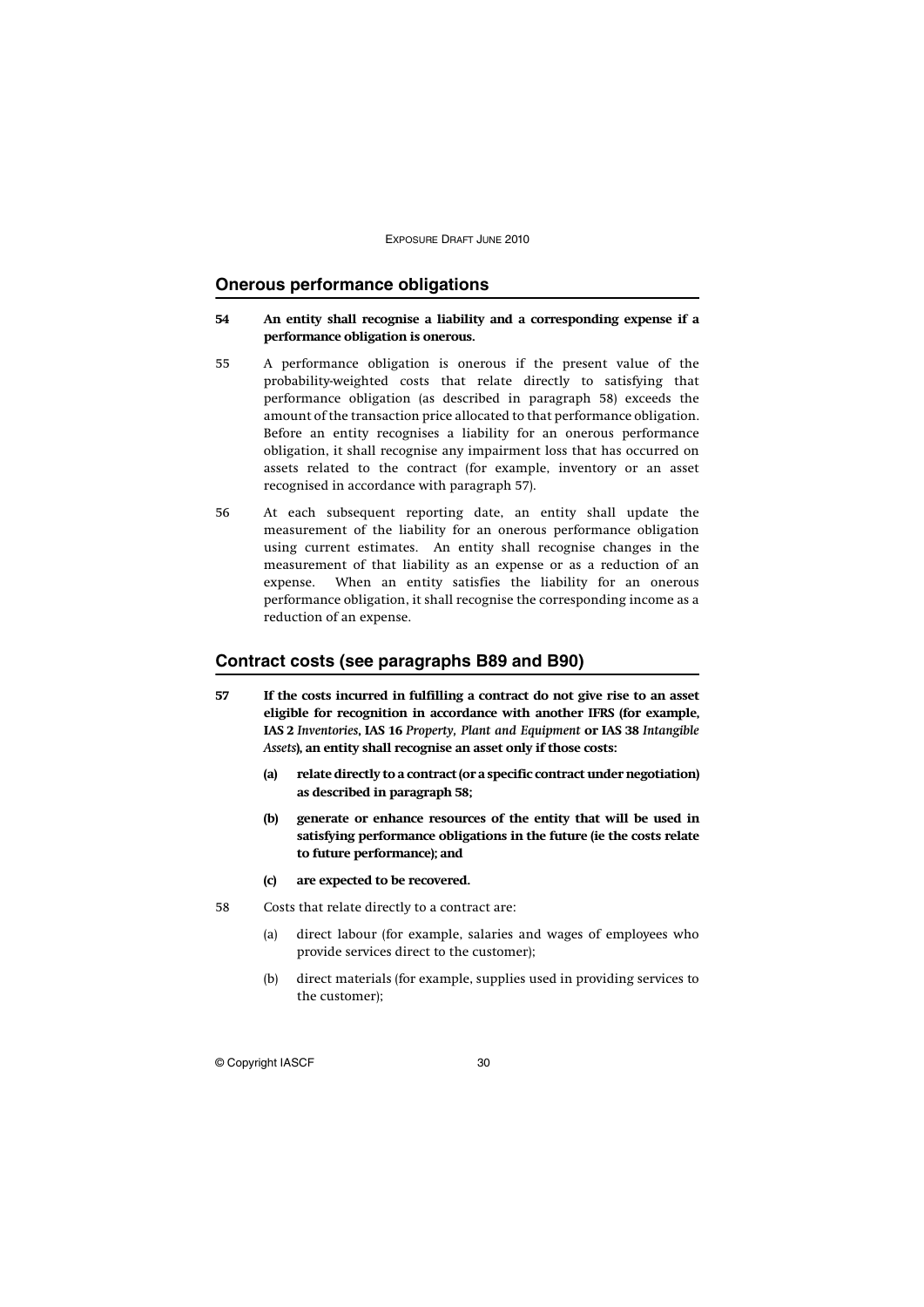- (c) allocations of costs that relate directly to the contract or contract activities (for example, costs of contract management and depreciation of tools and equipment used in fulfilling the contract);
- (d) costs that are explicitly chargeable to the customer under the contract; and
- (e) other costs that were incurred only because the entity entered into the contract (for example, subcontractor costs).
- 59 An entity shall recognise the following costs as expenses when incurred:
	- (a) costs of obtaining a contract (for example, the costs of selling, marketing, advertising, bid and proposal, and negotiations);
	- (b) costs that relate to satisfied performance obligations in the contract (ie the costs that relate to past performance); and
	- (c) costs of abnormal amounts of wasted materials, labour or other resources used to fulfil the contract.
- 60 If an entity cannot distinguish the costs that relate to future performance from the costs that relate to past performance, the entity shall recognise those costs as expenses when incurred.
- **61 An asset recognised in accordance with paragraph 57 shall be amortised on a systematic basis consistent with the pattern of transfer of the goods or services to which the asset relates.**
- 62 An entity shall classify an asset recognised in accordance with paragraph 57 on the basis of the nature or function of the costs that gave rise to the asset (for example, intangible or work in progress).
- **63 An entity shall recognise an impairment loss to the extent that the carrying amount of an asset recognised in accordance with paragraph 57 exceeds the amount of the transaction price allocated to the remaining performance obligations less the costs that relate directly to satisfying those performance obligations (as described in paragraph 58).**

## **Presentation (see paragraph B91)**

**64 When either party to a contract has performed, the entity shall present the contract in the statement of financial position as either a** *contract asset* **or a** *contract liability* **depending on the relationship between the entity's performance and the customer's performance.**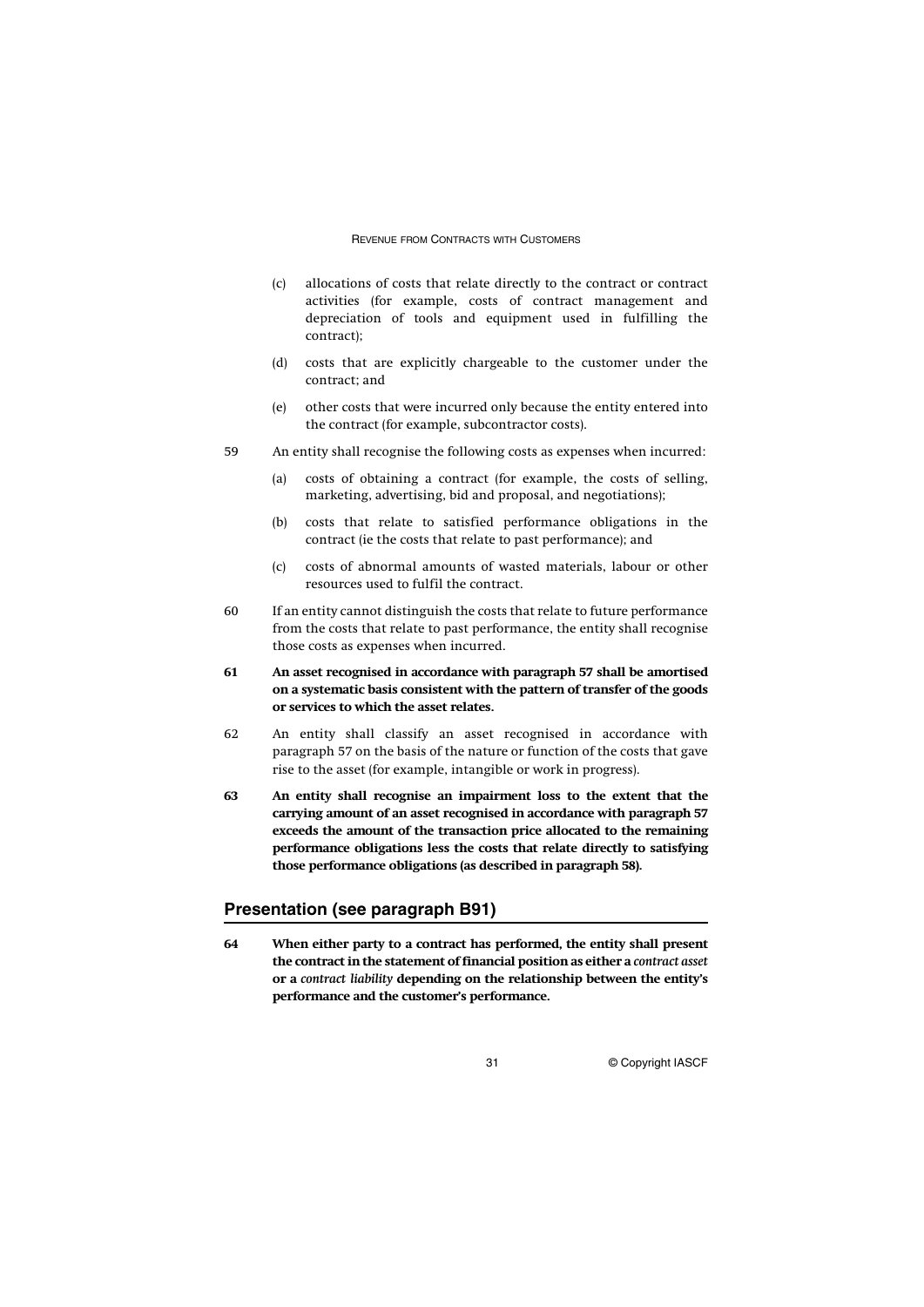- 65 If an entity performs by transferring goods or services to a customer before the customer performs by paying consideration, the entity shall present the contract as a contract asset. Conversely, if a customer performs before an entity performs, the entity shall present the contract as a contract liability.
- 66 An entity shall present an unconditional right to consideration as a receivable (not as a contract asset) and shall account for that receivable in accordance with IFRS 9. A right to consideration is unconditional when nothing other than the passage of time is required before payment of that consideration is due.
- 67 An entity shall present any asset recognised in accordance with paragraph 57 separately from the contract asset or contract liability.
- 68 An entity shall present any liability recognised for an onerous performance obligation separately from any contract asset or contract liability.

## **Disclosure (see paragraphs B92–B96)**

- **69 To help users of financial statements understand the amount, timing and uncertainty of revenue and cash flows arising from contracts with customers, an entity shall disclose qualitative and quantitative information about:**
	- **(a) its contracts with customers (paragraphs 73–80); and**
	- **(b) the significant judgements, and changes in judgements, made in applying the [draft] IFRS to those contracts (paragraphs 81–83).**
- 70 An entity shall consider the level of detail necessary to satisfy the disclosure requirements and how much emphasis to place on each of the various requirements. An entity shall aggregate or disaggregate disclosures so that useful information is not obscured by either the inclusion of a large amount of insignificant detail or the aggregation of items that have different characteristics.
- 71 If the disclosures provided in accordance with this [draft] IFRS and other IFRSs do not meet the objective in paragraph 69, an entity shall disclose whatever additional information is necessary to meet that objective.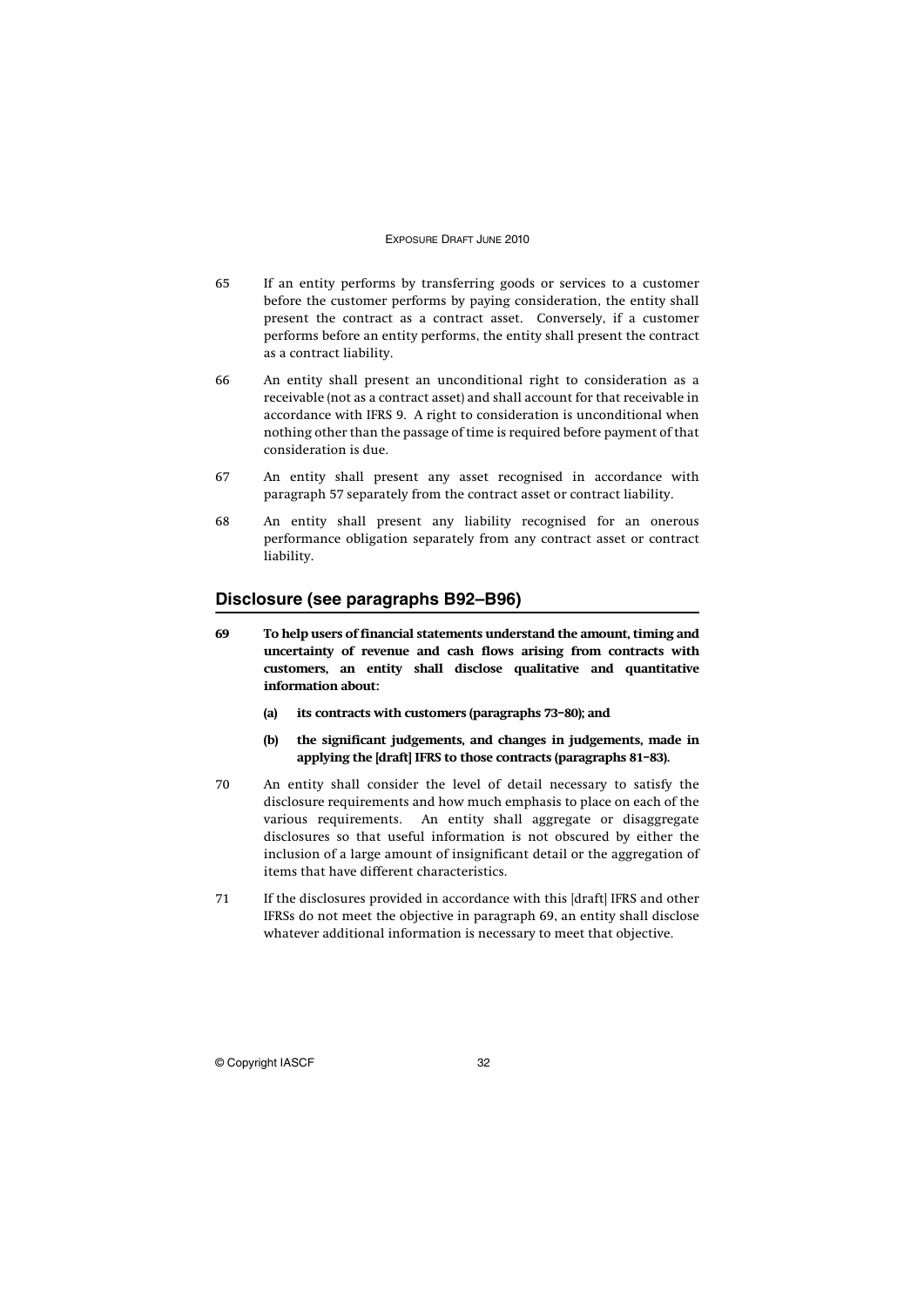72 Other IFRSs (for example, IFRS 8 *Operating Segments*) require an entity to present and disclose information related to revenue. The entity need not disclose information in accordance with this [draft] IFRS if it has provided the information in accordance with another IFRS. However, an entity shall present and disclose the additional information in accordance with this [draft] IFRS in a way that shows how it relates to information required by that other IFRS.

## **Contracts with customers**

- 73 An entity shall disclose information about its contracts with customers to help users understand the amount, timing and uncertainty of revenue and cash flows from those contracts, including:
	- (a) a disaggregation of revenue for the period (paragraph 74);
	- (b) a reconciliation from the opening to the closing aggregate balance of contract assets and contract liabilities (paragraphs 75 and 76); and
	- (c) information about the entity's performance obligations (paragraphs 77 and 78), including additional information about its onerous performance obligations (paragraphs 79 and 80).

## **Disaggregation of revenue**

- 74 An entity shall disaggregate revenue into the categories that best depict how the amount, timing and uncertainty of revenue and cash flows are affected by economic factors. Examples of categories that might be appropriate include:
	- (a) type of good or service (for example, major product lines);
	- (b) geography (for example, country or region);
	- (c) market or type of customer (for example, government versus non-government customers); or
	- (d) type of contract (for example, a fixed-price versus a time-and-materials contract).

## **Reconciliation of contract balances**

75 An entity shall provide a reconciliation from the opening to the closing aggregate balance of contract assets and contract liabilities. The reconciliation shall, at a minimum, show each of the following, if applicable: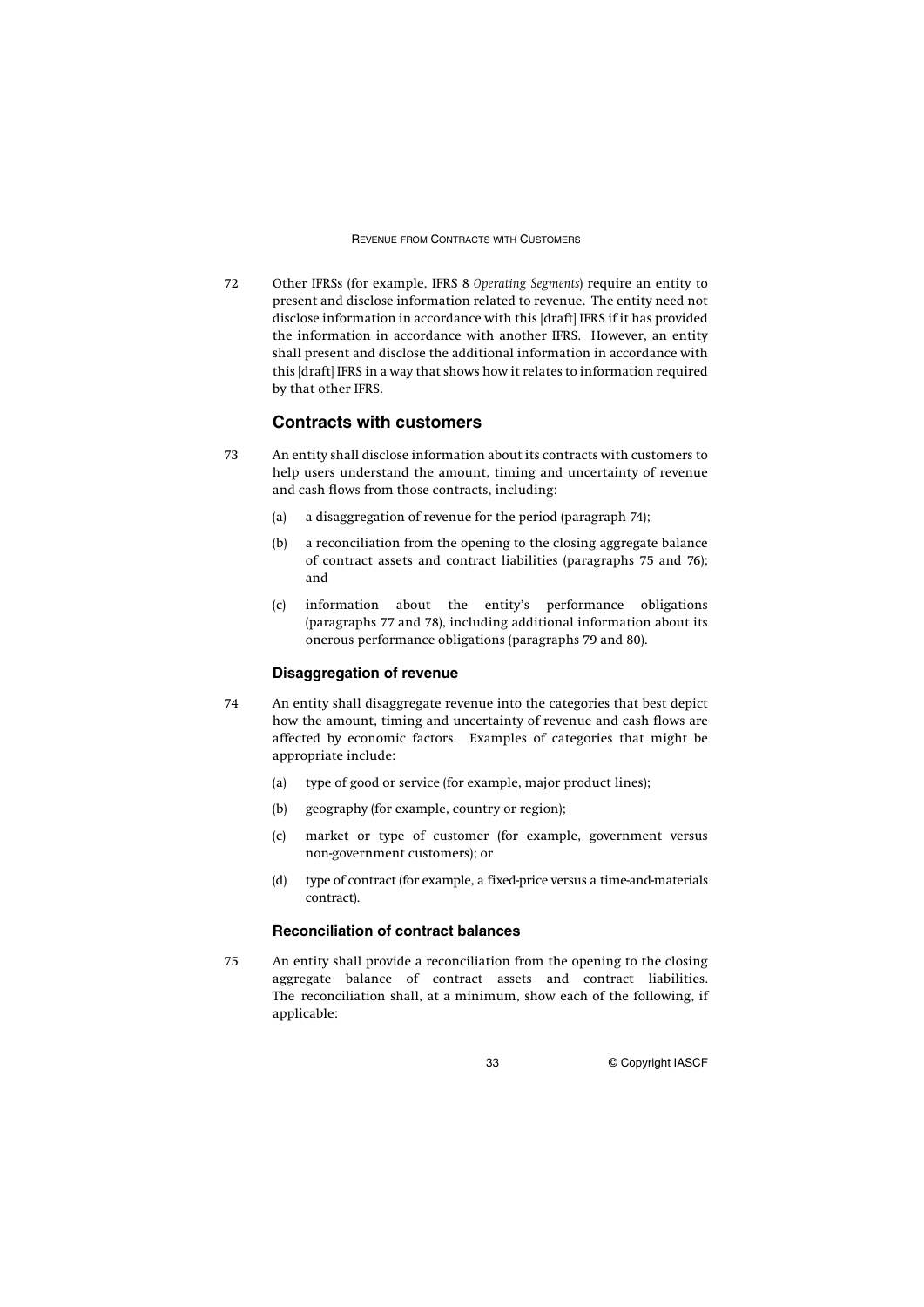- (a) the amount(s) recognised in the statement of comprehensive income arising from:
	- (i) revenue from performance obligations satisfied during the reporting period;
	- (ii) revenue from allocating changes in the transaction price to performance obligations satisfied in previous reporting periods;
	- (iii) interest income and expense; and
	- (iv) the effect of changes in foreign exchange rates;
- (b) cash received;
- (c) amounts transferred to receivables;
- (d) non-cash consideration received; and
- (e) contracts acquired in business combinations and contracts disposed.
- 76 An entity shall reconcile the opening and closing aggregate balance of contract assets and contract liabilities to the amounts presented in the statement of financial position.

## **Performance obligations**

- 77 An entity shall disclose information about its performance obligations in contracts with customers, including a description of:
	- (a) the goods or services the entity has promised to transfer, highlighting any performance obligations to arrange for another party to transfer goods or services (ie if the entity is acting as an agent);
	- (b) when the entity typically satisfies its performance obligations (for example, upon shipment, upon delivery, as services are rendered or upon completion of service);
	- (c) the significant payment terms (for example, whether the consideration amount is variable and whether the contract has a material financing component);
	- (d) obligations for returns, refunds and other similar obligations; and
	- (e) types of warranties and related obligations.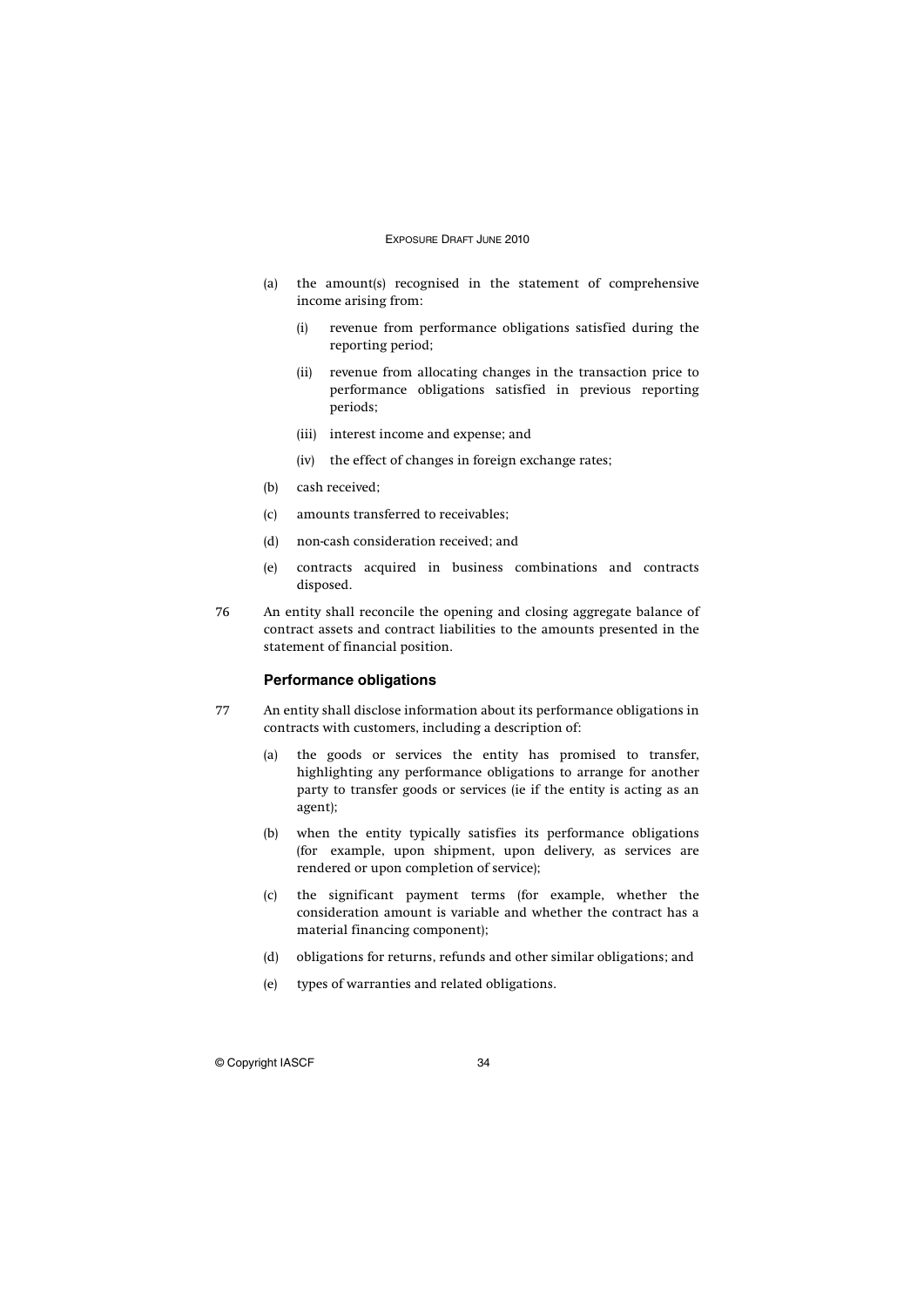- 78 For contracts with an original expected duration of more than one year, an entity shall disclose the amount of the transaction price allocated to the performance obligations remaining at the end of the reporting period that are expected to be satisfied in each of the following periods:
	- (a) not later than one year;
	- (b) later than one year but not later than two years;
	- (c) later than two years but not later than three years; and
	- (d) later than three years.

## **Onerous performance obligations**

- 79 An entity shall disclose the amount of any liability recognised for onerous performance obligations together with a discussion of:
	- (a) the nature and amount of the performance obligations for which the liability has been recognised;
	- (b) why those performance obligations have become onerous; and
	- (c) when the entity expects to satisfy the liability.
- 80 An entity shall provide a reconciliation from the opening to the closing balance of the liability recognised for onerous performance obligations. The reconciliation shall show the amounts recognised in the statement of comprehensive income attributable to each of the following, if applicable:
	- (a) performance obligations that became onerous during the period;
	- (b) performance obligations that ceased to be onerous during the period;
	- (c) amount of the liability that was satisfied during the period;
	- (d) the time value of money; and
	- (e) changes in the measurement of the liability that occurred during the reporting period.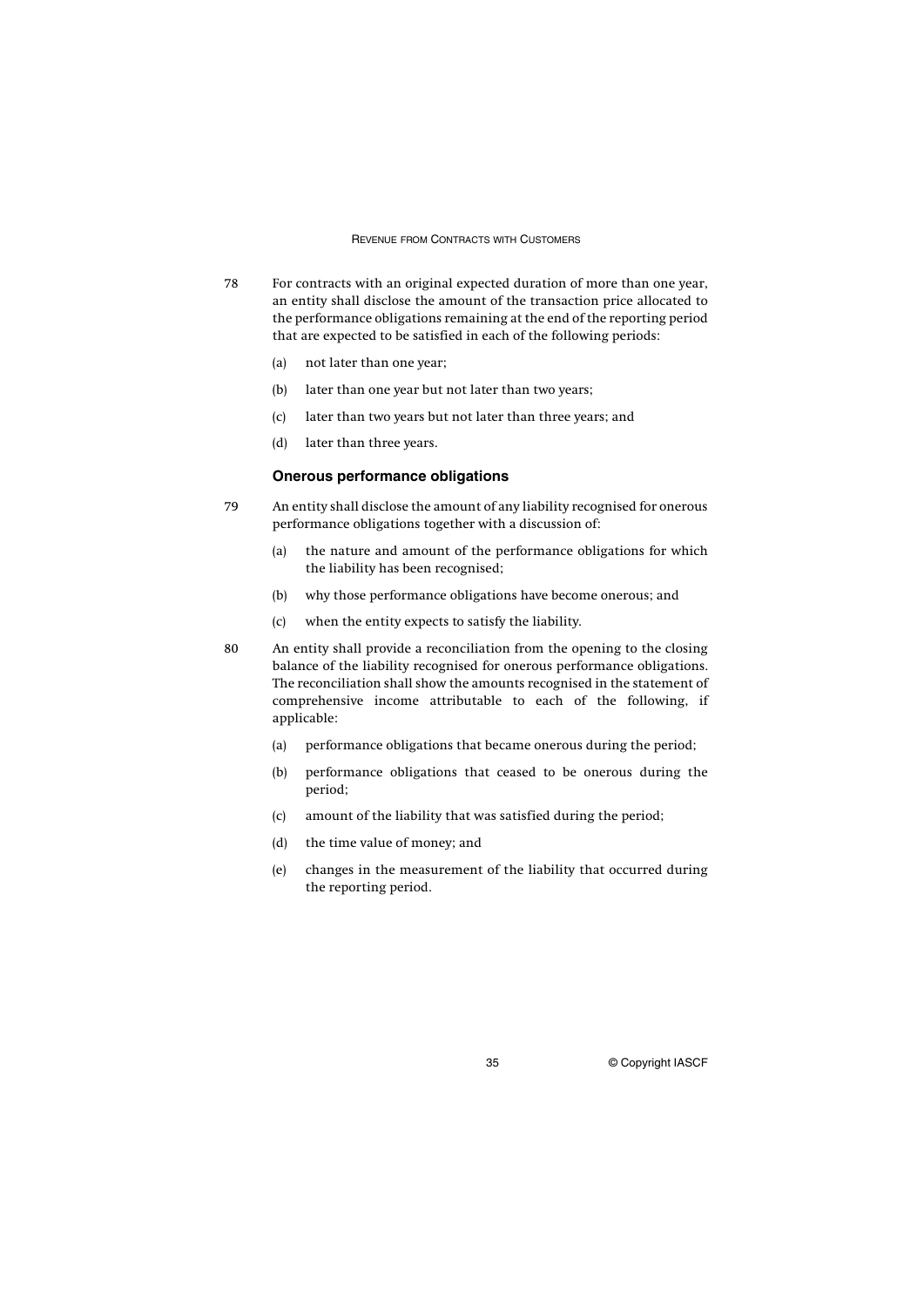## **Significant judgements in the application of the [draft] IFRS**

- 81 An entity shall disclose the judgements, and changes in judgements, made in applying this [draft] IFRS that significantly affect the determination of the amount and timing of revenue from contracts with customers. That disclosure shall explain the judgements used in:
	- (a) determining the timing of satisfaction of performance obligations (paragraph 82); and
	- (b) determining the transaction price and allocating it to performance obligations (paragraph 83).

## **Determining the timing of satisfaction of performance obligations**

- 82 For performance obligations satisfied continuously, an entity shall disclose:
	- (a) the methods (for example, output methods, input methods and methods based on the passage of time) used to recognise revenue; and
	- (b) an explanation of why such methods are a faithful depiction of the transfer of goods or services.

## **Determining the transaction price and allocating it to performance obligations**

- 83 An entity shall disclose information about the methods, inputs and assumptions used:
	- (a) to determine the transaction price in accordance with paragraphs 35–49;
	- (b) to estimate stand-alone selling prices of promised goods or services;
	- (c) to measure obligations for returns, refunds and other similar obligations;
	- (d) to measure the amount of any liability recognised for onerous performance obligations (including information about the discount rate).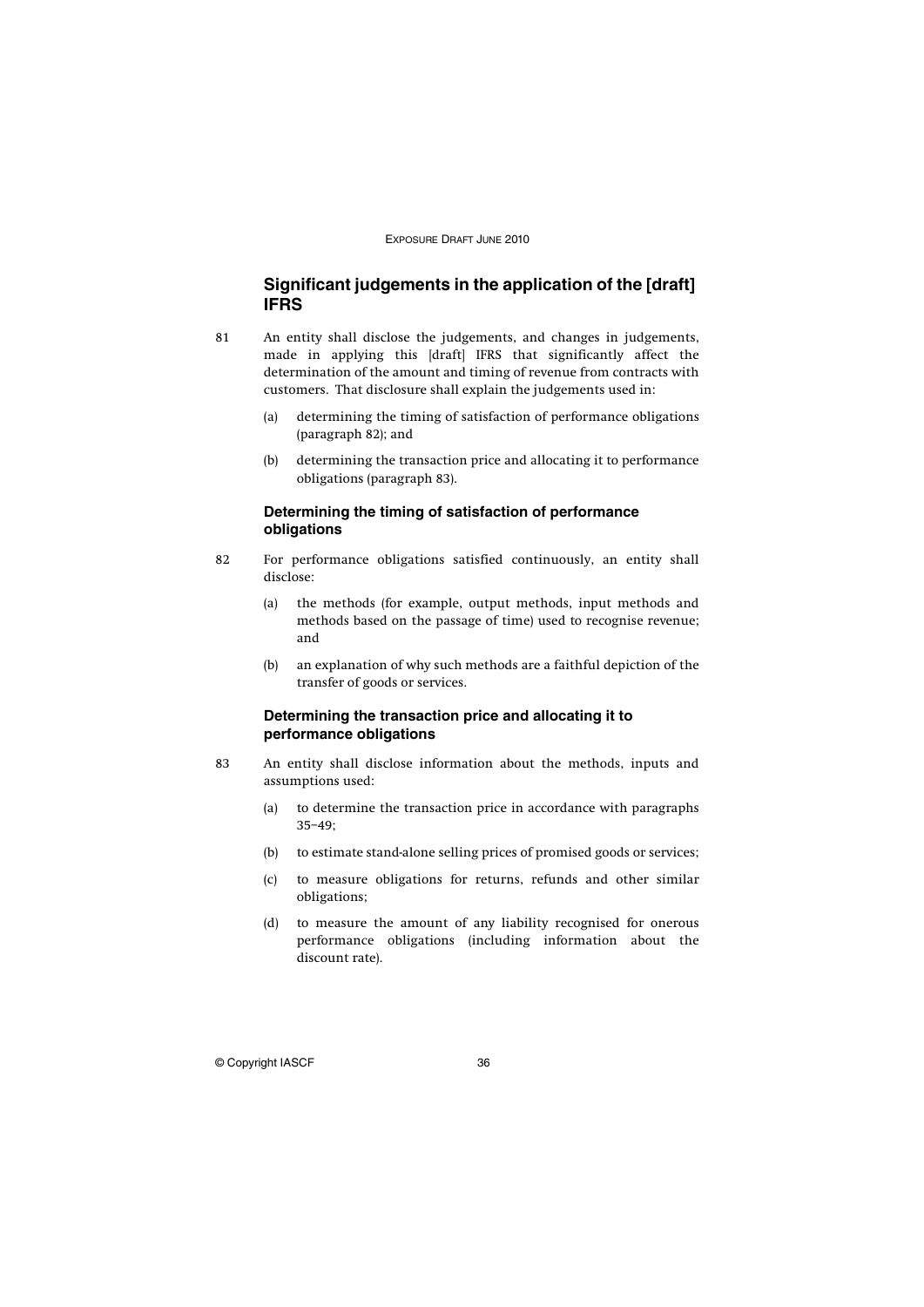## **Effective date and transition**

- 84 An entity shall apply this [draft] IFRS for annual periods beginning on or after [date to be inserted after exposure].
- 85 An entity shall apply this [draft] IFRS retrospectively in accordance with IAS 8 *Accounting Policies, Changes in Accounting Estimates and Errors*.

## **Withdrawal of other IFRSs**

- 86 This [draft] IFRS supersedes the following IFRSs:
	- (a) IAS 11 *Construction Contracts*;
	- (b) IAS 18 *Revenue*;
	- (c) IFRIC 13 *Customer Loyalty Programmes*;
	- (d) IFRIC 15 *Agreements for the Construction of Real Estate*;
	- (e) IFRIC 18 *Transfers of Assets from Customers;* and
	- (f) SIC-31 *Revenue—Barter Transactions Involving Advertising Services*.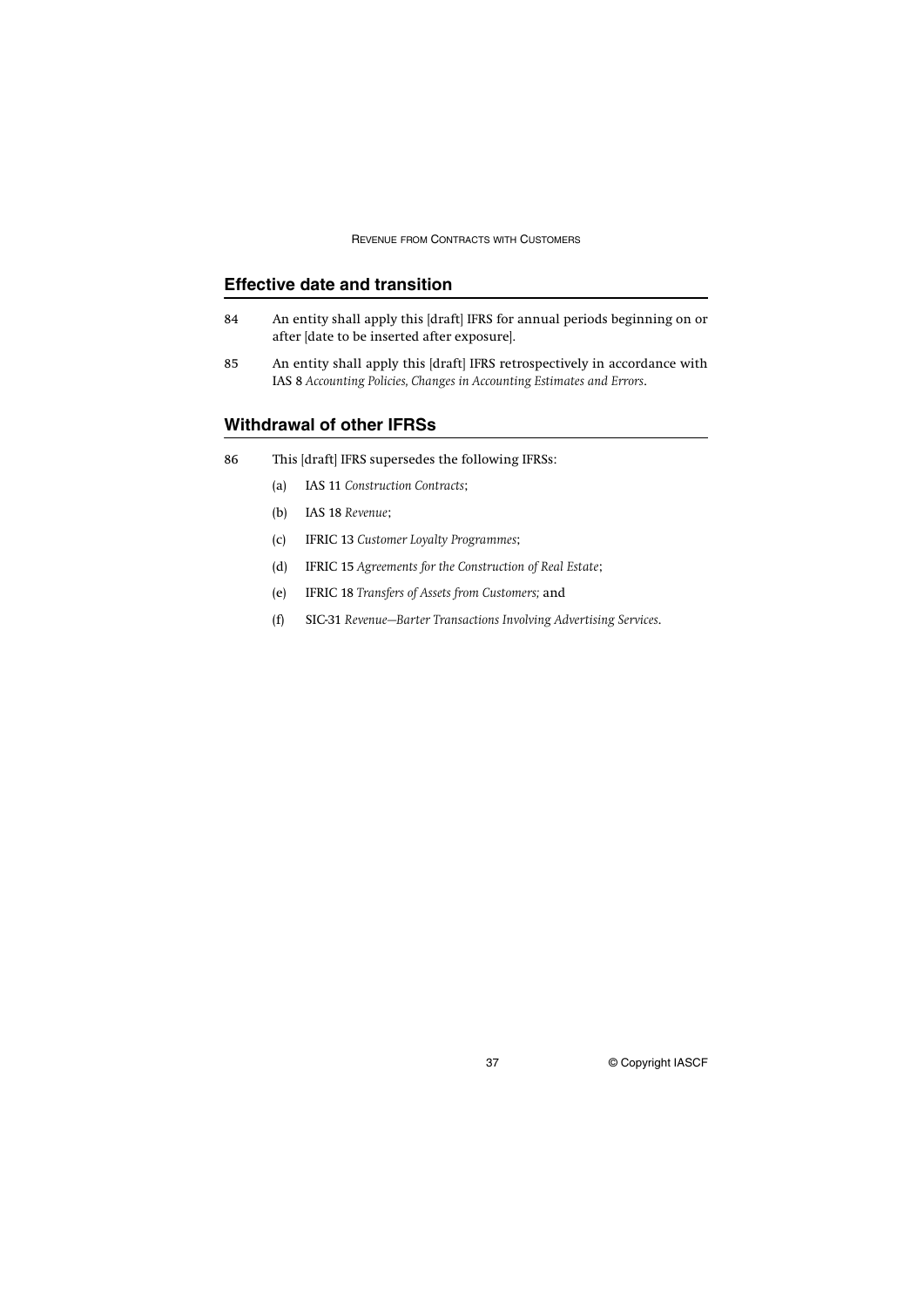# **Appendix A Defined terms**

*This appendix is an integral part of the [draft] IFRS.*

| contract                                                 | An agreement between two or more parties that creates<br>enforceable rights and obligations.                                                                                                                                                                  |  |  |
|----------------------------------------------------------|---------------------------------------------------------------------------------------------------------------------------------------------------------------------------------------------------------------------------------------------------------------|--|--|
| contract asset                                           | An entity's right to consideration from a customer in<br>exchange for goods or services transferred to the<br>customer.                                                                                                                                       |  |  |
| contract liability                                       | An entity's obligation to transfer goods or services to a<br>for<br>which<br>entity<br>customer<br>the<br>has<br>received<br>consideration from the customer.                                                                                                 |  |  |
| control [of a good or<br>service]                        | An entity's ability to direct the use of, and receive the<br>benefit from, a good or service.                                                                                                                                                                 |  |  |
| customer                                                 | A party that has contracted with an entity to obtain<br>goods or services that are an output of the entity's<br>ordinary activities.                                                                                                                          |  |  |
| income                                                   | Increases in economic benefits during the accounting<br>period in the form of inflows or enhancements of assets<br>or decreases of liabilities that result in increases in<br>equity, other than those relating to contributions from<br>equity participants. |  |  |
| performance<br>obligation                                | An enforceable promise (whether explicit or implicit) in<br>a contract with a customer to transfer a good or service<br>to the customer.                                                                                                                      |  |  |
| revenue                                                  | Income arising in the course of an entity's ordinary<br>activities.                                                                                                                                                                                           |  |  |
| [of a good or service]                                   | stand-alone selling price The price at which the entity would sell a good or service<br>separately to the customer.                                                                                                                                           |  |  |
| transaction price [for a<br>contract with a<br>customer] | The amount of consideration that an entity receives, or<br>expects to receive, from a customer in exchange for<br>transferring goods or services, excluding amounts<br>collected on behalf of third parties (for example, taxes).                             |  |  |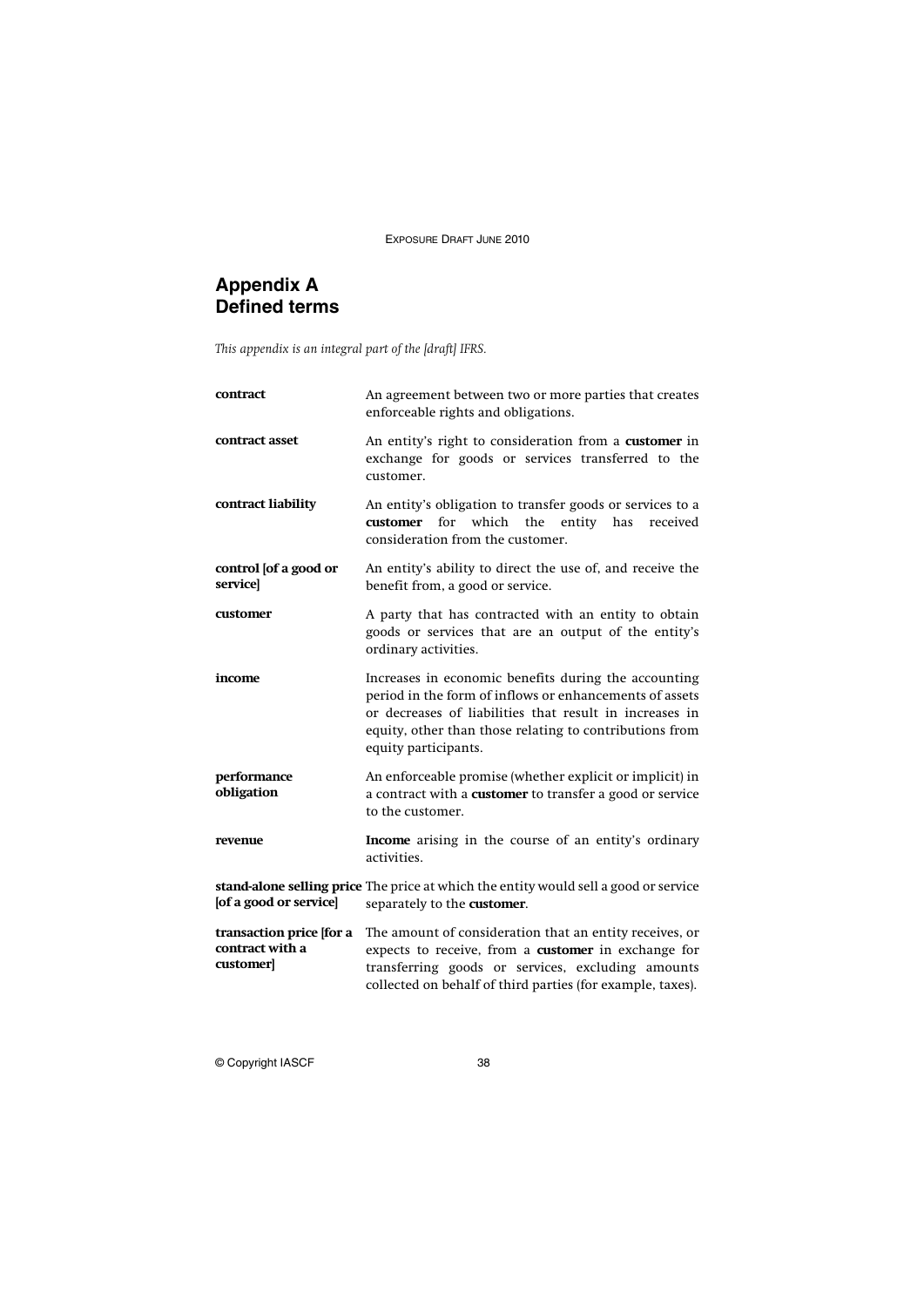# **Appendix B Application guidance**

*This appendix is an integral part of the [draft] IFRS.*

- B1 The application guidance gives guidance on the following issues<sup>\*</sup>:
	- (a) segmentation of a contract (paragraph B2);
	- (b) contract modifications (paragraph B3);
	- (c) identifying performance obligations (paragraphs B4–B39);
	- (d) determining whether a good or service is distinct (paragraphs B40–B43);
	- (e) satisfaction of performance obligations (paragraphs B44–B73);
	- (f) determining the transaction price (paragraphs B74–B85);
	- (g) allocating the transaction price to separate performance obligations (paragraphs B86–B88);
	- (h) contract costs (paragraphs B89 and B90);
	- (i) presentation (paragraph B91); and
	- (j) disclosure (paragraphs B92–B96).

In the FASB exposure draft, the paragraphs in this appendix are numbered IG1, IG2 etc.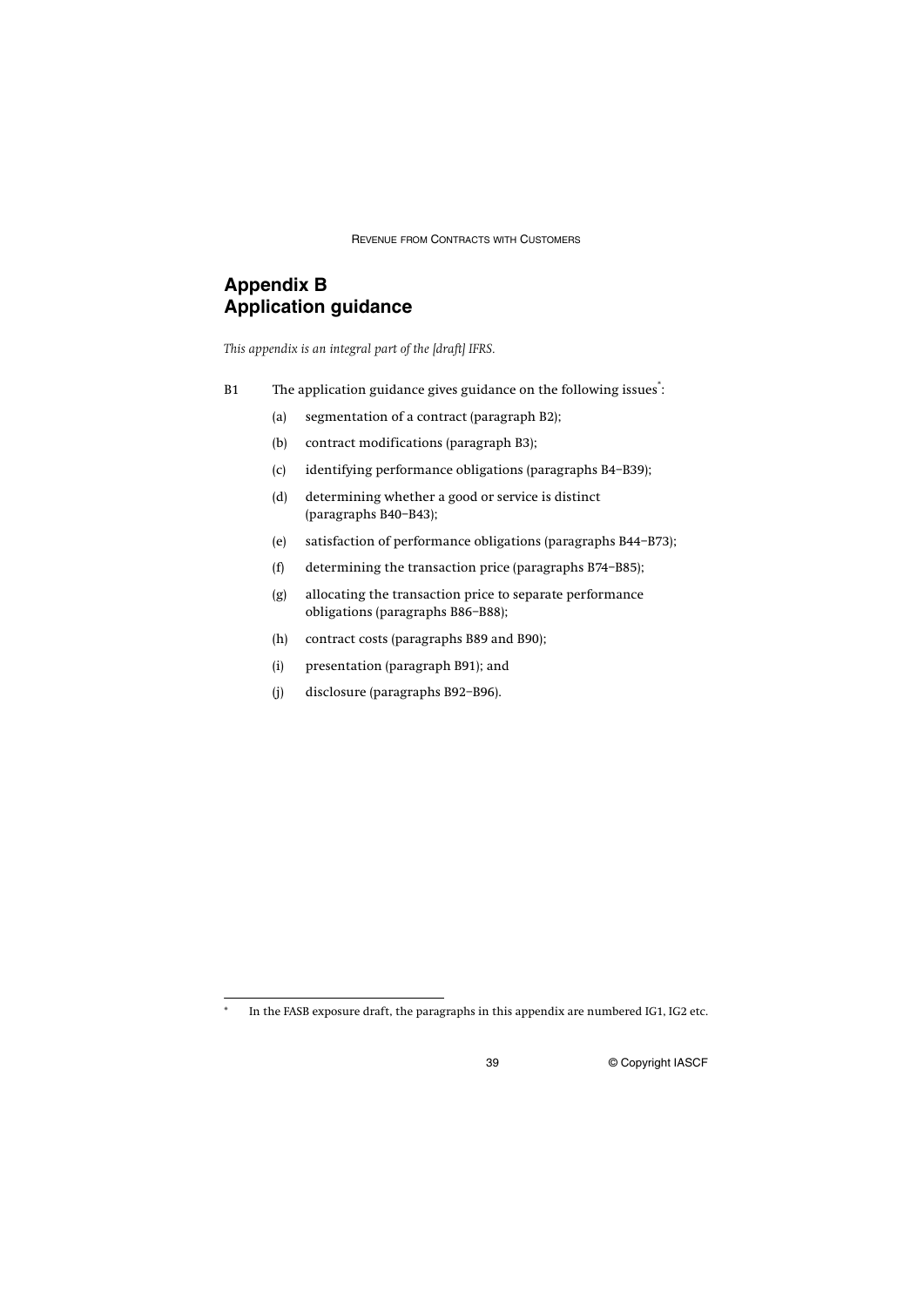## **Segmentation of a contract (paragraphs 15 and 16)**

B2 Paragraph 15 requires an entity to segment a single contract and account for it as two or more contracts if the price of some goods or services in the contract is independent of the price of other goods or services in the contract. The following example illustrates a single contract that would be segmented and accounted for as two contracts.\*

## **Example 1—Contract segmentation**

An entity enters into a contract with a customer to sell Products A, B and C for CU36.\* The entity regularly sells Products A, B and C separately for CU9, CU11 and CU20, respectively. It also regularly sells Products A and B together for CU16.

The entity segments the contract into two contracts: a contract to provide Products A and B, and a contract to provide Product C. The stand-alone selling price of Products A and B together (CU16) is independent of the stand-alone selling price of Product C. That is because the entity regularly sells Products A and B together at CU16 and Product C at CU20, and the customer does not receive a discount for buying Products A and B together with Product C (the total price for all of the products in the contract [CU36] equals the sum of the stand-alone selling prices for Products A and B together [CU16] and Product C [CU20]).

The effect of segmenting the contract into two contracts is that the CU4 discount for purchasing Products A and B together is allocated only to Products A and B.

In this exposure draft monetary amounts are denominated in 'currency units (CU)'.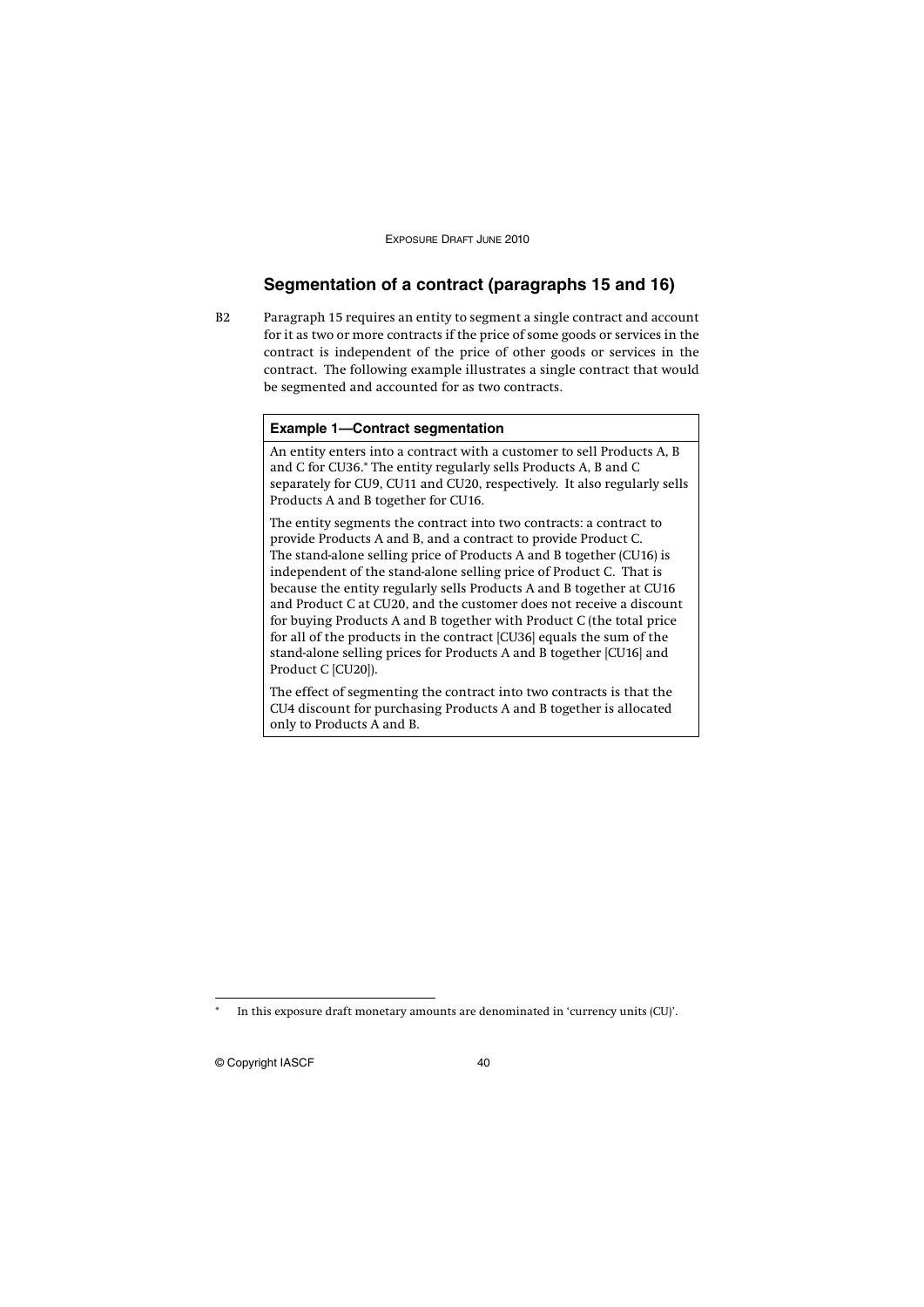## **Contract modifications (paragraphs 17–19)**

B3 Paragraph 19 requires an entity to account for a contract modification together with the existing contract if the prices of the modification and the existing contract are interdependent. The following example illustrates how an entity would apply that principle.

### **Example 2—Contract modifications**

Scenario 1**—**services that do not have interdependent prices

An entity enters into a three-year services contract. The payment terms are CU100,000 payable annually in advance. The stand-alone selling price of the services at contract inception is CU100,000 per year. At the beginning of the third year (after the customer had paid the CU100,000 for that year), the entity agrees to reduce the price for the third year of services to CU80,000. In addition, the customer agrees to pay an additional CU220,000 for an extension of the contract for three years. The stand-alone selling price of the services at the beginning of the third year is CU80,000 per year.

To account for the contract modification, the entity must evaluate whether the price of the services provided before the contract modification and the price of the services provided after the contract modification are interdependent. The services provided during the first two years are priced at the stand-alone selling price of CU100,000 per year. Moreover, the services provided during the subsequent four years are priced at the stand-alone selling price of CU80,000 per year. Hence, the entity concludes that the price of the contract modification and the price of the original contract are not interdependent. Although the services are provided continuously, the price of the services in the first two years and the price of the subsequent services are negotiated at different times and in different market conditions (as evidenced by the significant change in the stand-alone selling price of the service).

Consequently, the entity accounts for the contract modification separately from the original contract. CU20,000 of the CU100,000 payment received at the beginning of the third year (before the modification) is a prepayment of services to be provided in the future years. Therefore, the entity recognises revenue of CU100,000 per year for the two years of services provided under the original contract and CU80,000 per year for services provided during the subsequent four years of services under the new contract.

*continued...*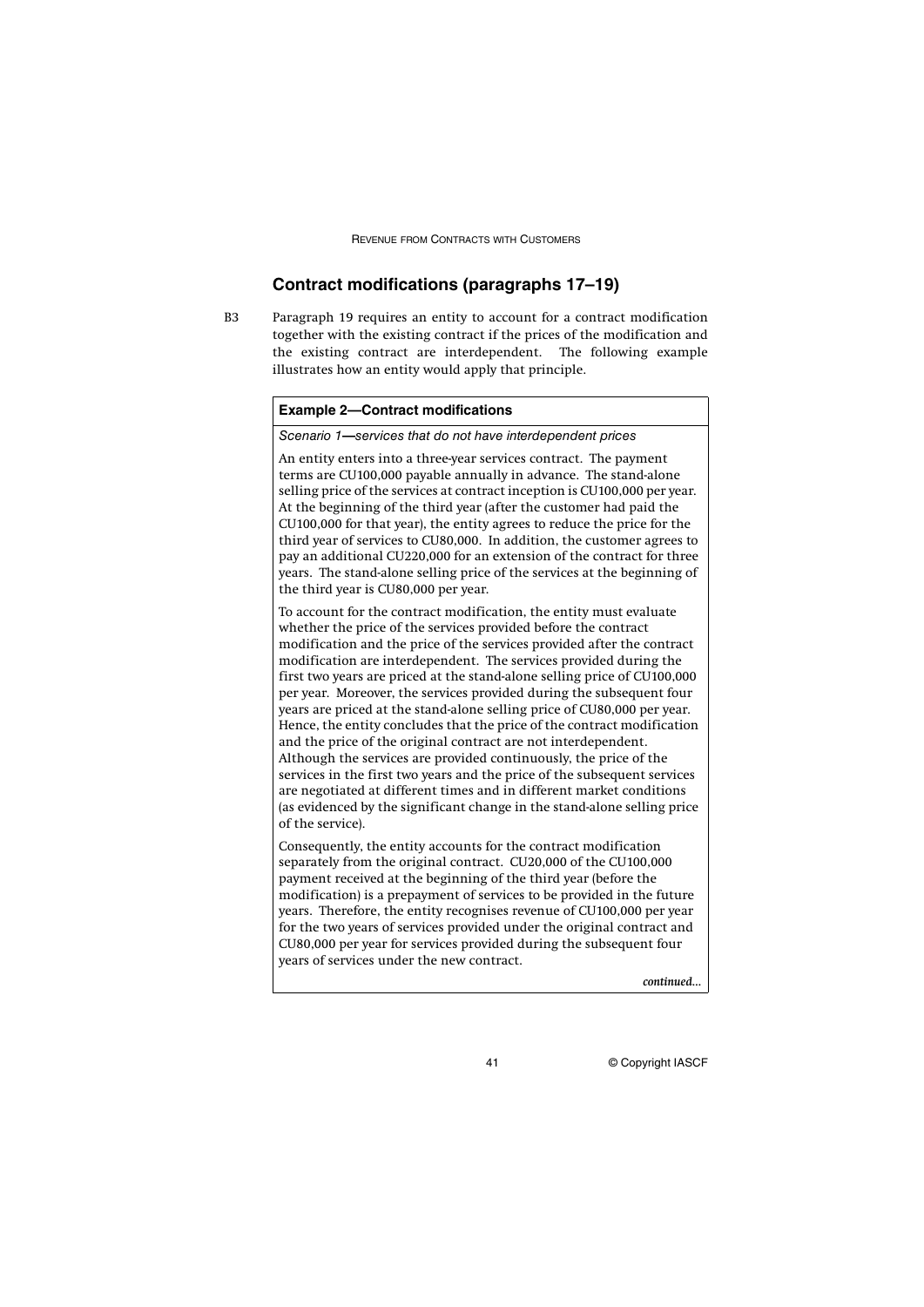#### *...continued*

|  |  | <b>Example 2-Contract modifications</b> |
|--|--|-----------------------------------------|
|--|--|-----------------------------------------|

Scenario 2**—**services that have interdependent prices

The facts are the same as Scenario 1 except that at the beginning of the third year the customer agrees to pay an additional CU180,000 for an extension of the contract for three years.

The services provided during the first two years are priced at their stand-alone selling price of CU100,000 per year. However, the services provided during the subsequent four years are priced at a CU40,000 discount [(CU80,000 stand-alone selling price per year × 4 years) –  $(CU100,000$  prepayment +  $CU180,000$  remaining payment) and, therefore, their price is dependent on the price of the services in the original contract. Hence, the entity concludes that the price of the contract modification and the price of the original contract are interdependent.

Consequently, the entity accounts for the contract modification together with the original contract. At the date of modification, the entity recognises the cumulative effect of the contract modification as a reduction to revenue in the amount of CU40,000 [(CU480,000 total consideration ÷ 6 years of total services  $\times$  2 years' services provided) – CU200,000 revenue recognised to date]. The entity recognises revenue of CU100,000 per year for the first two years, CU40,000 in the third year, and CU80,000 per year in the fourth, fifth and sixth years.

## **Identifying performance obligations (paragraphs 20–24)**

- B4 Paragraph 20 requires an entity to evaluate the terms of the contract and its customary business practice to identify all promised goods or services and determine whether to account for each promised good or service as a separate performance obligation. An entity shall consider the following guidance when applying that requirement:
	- (a) sale of a product with a right of return (paragraphs B5–B12);
	- (b) product warranties and product liabilities (paragraphs B13–B19);
	- (c) principal versus agent considerations (paragraphs B20–B23);
	- (d) customer options for additional goods or services (paragraphs B24–B26);
	- (e) non-refundable upfront fees (paragraphs B27–B30); and
	- (f) licensing and rights to use (paragraphs B31–B39).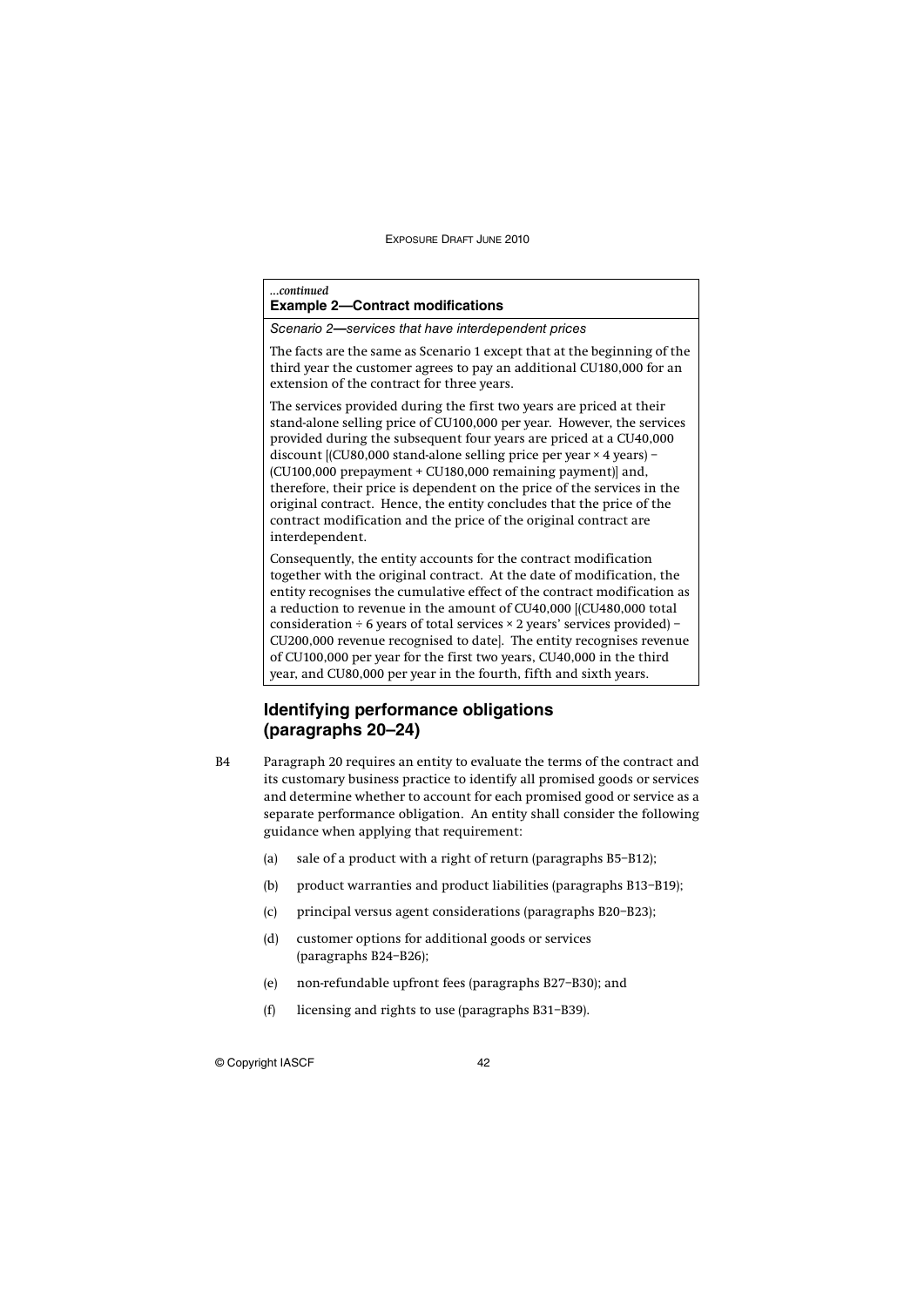## **Sale of a product with a right of return**

- B5 In some contracts, an entity transfers a product to a customer and also grants the customer (either contractually or by customary business practice) the right to return the product to the entity. The likelihood of a return and the duration of the return period vary significantly across industries. For example, the perishable food industry typically has a lower rate of return and a shorter return period than the publishing industry.
- B6 Reasons for a product's return include customer dissatisfaction with the product or the customer's failure to sell the product (if the customer is in the business of reselling products purchased from the entity). Contracts in which a customer may return a defective product shall be evaluated in accordance with the guidance on warranties in paragraphs B13–B19.
- B7 A customer returning a product may receive any combination of the following:
	- (a) a full or partial refund of any consideration paid;
	- (b) a credit that can be applied to amounts owed or to be owed for other goods or services; or
	- (c) another product in exchange.
- B8 Exchanges by customers of one product for another of the same type, quality, condition and price (for example, one colour or size for another) are not considered returns for the purposes of applying this [draft] IFRS.
- B9 An entity's promise to stand ready to accept a returned product during the return period shall not be accounted for as a separate performance obligation in addition to the obligation to provide a refund. Instead, an entity shall recognise both of the following:
	- (a) revenue for the transferred goods that are not expected to be returned; and
	- (b) a refund liability (in accordance with paragraph 37).
- B10 If an entity cannot reasonably estimate the probability of a refund to the customer in accordance with paragraphs 38–40, the entity shall not recognise revenue when it transfers the product but shall recognise any consideration received as a refund liability. In such cases, the entity shall recognise revenue when it can reasonably estimate the probability of a refund (which may be only when the return period expires).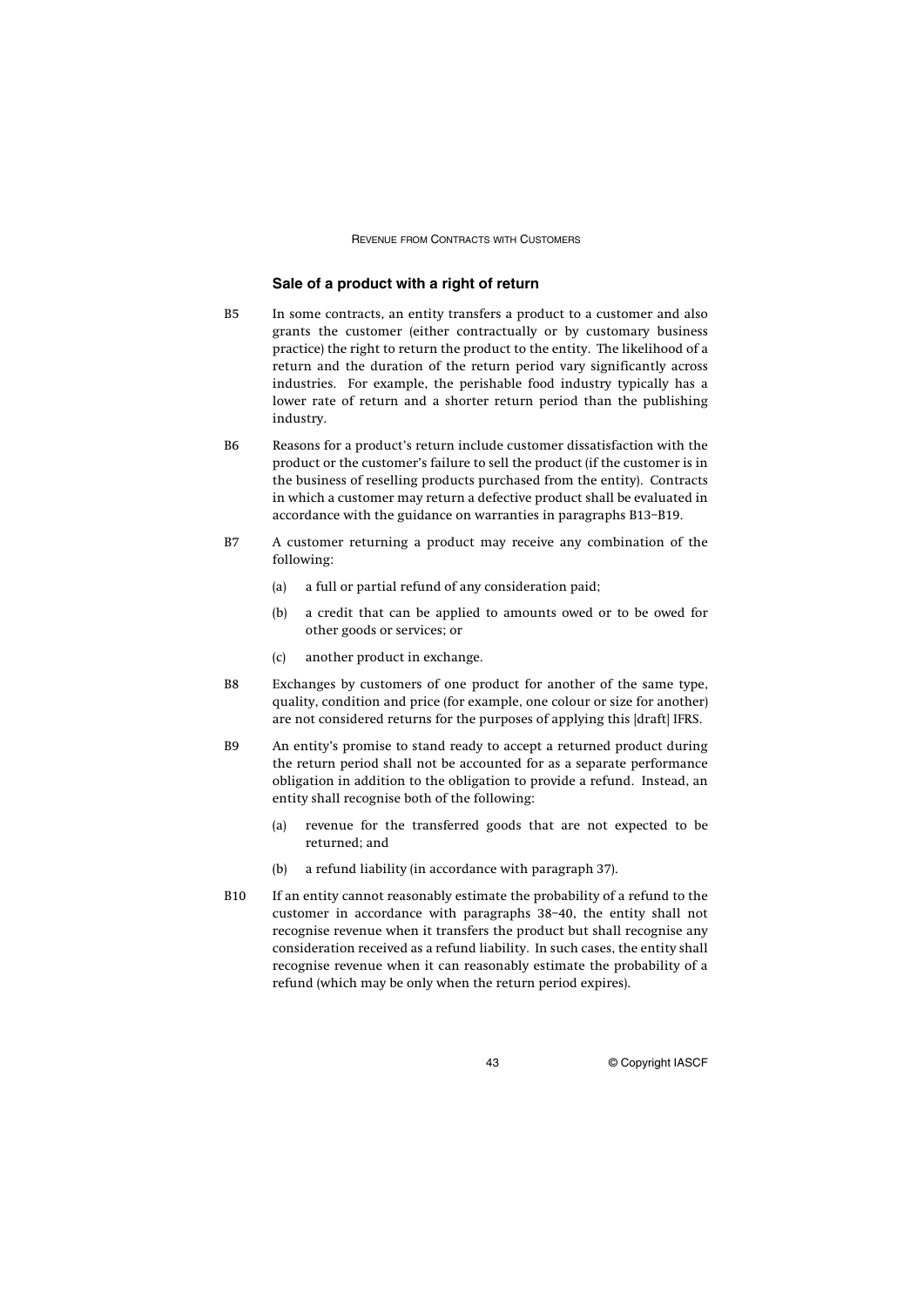- B11 In accordance with paragraph 37, an entity shall update the measurement of the refund liability at the end of each reporting period for changes in expectations about the amount of refunds and make a corresponding adjustment to the amount allocated to the satisfied performance obligations.
- B12 An entity shall recognise an asset (and corresponding adjustment to cost of sales) for its right to recover products from customers on settling the refund liability. The asset shall initially be measured by reference to the former carrying amount of the inventory less any expected costs to recover those products. Subsequently, an entity shall update the measurement of the asset to correspond with changes in the measurement of the refund liability.

### **Example 3—Right of return**

An entity sells 100 products for CU100 each. The entity's customary business practice is to allow a customer to return any unused product within 30 days and receive a full refund. The cost of each product is CU60. The entity estimates a 25 per cent probability that one product will be returned, a 50 per cent probability that three products will be returned, and a 25 per cent probability that five products will be returned. Therefore, the entity expects that three products will be returned  $([1 \times 25\%] + [3 \times 50\%] + [5 \times 25\%]).$ 

The entity estimates that the costs of recovering the products will be immaterial and expects that the returned products can be resold at a profit.

Upon transfer of control of the products, the entity would not recognise revenue for the three products it expects to be returned. Consequently, the entity would recognise:

- (a) revenue of CU9,700 (CU100 × 97 products expected not to be returned);
- (b) a refund liability for CU300 (CU100 × 3 products expected to be returned); and
- (c) an asset of CU180 (CU60 × 3 products) for its right to recover products from customers on settling the refund liability. Hence, the amount recognised in cost of sales for 97 products is CU5,820 (CU60 × 97).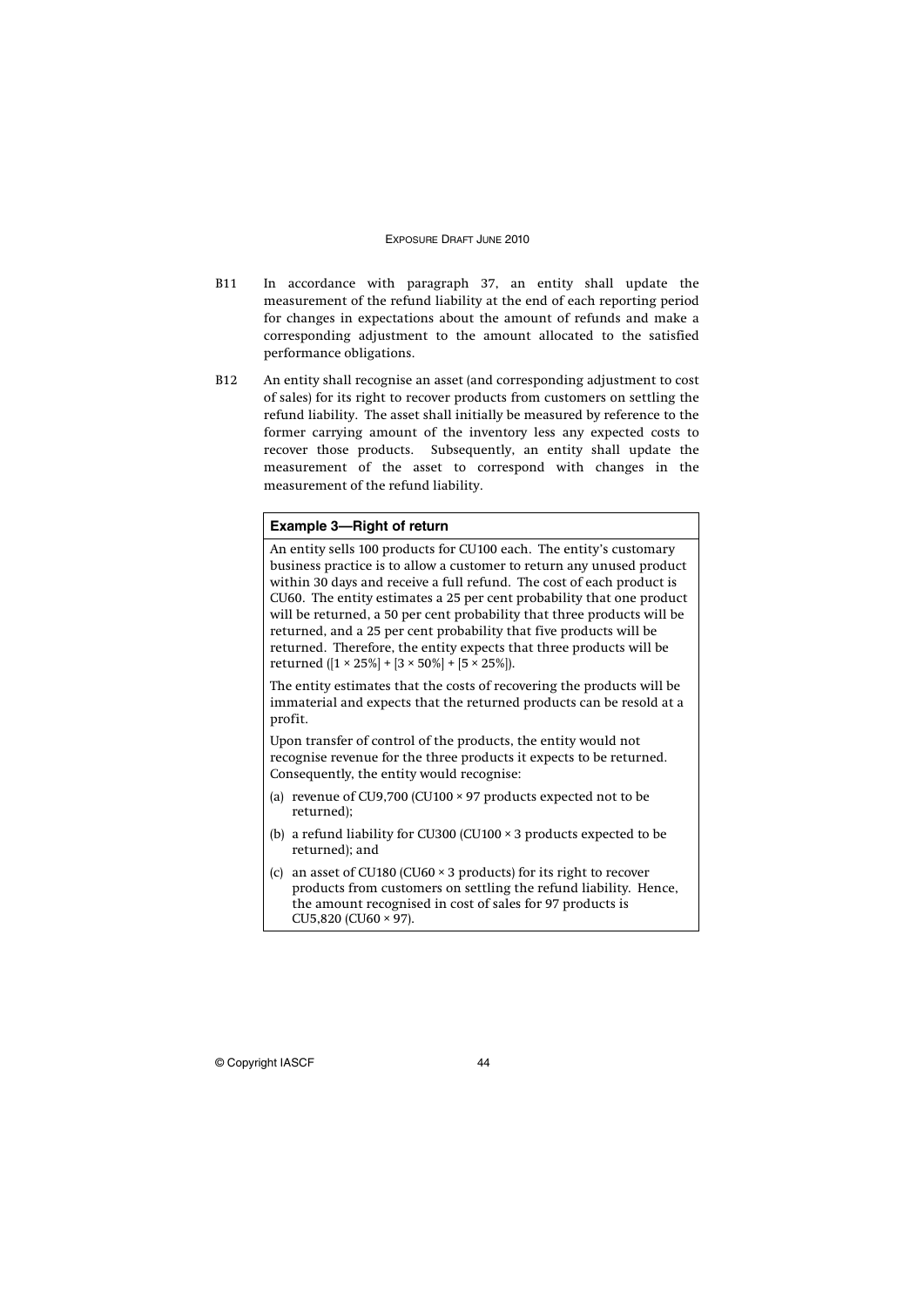### **Product warranties and product liabilities**

- B13 It is common for an entity to provide (whether explicitly in the contract or implicitly by customary business practice) a product warranty with the sale of a product. In some contracts, the product warranty may be included in the selling price of the product. In other contracts, the warranty may be priced separately as an optional extra or may be provided by a party other than the seller of the product.
- B14 An entity shall assess the objective of the product warranty. If its objective is to provide a customer with coverage for latent defects in the product (ie defects that exist when the product is transferred to the customer but are not yet apparent), that warranty does not give rise to a performance obligation in addition to the performance obligation to transfer the product. Instead, the warranty requires an evaluation of whether the entity has satisfied its performance obligation to transfer the product specified in the contract. Therefore, at the reporting date the entity shall determine the likelihood and extent of defective products that it has sold to customers and, hence, the amount of unsatisfied performance obligations to transfer those products.
- B15 Consequently, if the entity would be required to replace defective products, it does not recognise any revenue for those defective products when it transfers them to customers. If the entity would be required to repair defective products, it does not recognise revenue for the portion of the transaction price attributed to the products' components expected to be replaced in the repair process.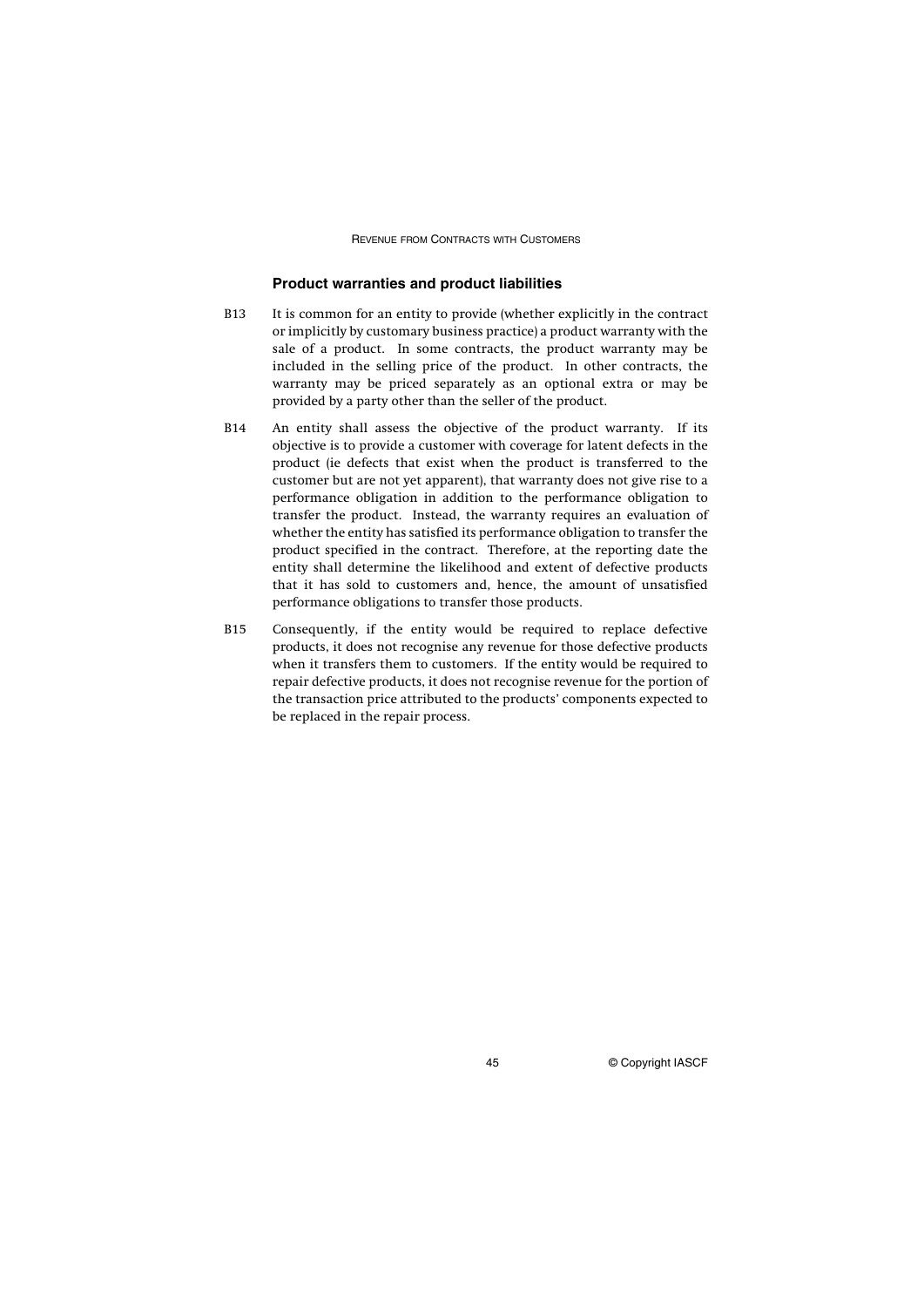B16 An entity recognises revenue only for products (or components of products) that are transferred to customers in the condition promised to customers. Otherwise, the entity would not have satisfied its performance obligations.

## **Example 4—Product warranty that is not a performance obligation**

On 31 December, an entity sells 1,000 products for CU1,000 each. The cost of each product is CU600. The entity is required by law to warrant its products against defects existing at the time of sale. For any defective product, the entity promises to replace the product during the first 90 days without additional charge. The entity's experience suggests that 1 per cent of products sold contain defects at the time of sale and will be replaced. The entity refurbishes any defective products recovered from customers and sells them at a profit.

At 31 December, the entity would estimate that it has provided 10  $(1,000 \times 1\%)$  defective products that need to be replaced. Hence, for those products it recognises remaining performance obligations of CU10,000 (10 products × CU1,000). It recognises revenue for those products only when the customers obtain control of products without defects.

Because the entity has not satisfied all of its performance obligations at 31 December with respect to the products, the entity also would recognise an asset measured at CU6,000 (10 products × CU600 per product). That asset represents the inventory that the entity has not yet transferred to the customer and is measured in accordance with IAS 2 *Inventories*.

In this example, the entity can recognise that asset at CU6,000 because it can sell the refurbished products at a profit. However, if the defective products had little or no value (for instance, if they would be scrapped), the asset would be impaired.

At 31 January, no products have been replaced, but conditions change so that the entity estimates that 12 products will need to be replaced. Hence, the entity recognises remaining performance obligations of CU12,000 (12 products × CU1,000). The CU2,000 (CU12,000 – CU10,000) increase is recognised as a reduction of revenue. The entity also would increase the measurement of the asset to CU7,200 (12 products × CU600 per product) and recognise a corresponding adjustment to cost of sales.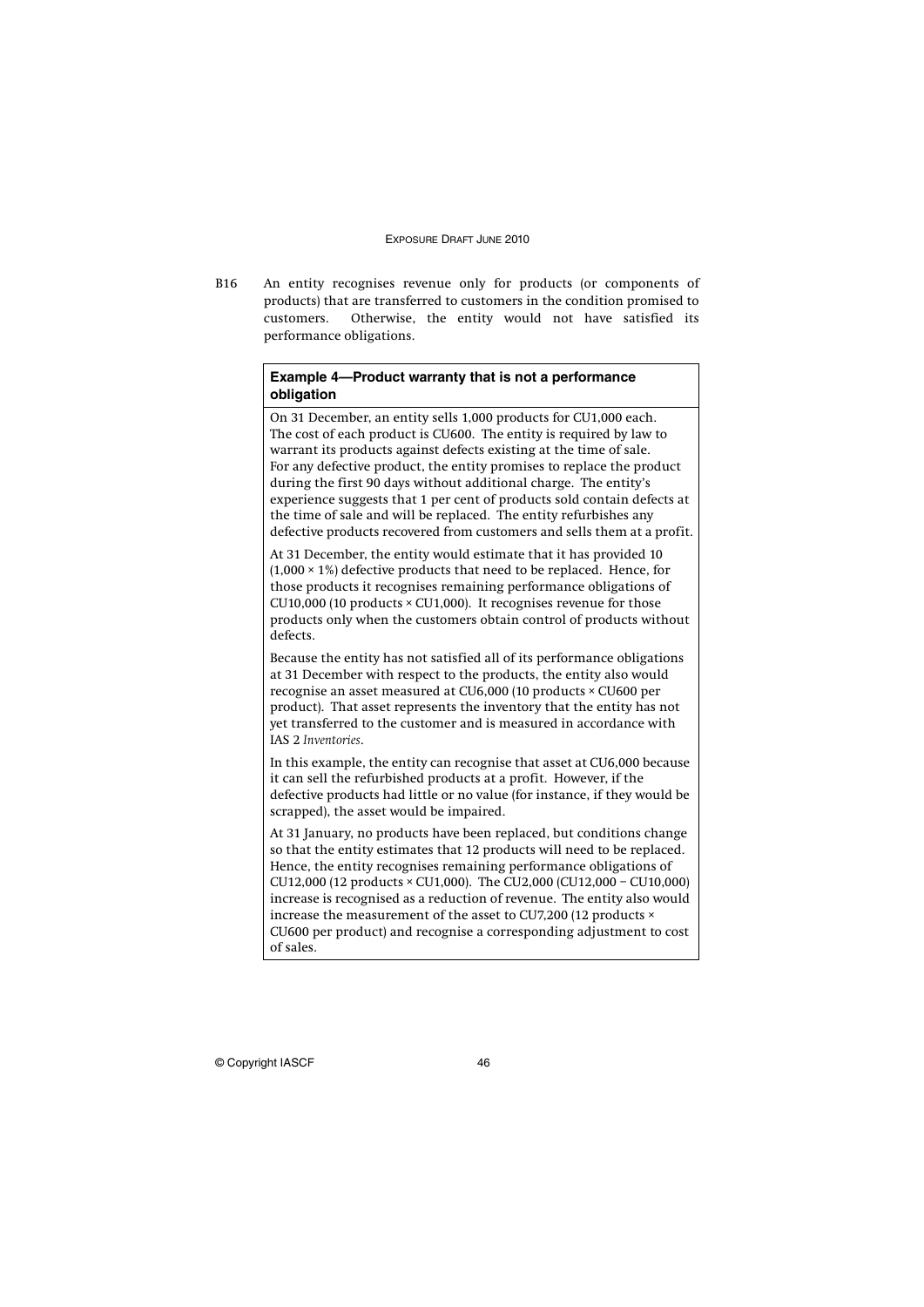- B17 If the objective of a warranty is to provide a customer with coverage for faults that arise after the product is transferred to the customer, that warranty gives rise to a performance obligation for warranty services in addition to the performance obligation to transfer the promised product. Therefore, an entity shall allocate the transaction price (on a relative stand-alone selling price basis) between the promised product and the promised warranty service.
- B18 In assessing whether the objective of the product warranty is to provide a customer with coverage for latent defects in the product or to provide a customer with coverage for faults that arise after the product is transferred to the customer, an entity considers factors such as:
	- (a) whether the warranty is required by law—if the entity is required by law to provide a warranty, that indicates that the warranty is not a performance obligation, because such requirements typically exist to protect customers from the risk of purchasing defective products.
	- (b) whether the product could have been sold without the warranty—if the product could not be sold without a warranty, that indicates the warranty is not a performance obligation. Conversely, if a warranty is sold as an optional extra, it is a separate performance obligation in accordance with paragraph 23(a).
	- (c) the length of the warranty coverage period—the longer the coverage period, the more likely that the warranty (or part of the warranty) is a performance obligation because it is more likely to provide coverage for faults arising after the product is transferred to the customer.
- B19 A law that requires an entity to pay compensation if its products cause harm or damage does not give rise to a performance obligation. For example, a manufacturer might sell products in a jurisdiction in which the law holds the manufacturer liable for any damages (for example, to personal property) that might be caused by a consumer using a product for its intended purpose. Similarly, an entity's promise to indemnify the customer for liabilities and damages arising from claims of patent, copyright, trademark or other infringement by the entity's products does not give rise to a performance obligation. The entity shall account for such obligations in accordance with IAS 37 *Provisions, Contingent Liabilities and Contingent Assets*.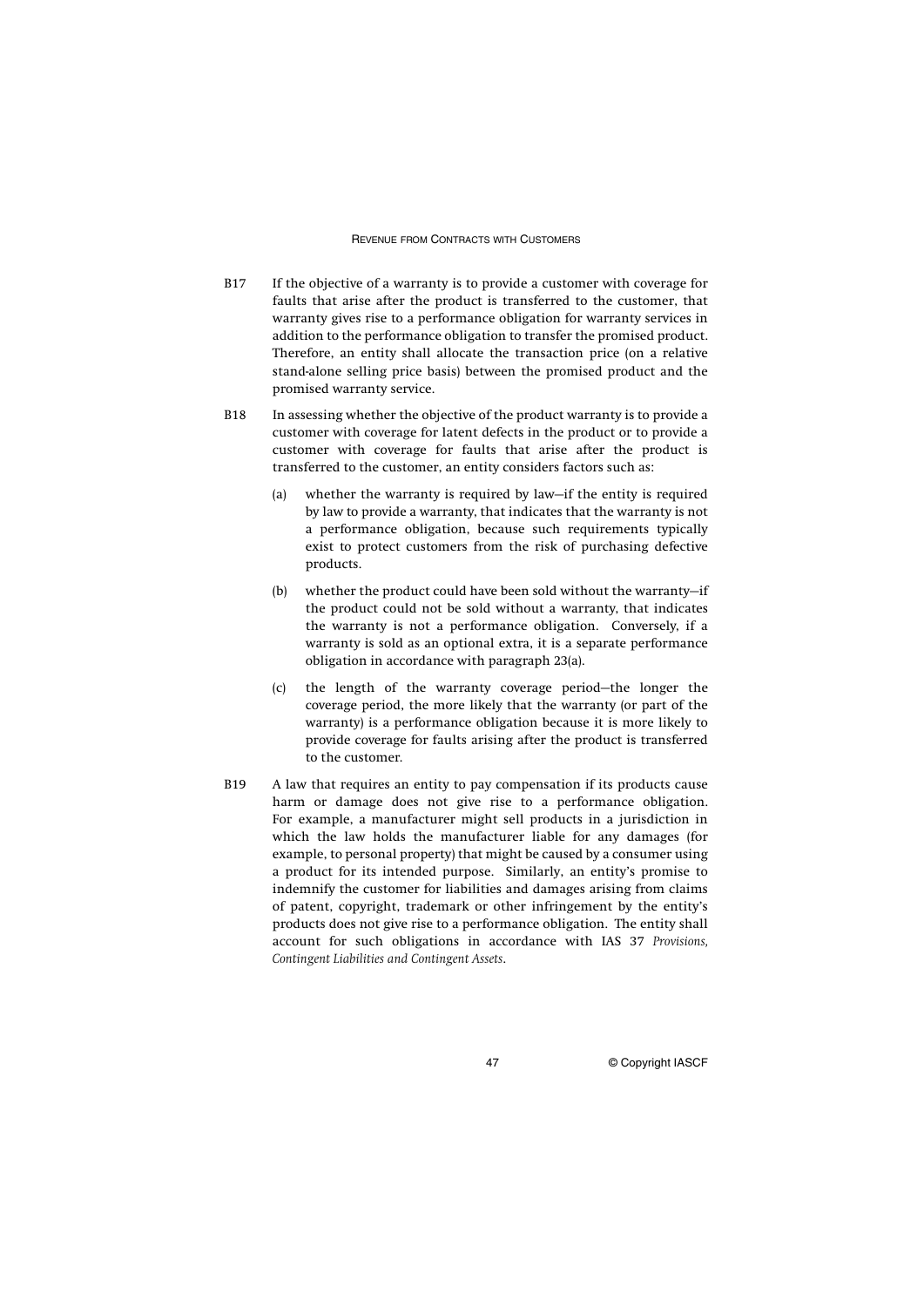## **Principal versus agent considerations**

- B20 In some contracts, an entity's customer might receive goods or services from a party other than the entity (for example, a service provider might procure and service equipment that is manufactured by another party). When other parties are involved in providing goods or services to an entity's customer, the entity must determine whether its performance obligation is to provide the goods or services itself (ie the entity is a principal), or to arrange for another party to provide those goods or services (ie the entity is an agent). That determination affects whether the entity recognises revenue in the amount of consideration received in exchange for those goods or services (if a principal) or in the amount of any fee or commission received in exchange for arranging for the other party to provide their goods or services (if an agent). An entity's fee or commission might be the net amount of consideration that the entity retains after paying other parties for providing their goods or services to the customer.
- B21 If an entity obtains control of the goods or services of another party before it transfers those goods or services to the customer, the entity's performance obligation is to provide the goods or services itself. Hence, the entity is acting as a principal and shall recognise revenue in the gross amount receivable from the customer.
- B22 Indicators that the entity's performance obligation is to arrange for the provision of goods or services by another party (ie that the entity is an agent and shall recognise revenue net) include the following:
	- (a) the other party is primarily responsible for fulfilment of the contract;
	- (b) the entity does not have inventory risk before or after the customer order, during shipping or on return;
	- (c) the entity does not have latitude in establishing prices for the other party's goods or services and, hence, the benefit that the entity can receive from those goods or services is constrained;
	- (d) the entity's consideration is in the form of a commission; and
	- (e) the entity does not have customer credit risk for the amount receivable in exchange for the other party's goods or services.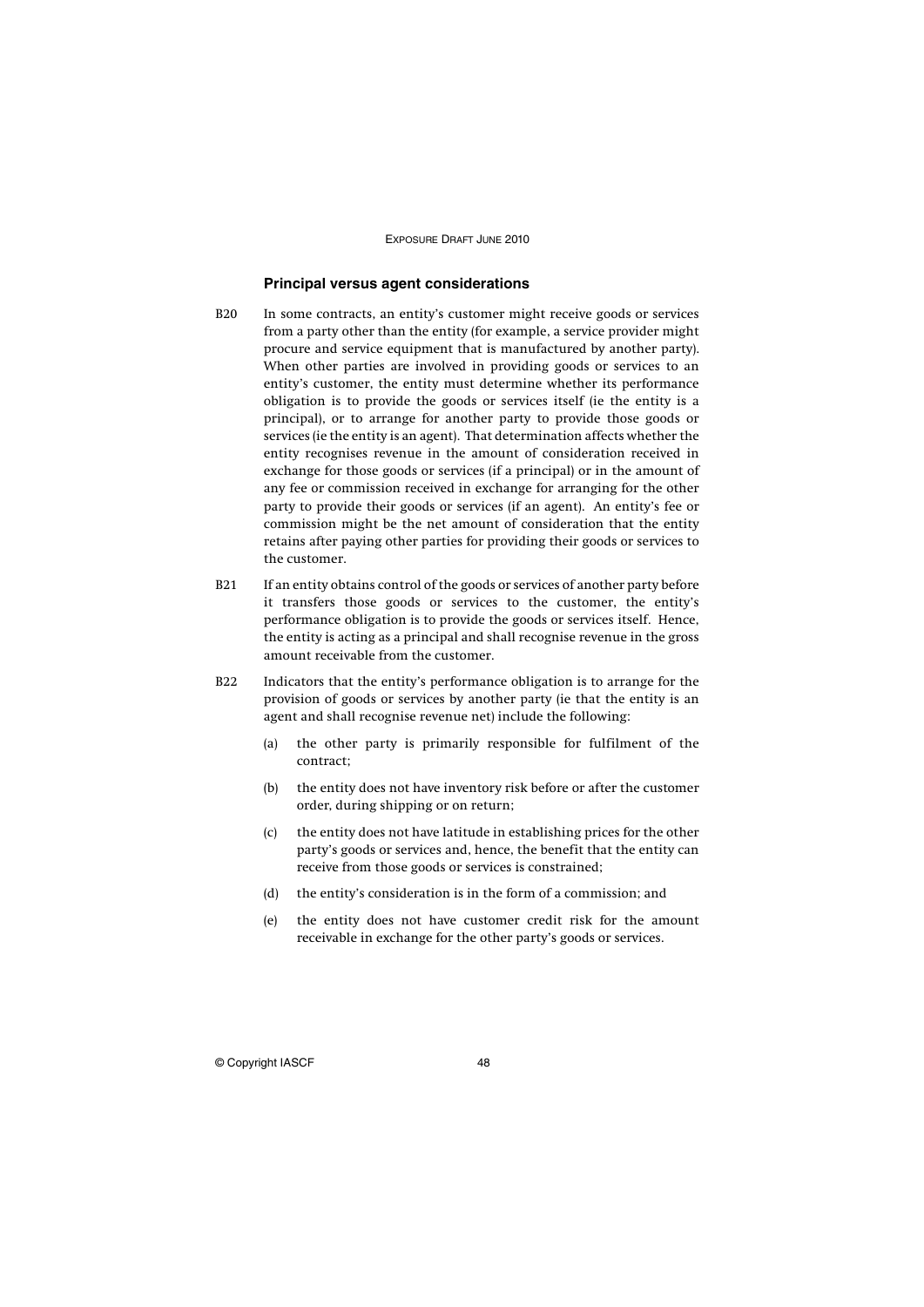B23 If an entity transfers a performance obligation to another party so that the entity is no longer obliged to provide the underlying good or service to the customer (ie the entity is no longer acting as the principal), the entity shall not recognise revenue for that performance obligation. Instead, the entity shall evaluate whether to recognise revenue for satisfying a performance obligation to obtain a customer for the other party (ie whether the entity is acting as an agent).

### **Customer options for additional goods or services**

- B24 In many contracts, an entity grants a customer the option to acquire additional goods or services free of charge or at a discount. Those options come in many forms, including sales incentives, customer award credits (or points), contract renewal options or other discounts on future goods or services.
- B25 If an entity grants a customer the option to acquire additional goods or services, that promise gives rise to a separate performance obligation in the contract only if the option provides a material right to the customer that the customer would not receive without entering into that contract (for example, a discount that is incremental to the range of discounts typically given for those goods or services to that class of customer in that geographical area or market). If the option provides a material right, the customer in effect pays the entity in advance for future goods or services and the entity recognises revenue when those future goods or services are transferred or when the option expires.

### **Example 5—Sale of a product and a future discount**

An entity enters into a contract for the sale of Product A for CU100. As part of the contract, the entity gives the customer a 40 per cent discount voucher for any future purchases in the next 30 days up to CU100. The entity intends to offer a 10 per cent discount on all sales during the next 30 days as part of a seasonal promotion.

Because the discount voucher provides a material right to the customer that the customer would not receive without entering into that contract, the entity concludes that the discount voucher is a separate performance obligation in the contract for the sale of Product A. (Example 25 illustrates how much of the transaction price of CU100 would be allocated to the discount voucher.)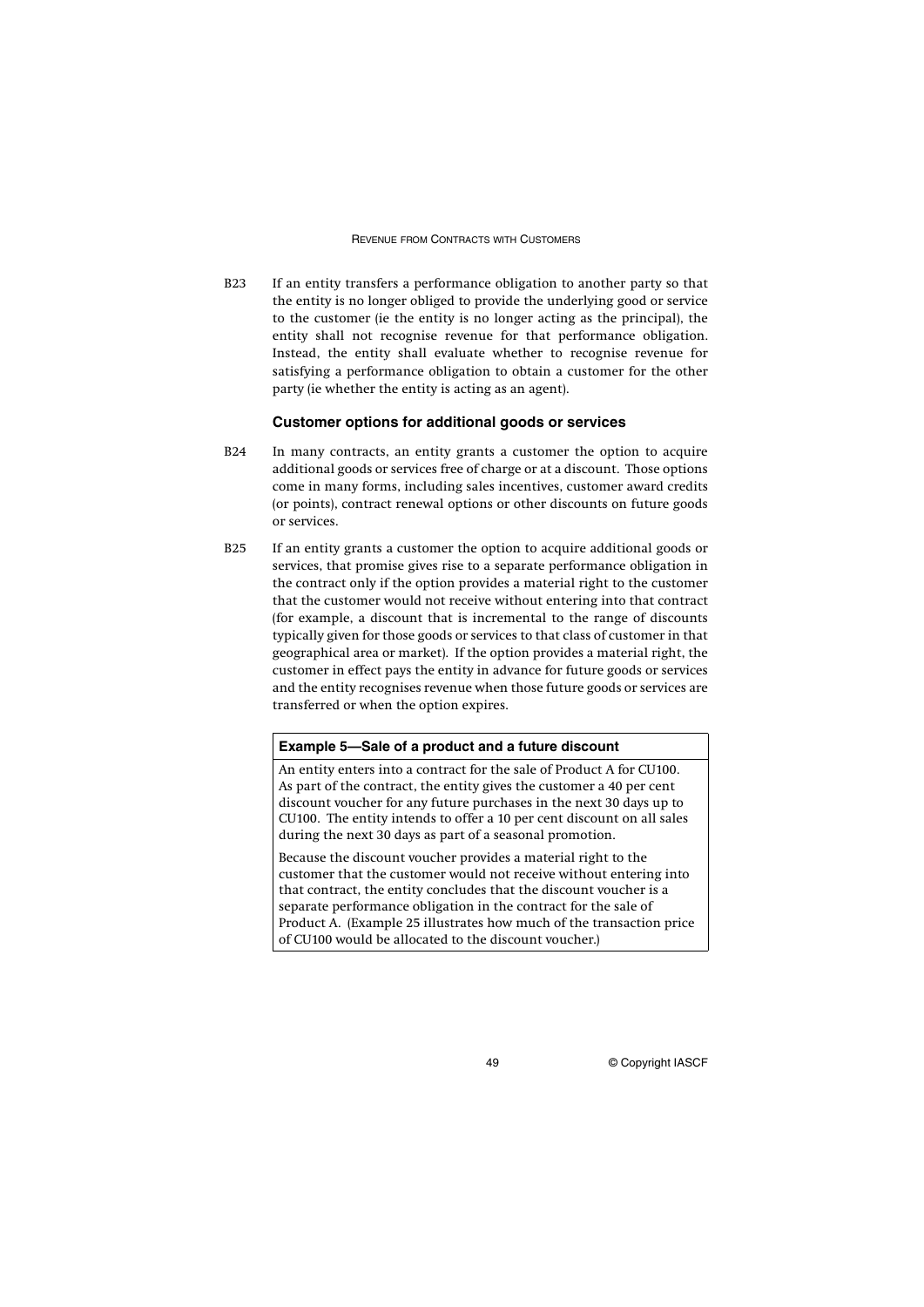B26 If a customer has the option to acquire an additional good or service at a price that is within the range of prices typically charged for those goods or services, that option does not provide the customer a material right even if the option can be exercised only because of entering into a previous contract. The entity has merely made a marketing offer.

### **Example 6—Telecommunication services**

A telecommunications entity enters into a contract with a customer to provide up to 600 call minutes and 100 text messages each month for a fixed monthly fee. The contract specifies the price for any additional call minutes or texts that the customer may opt to purchase in any month.

The entity determines that the customer's fixed monthly payments do not include a prepayment for future services because the prices of the additional call minutes and texts are within the range of prices typically charged for those services.

Consequently, even though in this example the customer can exercise the option for any additional call minutes and text messages only because it entered into a contract, the option does not grant the customer a material right and, therefore, is not a performance obligation in the contract. Hence, the entity would recognise revenue for additional call minutes and texts only if and when the customer receives those additional services.

## **Non-refundable upfront fees**

- B27 In some contracts, an entity charges a customer a non-refundable upfront fee at or near contract inception. Examples include joining fees in health club membership contracts, activation fees in telecommunication contracts, set-up fees in outsourcing contracts and initial fees in supply contracts.
- B28 To identify performance obligations in such contracts, an entity shall assess whether the fee relates to the transfer of a promised good or service. In many cases, even though a non-refundable upfront fee relates to an activity that the entity is required to undertake at or near contract inception to fulfil the contract, that activity does not result in the transfer of a promised good or service to the customer. Rather, the upfront fee is an advance payment for future goods or services and, hence, would be recognised as revenue when those future goods or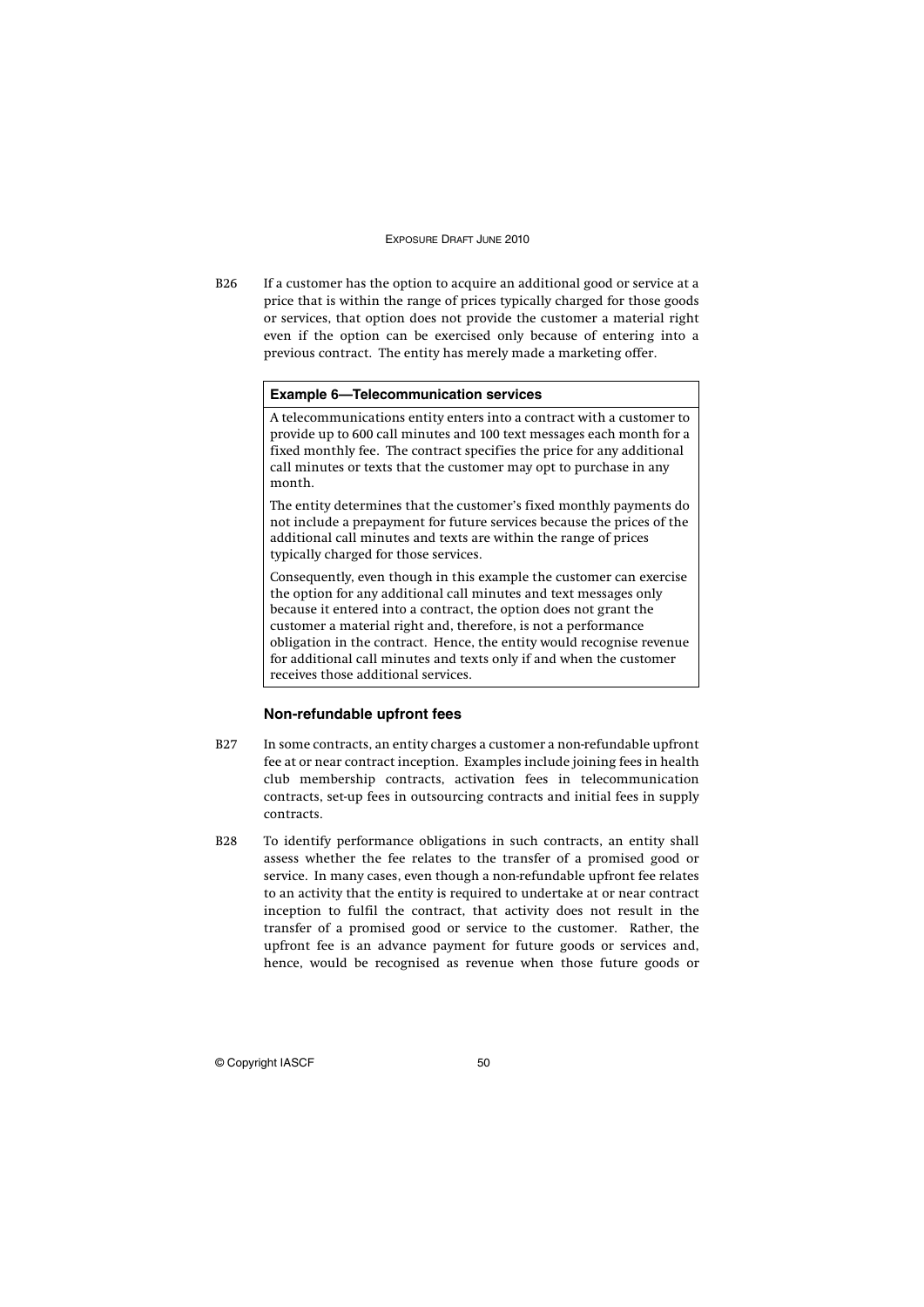services are provided. That revenue recognition period would extend beyond the initial contractual period if the entity grants the customer the option to renew the contract and that option provides the customer with a material right as discussed in paragraphs B24–B26.

### **Example 7—Non-refundable upfront fees**

## Scenario 1—health club membership

A health club entity enters into a contract with a customer for one year of access to any of its health clubs. The entity charges the customer a non-refundable joining fee in part as compensation for the initial activities of registering the customer. The customer can renew the contract each year without paying the joining fee.

The entity's activity of registering the customer does not transfer any service to the customer and, hence, is not a performance obligation. The customer's right to access the entity's health clubs over a specified period is a right that the customer has as a result of entering into the contract. The promised service under the contract (access to a chain of health clubs) can be provided to the customer only over time. Therefore, the joining fee is included in the transaction price allocated to the performance obligation to provide access to the health clubs and to the option to renew. Consequently, the non-refundable joining fee is recognised as revenue during the period that the entity expects to provide services to the customer.

## Scenario 2—payroll processing

A payroll processing entity charges a non-refundable set-up fee at contract inception in addition to the periodic fees for the ongoing payroll processing services. The set-up fee compensates the entity for its activities of establishing the necessary records in its systems in order to be able to provide the payroll processing services. The customer can renew the contract each year without paying the set-up fee.

The entity's activities in establishing the records in its systems do not transfer any service to the customer and, hence, are not a performance obligation. The promised service under the contract is the payroll processing. Accordingly, the set-up fee is included in the transaction price allocated to the performance obligation to provide payroll processing and to the option to renew. Consequently, the non-refundable set-up fee is recognised as revenue during the period that the entity expects to provide services to the customer.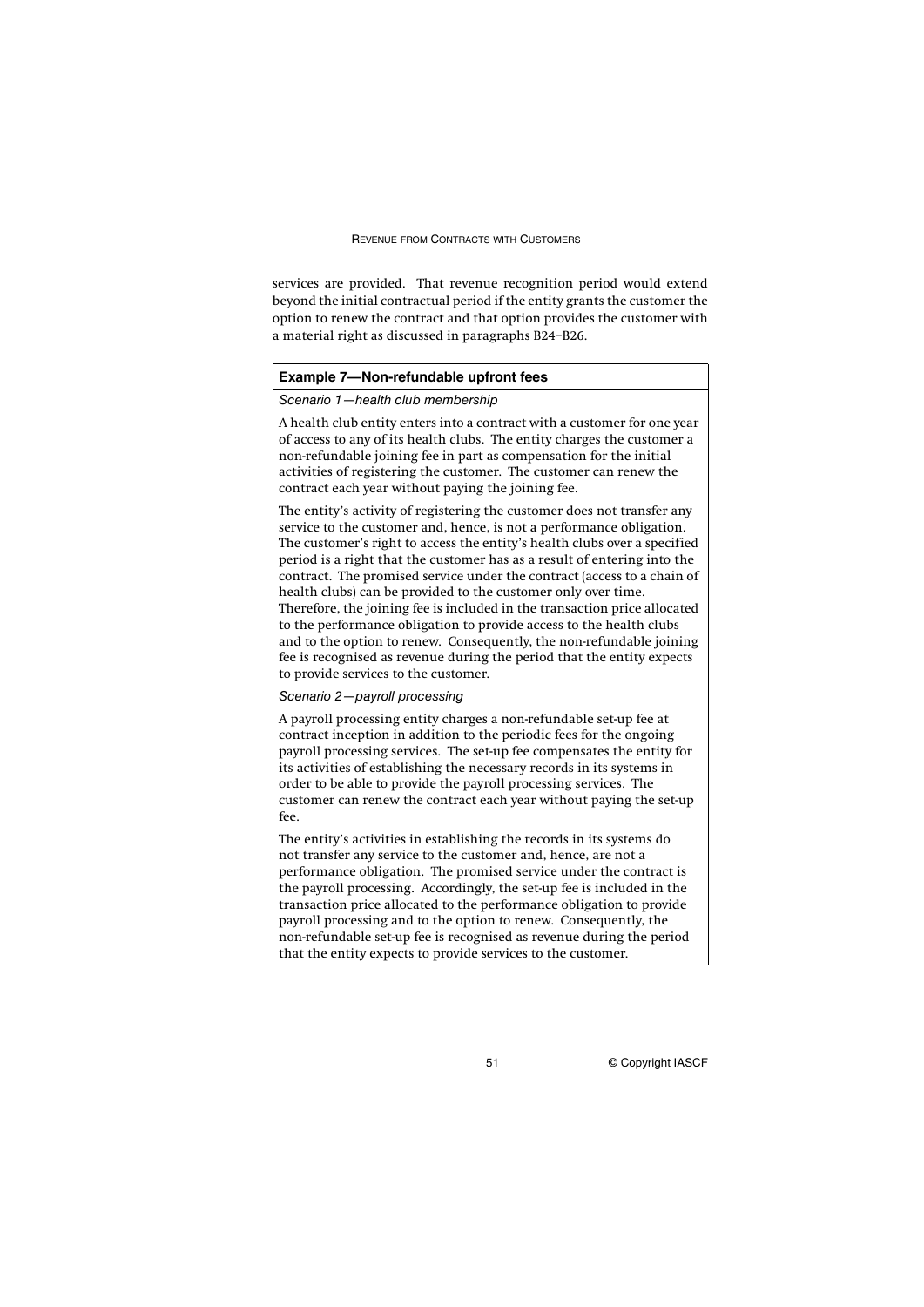- B29 If the non-refundable upfront fee relates to a performance obligation, the entity shall evaluate whether to account for that performance obligation separately in accordance with paragraphs 20–24.
- B30 An entity may charge a non-refundable fee in part as compensation for costs incurred in setting up a contract. If those set-up activities do not satisfy a separate performance obligation, the entity shall exclude those costs from any method of revenue recognition that uses the basis of costs of resources consumed to date relative to the costs of total resources expected to be consumed (in accordance with paragraph 33(b)). That is because the costs of set-up activities do not depict the transfer of services to the customer. The entity shall evaluate whether costs incurred in setting up a contract have resulted in an asset in accordance with paragraph 57.

### **Licensing and rights to use**

- B31 Licensing refers to an entity's granting a customer the right to use, but not own, intellectual property of the entity. Intellectual property includes all of the following:
	- (a) software and technology;
	- (b) motion pictures, music and other forms of media and entertainment;
	- (c) franchises;
	- (d) patents, trademarks and copyrights; and
	- (e) other intangible assets.
- B32 IAS 17 *Leases* provides guidance on rights to use specified types of assets.
- B33 If a customer obtains control of substantially all the rights associated with the entity's intellectual property, the contract shall be considered to be a sale rather than licensing of the intellectual property. That would be the case, for instance, if an entity grants a customer the exclusive right to use its intellectual property for substantially all of the property's economic life.
- B34 If a customer does not obtain control of substantially all the rights associated with the entity's intellectual property and the entity has promised to grant exclusive rights to the customer, the entity has a performance obligation that it satisfies continuously during the period in which it permits the customer to use its intellectual property.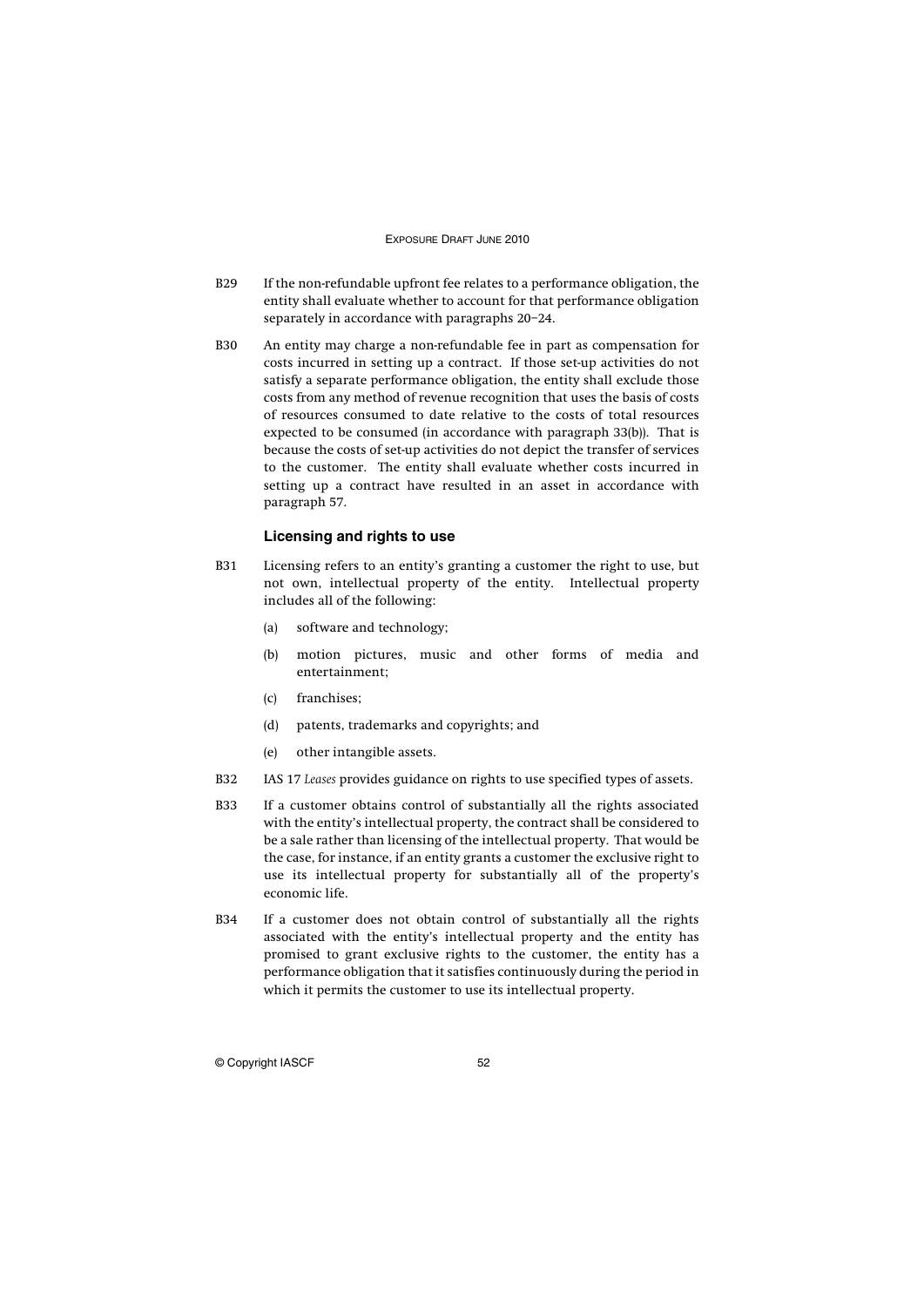- B35 If an entity grants rights that are not exclusive, the promised rights give rise to a single performance obligation. The entity satisfies that performance obligation when the customer is able to use and benefit from the rights, which is no sooner than the beginning of the licence period.
- B36 Rights to use are not exclusive if an entity can grant similar rights to other customers under substantially the same terms. For example, with many software products, entities grant similar rights to many customers under substantially the same terms.
- B37 An entity might grant rights to more than one customer to use the same intellectual property. However, the rights of one customer might substantially differ from the rights granted to another customer. Hence, those rights would be exclusive. An entity might grant exclusive rights on the basis of the following:
	- (a) time—for example, a motion picture studio granting one customer the exclusive right to air a television series during one time period and granting another customer the exclusive right to air the same series during another time period;
	- (b) geography—for example, a franchisor granting one customer the exclusive right to a franchise in a particular region and granting another customer the exclusive right to the franchise in a different region;
	- (c) distribution channel or medium—for example, a record label granting one customer the exclusive right to distribute a soundtrack on compact disc and granting another customer the exclusive right to distribute the soundtrack via the Internet.
- B38 If an entity has a patent to intellectual property that it licenses to customers, the entity may represent and guarantee to its customers that it has a valid patent, and it will defend and maintain that patent. That promise to maintain and defend patent rights is not a performance obligation because it does not transfer a good or service to the customer. Defending a patent protects the intellectual property to which the entity has represented itself as having enforceable rights.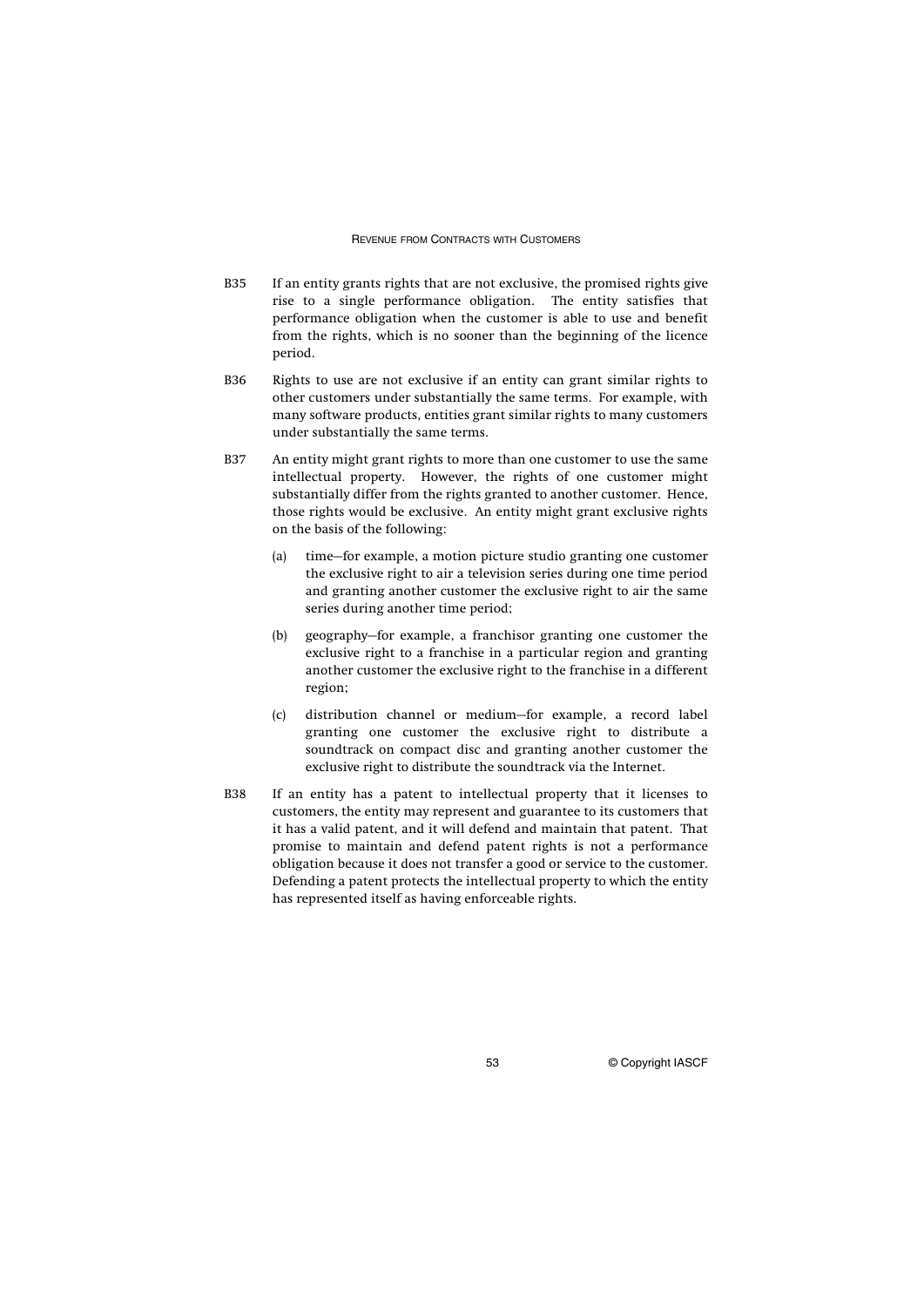B39 The following example illustrates how an entity would identify performance obligations when the entity grants a customer the right to its intellectual property.

## **Example 8—Franchise rights**

An entity enters into a contract with a customer and promises an exclusive right to open a store anywhere in a specified region. The store will bear the entity's trade name, and the customer has the right to sell the entity's products for five years. The customer promises to pay an upfront fixed fee and ongoing royalty payments of 1 per cent of the customer's quarterly sales. The customer is obliged to purchase products from the entity at their current stand-alone selling prices at the time of purchase. The entity will also provide the customer with employee training and the equipment necessary to be a distributor of the entity's products. Similar training services and equipment are sold separately.

To identify the performance obligations, the entity must determine whether the promised rights, training services and equipment are distinct.

The exclusive rights to the trade name, market area and proprietary know-how for five years are not distinct because individually they do not have a distinct function. However, on a combined basis, those rights have a distinct function because they provide utility together with other services that are sold separately. Hence, those rights give rise to a separate performance obligation. Because those rights are exclusive to a specified region, the entity satisfies the performance obligation to grant those rights continuously during the five-year contract.

The training services and equipment are distinct because similar services and equipment are sold separately. The entity satisfies those performance obligations when it transfers the services and equipment to the customer.

The entity's promise to stand ready to provide products to the customer in the future would not be accounted for as a separate performance obligation in the contract because it does not provide the customer with a material right (as described in paragraphs B24–B26).

In accordance with the guidance in paragraphs 38–40, the entity concludes that it cannot reasonably estimate the future royalty payments because the franchise has not yet operated in that specific region and the entity does not have experience with that type of franchise agreement. Hence, the entity allocates the fixed fee to the performance obligations for the rights, the training services and the equipment on a relative stand-alone selling price basis.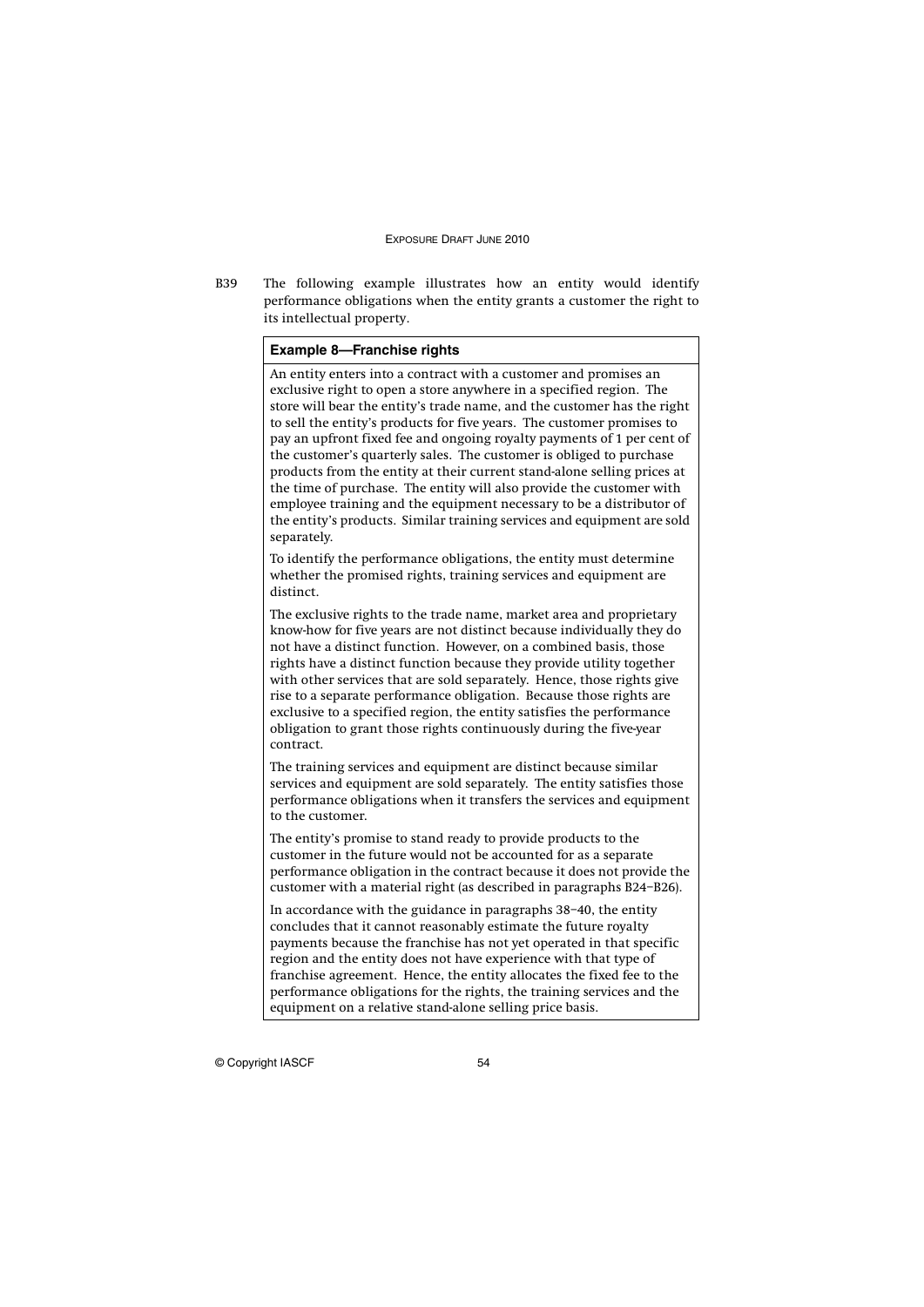## **Determining whether a good or service is distinct (paragraph 23)**

- B40 Paragraph 23 requires an entity to identify separate performance obligations by determining whether a good or service is distinct. If a good or service is not distinct, an entity shall combine that good or service with other promised goods or services until the entity identifies a bundle of goods or services that is distinct.
- B41 The following example illustrates a good and a service that are distinct.

### **Example 9—Specialised equipment with installation**

An entity enters into a contract to sell and install specialised equipment that it has manufactured. The installation could be performed by other entities in the industry.

The equipment is distinct because, although the entity does not sell the equipment separately, the entity could sell it separately. The equipment has a distinct function because, although the equipment does not have utility on its own without the installation, it has utility together with installation services that are sold separately. Moreover, the profit margin on the equipment is distinct because it is subject to distinct risks and the entity can separately identify the resources required to provide the equipment.

The installation services are distinct because similar services are sold by other entities separately.

Therefore, the entity would identify separate performance obligations for the equipment and for the installation. However, in accordance with paragraph 24 the entity would not need to account for them separately if the customer obtains control of the equipment only after it has been installed.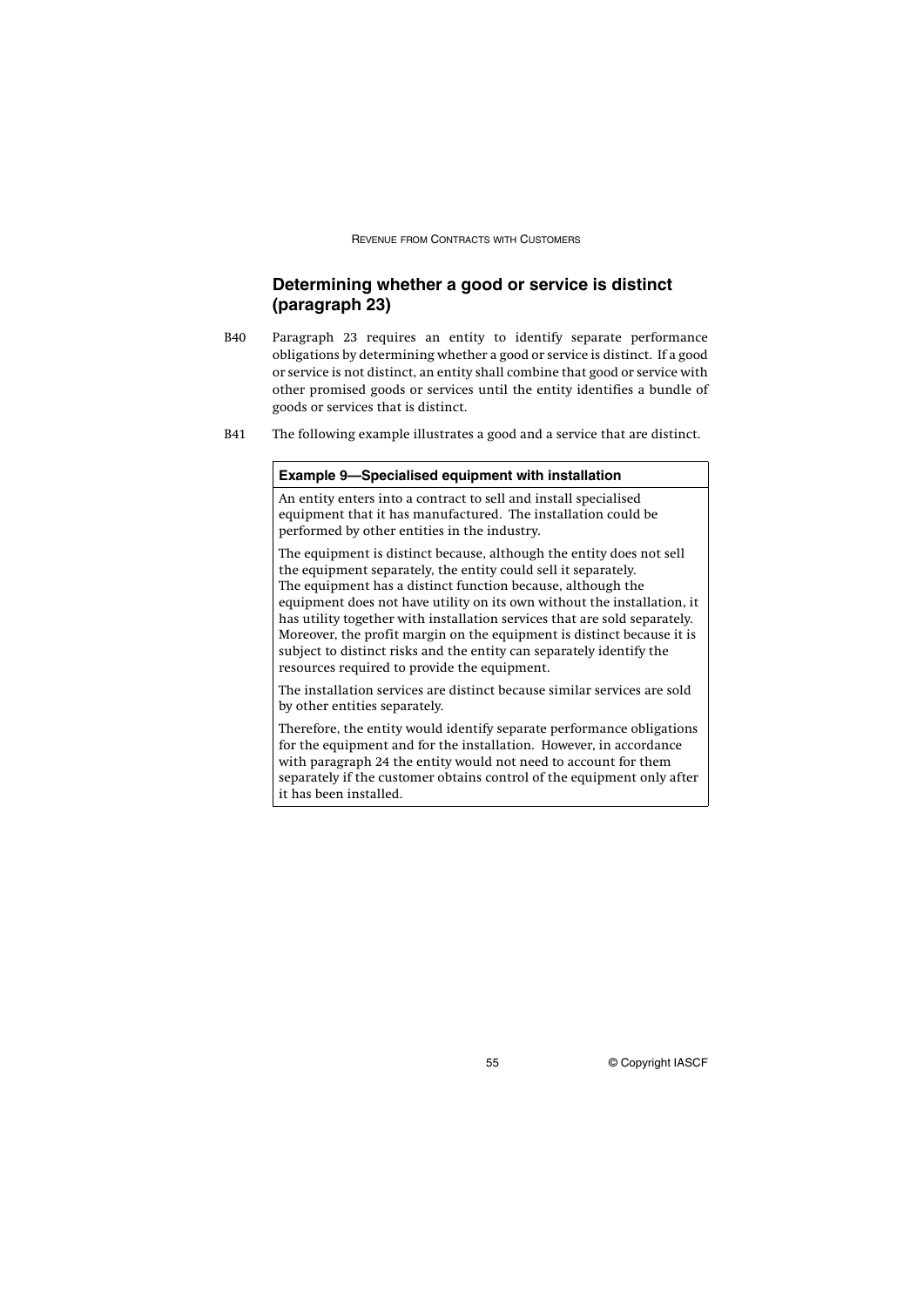B42 The following example illustrates a licence that is not distinct.

## **Example 10—Technology licence with research and development services**

A biotechnology entity enters into a contract with a customer and promises:

- (a) to grant to the customer exclusive rights to use the entity's Technology A for the life of its patent. The licence gives the customer the exclusive right to market, distribute and manufacture Drug B as developed using Technology A.
- (b) to provide research and development services to the customer. The entity agrees to assign four full-time equivalent employees to the research and development services. The objective is to receive regulatory approval to market and distribute Drug B using Technology A.

The customer must use the entity to perform the research and development services necessary to develop Drug B using Technology A because the know-how and expertise related to Technology A are proprietary to the entity and not available from other entities.

In this example, the licence is not distinct because it neither is sold separately (ie without the research and development services) nor could it be because it does not have a distinct function. The licence does not provide utility on its own or together with other goods or services that the customer has received from the entity or that are available from other entities. (If comparable services were sold separately by other entities, the licence would have a distinct function.)

Therefore, the entity would combine the licence with the research and development services and account for them as a single performance obligation.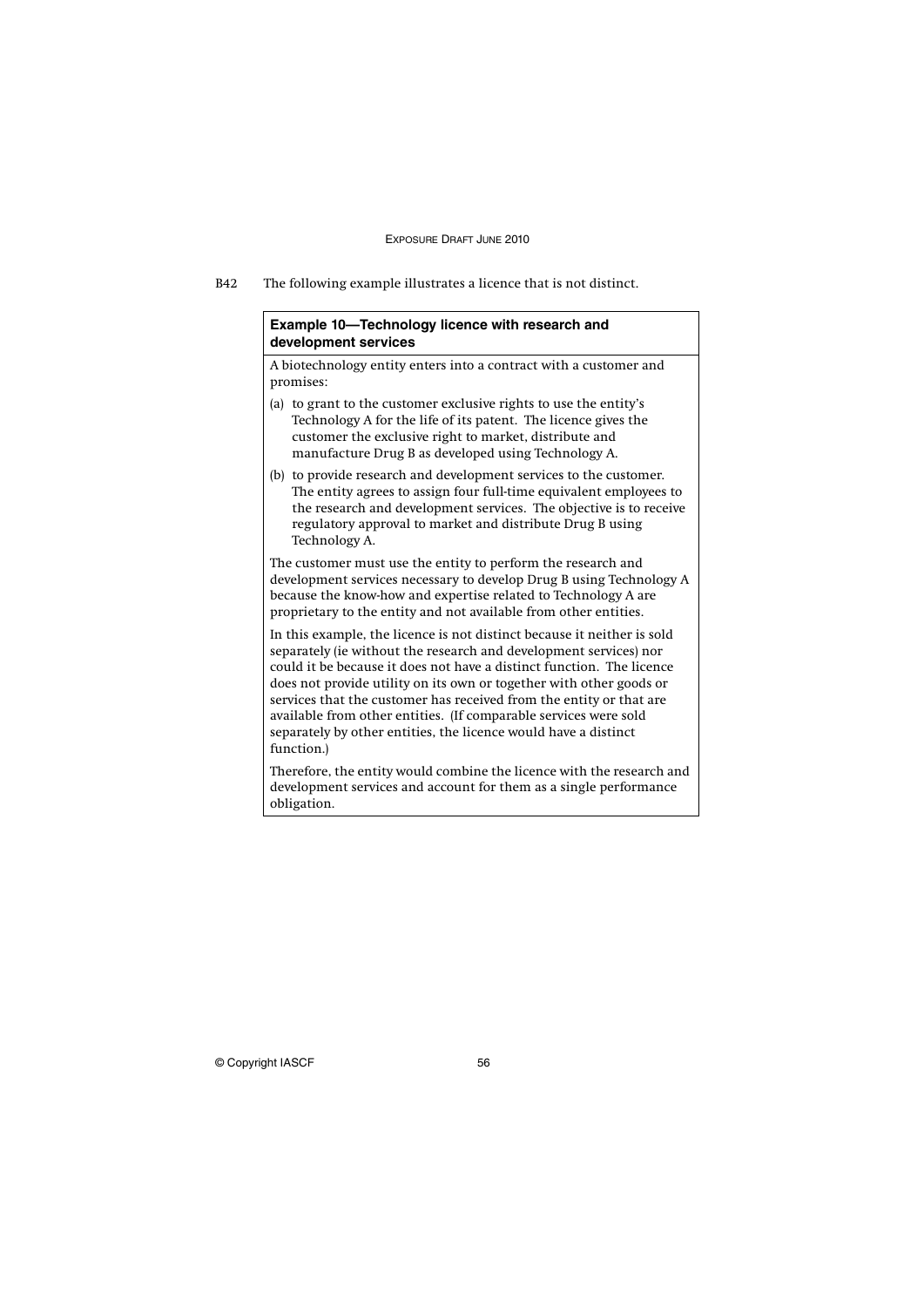B43 The following example illustrates how an entity would identify separate performance obligations on the basis of whether each good or service is distinct and when the promised goods or services are transferred.

### **Example 11—Construction contract**

An entity enters into a contract to construct a facility for a customer. The construction project requires engineering (design), procurement and construction activities. The design of the facility is specific to the customer's requirements, and the customer is involved in specifying major structural and functional elements of the facility. The entity procures materials and equipment as they are needed during construction. The customer obtains control of those materials and equipment as they are installed. The construction of the facility is expected to take three years. The entity also guarantees that the facility will operate in accordance with agreed-upon specifications for two years from the date of completion of construction. Other entities could provide similar services.

The design services are distinct because similar services are sold separately by the entity and by its competitors.

In this example, procurement of the materials and equipment is not a performance obligation. Procurement is an activity that is necessary for the entity to obtain control of the promised materials and equipment and then to transfer them to the customer. Because the customer obtains control of the materials and equipment only as they are installed, they are transferred to the customer at the same time as the related installation services. Hence, the entity accounts for the materials and equipment together with the related installation service (in accordance with paragraph 24).

*continued...*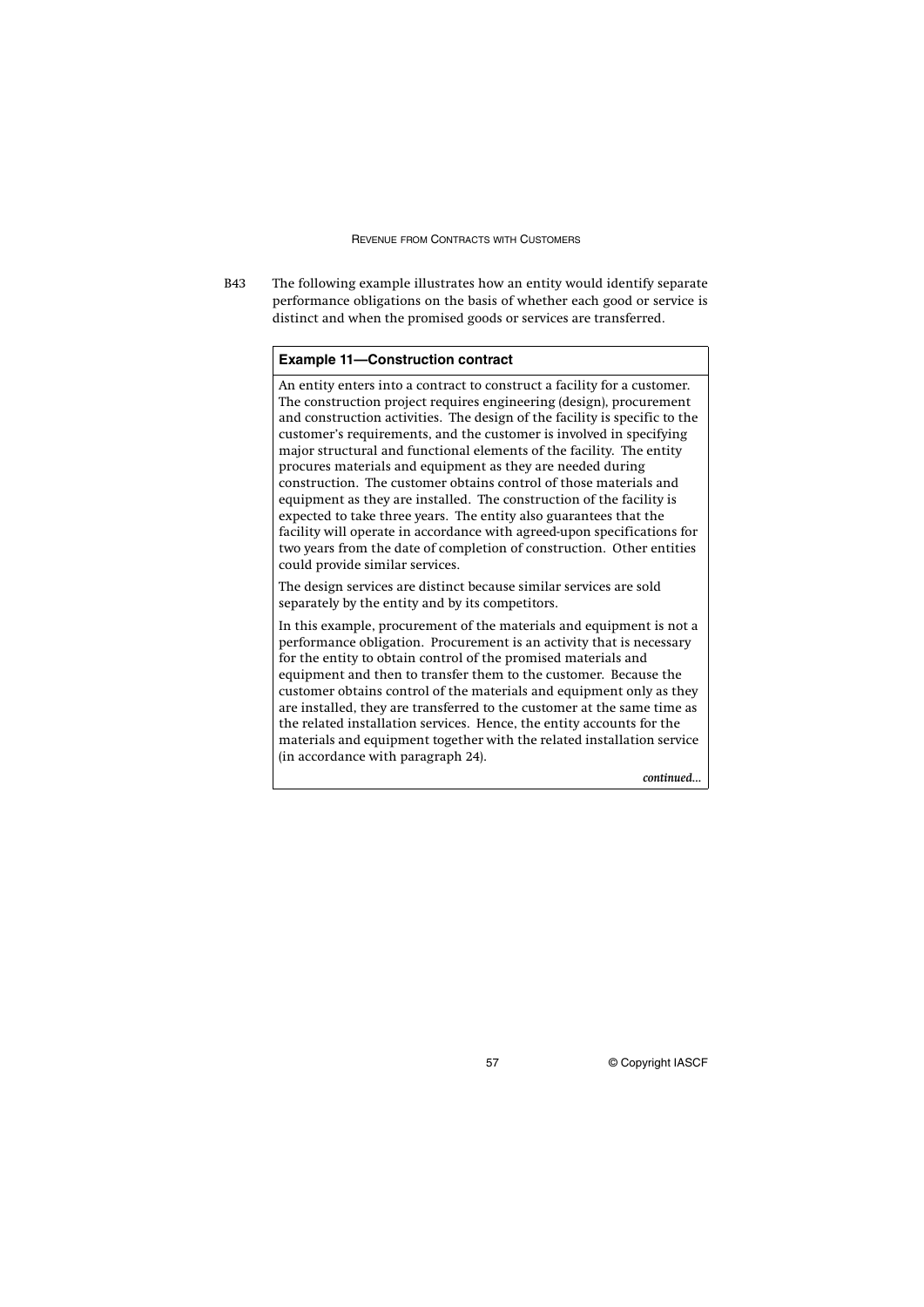### *...continued*

### **Example 11—Construction contract**

During construction, the entity performs various tasks including site preparation, foundation development, structure erection, piping, wiring and site finishing (for example, paving a parking lot and landscaping). The customer could contract separately with other entities to perform each of those tasks. However, some of the tasks are highly interrelated, which requires the entity to provide a significant contract management service. That service includes managing and coordinating those tasks and covering the risk that those tasks do not combine to provide the integrated construction services for which the customer has contracted.

The contract management service is not distinct. Similar services are not sold separately because the entity is integrating, and covering the risks of, a unique combination of tasks. The contract management service has a distinct function, but it does not have a distinct profit margin. The entity can separately identify the resources to provide the contract management service. However, the contract management service is not subject to distinct risks because the risks are inseparable from the risks of the related tasks.

Because the contract management service is not distinct, the entity combines that service with the related tasks with inseparable risks. The entity identifies distinct risks for site preparation and site finishing. Hence, the entity accounts for those services as separate performance obligations. The remaining construction tasks are accounted for as a single performance obligation.

The entity would account for the performance guarantee as a warranty as discussed in paragraphs B13–B19.

## **Satisfaction of performance obligations (paragraphs 25–33)**

- B44 Paragraph 25 requires an entity to recognise revenue when it satisfies a performance obligation identified in accordance with paragraphs 20–24 by transferring a promised good or service to a customer. A good or service is transferred when the customer obtains control of that good or service. An entity shall consider the following guidance when applying that requirement:
	- (a) software licence (paragraph B45);
	- (b) shipment of a product with risk of loss (paragraph B46);
	- (c) sale and repurchase of an asset (paragraphs B47–B53);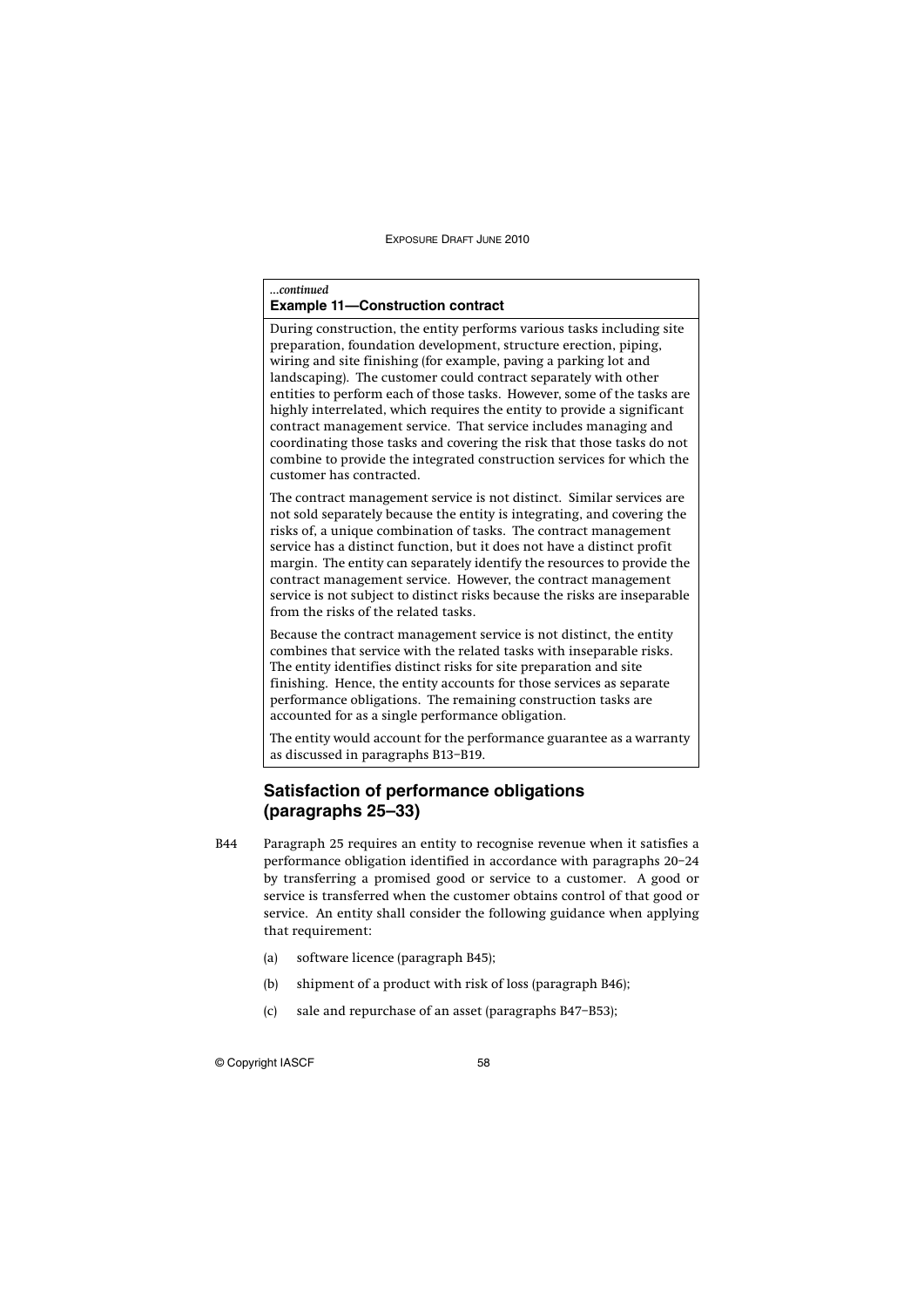- (d) consignment arrangements (paragraphs B54–B57);
- (e) bill-and-hold arrangements (paragraphs B58–B62);
- (f) determining whether goods or services are transferred continuously (paragraphs B63–B68); and
- (g) customer acceptance (paragraphs B69–B73).

## **Software licence**

B45 The following example illustrates how an entity would determine when it satisfies a performance obligation when the entity licenses or grants a customer the right to its intellectual property.

### **Example 12—Software licence**

An entity has previously licensed, on a non-exclusive basis, Product X to a customer on a compact disc that also included a copy of Products Y and Z. Each product requires an access code for the customer to use the software. Upon delivery of the compact disc, the entity provided the access code to Product X, but not for Products Y and Z.

At the reporting date, the entity licenses Product Y to the customer but provides the access code to Product Y after the reporting date.

In this example, the customer does not obtain control of the rights to Product Y at the reporting date because the customer cannot use Product Y until it obtains the access code. Therefore, the entity would recognise revenue for Product Y when the customer obtains the access code and, hence, the entity satisfies its performance obligation.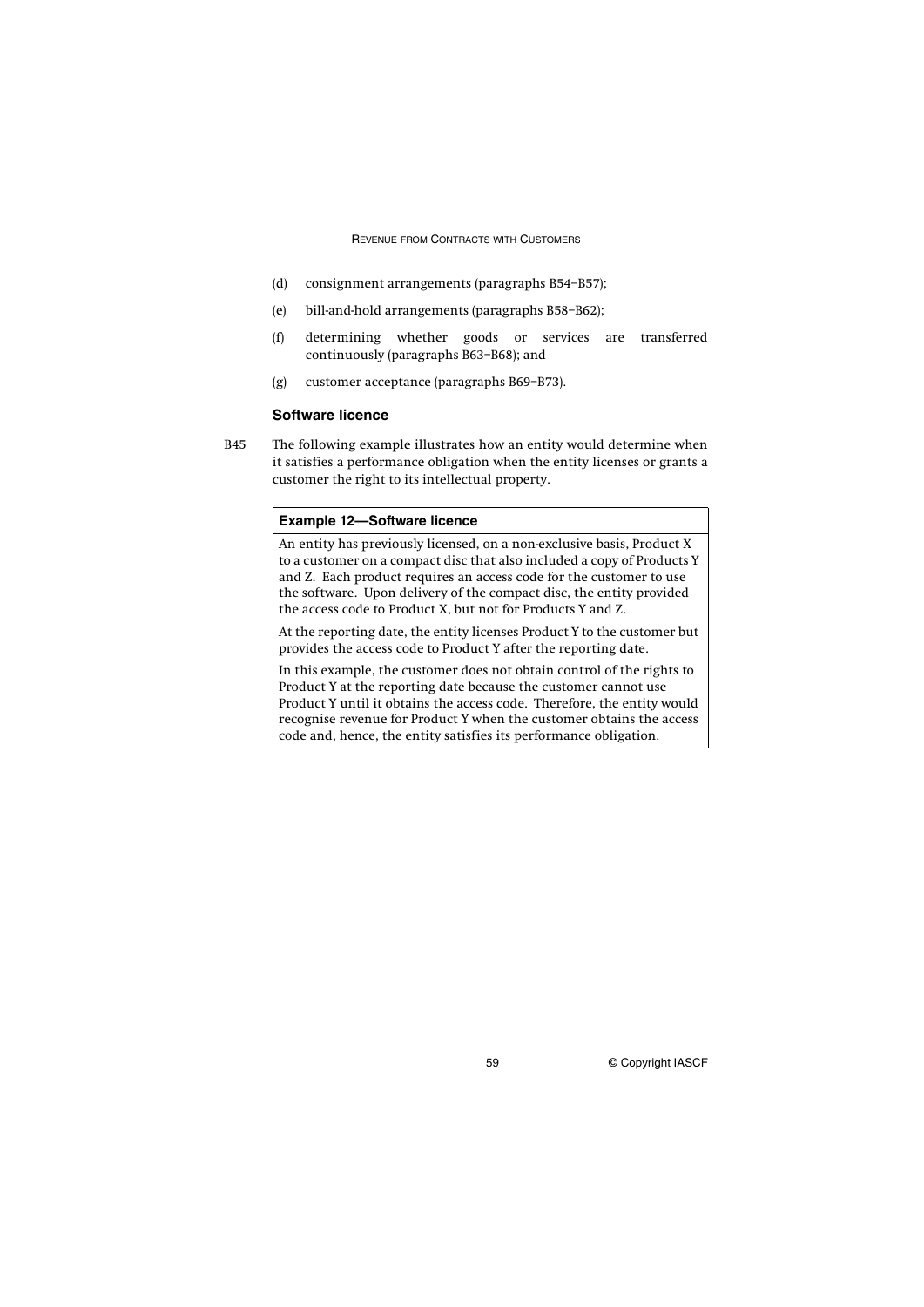## **Shipment of a product with risk of loss**

B46 The following example illustrates how an entity would identify performance obligations and determine when it satisfies them if the entity retains the risk of loss during shipment of the product.

### **Example 13—Free on board shipping point and risk of loss**

An entity enters into a contract to sell a product to a customer. The delivery terms are free on board shipping point (ie legal title to the product passes to the customer when the product is handed over to the carrier). The entity uses a third-party carrier to deliver the product. In accordance with the entity's past business practice, the entity will provide the customer with a replacement product, at no additional cost, if a product is damaged or lost while in transit. The entity has determined that its past business practice of replacing damaged products has implicitly created an enforceable obligation.

Hence, the entity has performance obligations to provide the customer with a product and to cover the risk of loss during transit. The customer obtains control of the product at the point of shipment. Although it does not have physical possession of the product at that point, it has legal title and therefore can sell the product to (or exchange it with) another party. The entity is also precluded from selling the product to another customer.

In this example, the additional performance obligation for risk coverage does not affect when the customer obtains control of the product. However, it does result in the customer's receiving a service from the entity while the product is in transit. Hence, the entity has not satisfied all of its performance obligations at the point of shipment and would not recognise all of the revenue at that point. Some revenue would be recognised as it covers the risk of loss during transit (subject to materiality).

### **Sale and repurchase of an asset**

- B47 Sometimes an entity sells an asset and also enters into a repurchase agreement (either in the same contract or in another contract). The repurchased asset may be the asset that was originally sold to the customer, an asset that is substantially the same as that asset, or another asset of which the asset that was originally sold is a component.
- B48 Repurchase agreements come in three main forms:
	- (a) an entity's unconditional obligation to repurchase the asset (a forward);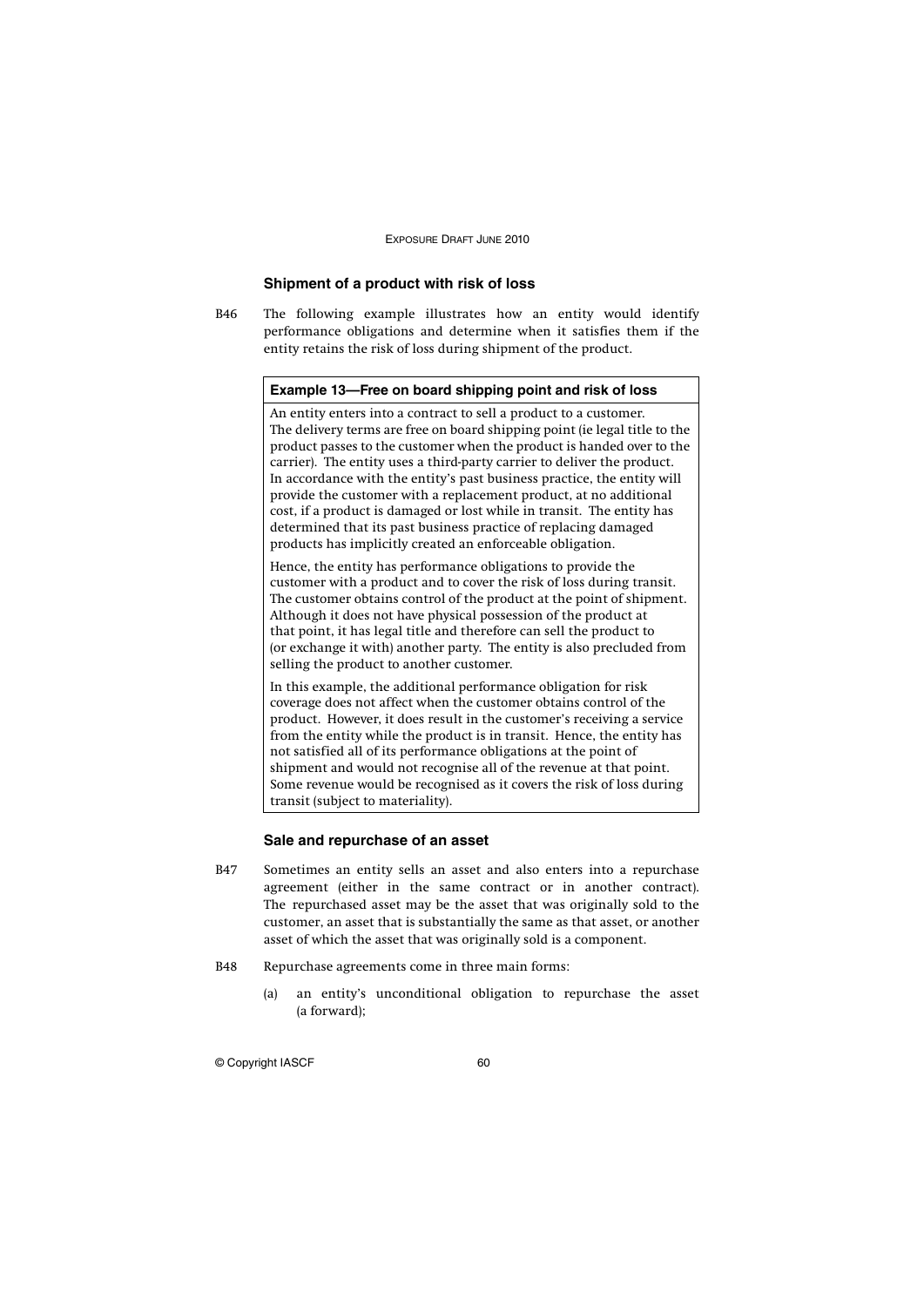- (b) an entity's unconditional right to repurchase the asset (a call option); and
- (c) a customer's unconditional right to require the entity to repurchase the asset (a put option).
- B49 If an entity has an unconditional obligation or unconditional right to repurchase the asset (a forward or a call option), the customer is constrained in its ability to direct the use of, and receive the benefit from, the asset. Hence, the customer does not obtain control of the asset (even though the customer may have physical possession of the asset), and the entity shall account for the sale and repurchase agreement as:
	- (a) a right of use in accordance with IAS 17, if the entity repurchases the asset for an amount that is less than the original sales price of the asset; or
	- (b) a financing arrangement, if the entity repurchases the asset for an amount that is equal to or more than the original sales price of the asset.
- B50 When comparing the repurchase price with the sales price, an entity shall adjust the prices to reflect the effects of the time value of money, if material.
- B51 If the sale and repurchase agreement is a financing arrangement, the entity shall continue to recognise the asset and shall recognise a financial liability for any consideration received from the customer. The entity shall recognise the difference between the amount of consideration received from the customer and the amount of consideration paid to the customer as interest and, if applicable, holding costs (for example, insurance).
- B52 If a customer has the unconditional right to require the entity to repurchase the asset (a put option), the customer obtains control of the asset and the entity shall account for the agreement similarly to the sale of a product with a right of return as discussed in paragraphs B5–B12. The following example illustrates how an entity would account for the sale of an asset with a put option.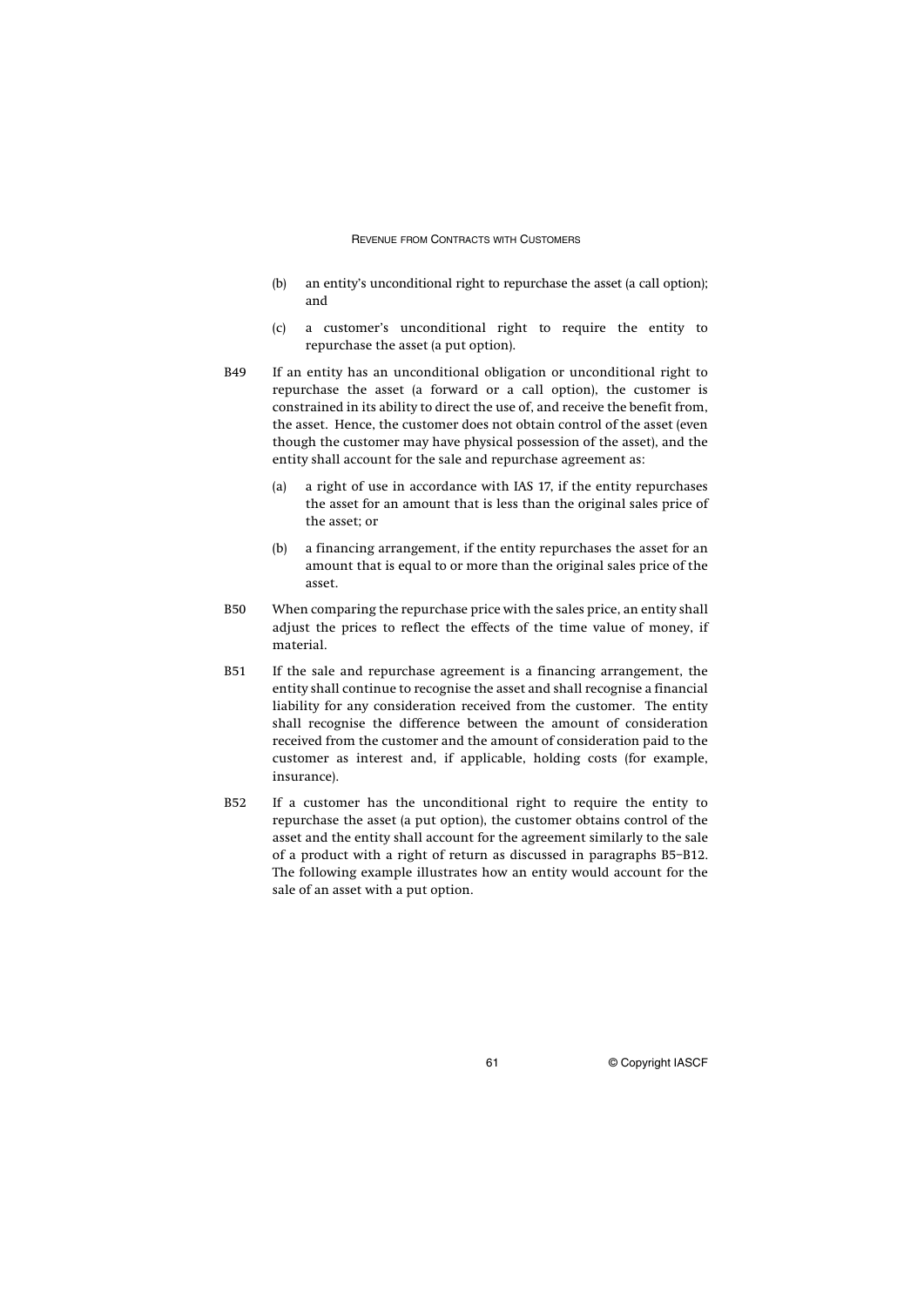|                                                                                                                                                                                                                                                              | <b>Example 14–Sale and repurchase of an asset</b>                                              |          |           |                           |  |  |  |
|--------------------------------------------------------------------------------------------------------------------------------------------------------------------------------------------------------------------------------------------------------------|------------------------------------------------------------------------------------------------|----------|-----------|---------------------------|--|--|--|
| An entity sells an asset for CU100,000 and grants the customer the<br>option to return the asset and receive a refund of CU100,000. The cost<br>of the asset is CU70,000. The entity estimates a 50 per cent probability<br>that the asset will be returned. |                                                                                                |          |           |                           |  |  |  |
|                                                                                                                                                                                                                                                              | Upon transfer of control of the asset, the entity would:                                       |          |           |                           |  |  |  |
| (a)                                                                                                                                                                                                                                                          | derecognise the asset:                                                                         |          |           |                           |  |  |  |
|                                                                                                                                                                                                                                                              | Dr cost of sales                                                                               | CU70,000 |           |                           |  |  |  |
|                                                                                                                                                                                                                                                              | Cr inventory                                                                                   |          | CU70,000  |                           |  |  |  |
| (b)                                                                                                                                                                                                                                                          | recognise revenue and a repurchase liability:                                                  |          |           |                           |  |  |  |
|                                                                                                                                                                                                                                                              | CU100,000<br>Dr cash                                                                           |          |           |                           |  |  |  |
|                                                                                                                                                                                                                                                              | Cr repurchase liability                                                                        |          | CU50,000  | $(CU100,000 \times 50\%)$ |  |  |  |
|                                                                                                                                                                                                                                                              | Cr revenue                                                                                     |          | CU50,000  | $(CU100,000 - CU50,000)$  |  |  |  |
| (c)                                                                                                                                                                                                                                                          | recognise an asset for its right to recover the asset on settling the<br>repurchase liability: |          |           |                           |  |  |  |
|                                                                                                                                                                                                                                                              | Dr right to receive asset CU35,000                                                             |          |           | $(CU70,000 \times 50\%)$  |  |  |  |
|                                                                                                                                                                                                                                                              | Cr cost of sales                                                                               |          | CU35,000  |                           |  |  |  |
| If the customer exercises its option to require the entity to repurchase<br>the asset, the entity would:                                                                                                                                                     |                                                                                                |          |           |                           |  |  |  |
| (a)                                                                                                                                                                                                                                                          | settle the repurchase liability and adjust the revenue previously<br>recognised:               |          |           |                           |  |  |  |
|                                                                                                                                                                                                                                                              | Dr repurchase liability                                                                        |          | CU50,000  |                           |  |  |  |
|                                                                                                                                                                                                                                                              | Dr revenue                                                                                     |          | CU50,000  |                           |  |  |  |
|                                                                                                                                                                                                                                                              | Cr cash                                                                                        |          | CU100.000 |                           |  |  |  |
| (b)                                                                                                                                                                                                                                                          | recognise the repurchased asset:                                                               |          |           |                           |  |  |  |
|                                                                                                                                                                                                                                                              | Dr inventory                                                                                   |          | CU70,000  |                           |  |  |  |
|                                                                                                                                                                                                                                                              | Cr right to receive asset                                                                      |          | CU35,000  |                           |  |  |  |
|                                                                                                                                                                                                                                                              | Cr cost of sales                                                                               |          | CU35,000  |                           |  |  |  |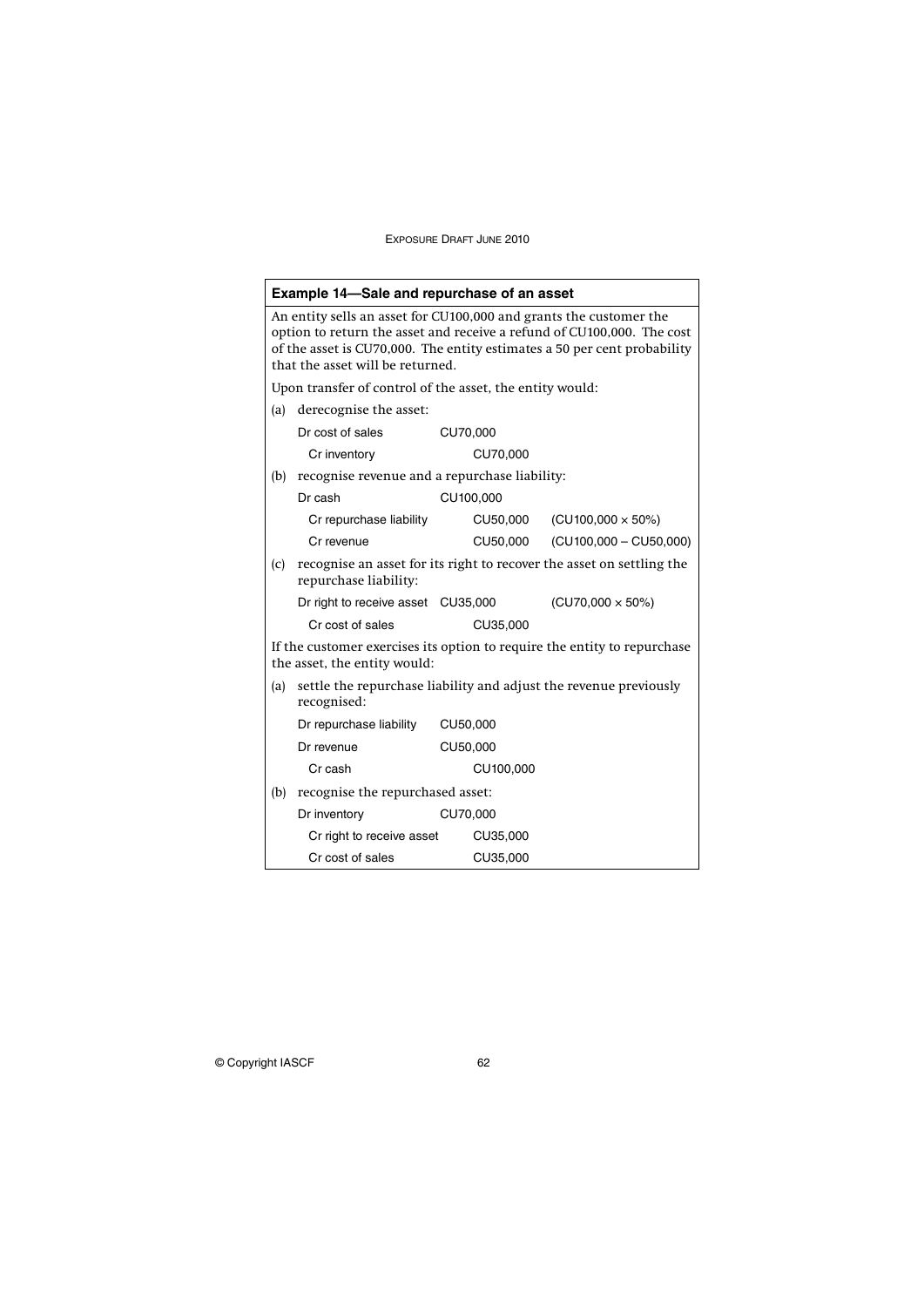B53 If the terms of the put and related facts and circumstances make it virtually certain that the customer will exercise the put option (for example, because the customer is a financial institution and would incur a significant loss if it does not exercise the option), the entity would recognise a repurchase liability for virtually the full amount of consideration received from the customer.

### **Consignment arrangements**

- B54 Some entities deliver products to other parties (for example, dealers or distributors) on a consignment basis. Those arrangements help the entity to move its inventory closer to the point of sale to end customers and provide the other party with a wider range of inventory than might otherwise be practicable.
- B55 When an entity delivers a product to another party such as a dealer or a distributor for sale to end customers, an entity shall evaluate whether the dealer or distributor has obtained control of the product at that point in accordance with paragraphs 26–31.
- B56 Typically, inventory on consignment is owned by the entity until a specified event occurs, such as the sale of the product to a customer of the dealer, or until a specified period expires. Until that point, the entity typically is able to require the return of the products or transfer them to another dealer. Moreover, the dealer typically does not have an unconditional obligation to pay for the products (although it might be required to pay a deposit). Accordingly, the entity would not recognise revenue upon delivery of the products to the dealer.
- B57 If the dealer or distributor obtains control of the product before transferring the product to an end customer, it is a principal as discussed in paragraphs B20–B23 and shall recognise revenue when its customer obtains control of the product. If the dealer or distributor does not obtain control of the product, then it is an agent as discussed in paragraphs B20–B23 and shall recognise revenue when it has provided the service of arranging for the transfer of the product.

### **Bill-and-hold arrangements**

B58 In some contracts, an entity bills a customer for a product but does not ship the product until a later date (a bill-and-hold arrangement). For example, a customer may request an entity to enter into such contracts because of a lack of available space for the product or because of delays in its production schedules or because it has more than sufficient inventory in its distribution channel.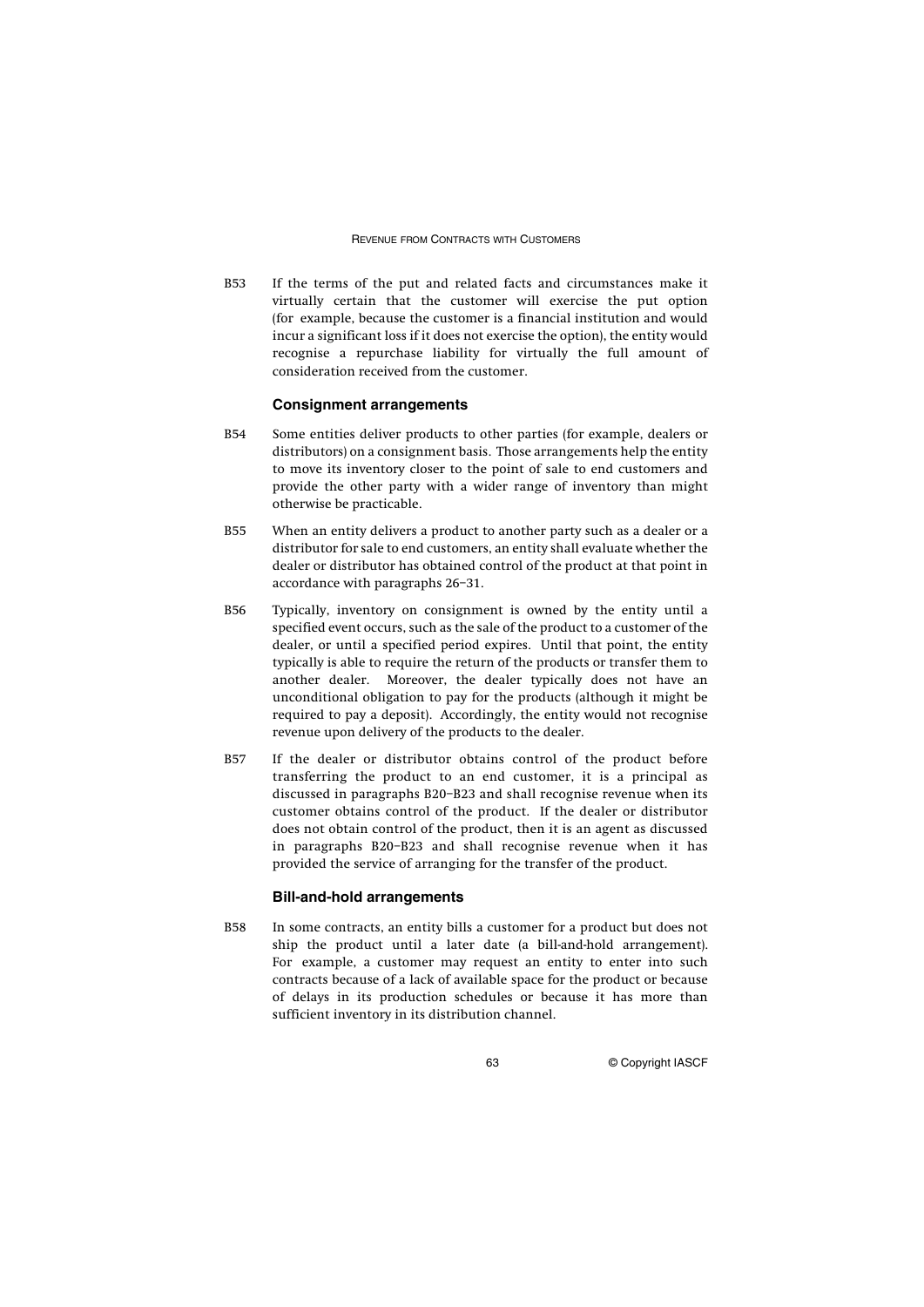- B59 An entity determines when it has satisfied its performance obligation to transfer a product by evaluating when the customer obtains control of that product in accordance with paragraphs 26–31. In most contracts, that will be when the product is either delivered to the customer's delivery site or shipped to the customer, depending on the terms of the contract, including delivery or shipping terms. However, a customer may have obtained control of a product even though that product remains in the physical possession of the entity. In such cases, the customer has the ability to direct the use of, and receive the benefit from, the product even though it has decided to not exercise its right to use that product. Consequently, the entity does not have the ability to direct the use of, and receive the benefit from, the product. Instead the entity provides custodial services to the customer over the customer's asset.
- B60 Accordingly, for a customer to have obtained control of a product in a bill-and-hold arrangement:
	- (a) the customer must have requested the contract to be on a bill-and-hold basis;
	- (b) the product must be identified separately as the customer's;
	- (c) the product currently must be ready for delivery at the location and time specified, or to be specified, by the customer; and
	- (d) the entity cannot use the product or sell it to another customer.
- B61 In addition to evaluating whether the customer has obtained control of a product in a bill-and-hold arrangement in accordance with paragraphs 26–31, the entity also considers the conditions in paragraph 10 to assess whether a contract exists.
- B62 If an entity recognises revenue from the sale of a product on a bill-and-hold basis, the entity shall consider whether the custodial services are a material separate performance obligation to which some of the transaction price shall be allocated.

## **Determining whether goods or services are transferred continuously**

B63 In most contracts, it is straightforward to determine whether an entity has promised to transfer goods or services continuously or to transfer them at a point in time. In some contracts, however, it can be difficult to make that determination, particularly when an entity promises to produce, manufacture or construct an asset specifically for a customer (for example, construction-type, production-type and software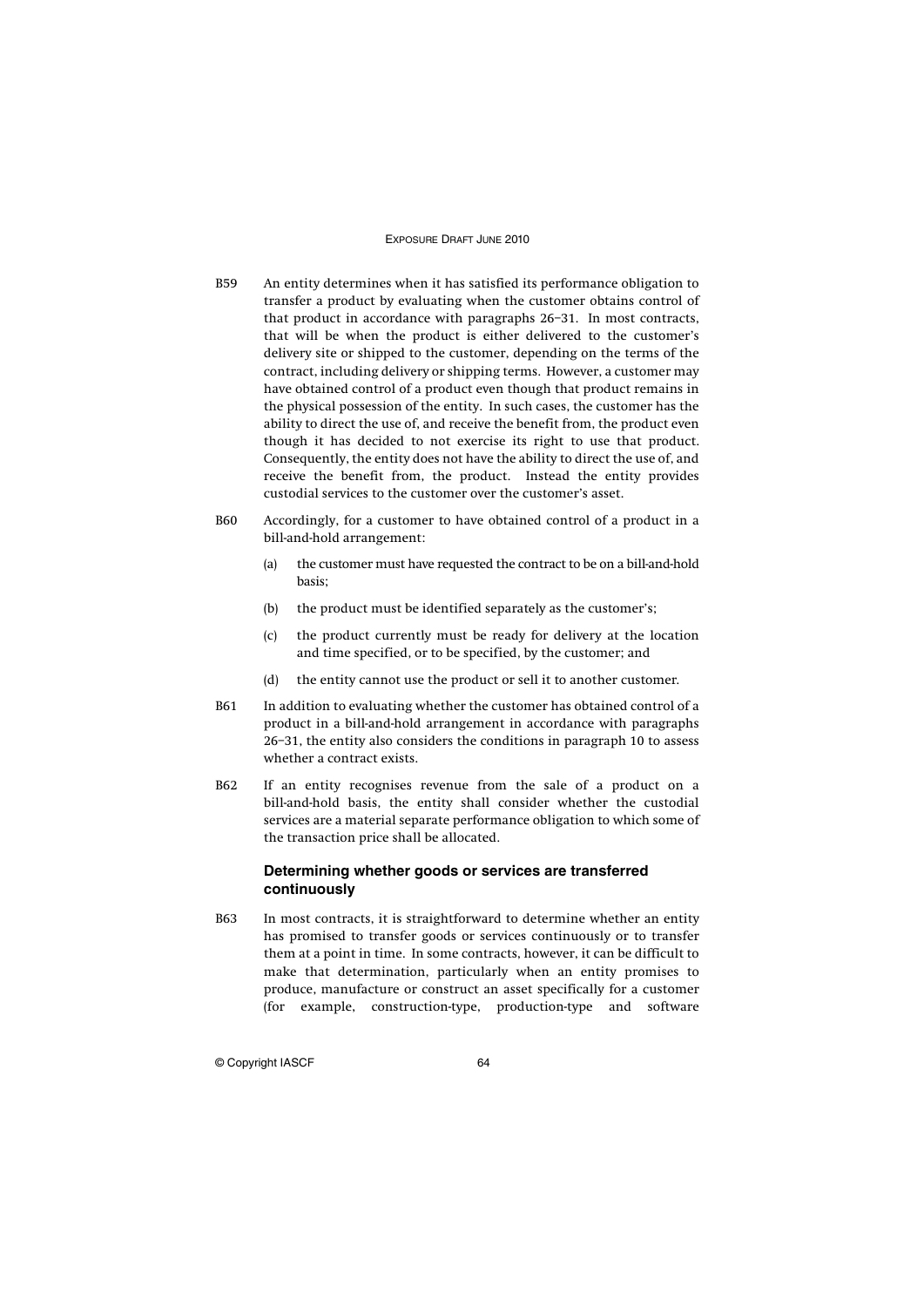development contracts). That determination affects whether an entity satisfies a performance obligation (and recognises revenue) continuously throughout the contract or only at the end of the contract when the customer obtains control of the completed asset.

- B64 In such cases, an entity shall determine whether it has promised to transfer goods or services continuously by evaluating whether the customer controls the asset as it is produced, manufactured or constructed. Therefore, in accordance with paragraphs 26–31, the entity shall consider whether the customer has the ability to direct the use of, and receive the benefit from, the work in progress (rather than the completed asset). If the customer has that ability, the contract is to transfer goods or services continuously to the customer, and the entity would recognise revenue continuously to depict that transfer.
- B65 If the customer does not control the asset as it is produced, manufactured or constructed, the contract is to transfer a completed asset. In that situation, an entity shall recognise revenue only when the customer obtains control of the completed asset.
- B66 The following example illustrates situations in which the entity's contract is to provide services and those in which the entity's contract is to provide a completed asset.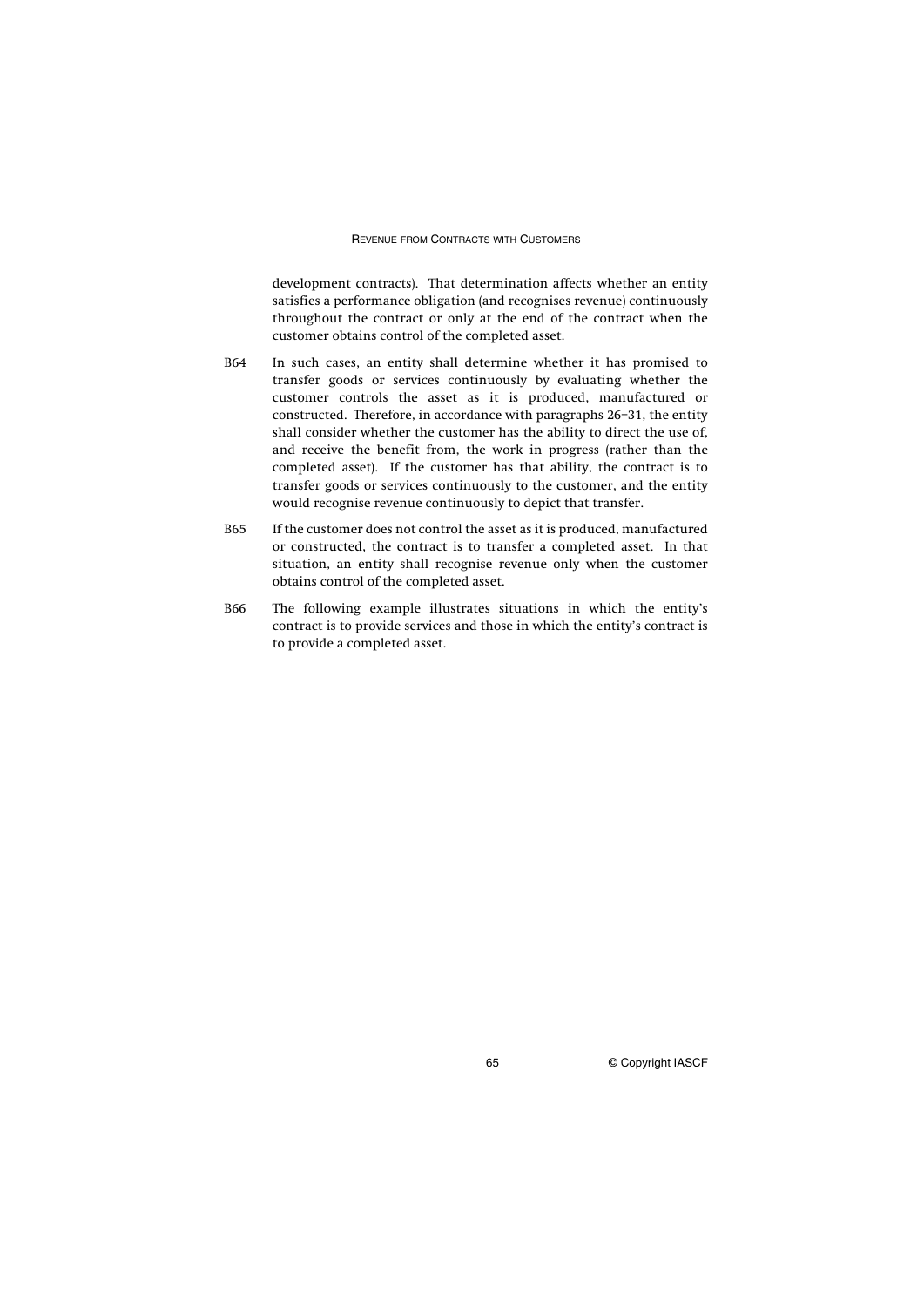## **Example 15—Manufacturing services versus manufactured equipment**

Scenario 1—manufacturing services

A manufacturer enters into a contract with a customer on 1 January to build highly customised equipment to be delivered to the customer on 31 December for a fixed price of CU240,000. Non-refundable progress payments are made on a quarterly basis for work completed during the quarter.

The equipment is manufactured at the entity's facility. Because the equipment is customised for the particular customer, the customer is highly involved in specifying the design of the equipment and the manufacturing process. For instance, the customer can specify changes to the equipment throughout the manufacturing process for additional consideration. Legal title to the equipment passes to the customer upon delivery of the equipment. If the contract is terminated before manufacturing of the equipment is finished, the customer retains the part-completed equipment and must pay for any work completed to date.

In this example, the terms of the contract and all the related facts and circumstances indicate that the customer controls the equipment as it is manufactured. The customer has an unconditional obligation to pay throughout the contract as evidenced by the required progress payments (with no refund of payment for any work performed to date) and by the requirement to pay for any partially completed equipment in the event of contract termination. In addition, the customer specifies the design of the equipment and has involvement in the manufacturing process. The customer also has the ability to take possession of the equipment during manufacturing and engage another entity to complete the manufacturing. Consequently, the manufacturer cannot direct the use of, and receive the benefit from, the equipment. Although the customer does not obtain legal title of the equipment until delivery of the complete or part-complete equipment, the entity's retention of title is a protective right, and not an indicator that the entity has retained control.

Consequently, the entity's performance obligation is to provide the customer with materials and services continuously because the customer controls the equipment throughout the manufacturing process. Paragraph 33 provides guidance on selecting a revenue recognition method for that performance obligation.

*continued...*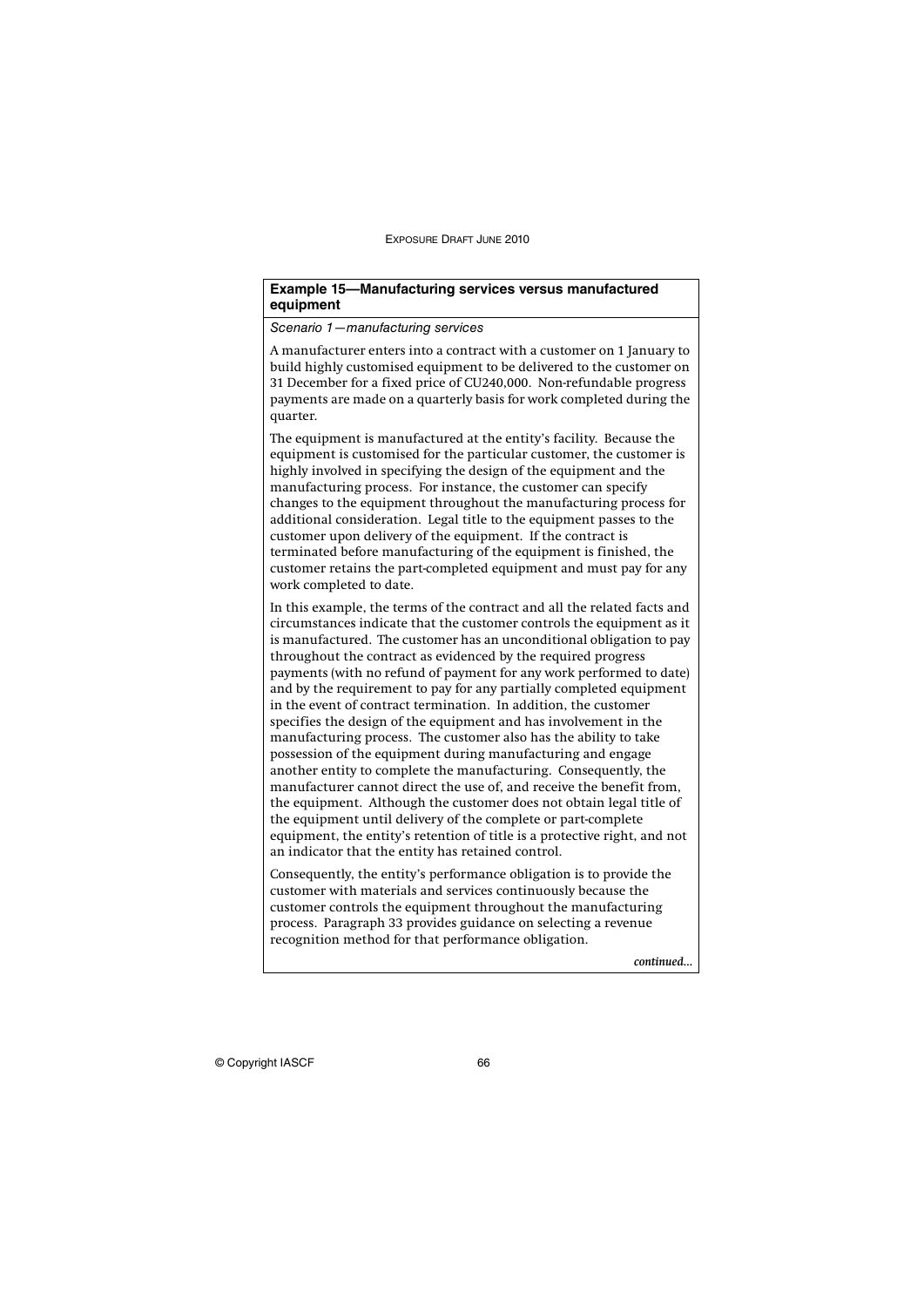| continued<br><b>Example 15-Manufacturing services versus manufactured</b><br>equipment                                                                                                                                                                                                                                                                                                                                                                                                                                                                                                                                                                                                                                                                                                                                                                                                                                                                                                                                                                                  |  |  |  |  |
|-------------------------------------------------------------------------------------------------------------------------------------------------------------------------------------------------------------------------------------------------------------------------------------------------------------------------------------------------------------------------------------------------------------------------------------------------------------------------------------------------------------------------------------------------------------------------------------------------------------------------------------------------------------------------------------------------------------------------------------------------------------------------------------------------------------------------------------------------------------------------------------------------------------------------------------------------------------------------------------------------------------------------------------------------------------------------|--|--|--|--|
| Scenario 2-manufactured equipment                                                                                                                                                                                                                                                                                                                                                                                                                                                                                                                                                                                                                                                                                                                                                                                                                                                                                                                                                                                                                                       |  |  |  |  |
| On 1 January, a manufacturer enters into a contract with a customer<br>for equipment to be delivered to the customer on 31 December for a<br>fixed price of CU240,000. The customer is obliged to make quarterly<br>payments of CU60,000.                                                                                                                                                                                                                                                                                                                                                                                                                                                                                                                                                                                                                                                                                                                                                                                                                               |  |  |  |  |
| The equipment is manufactured at the entity's facility and is of a<br>standard design, although the entity typically manufactures<br>equipment only when it has a contract. Hence, the customer is able to<br>specify only minor aspects of the design of the equipment. Legal title<br>to the equipment passes to the customer upon delivery of the<br>equipment. If the customer cancels the contract before the equipment<br>is delivered, the customer compensates the entity for any loss of profit<br>on sale of the equipment to another customer.                                                                                                                                                                                                                                                                                                                                                                                                                                                                                                               |  |  |  |  |
| In this example, the terms of the contract and all the related facts and<br>circumstances indicate that the customer does not obtain control of<br>the equipment until it is delivered. The customer is not involved in<br>the design of the equipment and does not have managerial<br>involvement throughout the contract. Also, the customer cannot take<br>possession of the equipment until it is ready for delivery. Although<br>the customer has unconditional obligations to make payments to the<br>entity over the duration of the contract, those payments would be<br>recoverable in full if the entity did not deliver the equipment. The<br>customer does not have the ability to limit the entity's rights to the<br>equipment and, therefore, does not direct the use of, and receive the<br>benefit from, any work completed to date. Although the equipment is<br>being manufactured for the customer, the entity could sell the<br>equipment to another customer and manufacture additional<br>equipment for transfer to the customer on 31 December. |  |  |  |  |
| Consequently, the entity's performance obligation is to provide the<br>customer with equipment because the customer does not control the<br>equipment until its delivery.                                                                                                                                                                                                                                                                                                                                                                                                                                                                                                                                                                                                                                                                                                                                                                                                                                                                                               |  |  |  |  |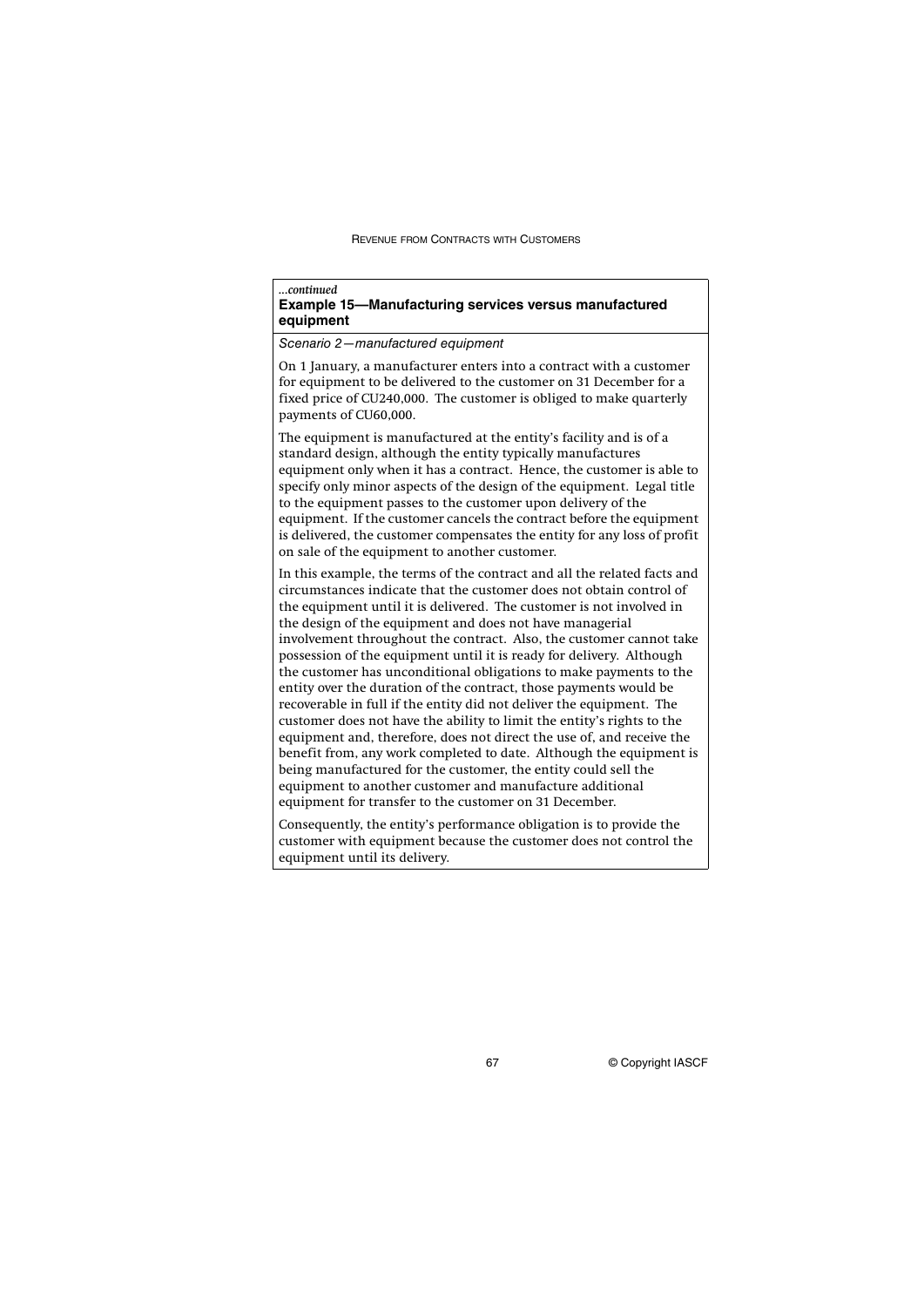B67 The following example illustrates a continuous transfer of services.

## **Example 16—Consulting services**

On 1 January, an entity enters into a six-month fixed price contract with a customer to analyse the customer's historical sales trends in order to assist the customer in developing its budget. The entity promises to share findings with the customer each month and to provide the customer with a final report at the end of the contract. The customer promises to pay CU10,000 per month. The customer can change the specification of its requirements throughout the contract and has the right to obtain any analysis prepared by the entity.

In this example, the terms of the contract and all the related facts and circumstances indicate that the customer has the ability to direct the use of, and receive the benefit from, the consulting services as they are performed. The customer has an unconditional obligation to pay throughout the contract as evidenced by the non-refundable progress payments. Additionally, the customer specifies the services to be provided throughout the contract and, hence, directs the nature of the services to be performed, which affects the entity's final report.

Consequently, the entity's performance obligation is to provide the customer with services continuously during the six months of the contract.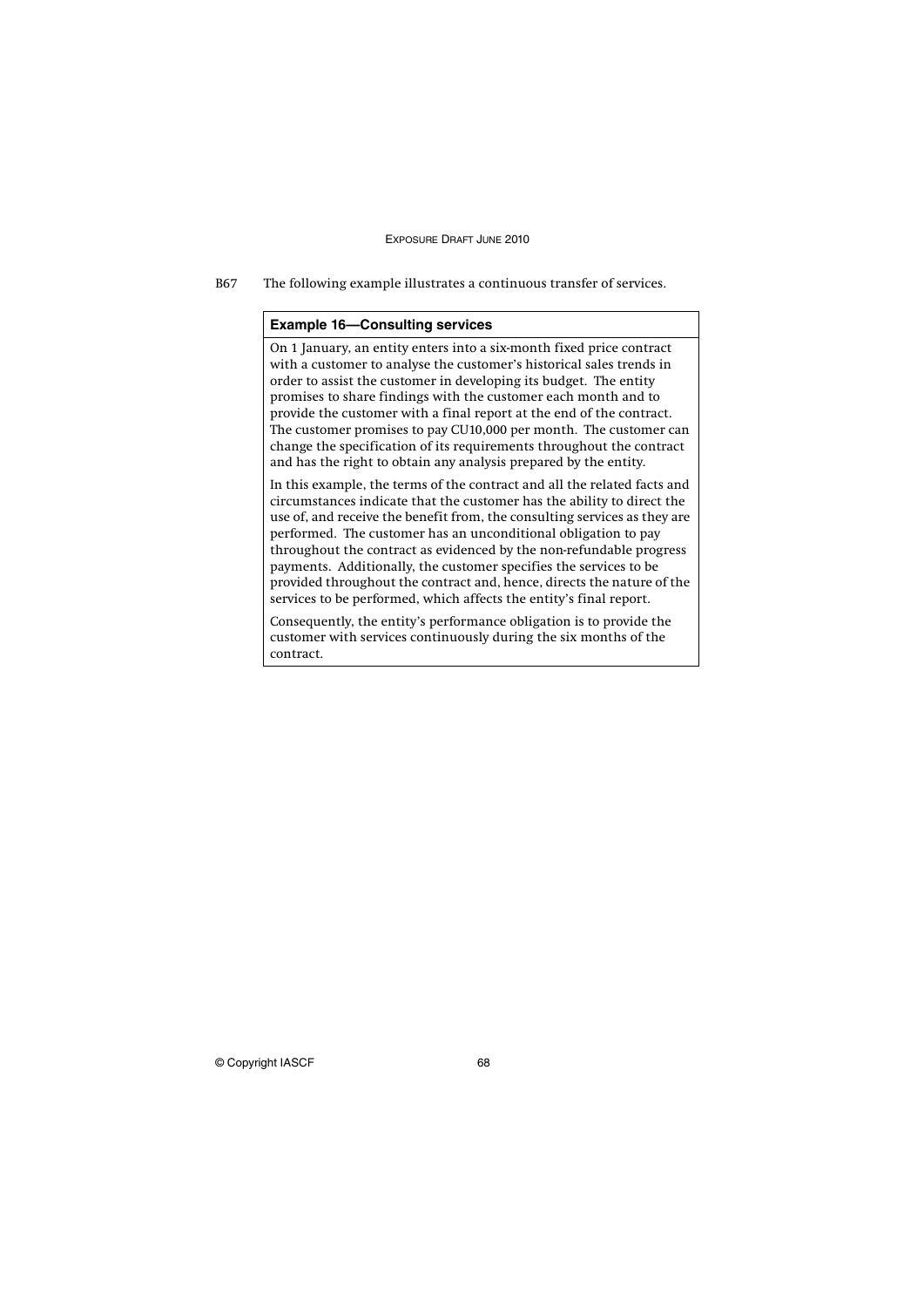B68 The following example illustrates a contract in which the entity promises to transfer a completed asset.

### **Example 17—Sale of apartments**

An entity is developing residential real estate and begins to market individual apartments during their construction. An entity enters into a contract with a customer for the sale of a specific apartment. The customer pays a deposit that is refundable only if the entity fails to deliver the completed apartment in accordance with the contract. The remainder of the purchase price is paid on completion of the contract when the customer obtains possession of the apartment. The customer is able to choose from a range of standardised options specified by the entity (for example, flooring, colour schemes and fixtures).

In this example, the terms of the contract and all the related facts and circumstances indicate that the customer obtains control of the apartment on completion of the contract. The customer obtains title and physical possession of the apartment only on completion of the contract. Additionally, the customer cannot specify major structural changes to the design of the apartment, which suggests that the apartment is not a customer-specific asset.

Consequently, the entity's performance obligation is to provide the customer with a completed apartment because the customer does not control the apartment until completion of the contract.

### **Customer acceptance**

- B69 Customer acceptance clauses are substantive contractual terms intended to ensure the customer's satisfaction with the goods or services promised in a contract. Without the customer's acceptance, the entity may not be entitled to consideration or may be required to take remedial action.
- B70 An entity shall consider the effect of acceptance clauses in determining whether a customer has obtained control of a promised good or service.
- B71 If an entity can objectively determine that a good or service has been transferred to the customer in accordance with the agreed specifications in the contract, then customer acceptance is a formality that would not affect an entity's determination of when the customer has obtained control of the good or service. For example, if the customer acceptance clause is based on meeting specified size and weight characteristics, an entity would be able to determine whether those criteria have been met before receiving the customer's acceptance. The entity's experience with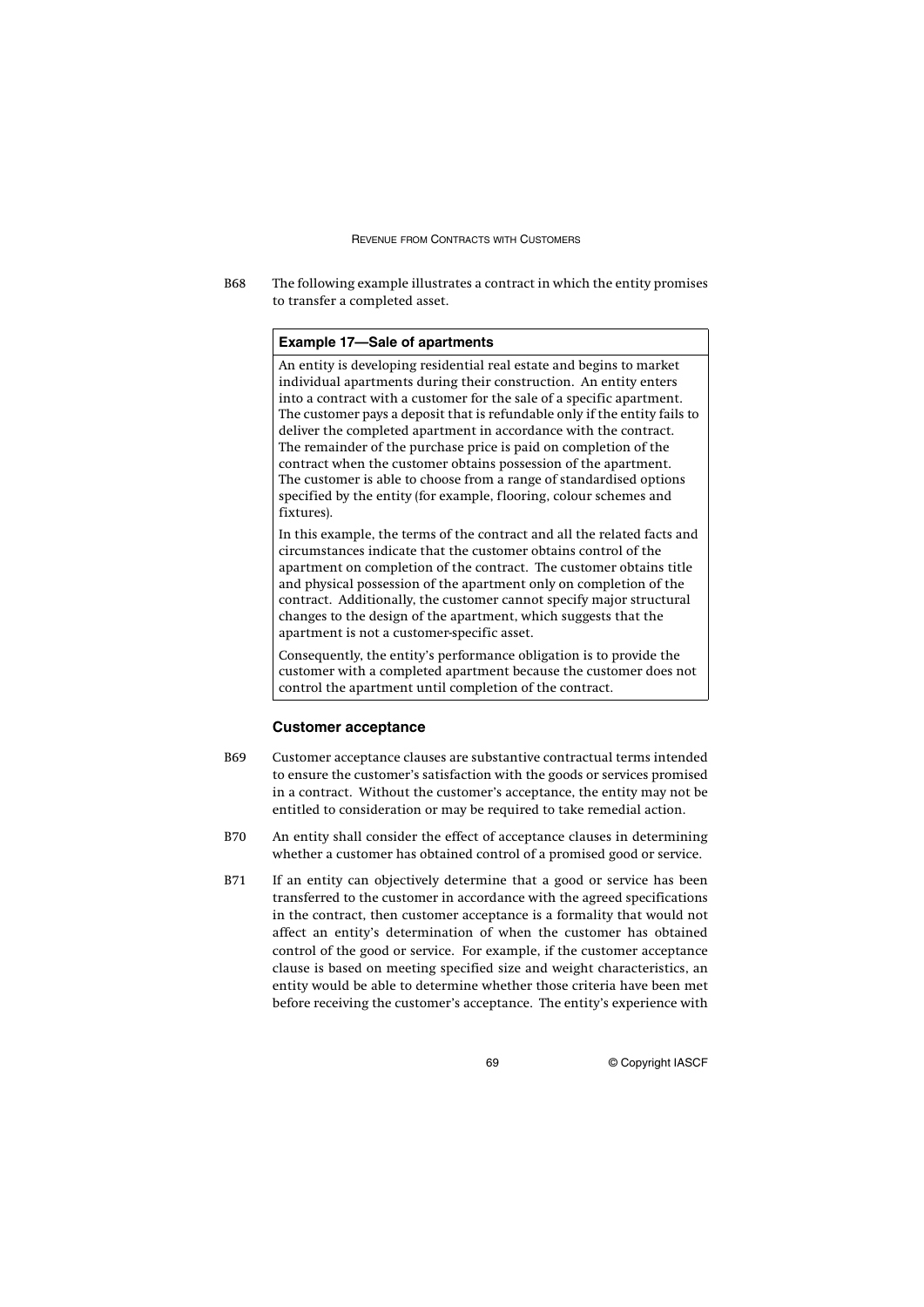contracts for similar goods or services may provide evidence that a good or service provided to the customer is in accordance with the agreed specifications in the contract. If revenue is recognised before customer acceptance, the entity must still consider whether there are any remaining performance obligations (for example, installation of equipment) and evaluate whether to account for them separately.

- B72 If, however, an entity cannot objectively determine that the good or service provided to the customer is in accordance with the agreed specifications in the contract, then the entity would not be able to conclude that the customer has obtained control until the entity receives the customer's acceptance. That is because the entity cannot determine that the customer has the ability to direct the use of, and receive the benefit from, the good or service. For example, suppose an entity enters into a contract to provide one of its products, modified so that it can be integrated into the customer's new production line, and the customer's acceptance in the contract is subject to the customer's judgement of whether that product has been satisfactorily integrated. Further suppose that the entity has never previously modified its equipment in that way. In that case, the customer's written acceptance indicates the point at which the customer obtains control of the product.
- B73 In some contracts, the effect of the acceptance clause is that an entity has delivered products to the customer for trial or evaluation purposes without the customer committing to pay any consideration. In some of those cases, the customer is contractually required to accept the product if it does not return it by a specified date. Hence, in those contracts the product has not been transferred to the customer until either the customer accepts the product or the specified date passes.

## **Determining the transaction price (paragraphs 35–49)**

- B74 Paragraph 35 requires an entity to determine the transaction price. An entity shall consider the effects of the following when determining the transaction price:
	- (a) variable consideration (paragraphs B75–B77);
	- (b) collectibility (paragraphs B78–B80);
	- (c) the time value of money (paragraphs B81–B84); and
	- (d) consideration payable to the customer (paragraph B85).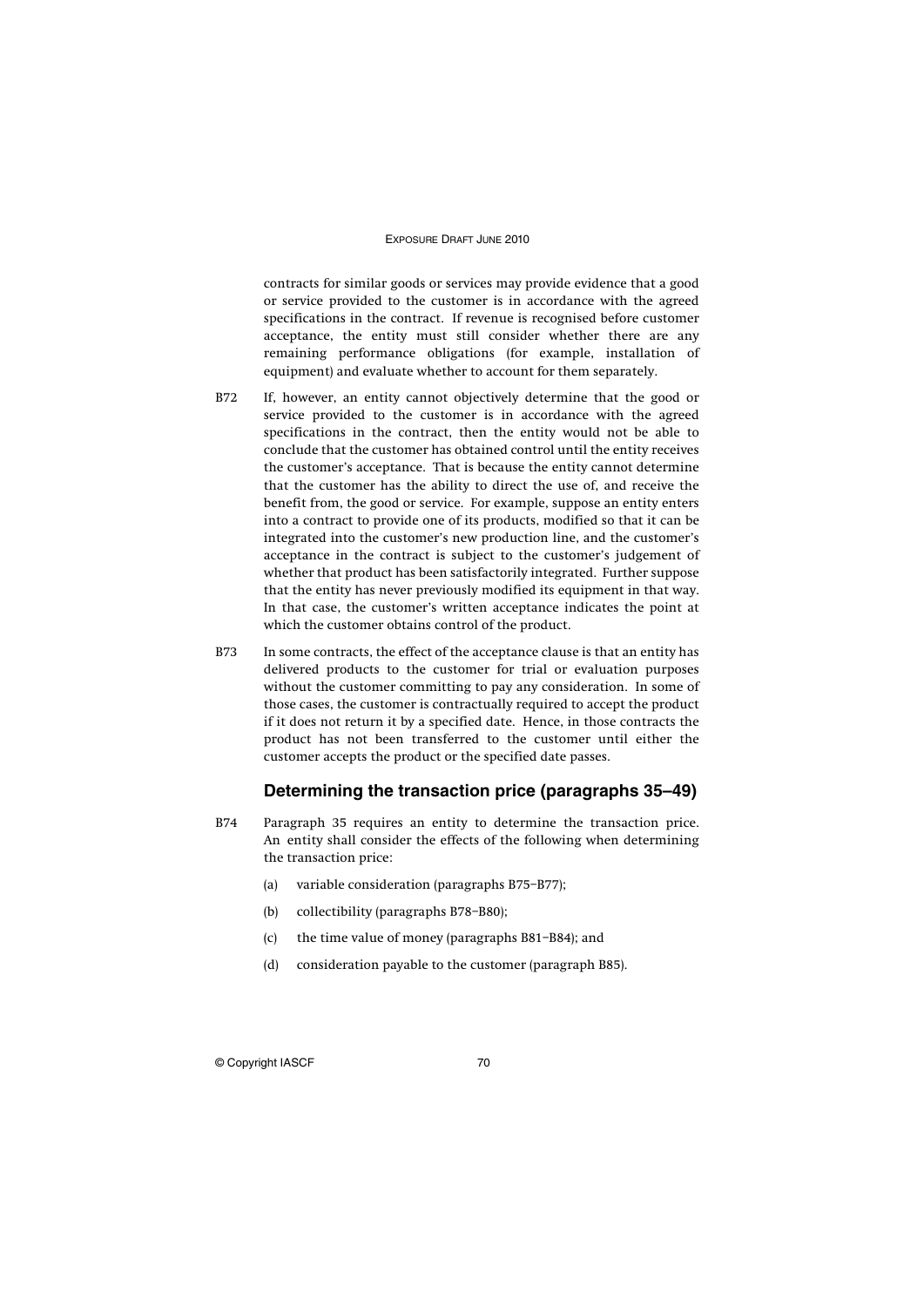## **Variable consideration**

- B75 Paragraph 38 states that an entity shall recognise revenue from satisfying a performance obligation only if the transaction price can be reasonably estimated.
- B76 The following example illustrates a situation in which part of the total consideration amount cannot be reasonably estimated.

## **Example 18—Management fees based on an index**

On 1 January, an entity enters into a contract with a client to provide fund management services for one year. The customer is required to pay a fixed quarterly amount plus 10 per cent of any increase in the fund's value relative to an observable index at the end of the year.

The entity has entered into many similar contracts previously. However, the entity determines that its experience with those types of contracts is not relevant to the contract because the circumstances surrounding those types of contracts could change significantly. The variable consideration amount is highly susceptible to external factors (market risk), the uncertainty is not expected to be resolved until the end of the year, and the contract has a large number of possible consideration amounts.

Hence, the transaction price would be limited to the fixed amount of consideration until the end of the year.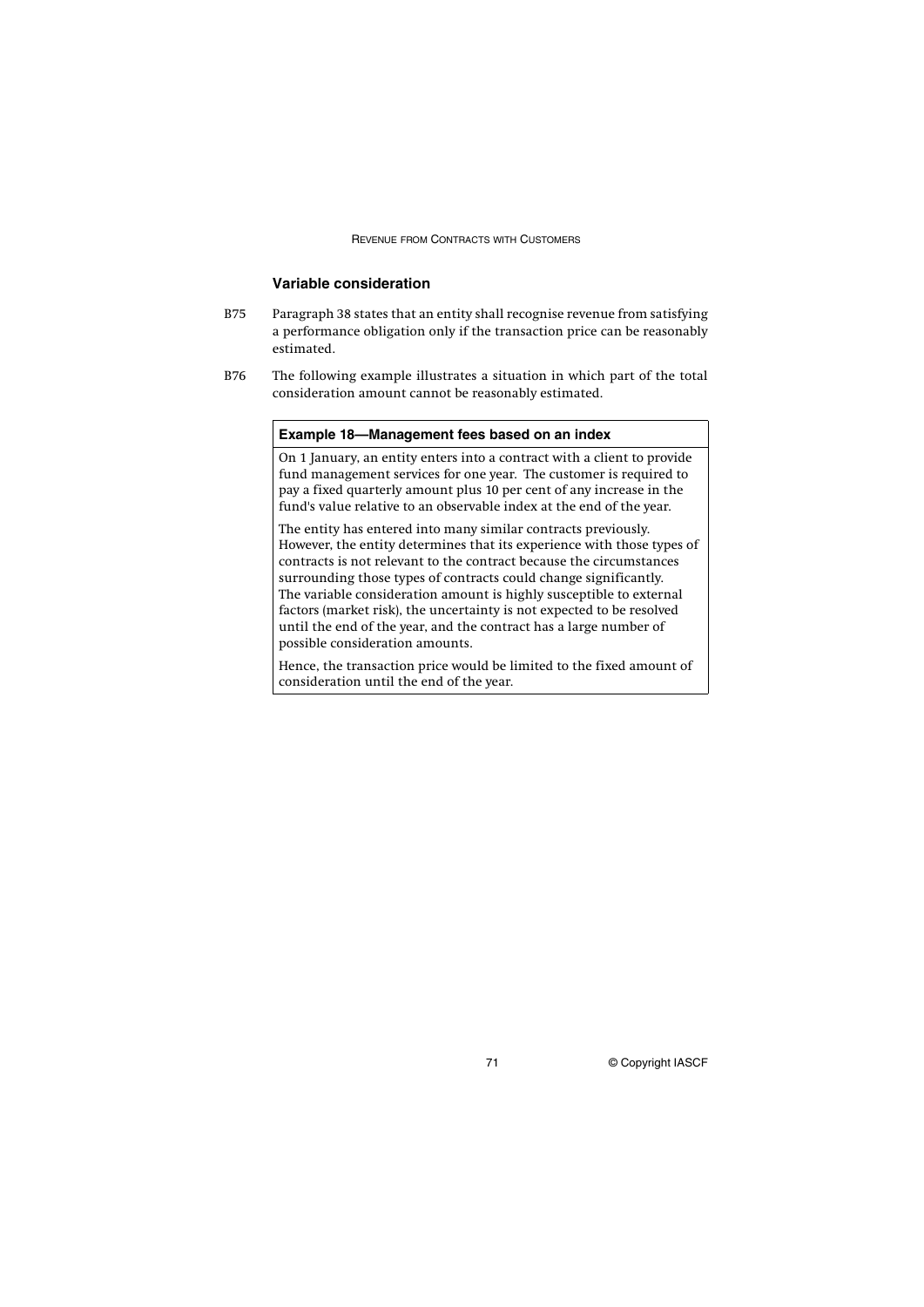B77 The following example illustrates a situation in which an entity has experience with similar types of contracts and that experience is relevant to the contract.

## **Example 19—Consulting services with a performance bonus/ penalty**

A consultant enters into a contract and promises to provide cost management consulting services to a client over six months. The client promises to pay CU20,000 at the beginning of each month. At the end of the contract, the consultant either will give the client a refund of CU10,000 or will be entitled to an additional CU10,000, depending on the client's level of cost savings. The consultant has extensive experience with similar types of

contracts and that experience is relevant to the contract. The uncertainty will be resolved in a relatively short period of time, the contract does not have a large number of possible consideration amounts, and the consideration amount is not highly susceptible to external factors (ie the amount is largely determined by the consultant's performance). Hence, at contract inception, the consultant estimates the transaction price by identifying the following possible consideration amounts and their related probabilities:

| Possible<br>consideration amounts                                                                                                                                                                              | <b>Probabilities</b> | Expected<br>consideration |  |
|----------------------------------------------------------------------------------------------------------------------------------------------------------------------------------------------------------------|----------------------|---------------------------|--|
| $CU130,000$ (CU20,000 $\times$ 6 + CU10,000)                                                                                                                                                                   | 80%                  | CU104,000                 |  |
| $CU110,000 (CU20,000 \times 6 - CU10,000)$                                                                                                                                                                     | 20%                  | CU22,000                  |  |
| Transaction price at contract inception                                                                                                                                                                        |                      | CU126,000                 |  |
| After three months, circumstances change and the consultant revises<br>its estimates of the probabilities of the possible consideration<br>amounts. Hence, the estimated transaction price changes as follows: |                      |                           |  |
| Possible<br>consideration amounts                                                                                                                                                                              | <b>Probabilities</b> | Expected<br>consideration |  |
| CU130,000 (CU20,000 $\times$ 6 + CU10,000)                                                                                                                                                                     | 60%                  | CU78,000                  |  |
| $CU110,000 (CU20,000 \times 6 - CU10,000)$                                                                                                                                                                     | 40%                  | CU44,000                  |  |
| Transaction price after three months                                                                                                                                                                           |                      | CU122,000                 |  |
| At the end of the contract, the consultant receives the additional<br>consideration of CU10,000.                                                                                                               |                      |                           |  |
|                                                                                                                                                                                                                |                      | continued                 |  |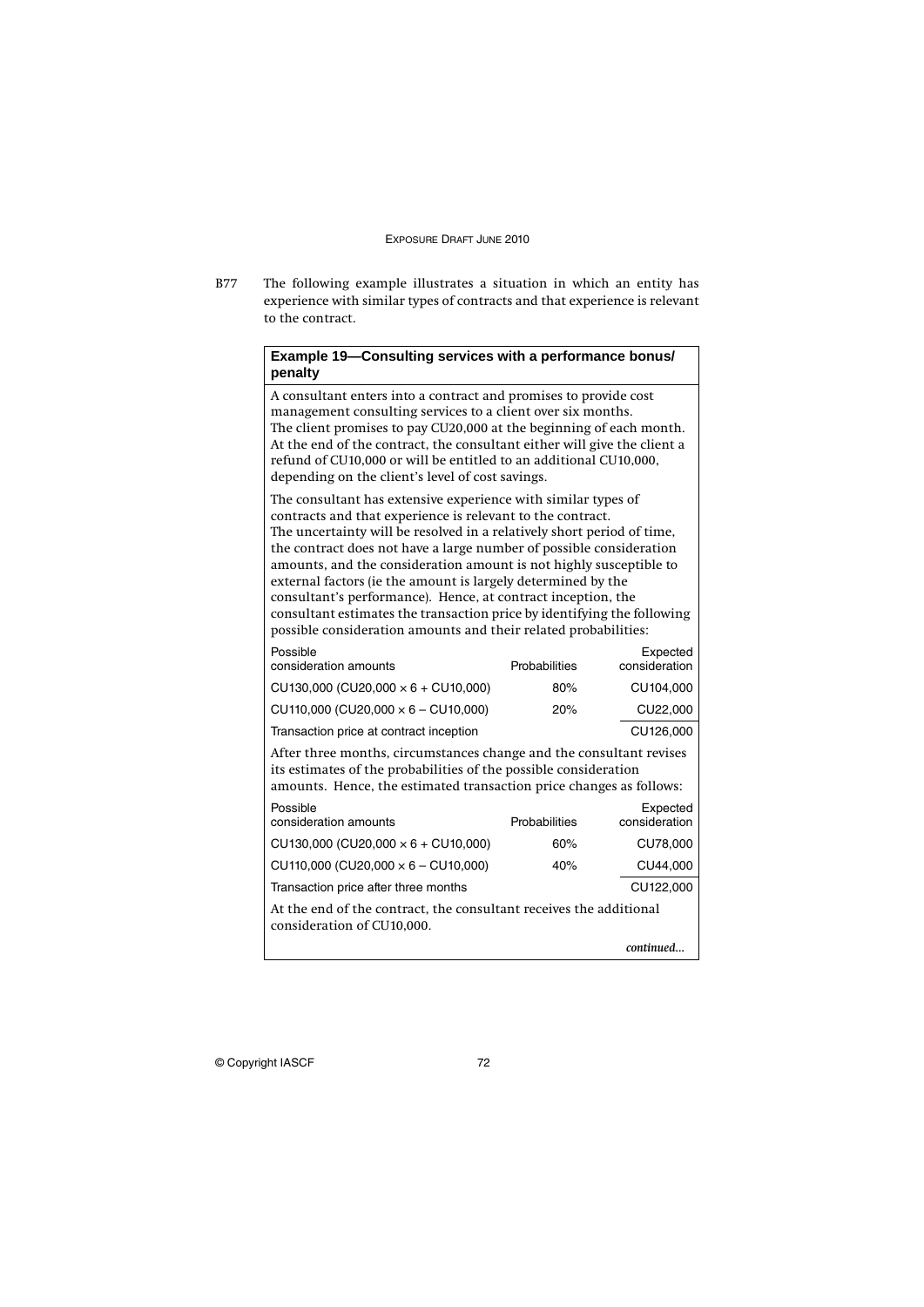#### *...continued*

## **Example 19—Consulting services with a performance bonus/ penalty**

At contract inception, the consultant would allocate the transaction price of CU126,000 to the performance obligation to provide consulting services. Because those services are provided evenly over the six months, the consultant would recognise revenue of CU21,000 per month (CU126,000  $\div$  6 months).

Because the client pays CU20,000 per month (CU1,000 less than the revenue recognised), the consultant would recognise a contract asset of CU1,000 in the first month to reflect the revenue recognised in excess of its unconditional rights to consideration. That contract asset would increase to CU3,000 by the end of the third month.

After three months, the estimated transaction price decreases by CU4,000 (CU126,000 – CU122,000). Because half of the performance obligation has been satisfied (3 months  $\div$  6 months), half of the CU4,000 decrease in the transaction price would be allocated to the satisfied performance obligation. Hence, the consultant would recognise revenue of CU61,000 for the first three months (CU122,000 × 3 months ÷ 6 months). The contract asset and revenue would decrease by CU2,000 (half of the CU4,000 decrease in the transaction price) at the time of the change in estimate.

At the end of the contract, the transaction price becomes a fixed amount of CU130,000. Therefore, the consultant recognises revenue of CU8,000 (CU130,000 – CU122,000).

If the consultant could not reasonably estimate the probability of each outcome during the contract, the transaction price would not include uncertain amounts. Hence, the transaction price would be CU110,000 until the uncertainty is resolved.

## **Collectibility**

- B78 In many contracts, the effect of the customer's credit risk on the transaction price is immaterial. In such cases, an entity measures the transaction price at the original invoice amount.
- B79 However, in some contracts, although the contract satisfies the conditions in paragraph 10, there is a possibility that the customer might not pay the consideration for reasons other than the entity's non-performance. That includes situations in which an entity enters into contracts with customers and expects a proportion of them to default, but does not know which specific customers will default. In such contracts, paragraph 43 requires the entity to reduce the amount of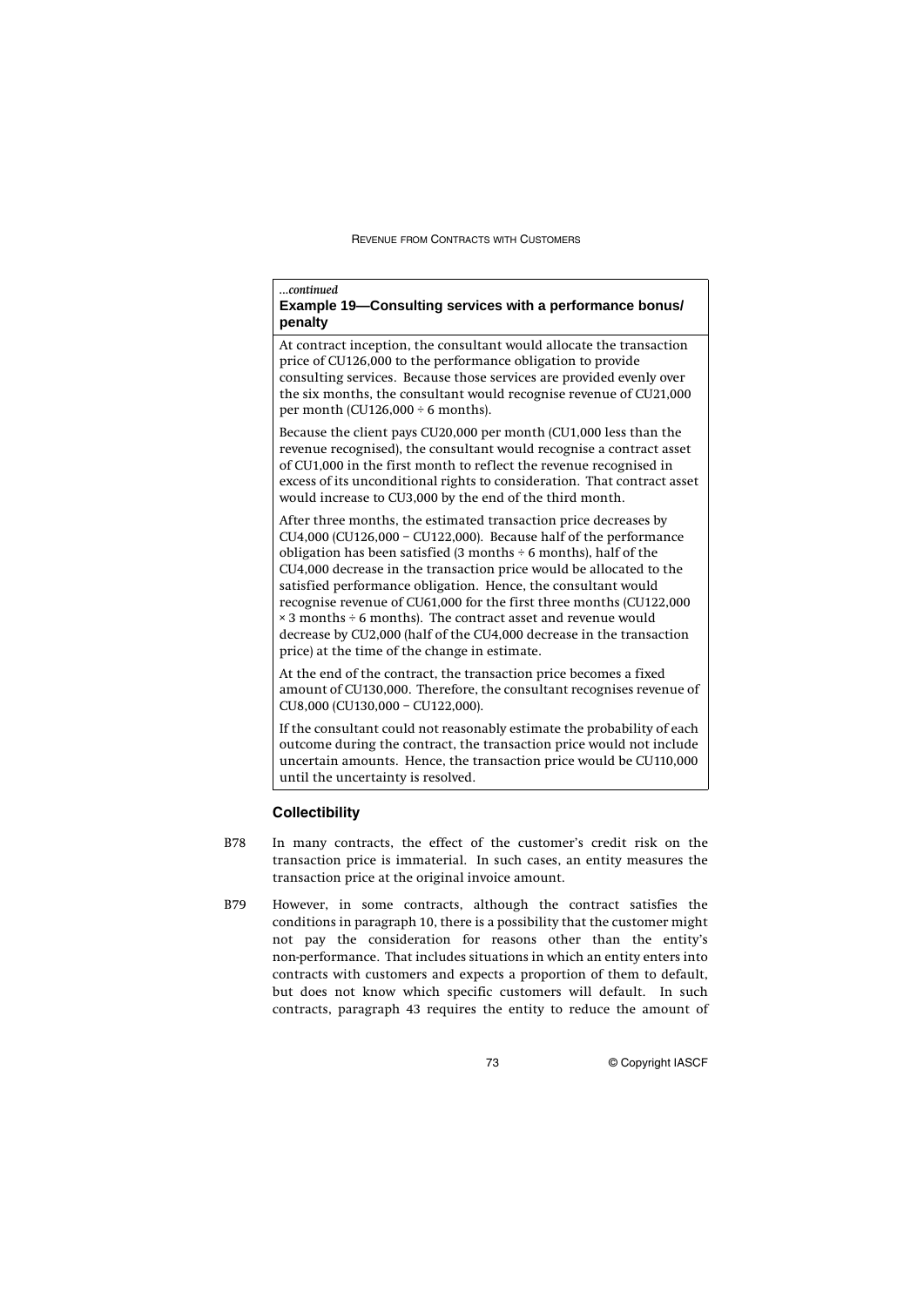promised consideration to reflect the possibility that it will not receive some or all of the promised consideration. Hence, the transaction price shall reflect the probability-weighted amount of consideration the entity expects to receive from the customer. If such an amount cannot be reasonably estimated in accordance with paragraph 38, no revenue shall be recognised until either cash is collected or an amount can be reasonably estimated.

## **Example 20—Customer credit risk**

An entity enters into a contract with a customer to provide goods for CU1,000. Payment is due one month after the goods are transferred to the customer.

The entity assesses, on the basis of its experience with contracts with similar characteristics, that there is a 10 per cent chance that the customer will not pay the consideration. Hence, the transaction price is CU900  $[(90\% \times CU1,000) + (10\% \times CU0)]$ . When the entity transfers the goods to the customer and satisfies its performance obligation, it recognises a receivable and revenue of CU900.

After transferring the goods to the customer, the financial condition of the customer deteriorates and the entity determines that the receivable due from that customer is further impaired by CU60. The entity recognises the impairment as an expense rather than as a reduction in revenue.

B80 If the entity enters into a group of similar contracts in which the promised consideration is required to be adjusted to reflect the customer's credit risk, the entity might recognise revenue on an individual contract basis in the amount of the invoiced amount. The entity would then adjust the initial measurement of the receivables and recognise a corresponding reduction of revenue for the group of contracts.

## **The time value of money**

- B81 Paragraph 44 requires an entity to adjust the amount of promised consideration to reflect the time value of money if the contract includes a material financing component. In a contract with a material financing component, the amount of promised consideration comprises both of the following:
	- (a) the cash selling price of the goods or services at the point that they are transferred to the customer (assuming there is no discount to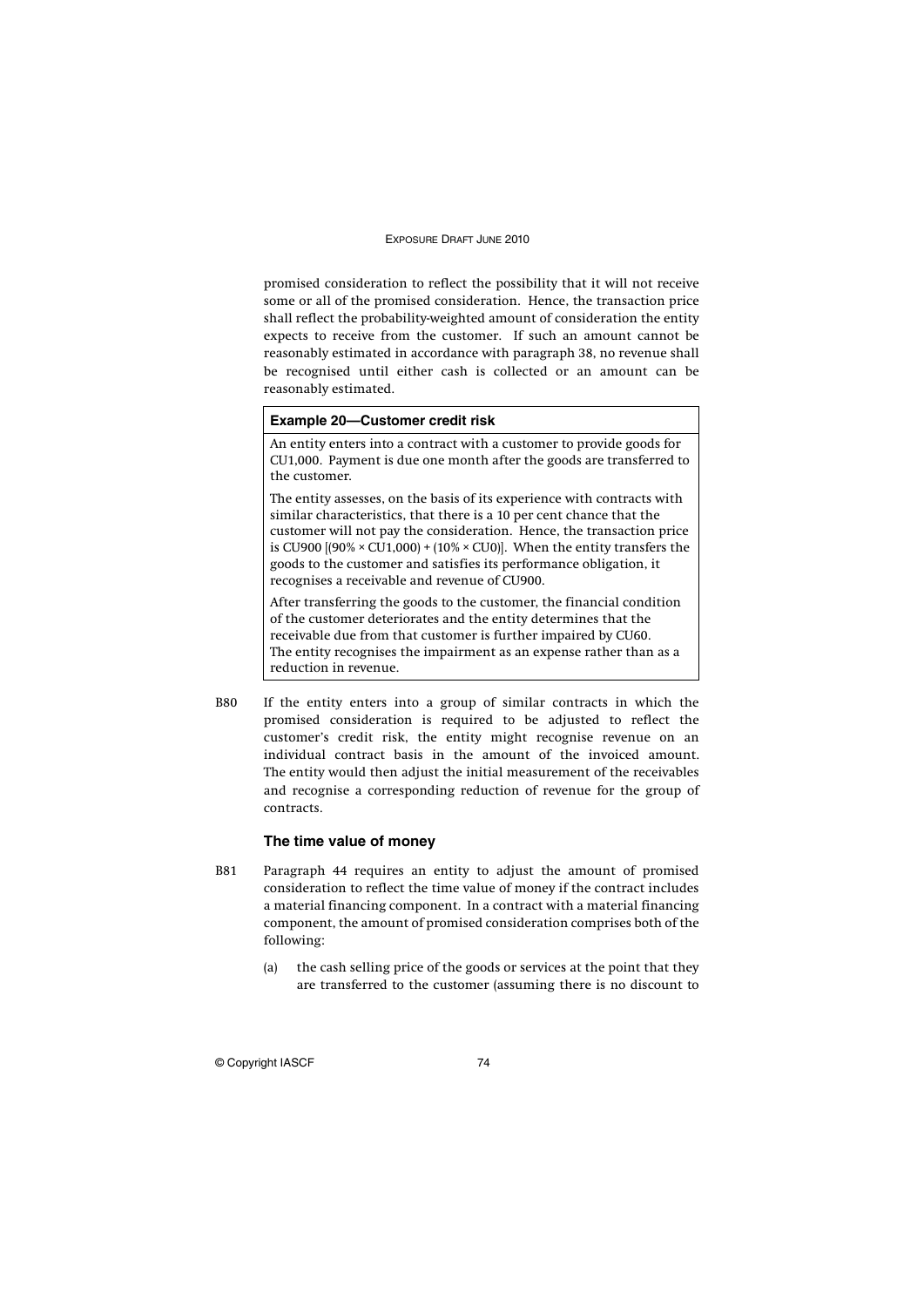the cash selling price agreed with the customer for any other reason); and

- (b) a financing component, interest either to the customer or from the customer.
- B82 An entity shall use the discount rate that would be reflected in a separate financing transaction between the entity and its customer. That rate would reflect the credit characteristics of the parties to the contract as well as any collateral or security provided by the customer or the entity, which might include goods transferred in the contract. An entity may be able to determine that rate by identifying the rate that discounts the nominal amount of the promised consideration to the cash sales price of the good or service.
- B83 The following example illustrates how an entity would adjust the amount of promised consideration when the customer pays in arrears.

### **Example 21—Customer payment in arrears**

An entity sells a product to a customer for a CU10,000 payment due two years after the product is transferred to the customer. The entity determines that the discount rate in a financing transaction between the entity and the customer that did not involve the provision of other goods or services would be 6 per cent. When the entity transfers the product to the customer, it recognises revenue of CU8,900 [CU10,000  $\div$  (1.06  $\times$  1.06)]. The entity accounts for its unconditional rights to consideration (and interest) in accordance with IFRS 9 *Financial Instruments*.

B84 The following example illustrates how an entity would adjust the amount of promised consideration when the customer pays in advance.

#### **Example 22—Customer payment in advance**

An entity sells a product to a customer for a CU8,000 payment due one year before the product is transferred to the customer. On receipt of the customer's payment, the entity recognises a contract liability of CU8,000. The entity determines that the discount rate in a financing transaction between the entity and the customer that did not involve the provision of other goods or services would be 10 per cent. During the year before the product is transferred to the customer, the entity recognises interest expense of, and increases the measurement of the performance obligation by, CU800 [(CU8,000 × 1.10) – CU8,000]. Therefore, immediately before the performance obligation is satisfied the carrying amount of the contract liability is CU8,800 (CU8,000 + CU800). The entity recognises revenue of CU8,800 when it transfers the product to the customer.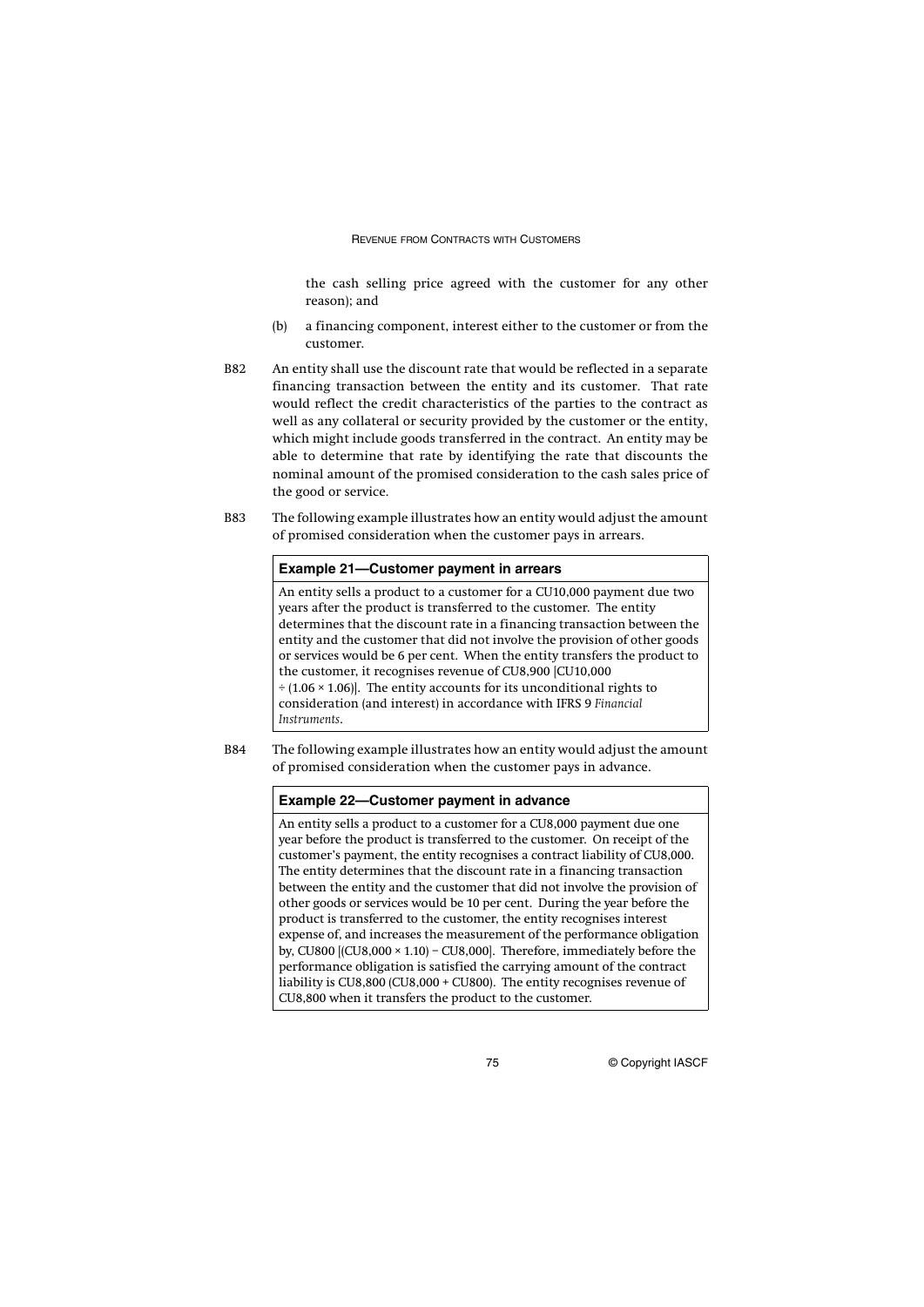## **Consideration payable to the customer**

B85 When an entity pays consideration to the customer, paragraph 48 requires the entity to determine whether that consideration is a reduction of the transaction price, a payment for a distinct good or service, or a combination of both. The following examples illustrate how an entity would make that determination.

## **Example 23—Slotting fees** An entity sells 1,000 units of a product to a reseller for CU10,000. In addition, the entity pays CU1,000 to the reseller in exchange for a product placement service. That service includes specified services of stocking, displaying and supporting the products. The entity determines, on the basis of similar transactions in the marketplace, that the fair value of the product placement service is CU600. The entity must assess whether the CU1,000 payment to the customer is a reduction of the transaction price, a payment in exchange for a distinct good or a service, or a combination of both. Although the product placement service is not sold separately (ie without related products), the service is distinct because it has a distinct function and a distinct profit margin. Hence, the payment to the reseller for the product placement service would result in the entity recognising an expense in the amount of the fair value of the service (CU600). The remaining CU400 (CU1,000 payment to reseller -CU600 fair value of the service) would result in a reduction of the transaction price. The entity would recognise revenue of CU9,600

(CU10,000 – CU400) when the reseller obtains control of the products.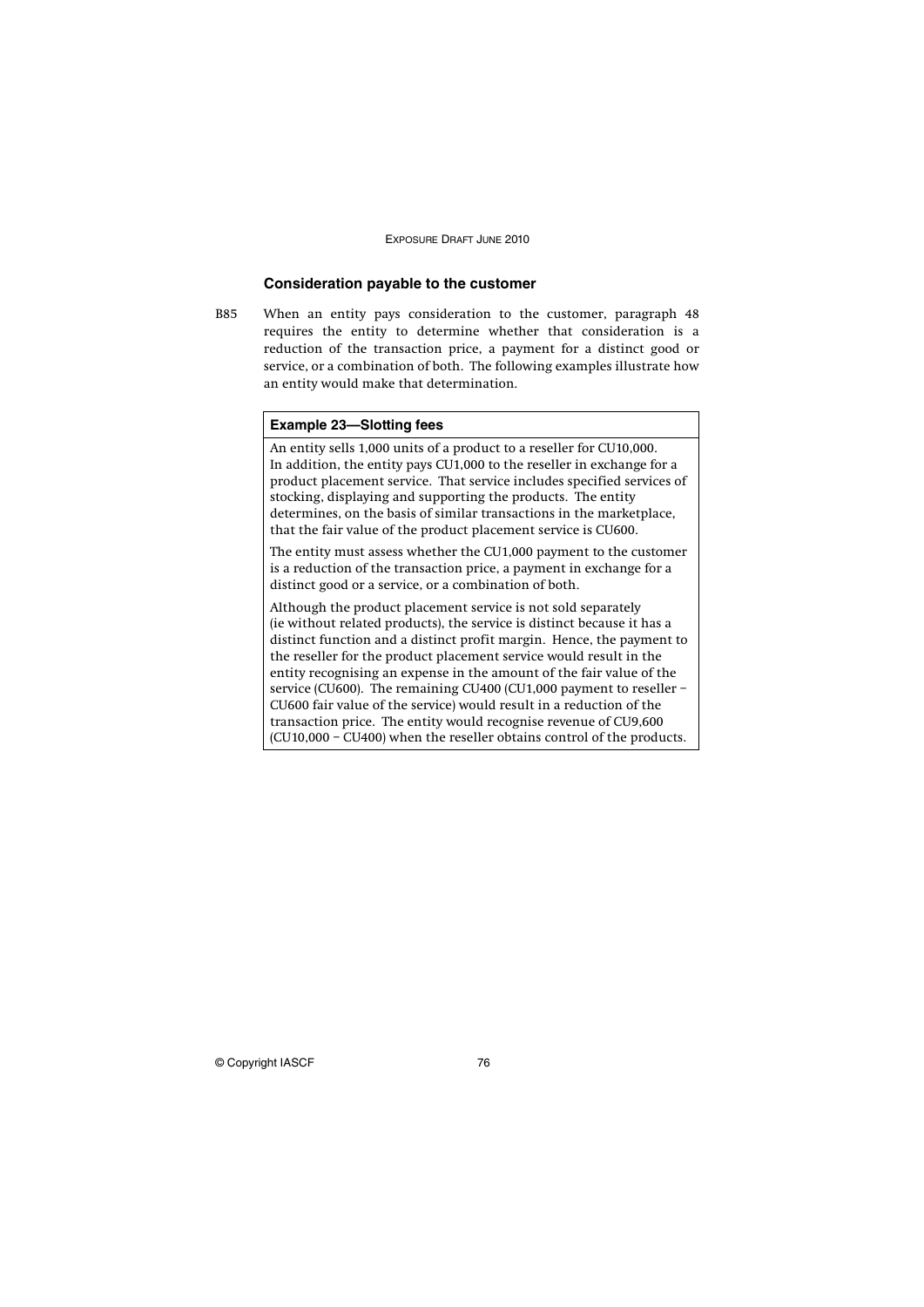#### **Example 24—Sales incentive**

A manufacturer sells 1,000 units of a product to a retailer for CU8 per unit. The retailer sells the product direct to customers for CU10 per unit. The manufacturer issues coupons for a CU1 discount direct to customers via newspapers and flyers. The retailer accepts the coupons from customers and, thus, the customer pays CU10 per unit without a coupon or CU9 per unit with a coupon. The retailer submits all coupons to the manufacturer and receives CU1 per coupon submitted. At the time of transfer of products to the retailer, the manufacturer concludes that it cannot reasonably estimate the number of coupons to be redeemed.

The manufacturer receives no distinct good or service in exchange for the coupons. Because the manufacturer cannot reasonably estimate the number of coupons to be redeemed, the transaction price is CU7,000 (CU8,000 less maximum discount of CU1,000) in accordance with paragraphs 38–41. If the manufacturer issues the coupons before it transfers the products to the retailer, it would recognise revenue of CU7,000 when the products are transferred to the retailer (in accordance with paragraph 49).

## **Allocating the transaction price to separate performance obligations (paragraphs 50–53)**

- B86 Paragraph 50 requires an entity to allocate the transaction price to performance obligations in proportion to the stand-alone selling price (estimated if necessary) of the good or service underlying each of those performance obligations at contract inception. The following guidance illustrates how an entity would allocate the transaction price when an entity grants a customer an option to acquire additional goods or services that is determined to be a separate performance obligation as discussed in paragraphs B24–B26.
- B87 The stand-alone selling price for a customer's option to acquire additional goods or services often is not directly observable and must be estimated. That estimate shall reflect the discount the customer would obtain when exercising the option, adjusted for the following:
	- (a) any discount that the customer could receive without exercising the option; and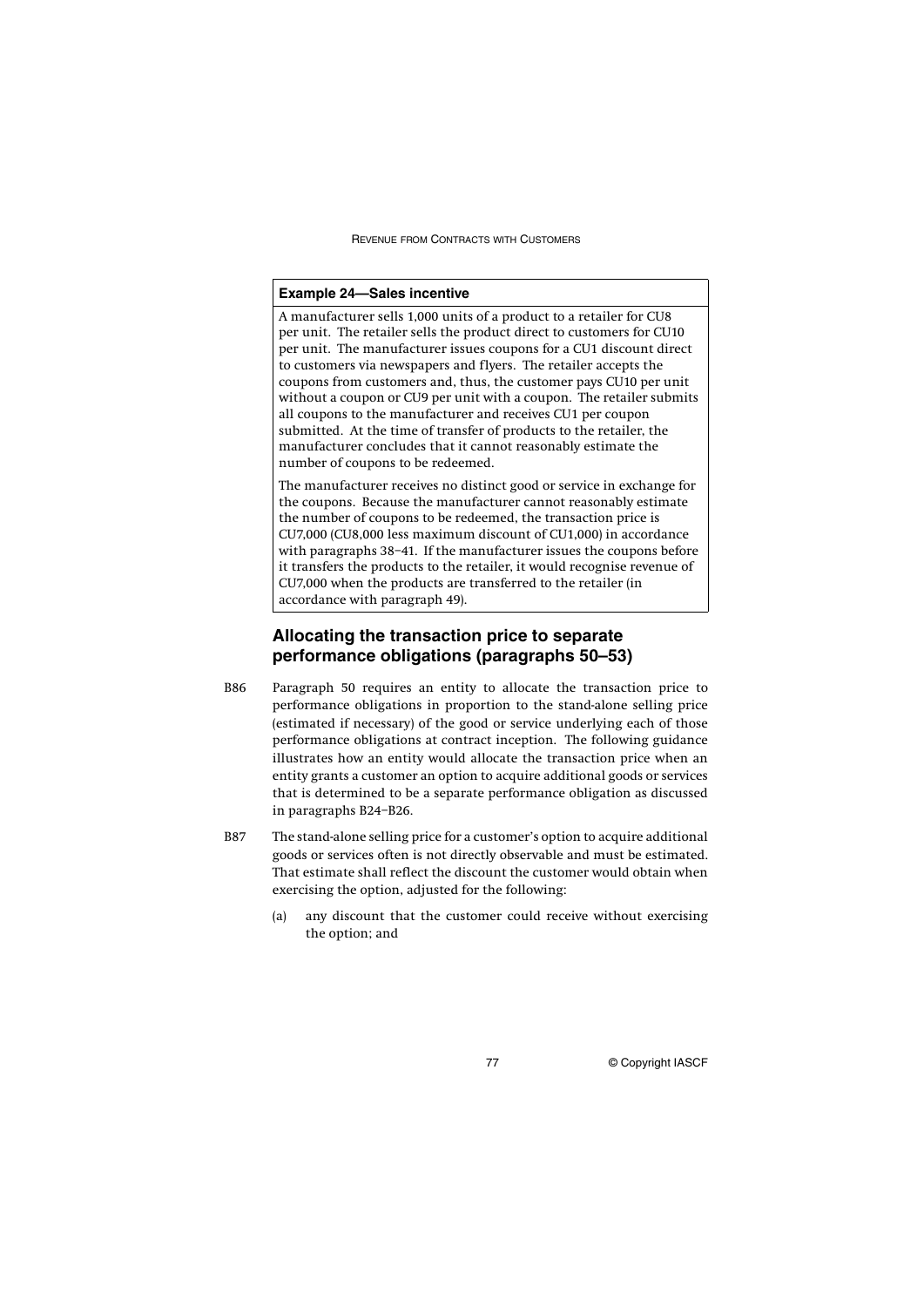(b) the likelihood that the option will be exercised.

## **Example 25—Estimating the stand-alone selling price of an option for additional goods or services**

Consider again Example 5. The entity could estimate the stand-alone selling price of the discount voucher as follows.

The entity estimates an 80 per cent likelihood that a customer will redeem the voucher and that a customer will, on average, purchase CU50 of additional products. Because the entity intends to offer a 10 per cent discount to all customers as part of a seasonal promotion, the 40 per cent discount that the customer would obtain when exercising the voucher needs to be reduced by 10 percentage points to 30 per cent to reflect the incremental value of the discount to the customer.

Hence, the entity's estimated stand-alone selling price of the discount voucher is CU12 (CU50 average purchase of additional products × 30% incremental discount × 80% likelihood of exercising the option).

If the stand-alone selling price of Product A is CU100, the entity allocates CU10.7  $\{$  CU100  $\times$   $[12 \div (12 + 100)]$  of the CU100 transaction price to the discount voucher.

## **Example 26—Customer loyalty programme**

An entity has a customer loyalty programme that rewards a customer with one customer loyalty point for every CU10 of purchases. Each point is redeemable for a CU1 discount on any future purchases. During a reporting period, customers purchase products for CU100,000 and earn 10,000 points redeemable for future purchases. The stand-alone selling price of the purchased products is CU100,000. The entity expects 9,500 points to be redeemed. The entity estimates a stand-alone selling price of CU0.95 per point (or CU9,500 total) on the basis of the likelihood of redemption.

The points provide a material right to customers that they would not receive without entering into a contract. Hence, the entity concludes that the points are a separate performance obligation.

The entity allocates the transaction price to the product and the points on a relative stand-alone selling price basis as follows:

| Product CU91,324 | $(CU100,000 \times CU100,000 \div CU109,500)$ |
|------------------|-----------------------------------------------|
|                  |                                               |

Points CU8,676 (CU100,000 × CU9,500 ÷ CU109,500)

*continued...*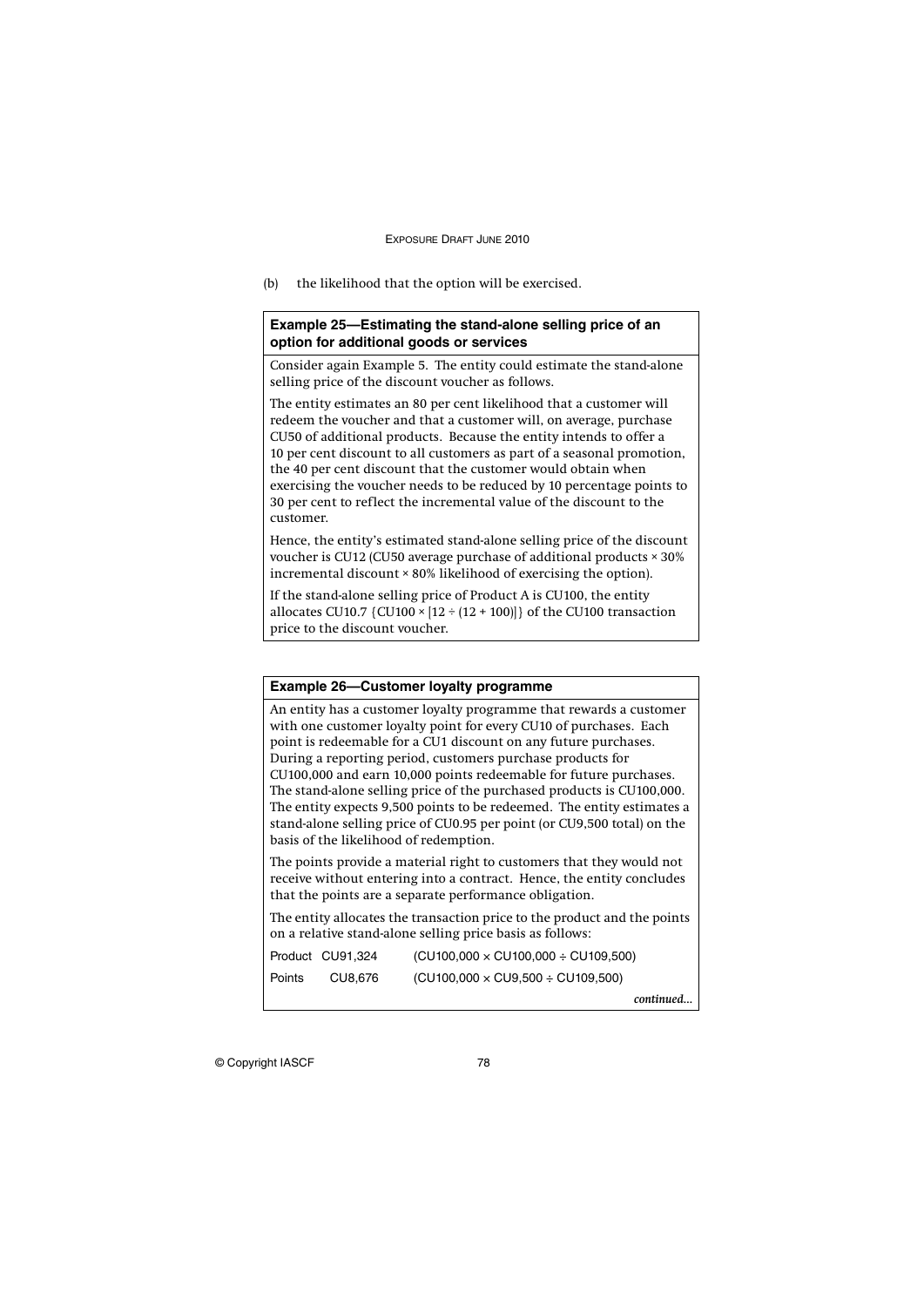| continued<br><b>Example 26–Customer loyalty programme</b> |                                                                                                                                                                                                                                                                                                                                                                                                                                             |
|-----------------------------------------------------------|---------------------------------------------------------------------------------------------------------------------------------------------------------------------------------------------------------------------------------------------------------------------------------------------------------------------------------------------------------------------------------------------------------------------------------------------|
| $\times$ CU8,676].                                        | At the end of the first reporting period, 4,500 of the points have been<br>redeemed, and the entity expects 9,500 points to be redeemed in total.<br>The entity recognises revenue of CU4,110 $[(4,500 \text{ points} \div 9,500 \text{ points})]$                                                                                                                                                                                          |
| reporting period.                                         | During the second reporting period, an additional 4,000 points are<br>redeemed (cumulative points redeemed are 8,500). The entity expects<br>that 9,700 points will be redeemed in total. The cumulative revenue<br>that the entity recognises is CU7,603 $[(8,500 \div 9,700) \times$ CU8,676.<br>The entity has recognised CU4,110 in the first reporting period so it<br>recognises revenue of CU3,493 (CU7,603 – CU4,110) in the second |
|                                                           | In the third reporting period, an additional 1,200 points are redeemed<br>(cumulative points redeemed are 9,700). The entity expects that no<br>additional points will be redeemed. The entity has already recognised<br>revenue of CU7,603, so it recognises the remaining revenue of CU1,073                                                                                                                                              |

(CU8,676 – CU7,603).

B88 If a customer has the option to acquire additional goods or services that provides it with a material right and those goods or services are:

- (a) similar to the original goods or services in the contract; and
- (b) provided in accordance with the terms of the original contract;

then an entity may, as a practical alternative to estimating the stand-alone selling price of the option, allocate the transaction price to the optional goods or services by reference to the goods or services expected to be provided and the corresponding expected consideration. Typically, those types of options are for contract renewals.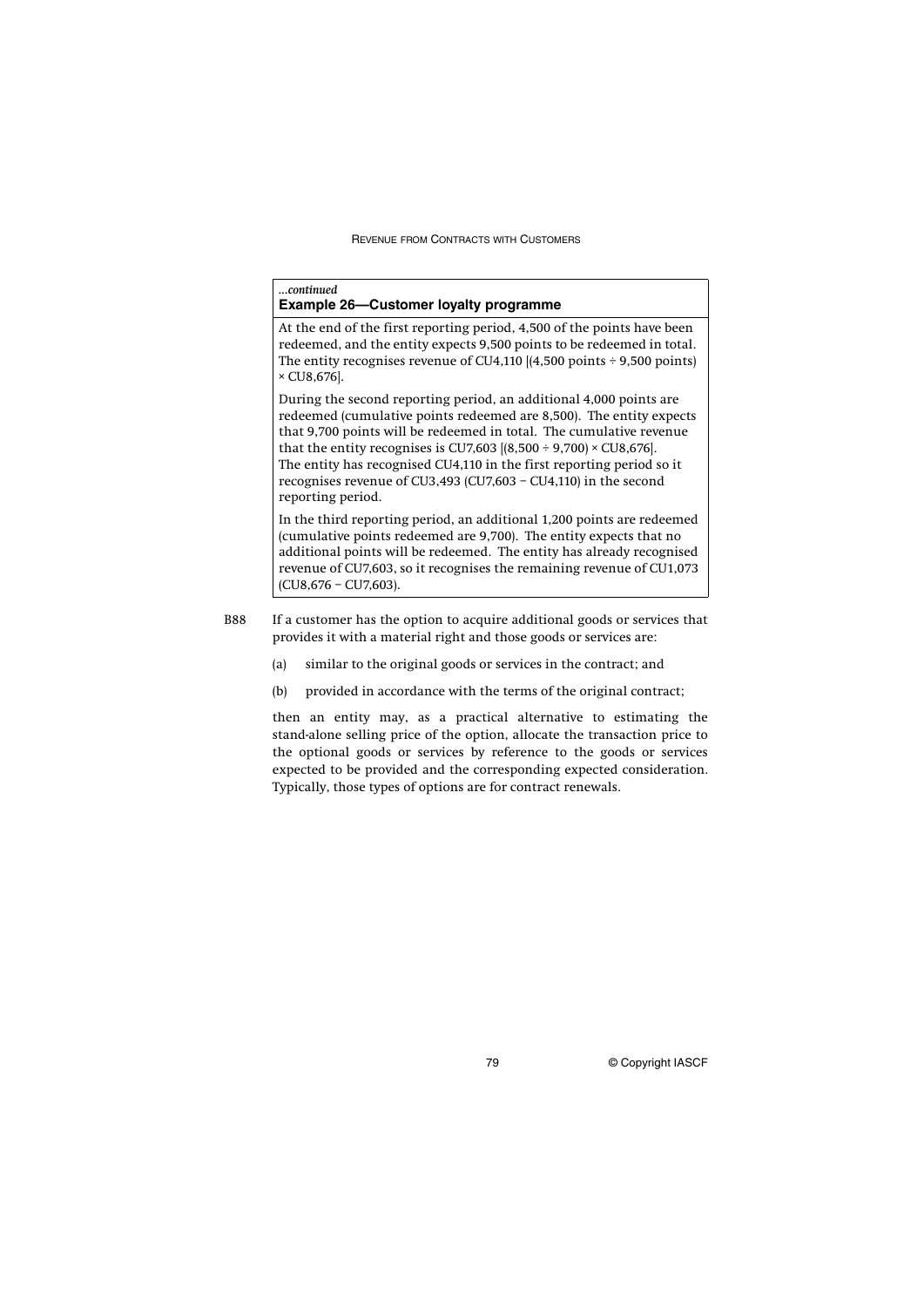| Example 27-Maintenance services with a renewal option                                                                                                                                                                                                                                                                                                                                                                                            |  |
|--------------------------------------------------------------------------------------------------------------------------------------------------------------------------------------------------------------------------------------------------------------------------------------------------------------------------------------------------------------------------------------------------------------------------------------------------|--|
| An entity enters into 100 contracts to provide one year of maintenance<br>services for CU1,000 per contract. At the end of the year, each<br>customer has the option to renew the contract for a second year by<br>paying an additional CU1,000. Customers who renew for a second year<br>are also granted the option to renew for a third year under the terms<br>of the original contract.                                                     |  |
| The entity concludes that the renewal option provides a material right<br>to the customer because the entity expects to undertake progressively<br>more maintenance work each year if a customer renews. Part of each<br>customer's payment of CU1,000 in the first year is a non-refundable<br>prepayment of services to be provided in a subsequent year. Hence, the<br>option is a separate performance obligation.                           |  |
| The renewal option is for a continuation of maintenance services, and<br>those services are provided in accordance with the terms of the<br>original contract. Hence, rather than determining the stand-alone<br>selling prices for the renewal options directly, the entity could allocate<br>the transaction price by determining the consideration that it expects<br>to receive in exchange for all the services that it expects to provide. |  |
| The entity expects 90 per cent of customers to renew at the end of the<br>first year and 90 per cent of those customers to renew at the end of the<br>second year.                                                                                                                                                                                                                                                                               |  |
| The entity determines the amount to allocate to the option at the end<br>of the first and second years as follows.                                                                                                                                                                                                                                                                                                                               |  |
| The expected amount of consideration for each contract that is<br>renewed twice is CU2,710 [CU1,000 + (90% × CU1,000) + (90% × 90% ×<br>CU1,000)]. The entity determines that recognising revenue on the basis<br>of costs incurred relative to total expected costs would best depict the<br>transfer of services to the customer. For a contract that is renewed<br>twice and extended to three years, the estimated costs in Years 1-3 are:   |  |
| Year 1<br><b>CU600</b>                                                                                                                                                                                                                                                                                                                                                                                                                           |  |
| Year <sub>2</sub><br><b>CU750</b>                                                                                                                                                                                                                                                                                                                                                                                                                |  |
| Year <sub>3</sub><br>CU1,000                                                                                                                                                                                                                                                                                                                                                                                                                     |  |
| continued                                                                                                                                                                                                                                                                                                                                                                                                                                        |  |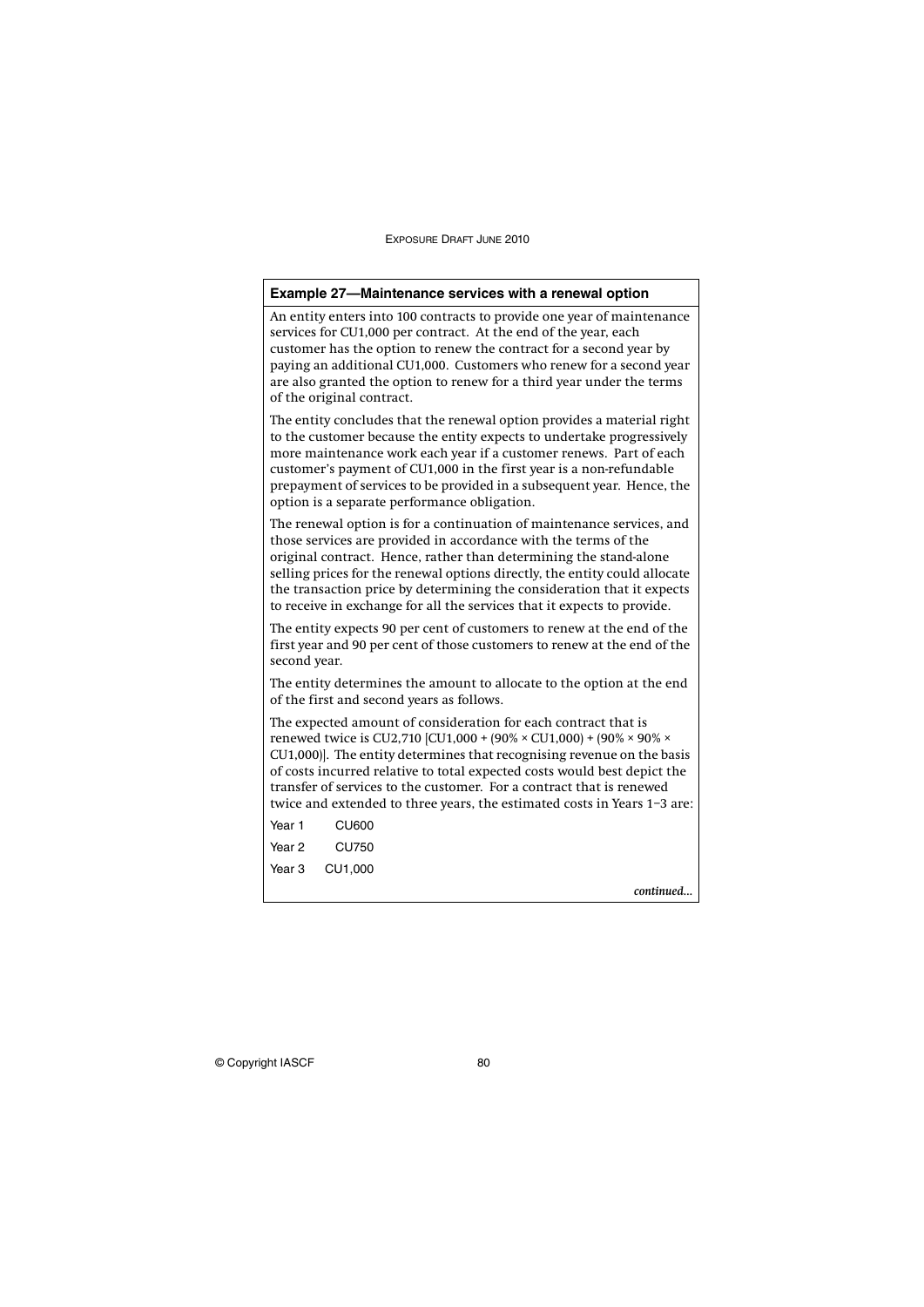| continued                                                                                                                                                                                                                                                                                                                                                                                           |                                                                                     | <b>Example 27–Maintenance services with a renewal option</b> |              |                                               |
|-----------------------------------------------------------------------------------------------------------------------------------------------------------------------------------------------------------------------------------------------------------------------------------------------------------------------------------------------------------------------------------------------------|-------------------------------------------------------------------------------------|--------------------------------------------------------------|--------------|-----------------------------------------------|
|                                                                                                                                                                                                                                                                                                                                                                                                     | Accordingly, the pattern of revenue recognition for each contract is<br>as follows: |                                                              |              |                                               |
| Expected costs<br>adjusted for<br>likelihood of<br>contract renewal                                                                                                                                                                                                                                                                                                                                 |                                                                                     | Allocation of<br>consideration<br>expected                   |              |                                               |
| Year 1                                                                                                                                                                                                                                                                                                                                                                                              | <b>CU600</b>                                                                        | $(CU600 \times 100\%)$                                       | <b>CU780</b> | (CU600 ÷ CU2,085<br>$\times$ CU 2,710)        |
| Year <sub>2</sub>                                                                                                                                                                                                                                                                                                                                                                                   |                                                                                     | $CU675$ (CU750 $\times$ 90%)                                 | <b>CU877</b> | (CU675 ÷ CU2,085<br>$\times$ CU 2,710)        |
| Year <sub>3</sub>                                                                                                                                                                                                                                                                                                                                                                                   | CU810                                                                               | $(CU1,000 \times 81\%)$                                      |              | (CU810 ÷ CU2,085<br>$CU1,053 \times CU 2,710$ |
|                                                                                                                                                                                                                                                                                                                                                                                                     | CU2,085                                                                             |                                                              | CU2,710      |                                               |
| Therefore, at the end of the first year, the entity allocates to the<br>option CU22,000 of the consideration received to date [cash of<br>CU100,000 less revenue recognised of CU78,000 (CU780 × 100)].<br>The entity allocates CU24,300 to the option at the end of the second<br>year [cumulative cash of CU190,000 less cumulative revenue<br>recognised of CU165,700 (CU78,000 + CU877 × 100)]. |                                                                                     |                                                              |              |                                               |

# **Contract costs (paragraphs 57–63)**

B89 Paragraph 57 states that if the costs incurred in fulfilling a contract do not give rise to an asset eligible for recognition in accordance with another IFRS (for example, inventory; property, plant and equipment; and capitalised software), an entity shall recognise an asset if specified criteria are met.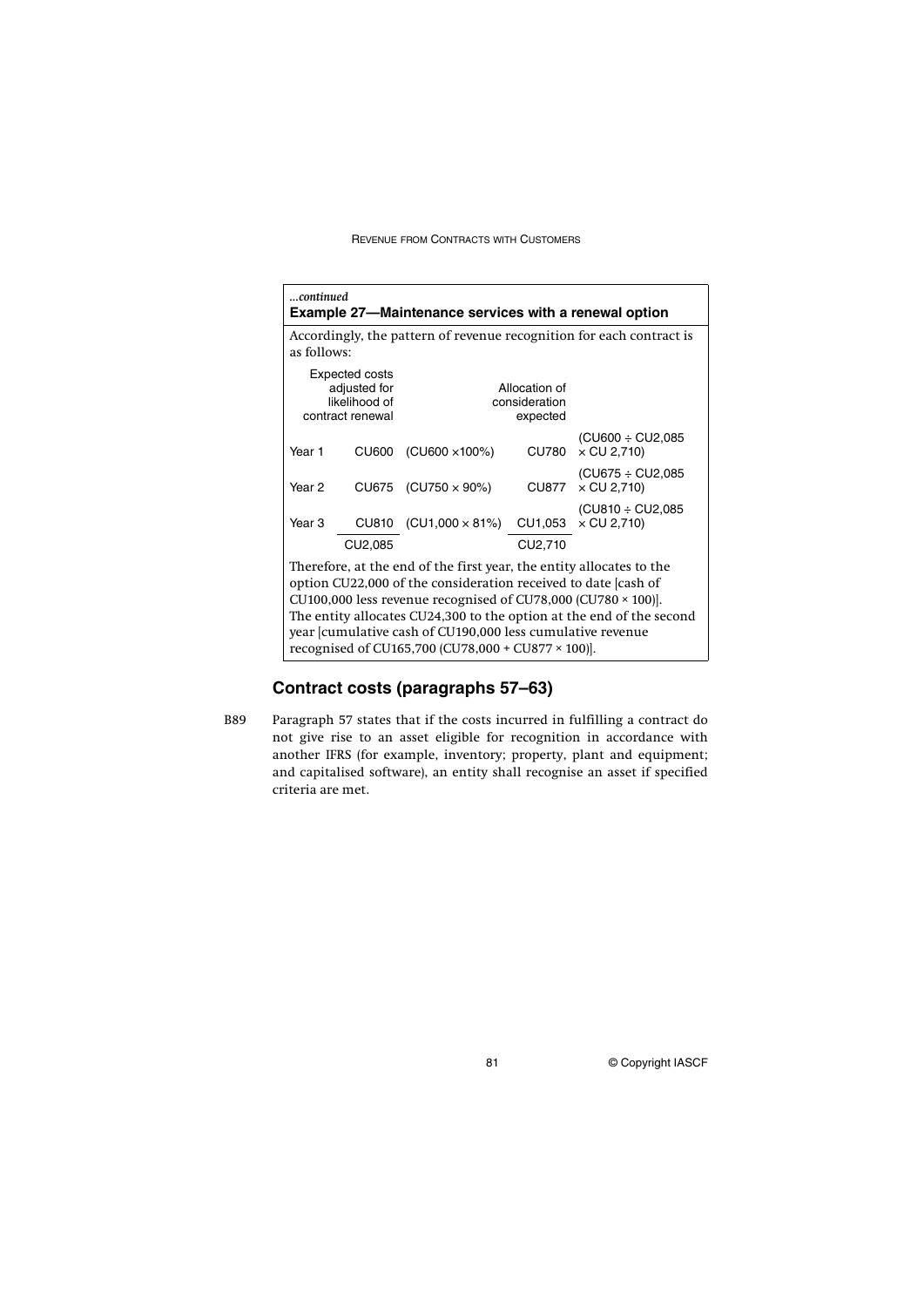B90 The following example illustrates how an entity would apply that guidance.

An entity enters into a contract to outsource a customer's information technology data centre for five years. The entity incurs selling commission costs of CU10,000 to obtain the contract. Before providing the services, the entity designs and builds a technology platform that interfaces with the customer's systems. That platform is not transferred to the customer.

The customer promises to pay a fixed fee of CU20,000 per month.

The CU10,000 costs of obtaining the contract are recognised as expenses when incurred.

The initial costs incurred to set up the technology platform are as follows:

| Design services                      | CU40,000  |
|--------------------------------------|-----------|
| Hardware and software                | CU210,000 |
| Migration and testing of data centre | CU100,000 |
| Total                                | CU350,000 |

The initial set-up costs relate primarily to activities to fulfil the contract but do not transfer goods or services to the customer. The entity would account for the initial set-up costs as follows:

- (a) Hardware costs—accounted for in accordance with IAS 16 *Property, Plant and Equipment*.
- (b) Software costs—accounted for in accordance with IAS 38 *Intangible Assets*.
- (c) Costs of the design, migration and testing of the data centre—these costs would be considered for capitalisation in accordance with paragraph 57. Any resulting asset would be amortised as the entity provides the services outsourced by the customer.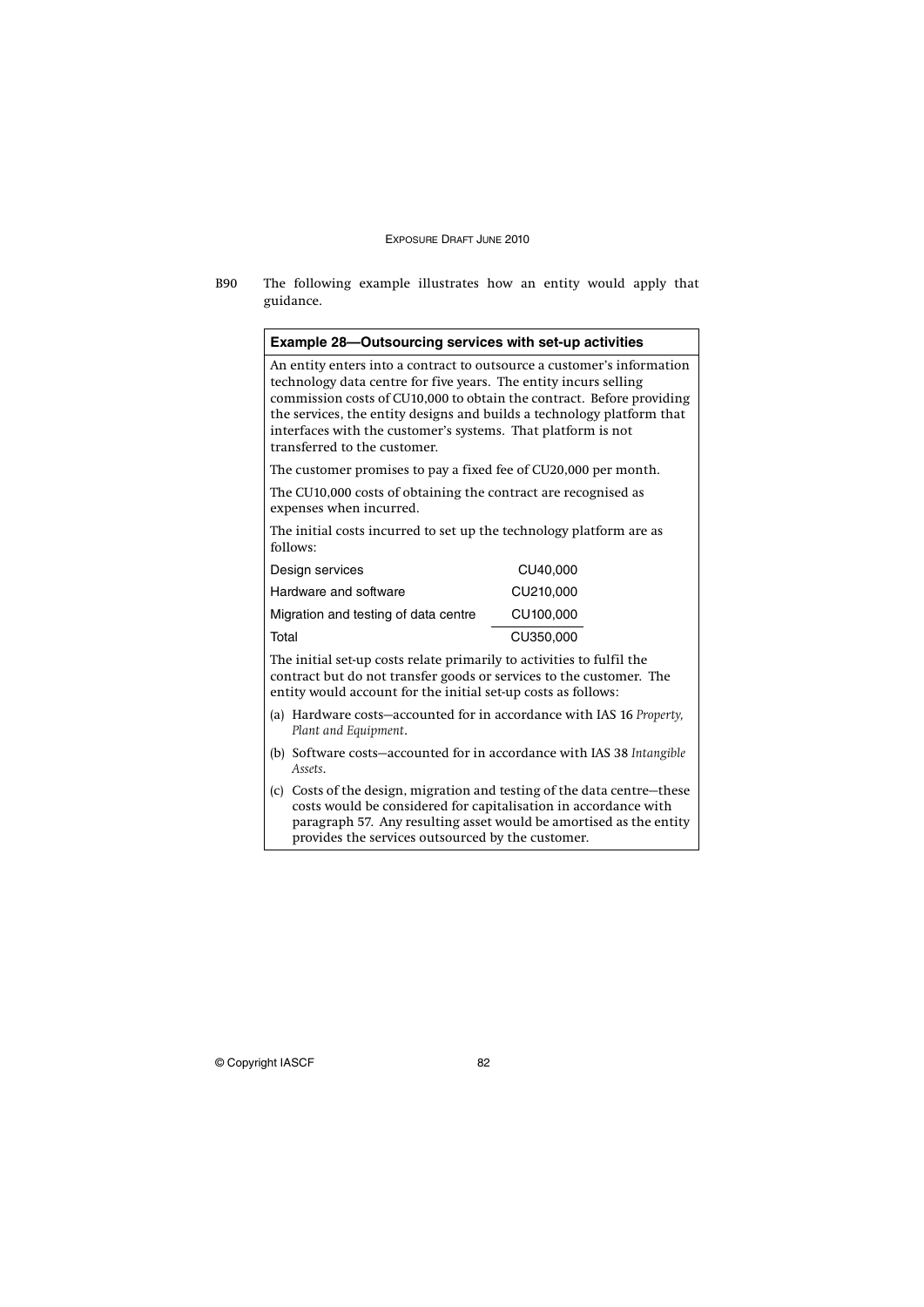## **Presentation (paragraphs 64–68)**

B91 Paragraph 64 specifies that when either party to a contract has performed, the entity shall recognise the contract either as a contract asset or as a contract liability. Paragraph 66 specifies that an entity shall present an unconditional right to consideration as a receivable. The following example illustrates those requirements.

| <b>Example 29-Presentation</b>                                                                                                                                                                                                                                                                                                    |                                                                     |  |  |
|-----------------------------------------------------------------------------------------------------------------------------------------------------------------------------------------------------------------------------------------------------------------------------------------------------------------------------------|---------------------------------------------------------------------|--|--|
| In each of the following scenarios, the entity determines that the effects<br>of the customer's credit risk and the time value of money are not<br>material.                                                                                                                                                                      |                                                                     |  |  |
| Scenario 1-receivable                                                                                                                                                                                                                                                                                                             |                                                                     |  |  |
| On 1 January, an entity enters into a contract to transfer a product to a<br>customer on 31 March. The contract requires the customer to pay the<br>consideration of CU1,000 on 30 April. The entity transfers the product<br>on 31 March.                                                                                        |                                                                     |  |  |
| On satisfying the performance obligation on 31 March and obtaining<br>an unconditional right to consideration:                                                                                                                                                                                                                    |                                                                     |  |  |
| Dr receivable                                                                                                                                                                                                                                                                                                                     | CU1,000                                                             |  |  |
| Cr revenue                                                                                                                                                                                                                                                                                                                        | CU1,000                                                             |  |  |
| On receiving the cash:                                                                                                                                                                                                                                                                                                            |                                                                     |  |  |
| Dr cash                                                                                                                                                                                                                                                                                                                           | CU1,000                                                             |  |  |
| Cr receivable                                                                                                                                                                                                                                                                                                                     | CU1,000                                                             |  |  |
| Scenario 2-contract liability and receivable                                                                                                                                                                                                                                                                                      |                                                                     |  |  |
| On 1 January, an entity enters into a contract to transfer a product to a<br>customer on 31 March. The contract requires the customer to pay the<br>consideration of CU1,000 in advance on 31 January. The contract is<br>non-cancellable. The customer pays on 15 February, and the entity<br>transfers the product on 31 March. |                                                                     |  |  |
|                                                                                                                                                                                                                                                                                                                                   | On obtaining an unconditional right to consideration on 31 January: |  |  |
| Dr receivable                                                                                                                                                                                                                                                                                                                     | CU1,000                                                             |  |  |
| Cr contract liability                                                                                                                                                                                                                                                                                                             | CU1,000                                                             |  |  |
| On receiving the cash on 15 February:                                                                                                                                                                                                                                                                                             |                                                                     |  |  |
| Dr cash                                                                                                                                                                                                                                                                                                                           | CU1,000                                                             |  |  |
| Cr receivable                                                                                                                                                                                                                                                                                                                     | CU1,000                                                             |  |  |
|                                                                                                                                                                                                                                                                                                                                   | continued                                                           |  |  |
|                                                                                                                                                                                                                                                                                                                                   |                                                                     |  |  |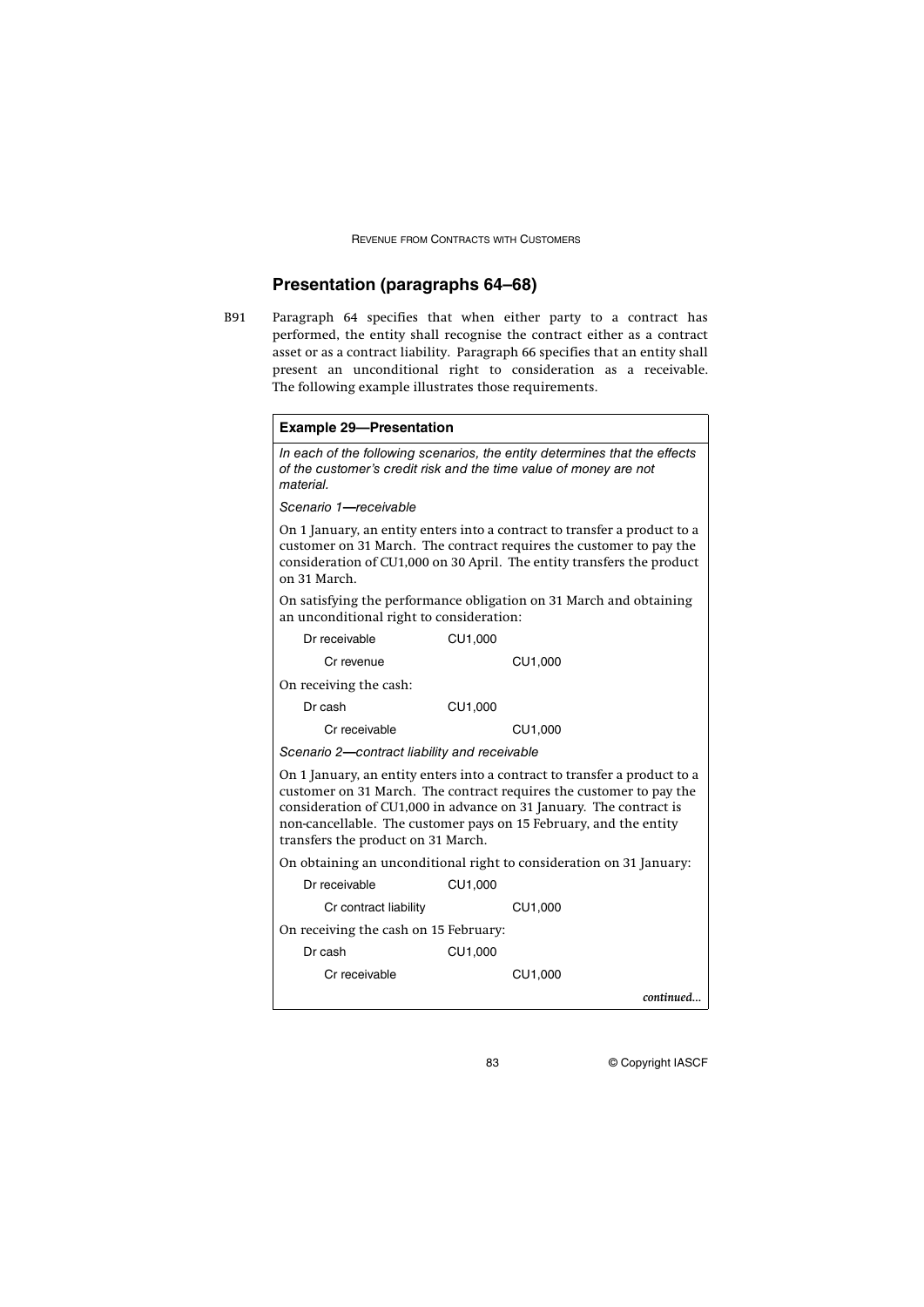| continued<br><b>Example 29-Presentation</b>                                                                                                                                                                                                                                                                                                                                                                                                                                                                                                                                           |                                                                 |  |  |
|---------------------------------------------------------------------------------------------------------------------------------------------------------------------------------------------------------------------------------------------------------------------------------------------------------------------------------------------------------------------------------------------------------------------------------------------------------------------------------------------------------------------------------------------------------------------------------------|-----------------------------------------------------------------|--|--|
| On satisfying the performance obligation on 31 March:                                                                                                                                                                                                                                                                                                                                                                                                                                                                                                                                 |                                                                 |  |  |
| Dr contract liability                                                                                                                                                                                                                                                                                                                                                                                                                                                                                                                                                                 | CU1,000                                                         |  |  |
| Cr revenue                                                                                                                                                                                                                                                                                                                                                                                                                                                                                                                                                                            | CU1.000                                                         |  |  |
| If the contract were cancellable, the entity would not make the above<br>accounting entry on 31 January because it would not have an<br>unconditional right to consideration. Instead, it would recognise the<br>cash and contract liability on 15 February.                                                                                                                                                                                                                                                                                                                          |                                                                 |  |  |
| Scenario 3-contract asset and receivable                                                                                                                                                                                                                                                                                                                                                                                                                                                                                                                                              |                                                                 |  |  |
| On 1 January, an entity enters into a contract to transfer Products X<br>and Y to a customer. The contract states that payment for the delivery<br>of Product X is contingent on the delivery of Product Y. In other words,<br>the consideration of CU1,000 is due only after the entity has<br>transferred both Products X and Y to the customer. Hence, the entity<br>does not have an unconditional right to consideration (a receivable)<br>until both Products X and Y are transferred to the customer.<br>The entity identifies separate performance obligations for Products X |                                                                 |  |  |
| and Y and allocates CU400 to Product X and CU600 to Product Y, on the<br>basis of their stand alone selling prices.                                                                                                                                                                                                                                                                                                                                                                                                                                                                   |                                                                 |  |  |
|                                                                                                                                                                                                                                                                                                                                                                                                                                                                                                                                                                                       | On satisfying the performance obligation to transfer Product X: |  |  |
| Dr contract asset                                                                                                                                                                                                                                                                                                                                                                                                                                                                                                                                                                     | CU400                                                           |  |  |
| Cr revenue                                                                                                                                                                                                                                                                                                                                                                                                                                                                                                                                                                            | CU400                                                           |  |  |
|                                                                                                                                                                                                                                                                                                                                                                                                                                                                                                                                                                                       | On satisfying the performance obligation to transfer Product Y: |  |  |
| Dr receivable                                                                                                                                                                                                                                                                                                                                                                                                                                                                                                                                                                         | CU1,000                                                         |  |  |
| Cr contract asset                                                                                                                                                                                                                                                                                                                                                                                                                                                                                                                                                                     | CU400                                                           |  |  |
| Cr revenue                                                                                                                                                                                                                                                                                                                                                                                                                                                                                                                                                                            | CU600                                                           |  |  |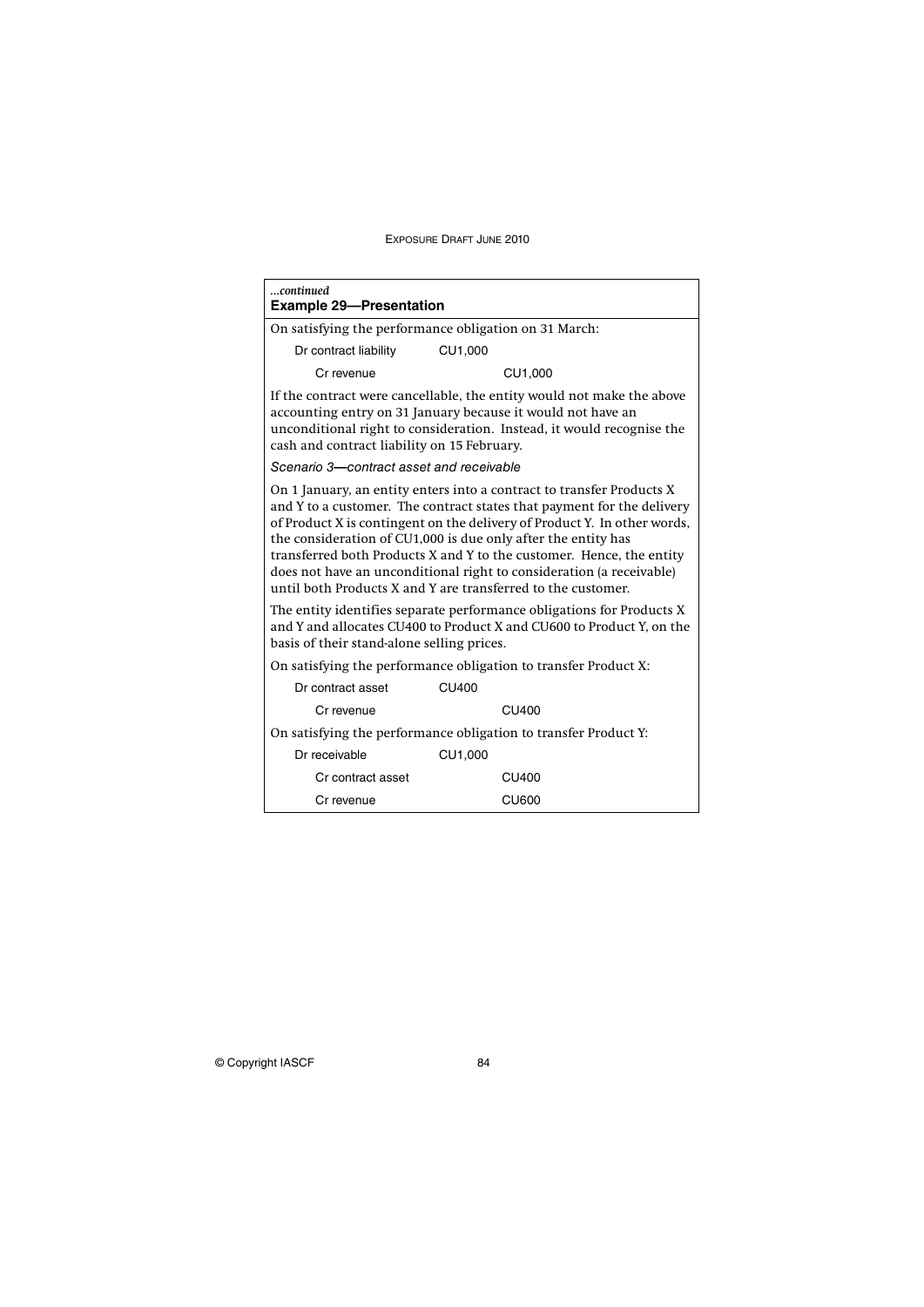## **Disclosure (paragraphs 69–83)**

B92 Paragraph 72 requires an entity to present and disclose information in a way that shows how that information relates to information provided in accordance with other IFRSs. The following example illustrates how an entity might comply with that requirement.

## **Example 30—Relationship to disclosures provided by other IFRSs**

An entity has three operating segments that reflect geographical areas A, B and C in accordance with IFRS 8 *Operating Segments*.

The entity decides that the information about the expected timing of satisfaction of remaining performance obligations required by paragraph 78 is best provided by showing it by type of customer as follows:

| TOITOWS.                                               |            | Non-       |  |
|--------------------------------------------------------|------------|------------|--|
|                                                        | Government | government |  |
| Not later than one year                                | x          | x          |  |
| Later than one year but not<br>later than two years    | x          | x          |  |
| Later than two years but not<br>later than three years | x          |            |  |
| Later than three years                                 | х          |            |  |
| Total                                                  | x          |            |  |

The entity provides additional information to explain the relationship between this disclosure and that required by IFRS 8 as follows:

Government contracts represent 65 per cent and 25 per cent of the revenues in Operating Segments A and C, respectively. There are no material government contracts in Operating Segment B.

B93 Paragraph 81 requires an entity to disclose information about the judgements, and changes in judgements, made in applying this [draft] IFRS. An entity shall provide both quantitative information and qualitative information to help users assess the potential effect of those judgements on revenue and cash flows from contracts with customers.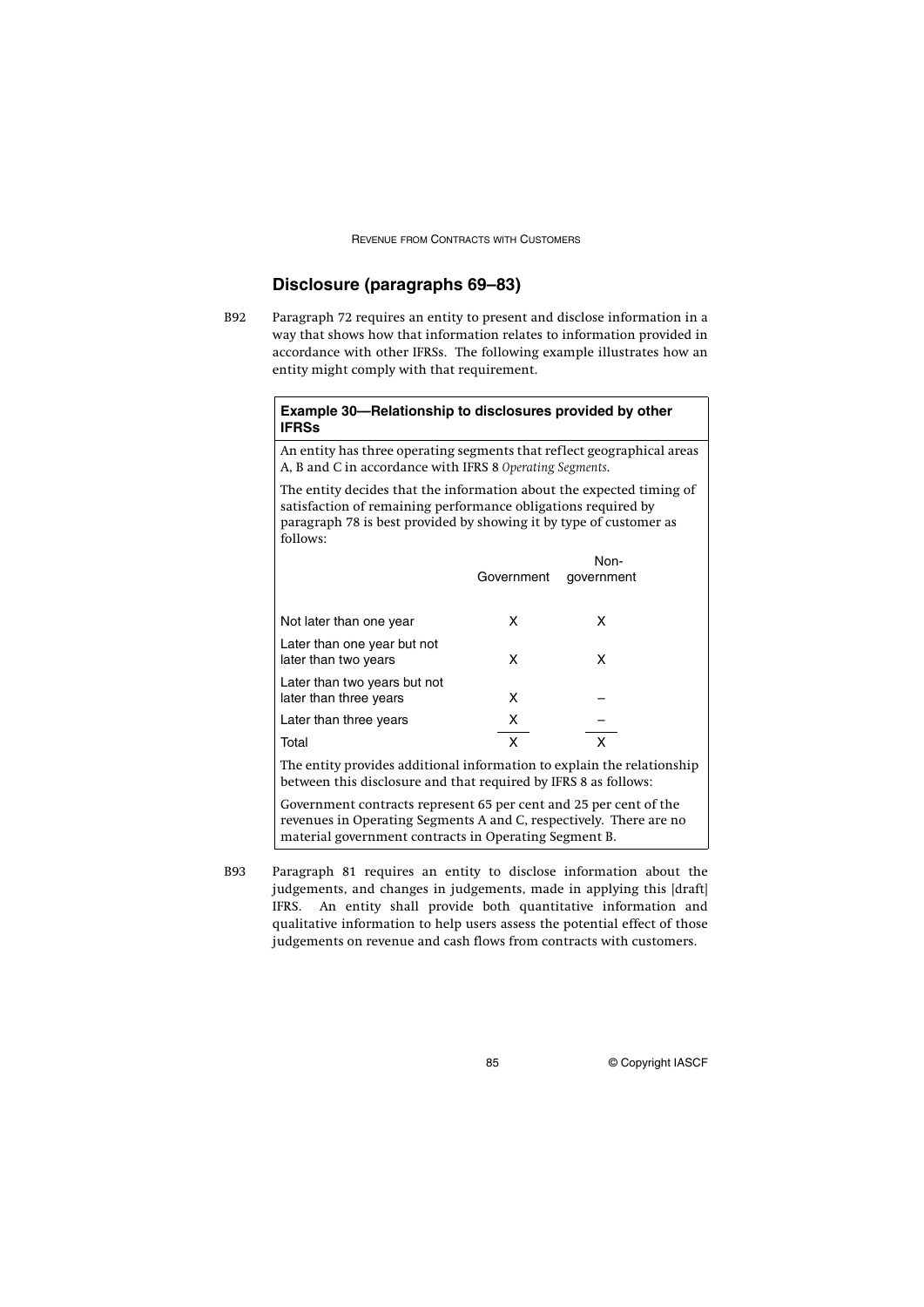B94 The following example illustrates how an entity might disclose information about its judgements made in applying this [draft] IFRS.

## **Example 31—Inputs and assumptions used to estimate stand-alone selling prices**

The entity's estimated stand-alone selling price for the software upgrade right included with Product X is CU100. The software upgrade right is specified in the contract but not sold separately. When estimating the stand-alone selling price of the software upgrade right, the entity considered the prices charged by the entity for upgrade rights provided with Product Y and the entity's historical pricing practices, including the relative selling prices of upgrades relative to the prices of the related products.

- B95 In some cases, it may be relatively straightforward for an entity to disclose quantitative information about the inputs and assumptions used and their effect on the amount and timing of revenue recognition.
- B96 In other cases, it may not be practicable to disclose quantitative information about the inputs and assumptions used and their effect on the amount and timing of revenue recognition because of the number of goods or services for which estimated prices are required. In those cases, an entity would describe its methods, inputs, assumptions and estimates. That description might include the following:
	- (a) the source of inputs (for example, observable market data, internally generated figures, or a mixture of the two);
	- (b) how often the inputs and assumptions are updated and the date of the latest update; and
	- (c) a description of how past experience and current conditions are taken into account in developing estimates and assumptions.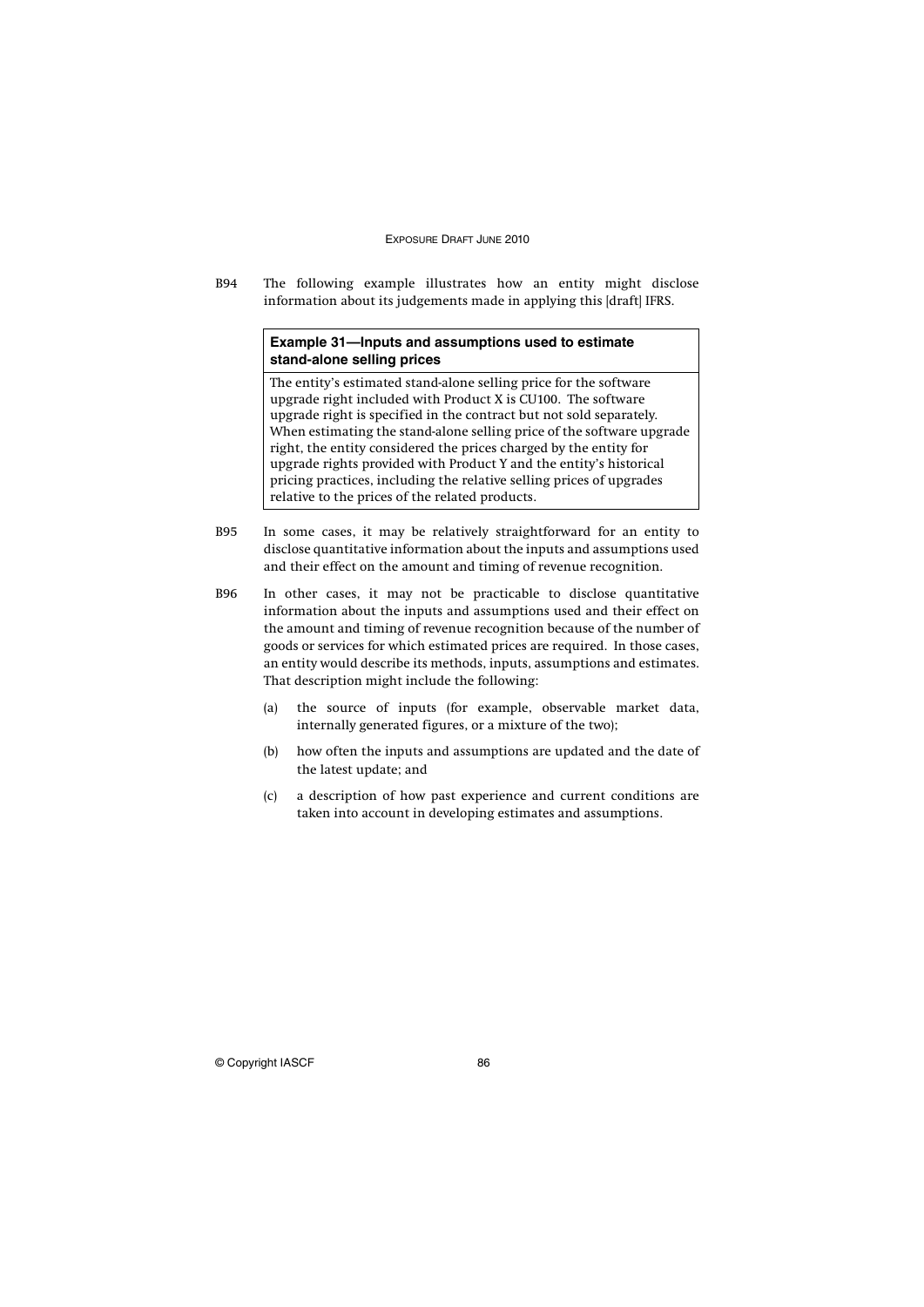# **Appendix C Amendments to other IFRSs**

*This appendix is an integral part of the [draft] IFRS.*

This appendix describes the amendments to other IFRSs that the Board expects to make when it finalises the proposed IFRS X *Revenue from Contracts with Customers*.

| <b>Standard</b>                                                       | <b>Description of amendment</b>                                                                                                                                                                                                                                                                                                               |  |  |
|-----------------------------------------------------------------------|-----------------------------------------------------------------------------------------------------------------------------------------------------------------------------------------------------------------------------------------------------------------------------------------------------------------------------------------------|--|--|
| General                                                               | Except where otherwise stated, references to 'IAS 18<br>Revenue' and 'IAS 11 Construction Contracts' are replaced<br>with '[draft] IFRS X Revenue from Contracts with Customers'.                                                                                                                                                             |  |  |
|                                                                       | Except where otherwise stated, references to 'IAS 18'<br>and 'IAS 11' are replaced with '[draft] IFRS X'.                                                                                                                                                                                                                                     |  |  |
| IAS 1 Presentation of<br><b>Financial Statements</b>                  | Amend the references to existing IAS 18 revenue<br>٠<br>recognition requirements to be consistent with the<br>proposals in the exposure draft.                                                                                                                                                                                                |  |  |
| <b>IAS 2 Inventories</b>                                              | Delete paragraph 19 relating to 'cost of inventories of a<br>service provider' and the corresponding reference in<br>paragraph 8. Those costs would be accounted for in<br>accordance with the requirements in paragraph 57 of<br>[draft] IFRS X Revenue from Contracts with Customers.<br>Delete the scope exclusion for assets arising from |  |  |
|                                                                       | 'construction contracts'.                                                                                                                                                                                                                                                                                                                     |  |  |
| <b>IAS 36</b><br><b>Impairment of Assets</b>                          | Amend the scope exclusion for 'assets arising from<br>construction contracts' to 'assets arising under<br>paragraph 57 of [draft] IFRS X Revenue from Contracts with<br>Customers'.                                                                                                                                                           |  |  |
| IAS 37 Provisions,<br>Contingent Liabilities<br>and Contingent Assets | Amend the scope exclusion for provisions arising from<br>'construction contracts' to provisions arising under<br>'paragraph 54 of [draft] IFRS X Revenue from Contracts with<br>Customers'.                                                                                                                                                   |  |  |
| <b>IAS 38</b><br>Intangible Assets                                    | Add a scope exclusion for contract assets within the<br>scope of [draft] IFRS X Revenue from Contracts with<br>Customers.                                                                                                                                                                                                                     |  |  |
|                                                                       |                                                                                                                                                                                                                                                                                                                                               |  |  |

• IAS 40 *Investment Property* • Delete the scope exclusion in paragraph 9(b) for items arising from 'property being constructed or developed on behalf of third parties'.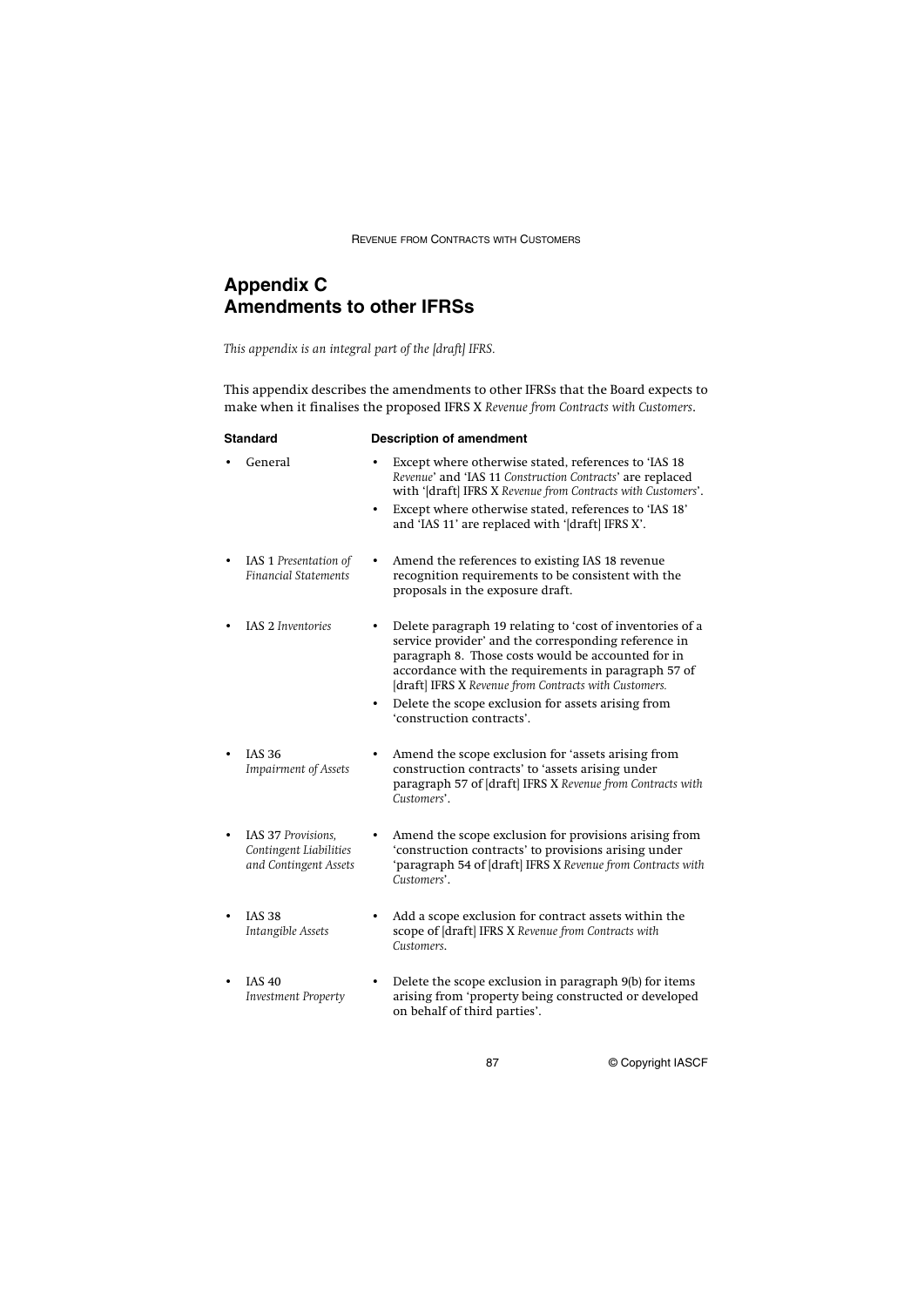- IAS 16 *Property, Plant and Equipment*
- IAS 38 *Intangible Assets*
- IAS 40 *Investment Property*

• Amend the requirements for determining the date of disposal and the measurement of consideration to be consistent with the proposals in the exposure draft. Consequently, an entity would derecognise an asset in the scope of IASs 16, 38 or 40 when the buyer obtains control of the asset, and recognise at that date a gain or loss equal to the difference between the transaction price and the carrying amount of the asset. The transaction price would be limited to amounts that can be reasonably estimated at the date of transfer.

• Amend the reference to 'cumulative amortisation in accordance with IAS 18' to be consistent with the

- IAS 37 *Provisions, Contingent Liabilities and Contingent Assets*
- IAS 39 *Financial Instruments: Recognition and Measurement*
- IFRS 3 *Business Combinations*
- IAS 39 *Financial Instruments: Recognition and Measurement*
- IFRS 9 *Financial Instruments*

• Move to the relevant financial instruments standard the illustrative examples accompanying IAS 18 on determining which financial service fees are integral parts of the effective interest rate

• IFRS 4 *Insurance Contracts* • Amend the references to revenue recognition and disclosure requirements to be consistent with the proposals in the exposure draft.

proposals in the exposure draft.<sup>\*</sup>

• IFRIC 12 *Service Concession Arrangements* • Amend the references to IAS 18 revenue recognition requirements to be consistent with the proposals in the exposure draft.

The project amending IAS 37 may also amend this paragraph.